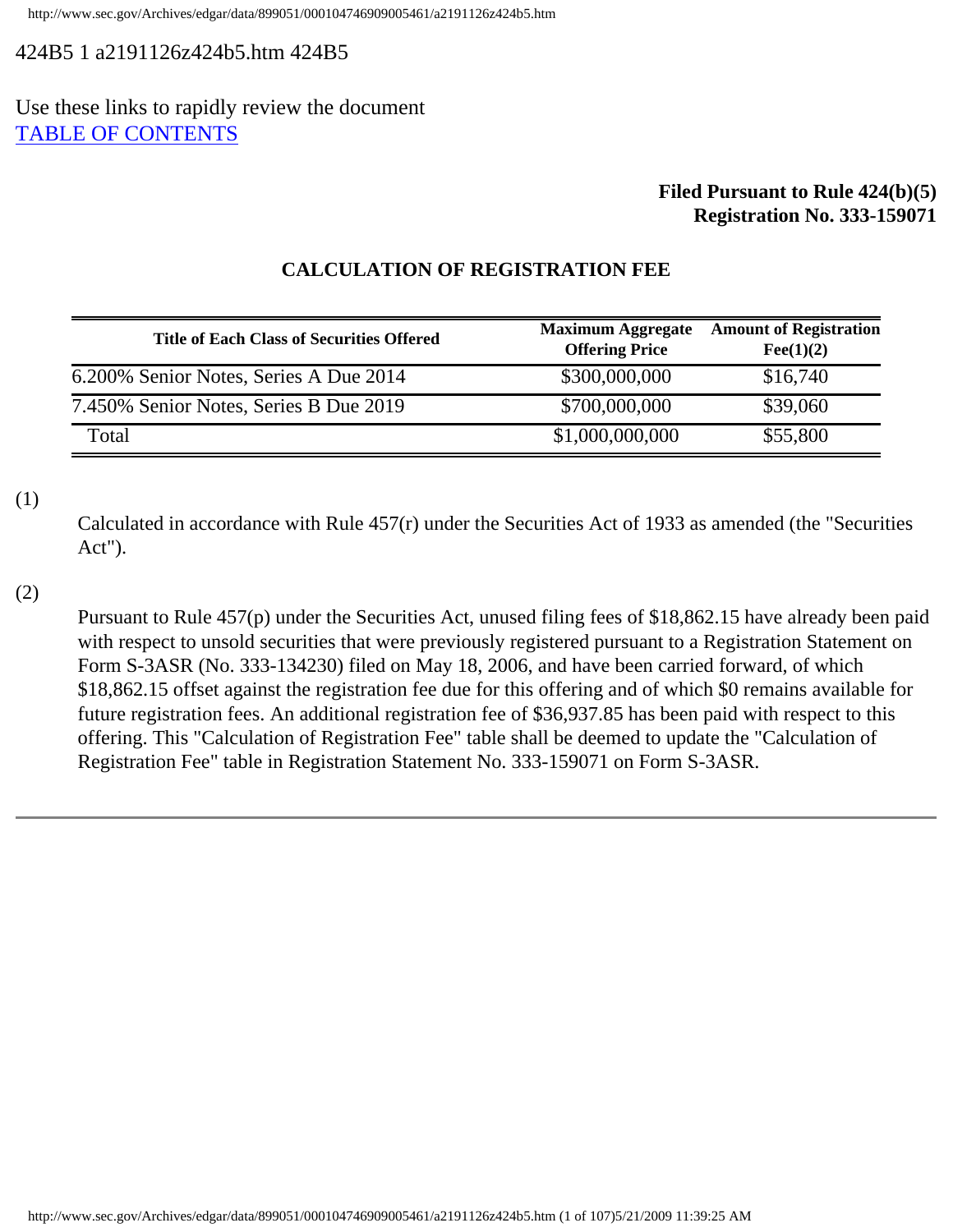**Filed Pursuant to Rule 424(b)(5) Registration No. 333-159071** 

Prospectus Supplement to Prospectus dated May 8, 2009

# **The Allstate Corporation**

\$300,000,000 6.200% Senior Notes, Series A Due 2014 \$700,000,000 7.450% Senior Notes, Series B Due 2019

 This prospectus supplement and the accompanying prospectus relate to the offering of two series of The Allstate Corporation's Senior Notes: (i) \$300,000,000 aggregate principal amount of a series designated as 6.200% Senior Notes, Series A due 2014 (the "Series A Notes"); and (ii) \$700,000,000 aggregate principal amount of a series designated as 7.450% Senior Notes, Series B due 2019 (the "Series B Notes," and together with the Series A Notes, the "notes"). Unless otherwise specified herein, references to the notes in this prospectus supplement shall be deemed to be references to the applicable series of notes.

 The Allstate Corporation will pay interest on the notes on May 16 and November 16 of each year. The first payment will be made on November 16, 2009. The notes will be issued only in denominations of \$2,000 and integral multiples of \$1,000 in excess thereof. The Allstate Corporation may redeem some or all of the notes at any time at the redemption prices discussed under the caption "*Description of the Notes — Optional Redemption*."

 **Neither the Securities and Exchange Commission nor any other regulatory body has approved or disapproved of these securities or passed upon the accuracy or adequacy of this prospectus supplement or the accompanying prospectus. Any representation to the contrary is a criminal offense.**

|                                                        | Per<br><b>Series A</b><br><b>Note</b> | Per<br><b>Series B</b><br><b>Note</b> | <b>Total</b>                  |
|--------------------------------------------------------|---------------------------------------|---------------------------------------|-------------------------------|
| Public offering price                                  |                                       |                                       | 99.859% 99.728% \$997,673,000 |
| Underwriting discount                                  | $0.600\%$                             |                                       | $0.650\%$ \$ 6,350,000        |
| Proceeds, before expenses, to The Allstate Corporation | 99.259%                               |                                       | 99.078% \$991,323,000         |

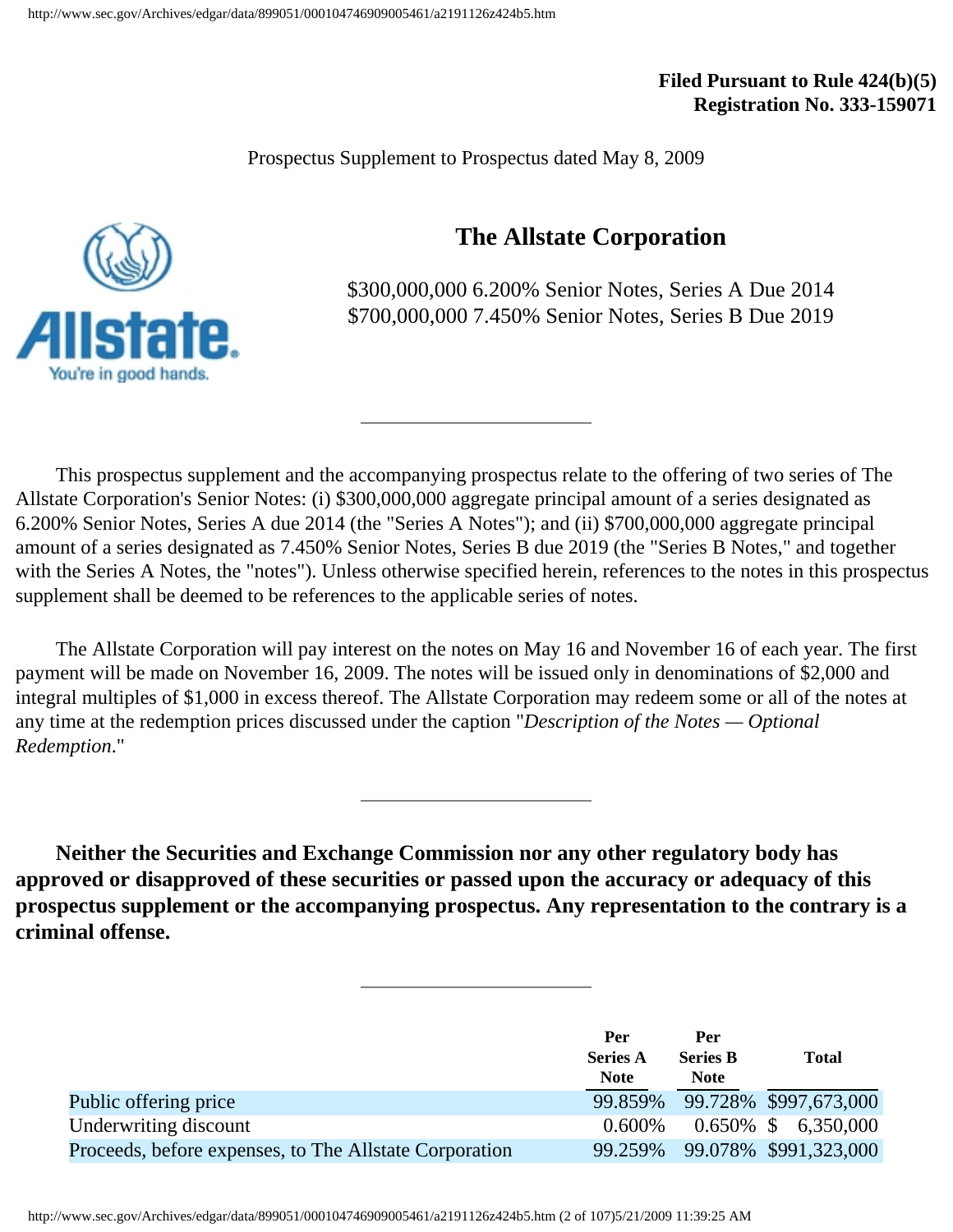The initial public offering price set forth above does not include accrued interest, if any. Interest on the notes will accrue from May 13, 2009 and must be paid by the purchasers if the notes are delivered after May 13, 2009.

 The underwriters expect to deliver the notes through the facilities of The Depository Trust Company against payment in New York, New York on May 13, 2009, which is the second business day following the date of this prospectus supplement (which is referred to as the settlement cycle). Purchasers of the notes should be aware that the ability to settle secondary market trades of notes effected on or after the date of pricing but before the closing date may be affected by the settlement cycle.

| Goldman, Sachs & Co.                             |                                             | <b>Barclays Capital</b>                  | <b>J.P. Morgan</b>                   |  |  |  |  |  |  |
|--------------------------------------------------|---------------------------------------------|------------------------------------------|--------------------------------------|--|--|--|--|--|--|
|                                                  |                                             | <b>Joint Book-Running Managers</b>       |                                      |  |  |  |  |  |  |
| <b>Banc of America Securities LLC</b>            |                                             | <b>Wachovia Securities</b>               | <b>Citi</b><br><b>Morgan Stanley</b> |  |  |  |  |  |  |
| <b>BNY Mellon Capital Markets,</b><br><b>LLC</b> | <b>SunTrust Robinson</b><br><b>Humphrey</b> | <b>U.S. Bancorp Investments,</b><br>Inc. | The Williams Capital Group,<br>L.P.  |  |  |  |  |  |  |
|                                                  |                                             | Prospectus Supplement dated May 11, 2009 |                                      |  |  |  |  |  |  |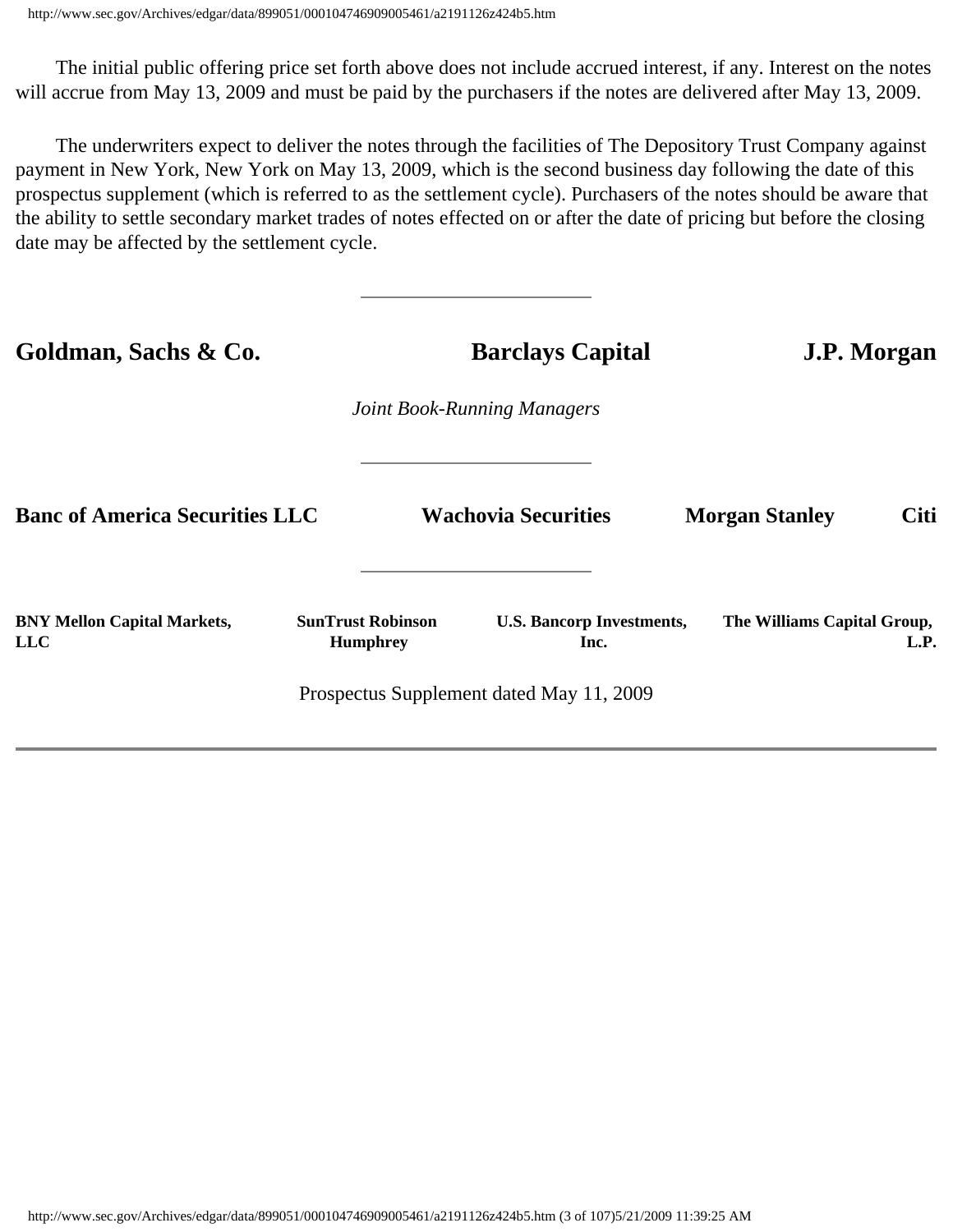# **THE ALLSTATE CORPORATION**

 The Allstate Corporation is a holding company that conducts most of its business through its subsidiaries Allstate Insurance Company, or AIC, and Allstate Life Insurance Company. The Allstate Corporation is the largest publicly held personal lines insurer in the United States and the second largest personal property and casualty insurer in the United States based on 2007 statutory direct premiums earned. Our main business segments include Allstate Protection and Allstate Financial. Allstate Protection has more than 14,000 exclusive agencies and exclusive financial professionals in the United States and Canada. It also includes our Encompass® and Deerbrook® brands property and casualty products sold exclusively through approximately 8,800 independent agencies across the country. Allstate Financial provides life and supplemental accident and health insurance, annuity, banking and retirement products designed for individual, institutional and worksite customers that are distributed through Allstate agencies, independent agencies, financial institutions and broker-dealers. According to A.M. Best, as of December 31, 2007, the Allstate Financial segment is the nation's 16th largest issuer of life insurance business based on 2007 ordinary life insurance in force and the 17th largest based on 2007 statutory admitted assets.

 The Allstate Corporation was incorporated in Delaware on November 5, 1992. Our executive offices are located at 2775 Sanders Road, Northbrook, Illinois 60062, and at Corporation Trust Center, 1209 Orange Street, Wilmington, Delaware 19801. Our telephone number is (847) 402-5000.

 As a holding company with no significant business operations of our own, we rely on dividends from AIC as the principal source of cash to pay dividends to our stockholders and to meet our obligations, including the payment of principal and any interest on the notes and our other debt obligations. AIC is regulated as an insurance company in Illinois. Under Illinois law, AIC may not pay a dividend without notifying the Illinois Division of Insurance and providing specified financial information. Furthermore, Illinois law requires AIC to notify and receive approval from the Director of the Illinois Division of Insurance for the declaration or payment of any dividend which, together with other dividends or distributions made within the preceding twelve months, exceeds the greater of:

10% of AIC's statutory surplus as of December 31 of the prior year; or

•

•

AIC's statutory net income for the twelve-month period ending December 31 of the prior year.

 As of December 31, 2008, 10% of AIC's statutory surplus was greater than its year-end statutory net income. AIC's statutory surplus as of December 31, 2008 was \$13.0 billion and its statutory net income in 2008 was \$687 million. As of May 11, 2009, dividends paid by AIC during the preceding twelve-month period totaled \$2.4 billion. In 2009, AIC has the capacity to pay \$1.3 billion in dividends without seeking the prior approval of the Illinois Division of Insurance.

 The laws of other jurisdictions that generally govern our insurance subsidiaries contain similar limitations on the payment of dividends; however, in some jurisdictions the laws may be somewhat more restrictive.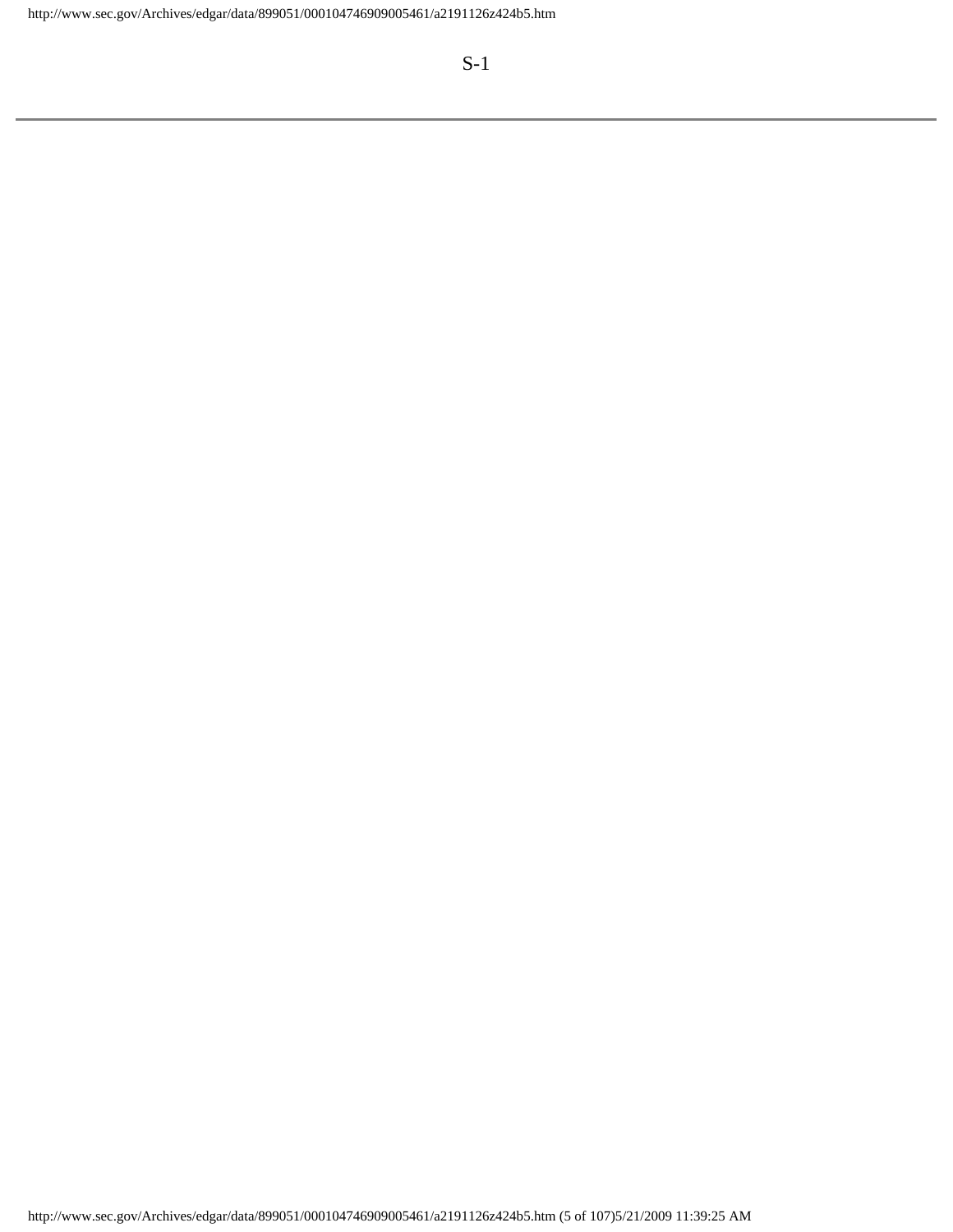#### **USE OF PROCEEDS**

We estimate that the net proceeds, after expenses, from the sale of the notes will be approximately \$990 million. We expect to use the net proceeds for general corporate purposes, including to facilitate the repayment of the \$750 million aggregate principal amount of our 7.200% Senior Notes due 2009 at their scheduled maturity on December 1, 2009.

#### **CAPITALIZATION**

 The following table sets forth our consolidated short term debt and capitalization as of March 31, 2009 and as adjusted to give effect to this offering. The following data should be read in connection with our condensed consolidated financial statements and notes, which are incorporated by reference.

|                                                             | As of March 31, 2009 |                         |  |  |
|-------------------------------------------------------------|----------------------|-------------------------|--|--|
|                                                             | <b>Actual</b>        | As<br><b>Adjusted</b>   |  |  |
|                                                             |                      | (in millions)           |  |  |
| Short-term debt                                             | $\mathcal{S}$        | $\mathcal{S}$           |  |  |
| 6.200% Senior Notes, Series A due 2014                      |                      | 300                     |  |  |
| 7.450% Senior Notes, Series B due 2019                      |                      | 700                     |  |  |
| Other long-term debt                                        | 5,659                | 4,909(1)                |  |  |
| Total debt                                                  | 5,659                | 5,909                   |  |  |
| Common stock and additional capital paid-in                 | 3,138                | 3,138                   |  |  |
| Unrealized net capital gains and losses                     | (3,767)              | (3,767)                 |  |  |
| Unrealized foreign currency translation adjustments         | (3)                  | (3)                     |  |  |
| Unrecognized pension and other postretirement benefit costs | (1,069)              | (1,069)                 |  |  |
| Retained income                                             | 29,825               | 29,825                  |  |  |
| Deferred ESOP expense                                       | (46)                 | (46)                    |  |  |
| Treasury stock, at cost                                     | (15, 836)            | (15,836)                |  |  |
| Total shareholders' equity                                  | 12,242               | 12,242                  |  |  |
| Noncontrolling interest                                     | 29                   | 29                      |  |  |
| Total equity                                                | 12,271               | 12,271                  |  |  |
| Total capitalization                                        | \$17,930             | $\mathcal{S}$<br>18,180 |  |  |

(1)

Reflects repayment of \$750 million of 7.200% Senior Notes due 2009 at their scheduled maturity on December 1, 2009.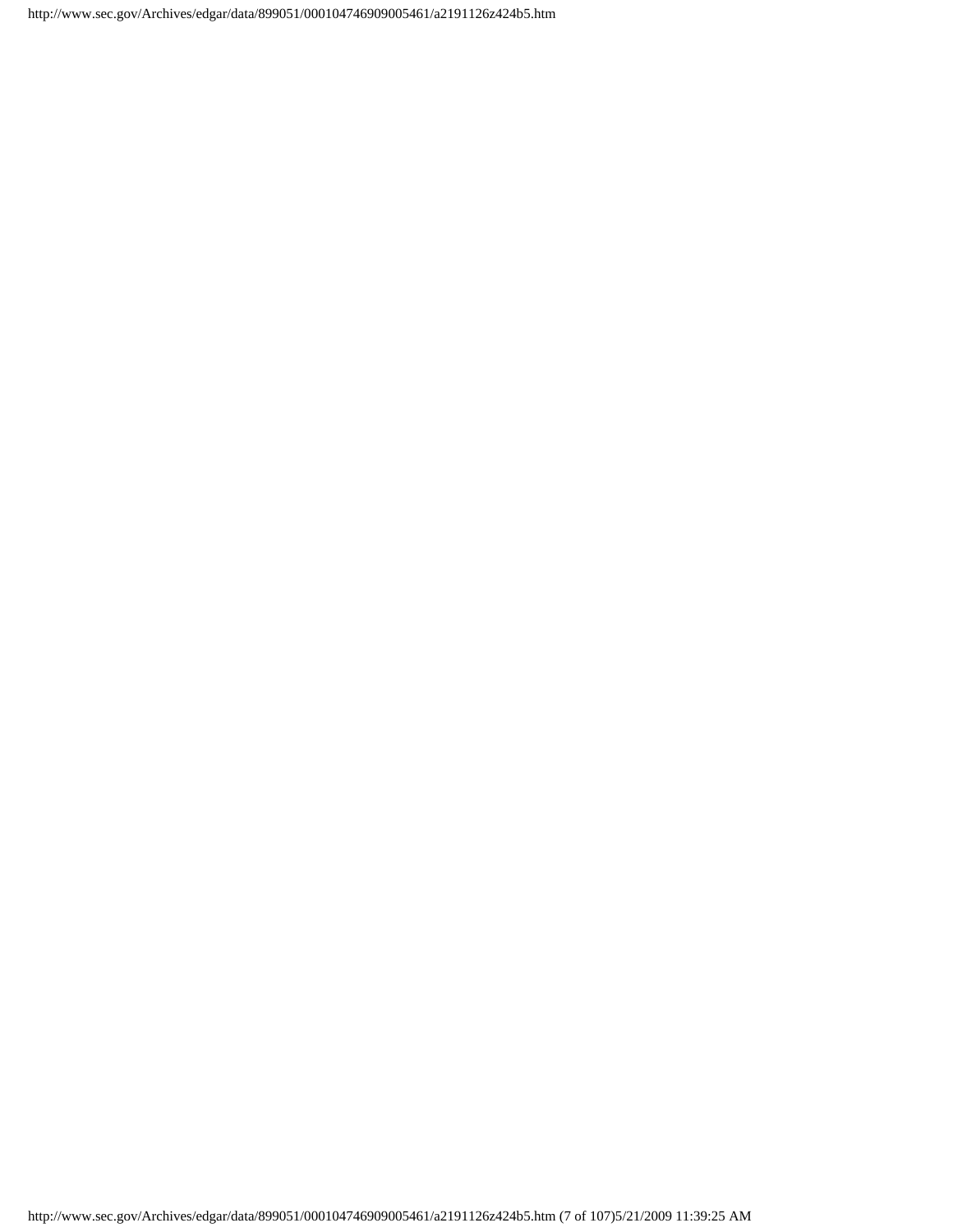#### **SELECTED CONSOLIDATED FINANCIAL INFORMATION**

 The following table sets forth selected consolidated statement of operations and financial position data and other data for the periods indicated. The financial data for each of the five years in the period ended December 31, 2008 are derived from our audited consolidated financial statements. The financial data for the three-month periods ended March 31, 2009 and 2008 are derived from our unaudited condensed consolidated financial statements. The following amounts should be read in conjunction with the consolidated financial statements and notes thereto contained in our other filings with the Securities and Exchange Commission available as described under "*Where You Can Find More Information*" in the accompanying prospectus.

|                                              | As of or for the three<br>months ended |           |    | As of or for the year ended December 31, |    |                                              |                           |        |                           |           |                           |           |    |           |
|----------------------------------------------|----------------------------------------|-----------|----|------------------------------------------|----|----------------------------------------------|---------------------------|--------|---------------------------|-----------|---------------------------|-----------|----|-----------|
|                                              |                                        | March 31, |    |                                          |    |                                              |                           |        |                           |           |                           |           |    |           |
|                                              |                                        | 2009      |    | 2008                                     |    | 2008                                         | 2007                      |        |                           | 2006      |                           | 2005      |    | 2004      |
|                                              |                                        |           |    | (Unaudited) (Unaudited)                  |    |                                              |                           |        |                           |           |                           |           |    |           |
|                                              |                                        |           |    |                                          |    | (Dollars in millions, except per share data) |                           |        |                           |           |                           |           |    |           |
| <b>Consolidated statements of operations</b> |                                        |           |    |                                          |    |                                              |                           |        |                           |           |                           |           |    |           |
| data:                                        |                                        |           |    |                                          |    |                                              |                           |        |                           |           |                           |           |    |           |
| Insurance premiums and contract charges      | \$                                     | 7,066     | \$ | 7,216                                    | S. | 28,862                                       | \$29,099                  |        |                           | \$29,333  |                           | \$29,088  |    | \$28,061  |
| Net investment income                        |                                        | 1,176     |    | 1,526                                    |    | 5,622                                        |                           | 6,435  |                           | 6,177     |                           | 5,746     |    | 5,284     |
| Realized capital gains and losses            |                                        | (359)     |    | (655)                                    |    | (5,090)                                      |                           | 1,235  |                           | 286       |                           | 549       |    | 591       |
| Total revenues                               |                                        | 7,883     |    | 8,087                                    |    | 29,394                                       |                           | 36,769 |                           | 35,796    |                           | 35,383    |    | 33,936    |
|                                              |                                        |           |    |                                          |    |                                              |                           |        |                           |           |                           |           |    |           |
|                                              |                                        |           |    |                                          |    |                                              |                           |        |                           |           |                           |           |    |           |
| Benefits, claims, expenses and other         |                                        | 8,017     |    | 7,651                                    |    | 32,413                                       |                           | 30,106 |                           | 28,525    |                           | 33,282    |    | 29,326    |
| Gain (loss) on disposition of operations     |                                        | 3         |    | (9)                                      |    | (6)                                          |                           | (10)   |                           | (93)      |                           | (13)      |    | (24)      |
| Income tax expense (benefit)                 |                                        | 143       |    | 79                                       |    | (1,346)                                      |                           | 2,017  |                           | 2,185     |                           | 323       |    | 1,230     |
| (Loss) income from continuing operations     |                                        | (274)     |    | 348                                      |    | (1,679)                                      |                           | 4,636  |                           | 4,993     |                           | 1,765     |    | 3,356     |
| Cumulative effect of change in accounting    |                                        |           |    |                                          |    |                                              |                           |        |                           |           |                           |           |    |           |
| principle, after-tax                         |                                        |           |    |                                          |    |                                              |                           |        |                           |           |                           |           |    | (175)     |
| Net (loss) income                            | \$                                     | (274)     | \$ | 348                                      |    | (1,679)                                      | $\sqrt{\ }$               | 4,636  | $\boldsymbol{\mathsf{S}}$ | 4,993     | $\boldsymbol{\mathsf{S}}$ | 1,765     | \$ | 3,181     |
|                                              |                                        |           |    |                                          |    |                                              |                           |        |                           |           |                           |           |    |           |
|                                              |                                        |           |    |                                          |    |                                              |                           |        |                           |           |                           |           |    |           |
| Per common share data:                       |                                        |           |    |                                          |    |                                              |                           |        |                           |           |                           |           |    |           |
| Net (loss) income per share—basic $(1)$      | \$                                     | (0.51)    | \$ | \$0.62                                   | \$ | (3.06)                                       | $\boldsymbol{\mathsf{S}}$ | 7.80   | \$                        | 7.88      | \$                        | 2.67      | \$ | 4.57      |
| Net (loss) income per share—diluted(1)       | \$                                     | (0.51)    | \$ | 0.62                                     | \$ | (3.06)                                       | $\mathcal{S}$             | 7.76   | \$                        | 7.83      | \$                        | 2.65      | \$ | 4.54      |
| Cash dividends declared per common           |                                        |           |    |                                          |    |                                              |                           |        |                           |           |                           |           |    |           |
| share                                        | \$                                     | 0.20      | \$ | 0.41                                     | \$ | 1.64                                         | \$                        | 1.52   | \$                        | 1.40      | \$                        | 1.28      | \$ | 1.12      |
|                                              |                                        |           |    |                                          |    |                                              |                           |        |                           |           |                           |           |    |           |
|                                              |                                        |           |    |                                          |    |                                              |                           |        |                           |           |                           |           |    |           |
| <b>Consolidated financial position data:</b> |                                        |           |    |                                          |    |                                              |                           |        |                           |           |                           |           |    |           |
| Investments                                  |                                        | 93,873    |    | 115,470                                  |    | \$95,998                                     | \$118,980                 |        |                           | \$119,757 |                           | \$118,297 |    | \$115,530 |
| <b>Total assets</b>                          |                                        | 130,371   |    | 152,210                                  |    | 134,798                                      | 156,408                   |        |                           | 157,554   |                           | 156,072   |    | 149,725   |
| Reserve for claims and claims expenses,      |                                        |           |    |                                          |    |                                              |                           |        |                           |           |                           |           |    |           |
| life-contingent contract benefits and        |                                        |           |    |                                          |    |                                              |                           |        |                           |           |                           |           |    |           |
| contractholder funds                         |                                        | 88,414    |    | 93,789                                   |    | 90,750                                       |                           | 94,052 |                           | 93,683    |                           | 94,639    |    | 86,801    |
| Short-term debt                              |                                        |           |    | 2                                        |    |                                              |                           |        |                           | 12        |                           | 413       |    | 43        |
| Long-term debt                               |                                        | 5,659     |    | 5,640                                    |    | 5,659                                        |                           | 5,640  |                           | 4,650     |                           | 4,887     |    | 5,291     |
| Shareholders' equity                         |                                        | 12,242    |    | 20,303                                   |    | 12,641                                       |                           | 21,851 |                           | 21,846    |                           | 20,186    |    | 21,823    |
| Equity $(2)$                                 |                                        | 12,271    |    | 20,354                                   |    | 12,673                                       |                           | 21,092 |                           | 21,937    |                           | 20,186    |    | 21,835    |
|                                              |                                        |           |    |                                          |    |                                              |                           |        |                           |           |                           |           |    |           |

http://www.sec.gov/Archives/edgar/data/899051/000104746909005461/a2191126z424b5.htm (8 of 107)5/21/2009 11:39:25 AM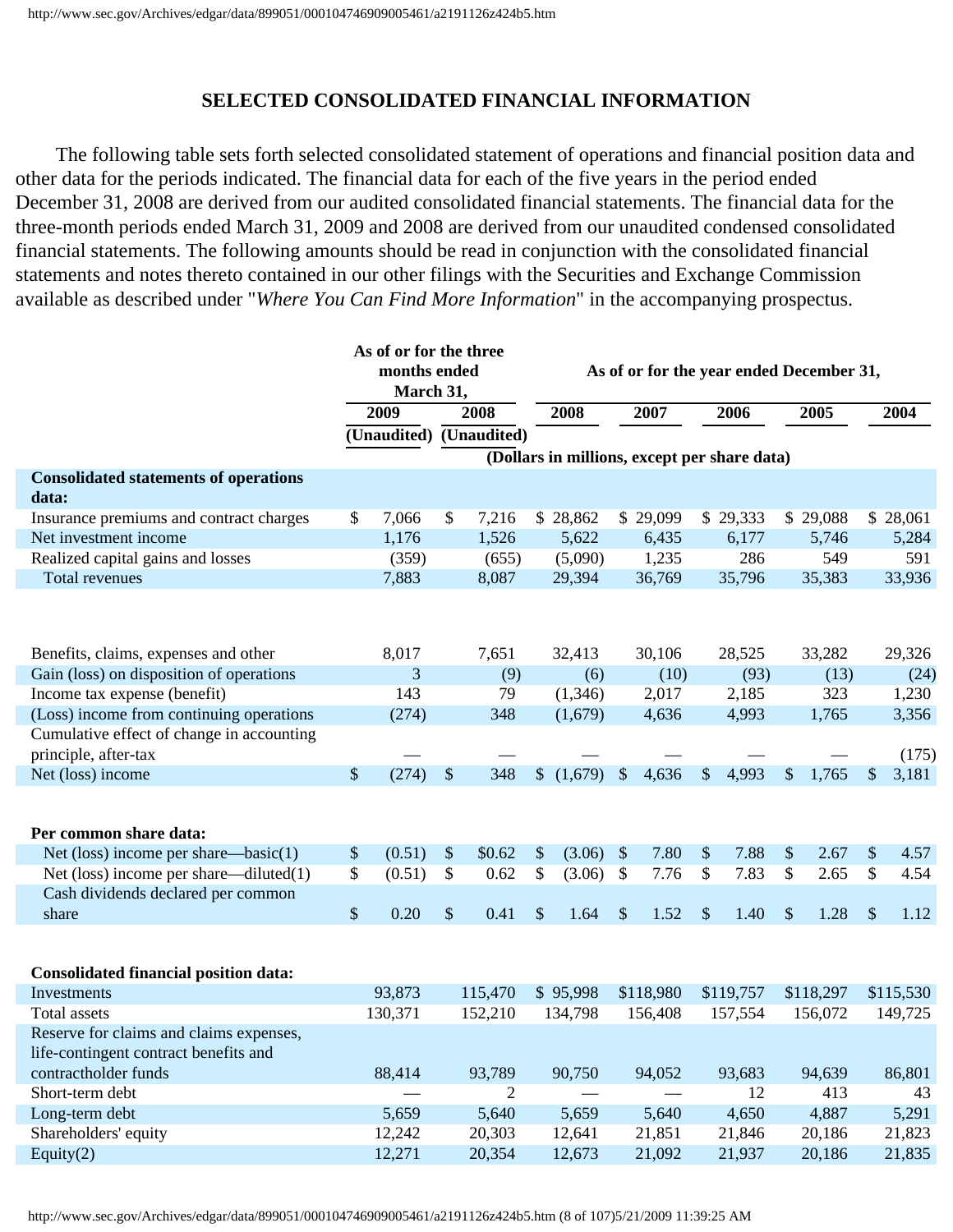| Other data:                                 |                   |  |  |                  |
|---------------------------------------------|-------------------|--|--|------------------|
| Ratio of earnings to fixed charges $(3)(4)$ | <b>Commercial</b> |  |  | 5.0 <sub>l</sub> |
|                                             |                   |  |  |                  |

(1)

As a result of the adoption of FSP EITF 03-6-1 in the first quarter of 2009, prior periods have been restated.

#### (2)

Includes noncontrolling interest as required by FAS 160, which was adopted in the first quarter of 2009.

#### (3)

For purposes of this computation, earnings consist of income (loss) from continuing operations before income taxes and fixed charges. Fixed charges consist of interest expense (including interest credited to contractholder funds), amortization of financing costs, that portion of rental expense that is representative of the interest factor and dividends on redeemable preferred securities.

#### (4)

Earnings for the year ended December 31, 2008 were insufficient to cover fixed charges by \$3.03 billion. Earnings for the three months ended March 31, 2009 were insufficient to cover fixed charges by \$131 million.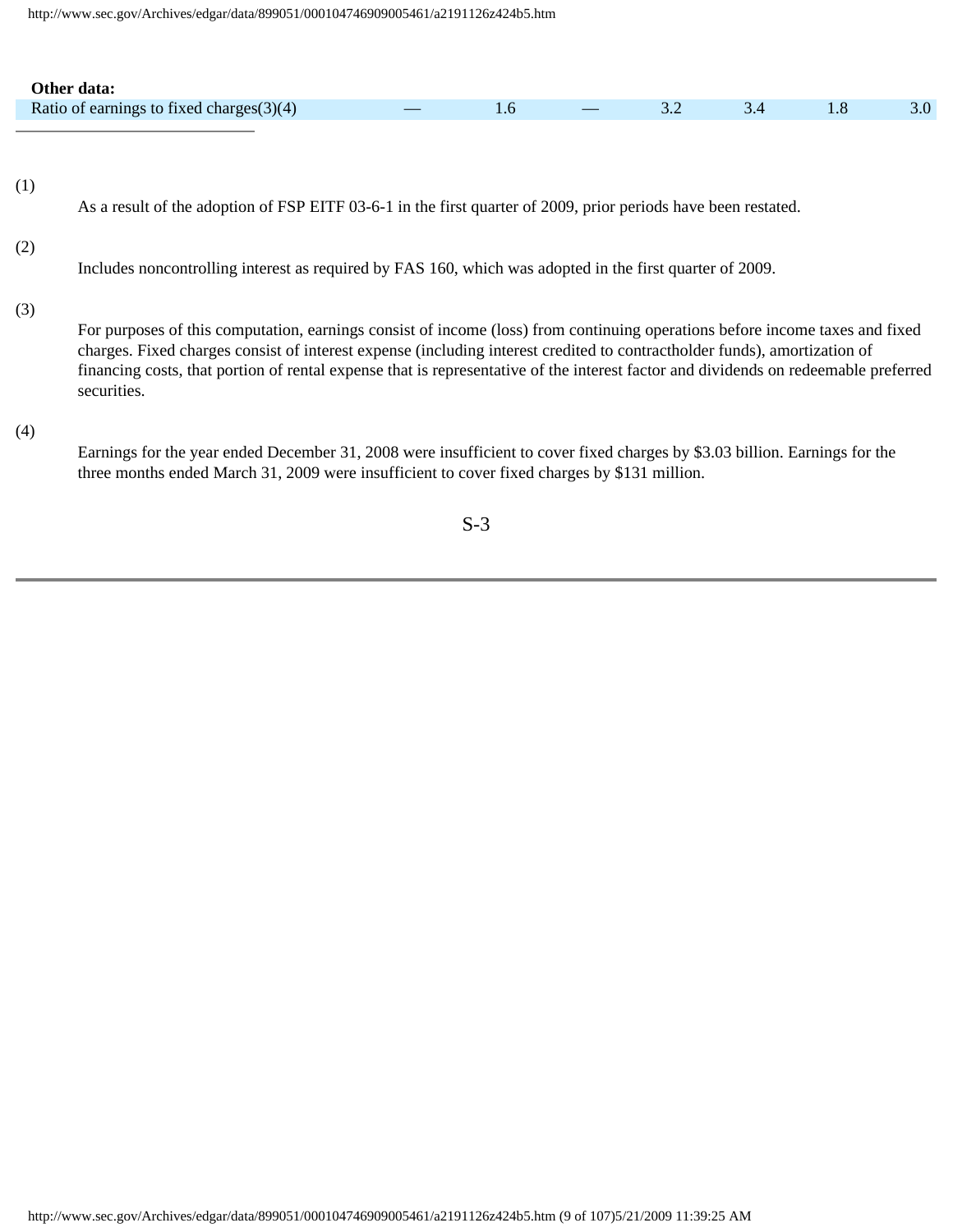#### **DESCRIPTION OF THE NOTES**

 We have summarized provisions of the notes below. This summary supplements and replaces (if inconsistent with) the description of debt securities and the general terms and provisions of debt securities under the caption "*Description of Debt Securities*" in the accompanying prospectus. The summary does not purport to be complete and is qualified in its entirety by reference to the indenture referred to below.

#### **General**

•

•

•

•

•

 Each series of notes will be issued under an indenture dated as of December 16, 1997, as amended by a third supplemental indenture dated as of July 23, 1999, as amended by a sixth supplemental indenture dated as of June 12, 2000 and as supplemented by a supplemental indenture to be dated as of May 13, 2009, with respect to the issuance of such series of notes, between us and U.S. Bank National Association, as trustee (successor in interest to State Street Bank and Trust Company).

 The Series A Notes will initially be limited to a total principal amount of \$300 million, and the Series B Notes will initially be limited to a total principal amount of \$700 million. We may, without the consent of the holders of a series of notes, issue additional notes of such series having the same interest rate, maturity date and other terms as described in this prospectus supplement and in the accompanying prospectus, except for the public offering price and issue date. Any additional notes of a series, together with the notes of such series offered by this prospectus supplement, will constitute a single series of notes under the indenture. No additional notes of a series may be issued if an event of default under the indenture has occurred and is continuing with respect to the notes of such series.

 The Series A Notes will mature on May 16, 2014 and will bear interest at 6.200% per year. The Series B Notes will mature on May 16, 2019 and will bear interest at 7.450% per year. Interest on each series of notes will accrue from May 13, 2009. Each series of notes provides that we will:

> pay interest semi-annually on May 16 and November 16 of each year, commencing November 16, 2009,

pay interest to the person in whose name a note is registered at the close of business on May 1 or November 1 preceding the interest payment date,

- compute interest on the basis of a 360-day year consisting of twelve 30-day months,
- make payments on such notes at the offices of the trustee, and

either make payments by wire transfer for such notes held in book-entry form or by check mailed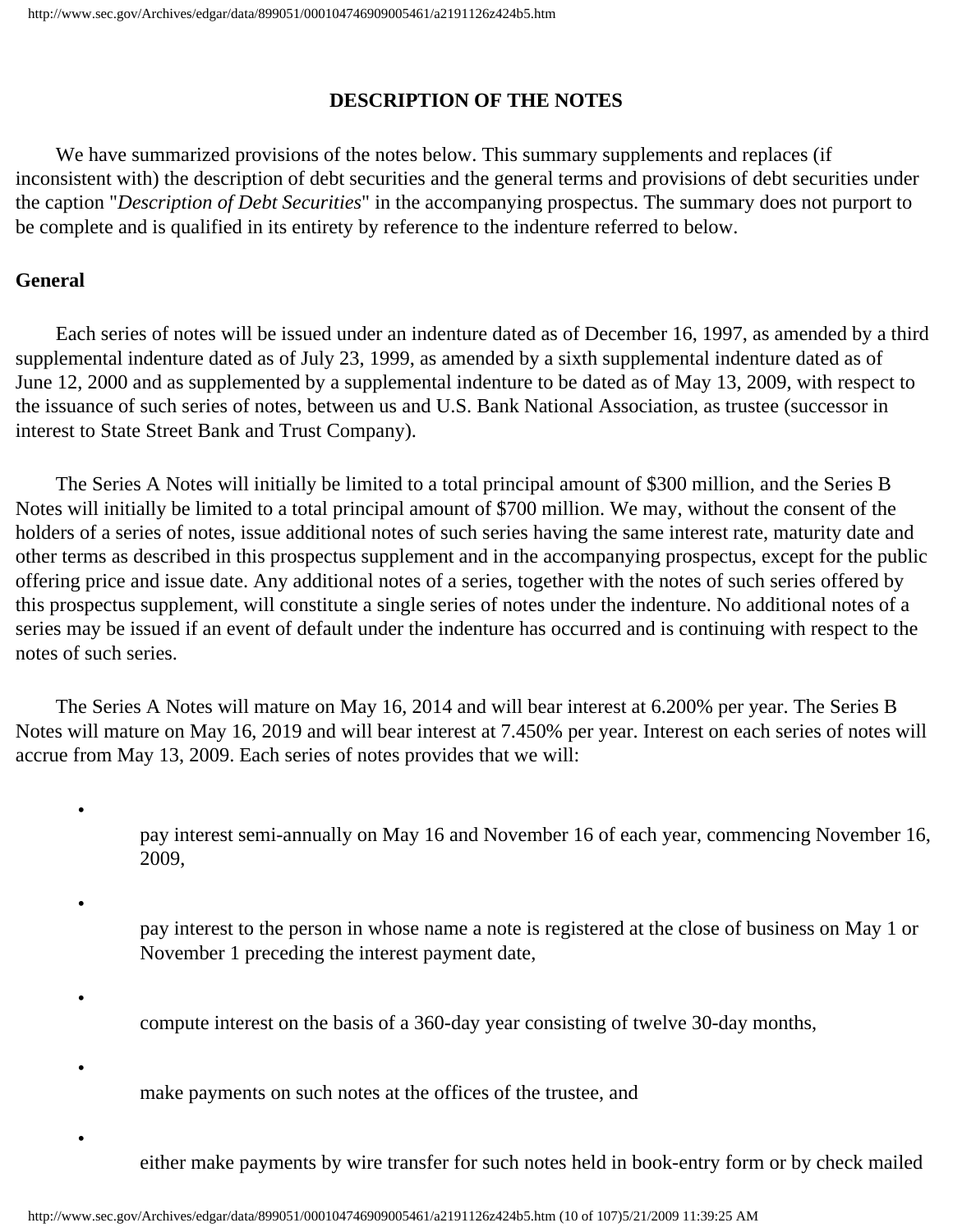to the address of the person entitled to the payment as it appears on the register of such notes.

 In the event that any date on which interest is payable is not a business day, then payment of interest payable on that date will be made on the next business day (and without any interest or other payment in respect of any delay).

 "*Business day*" means any day, other than a Saturday or Sunday, on which banks in The City of New York and Boston, Massachusetts are not required by law to close.

 We will issue the notes only in fully registered form, without coupons, in denominations of \$2,000 and integral multiples of \$1,000 in excess thereof. The notes will not be subject to any sinking fund.

#### **Ranking**

 Each series of notes will be senior unsecured obligations of The Allstate Corporation and will rank equally in right of payment with all of our other existing and future senior unsecured and unsubordinated indebtedness. The notes will rank senior to any subordinated indebtedness.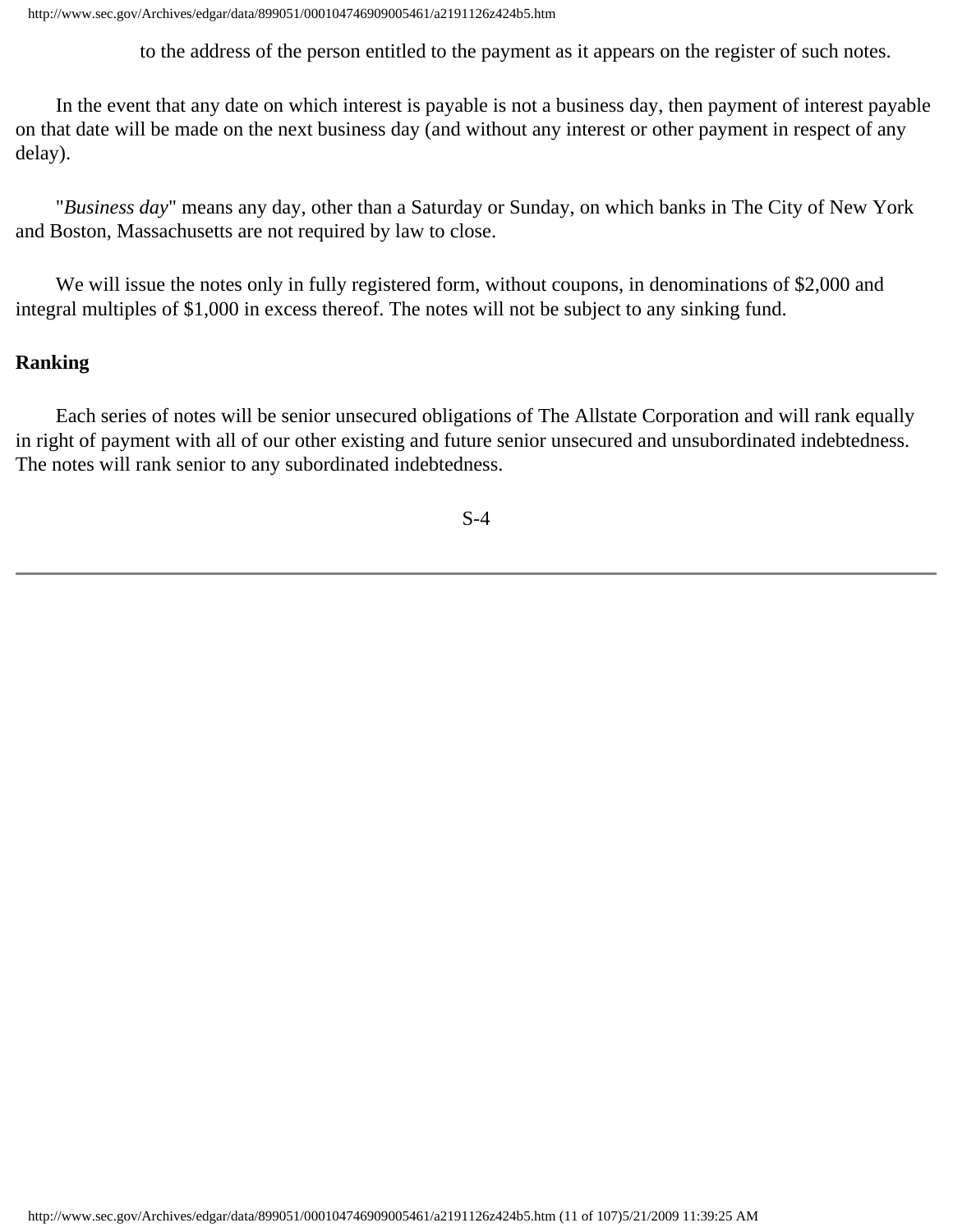All existing and future liabilities of our subsidiaries will be effectively senior to the notes. Since all of our operations are conducted through subsidiaries, our cash flow and subsequent ability to service debt, including the notes, are dependent on the earnings of our subsidiaries and the distribution of those earnings, or upon loans or other payments of funds by the subsidiaries, to us. The subsidiaries are separate and distinct legal entities and have no obligation to pay any amount pursuant to the notes or otherwise, whether by dividends, loans or other payments. In addition, since our subsidiaries are insurance companies, their ability to pay dividends to us is subject to regulatory limitations. See "*Business—Regulation*" in our Annual Report on Form 10-K for the year ended December 31, 2008, which is incorporated in this prospectus supplement by reference.

#### **Optional redemption**

•

•

•

•

 Each series of notes is redeemable, in whole or in part, at any time at a redemption price equal to the greater of:

100% of the principal amount of the notes of such series to be redeemed; or

as determined by an Independent Investment Banker, the sum of the present values of the remaining scheduled payments of principal and interest on the notes of such series to be redeemed (not including any portion of such payments of interest accrued to the date of redemption) discounted to the redemption date on a semi-annual basis (assuming a 360-day year consisting of twelve 30-day months) at the Adjusted Treasury Rate, plus 40 basis points with respect to the Series A Notes and plus 45 basis points with respect to the Series B Notes.

plus, in either of the above cases, accrued and unpaid interest thereon to the redemption date.

"*Adjusted Treasury Rate*" means, with respect to any redemption date:

the yield, under the heading which represents the average for the immediately preceding week, appearing in the most recently published statistical release designated "H.15(519)" published by the Board of Governors of the Federal Reserve System (or any successor publication which is published weekly by the Board of Governors of the Federal Reserve System and which establishes yields on actively traded United States Treasury securities adjusted to constant maturity) under the caption "*Treasury Constant Maturities*," for the maturity corresponding to the Comparable Treasury Issue. If no maturity is within three months before or after the Remaining Life, yields for the two published maturities most closely corresponding to the Comparable Treasury Issue shall be determined and the Adjusted Treasury Rate shall be interpolated or extrapolated from such yields on a straight line basis, rounding to the nearest month; or

if such release (or any successor release) is not published during the week preceding the calculation date or does not contain such yields, the rate per year equal to the semi-annual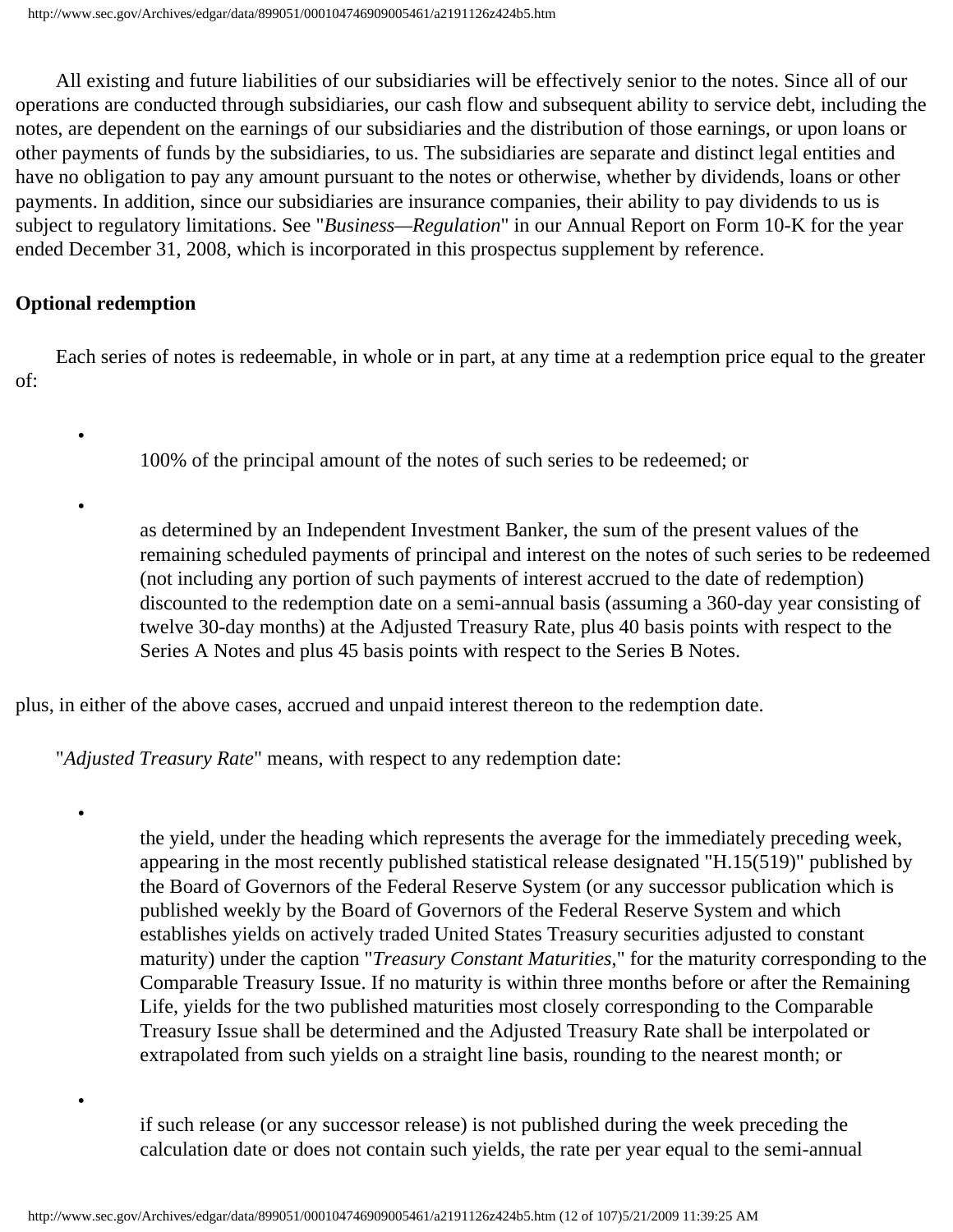equivalent yield to maturity of the Comparable Treasury Issue, calculated using a price for the Comparable Treasury Issue (expressed as a percentage of its principal amount) equal to the Comparable Treasury Price for such redemption date.

The Adjusted Treasury Rate shall be calculated on the third business day preceding the redemption date.

 "*Comparable Treasury Issue*" means the United States Treasury security selected by an Independent Investment Banker as having a maturity comparable to the remaining term of the securities to be redeemed that would be used, at the time of selection and in accordance with customary financial practice, in pricing new issues of corporate debt securities of comparable maturity to the remaining term of such securities ("*Remaining Life*").

 "*Comparable Treasury Price*" means (1) the average of five Reference Treasury Dealer Quotations for such redemption date, after excluding the highest and lowest Reference Treasury Dealer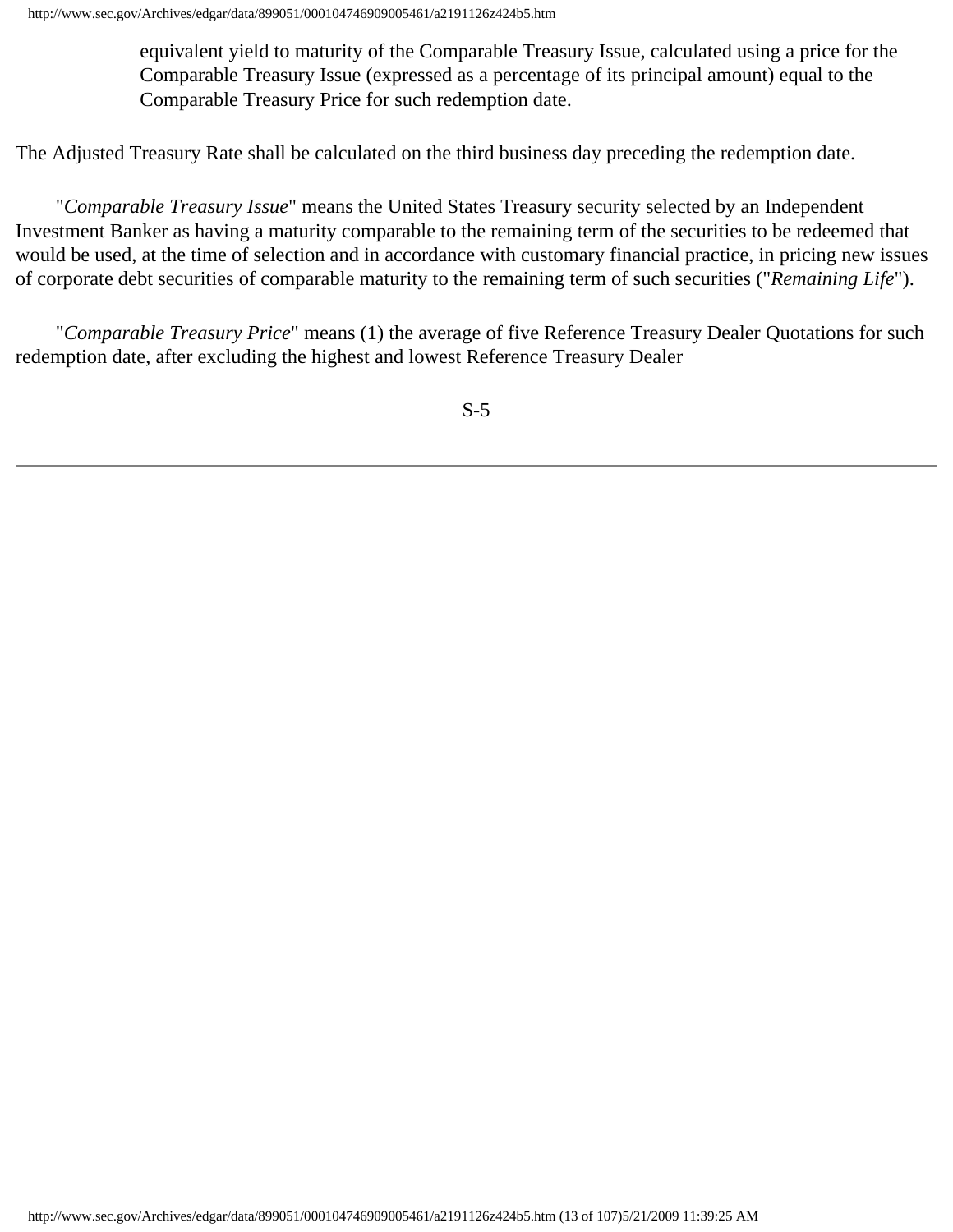Quotations, or (2) if the Independent Investment Banker obtains fewer than five such Reference Treasury Dealer Quotations, the average of all such quotations.

"*Independent Investment Banker*" means one of the Reference Treasury Dealers appointed by us.

"*Reference Treasury Dealer*" means:

each of Goldman, Sachs & Co., Barclays Capital Inc. and J.P. Morgan Securities Inc. and their respective successors; provided, however, that if any of the foregoing shall cease to be a primary U.S. Government securities dealer in the United States (a "*Primary Treasury Dealer*"), we shall substitute therefore another Primary Treasury Dealer; and

any two other Primary Treasury Dealers selected by us.

 "*Reference Treasury Dealer Quotations*" means, with respect to each Reference Treasury Dealer and any redemption date, the average, as determined by the Independent Investment Banker, of the bid and asked prices for the Comparable Treasury Issue (expressed in each case as a percentage of its principal amount) quoted in writing to the Independent Investment Banker at 5:00 p.m., New York City Time, on the third business day preceding such redemption date.

 We will mail a notice of redemption at least 30 days but not more than 60 days before the redemption date to each holder of the notes to be redeemed. If less than all of the notes of a series are to be redeemed, the trustee will select, by such method as it will deem fair and appropriate, including pro rata or by lot, the securities to be redeemed in whole or in part.

 Unless we default in payment of the redemption price, on and after the redemption date, interest will cease to accrue on the notes of the applicable series or portions thereof called for redemption.

#### **Defeasance**

•

•

 The defeasance and covenant defeasance provisions of the indenture described under the caption "*Description of Debt Securities—Defeasance and Covenant Defeasance*" in the accompanying prospectus will apply to the notes.

#### **Notices**

We will mail notices and communications to the holder's address shown on the register of the notes.

# **The trustee; paying agents and transfer agents**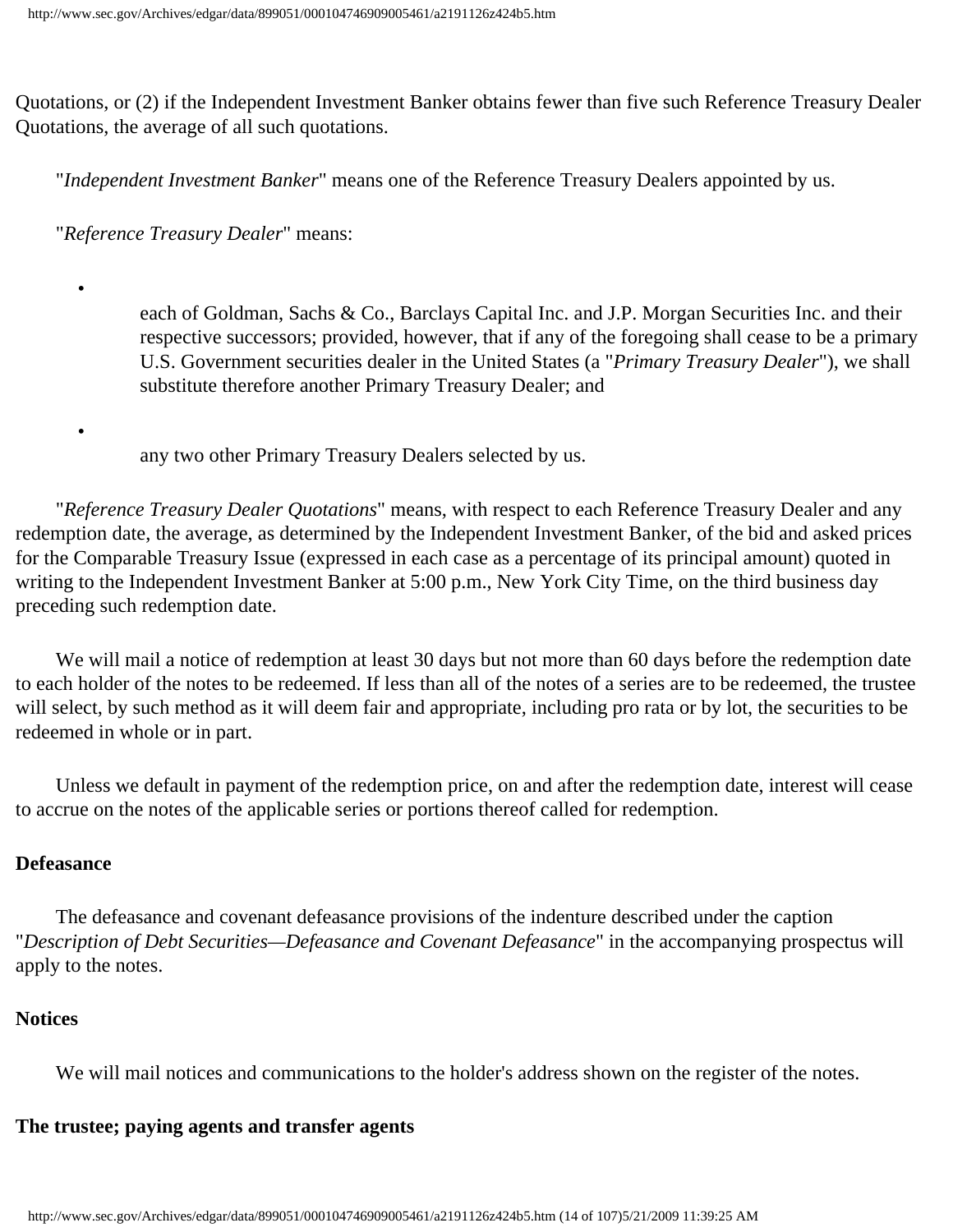U.S. Bank National Association (successor in interest to State Street Bank and Trust Company) is the trustee under the indenture. The trustee and its affiliates also perform certain commercial banking services for us for which they receive customary fees. The trustee will be the paying agent and transfer agent for the notes.

#### **Book-Entry System**

 The Depository Trust Company, or DTC, which we refer to along with its successors in this capacity as the depositary, will act as securities depositary for the notes. The notes will be issued only as fully registered securities registered in the name of Cede & Co., the depositary's nominee. One or more fully registered global notes, representing the total aggregate principal amount of the notes, will be issued and will be deposited with the depositary or its custodian and will bear a legend regarding the restrictions on exchanges and registration of transfer referred to below.

 The laws of some jurisdictions may require that some purchasers of securities take physical delivery of securities in definitive form. These laws may impair the ability to transfer beneficial interests in the notes so long as the notes are represented by global notes.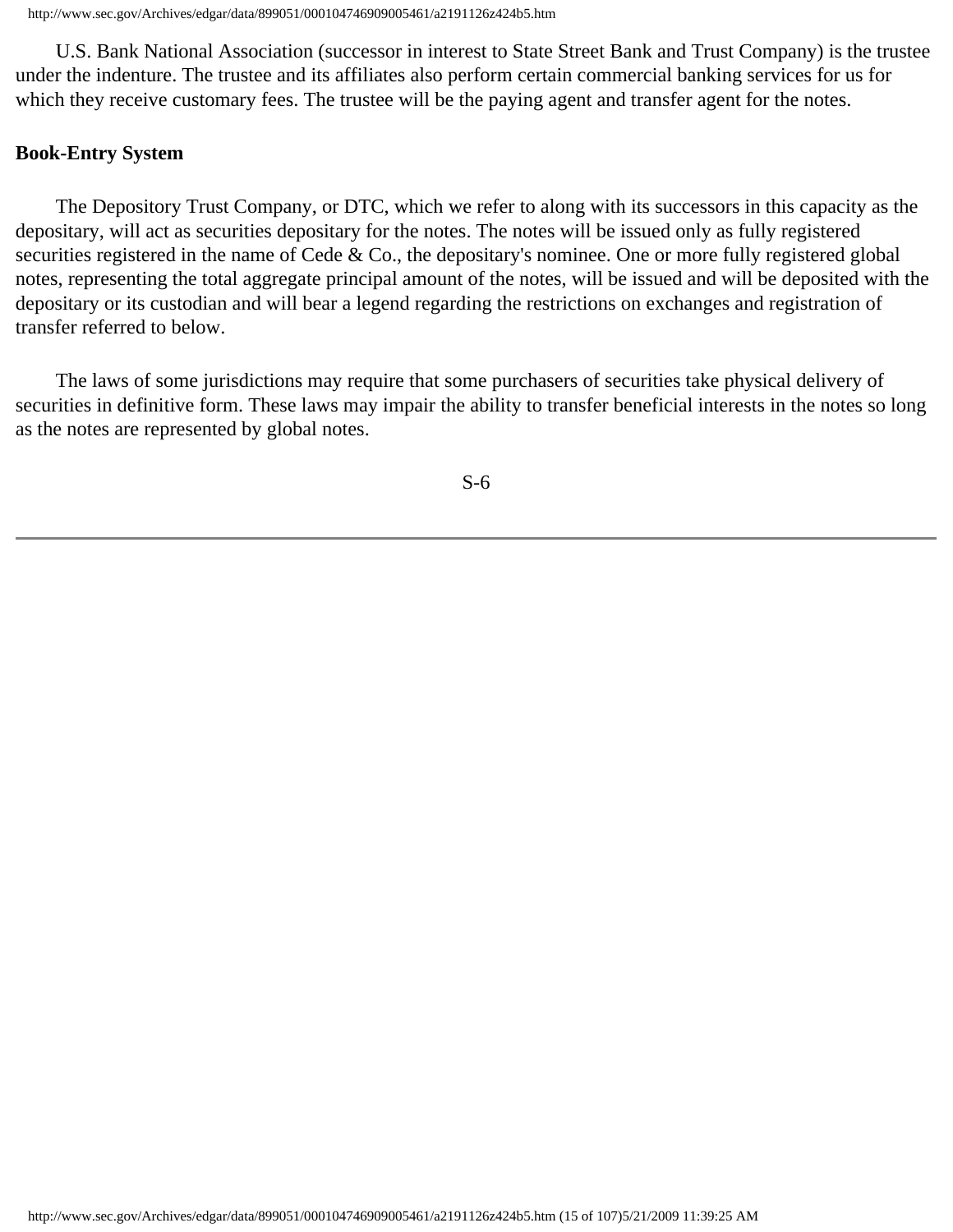Investors may elect to hold interests in the notes in global form through either DTC in the United States or Clearstream Banking, societe anonyme ("*Clearstream, Luxembourg*") or Euroclear Bank S.A./N.V. ("*Euroclear*"), if they are participants in those systems, or indirectly through organizations which are participants in those systems. Clearstream, Luxembourg and Euroclear will hold interests on behalf of their participants through customers' securities accounts in Clearstream, Luxembourg's and Euroclear's names on the books of their respective depositaries, which in turn will hold such interests in customers' securities accounts in the depositaries' names on the books of DTC. Citibank, N.A. will act as depositary for Clearstream, Luxembourg and JPMorgan Chase Bank, N.A. will act as depositary for Euroclear (in such capacities, the "*U.S. Depositaries*").

 DTC advises that it is a limited-purpose trust company organized under the New York Banking Law, a "banking organization" within the meaning of the New York Banking Law, a member of the Federal Reserve System, a "clearing corporation" within the meaning of the New York Uniform Commercial Code and a "clearing agency" registered pursuant to the provisions of Section 17A of the Securities Exchange Act of 1934, as amended (the "*Exchange Act*"). The depositary holds securities that its participants (the "*DTC Participants*") deposit with the depositary. The depositary also facilitates the settlement among participants of securities transactions, including transfers and pledges, in deposited securities through electronic computerized book-entry changes in participants' accounts, thereby eliminating the need for physical movement of securities certificates. Direct participants include securities brokers and dealers, banks, trust companies, clearing corporations and certain other organizations. The depositary is owned by a number of its direct participants and by the New York Stock Exchange, the American Stock Exchange, Inc., and the Financial Industry Regulatory Authority, Inc. Access to the depositary's system is also available to others, including securities brokers and dealers, banks and trust companies that clear transactions through or maintain a direct or indirect custodial relationship with a direct participant either directly, or indirectly. The rules applicable to the depositary and its participants are on file with the SEC.

 Clearstream, Luxembourg advises that it is incorporated under the laws of Luxembourg as a professional depositary. Clearstream, Luxembourg holds securities for its participating organizations ("*Clearstream Participants*") and facilitates the clearance and settlement of securities transactions between Clearstream Participants through electronic book-entry changes in accounts of Clearstream Participants, thereby eliminating the need for physical movement of certificates. Clearstream, Luxembourg provides to Clearstream Participants, among other things, services for safekeeping, administration, clearance and settlement of internationally traded securities and securities lending and borrowing. Clearstream, Luxembourg interfaces with domestic markets in several countries. As a professional depositary, Clearstream, Luxembourg is subject to regulation by the Luxembourg Commission for the Supervision of the Financial Sector (Commission de Surveillance du Secteur Financier). Clearstream Participants are recognized financial institutions around the world, including underwriters, securities brokers and dealers, banks, trust companies, clearing corporations and certain other organizations and may include the underwriters. Indirect access to Clearstream, Luxembourg is also available to others, such as banks, brokers, dealers and trust companies that clear through or maintain a custodial relationship with a Clearstream Participant, either directly or indirectly.

 Distributions with respect to interests in the notes held beneficially through Clearstream, Luxembourg will be credited to cash accounts of Clearstream Participants in accordance with its rules and procedures, to the extent received by the U.S. Depositary for Clearstream, Luxembourg.

Euroclear advises that it was created in 1968 to hold securities for participants of Euroclear ("*Euroclear*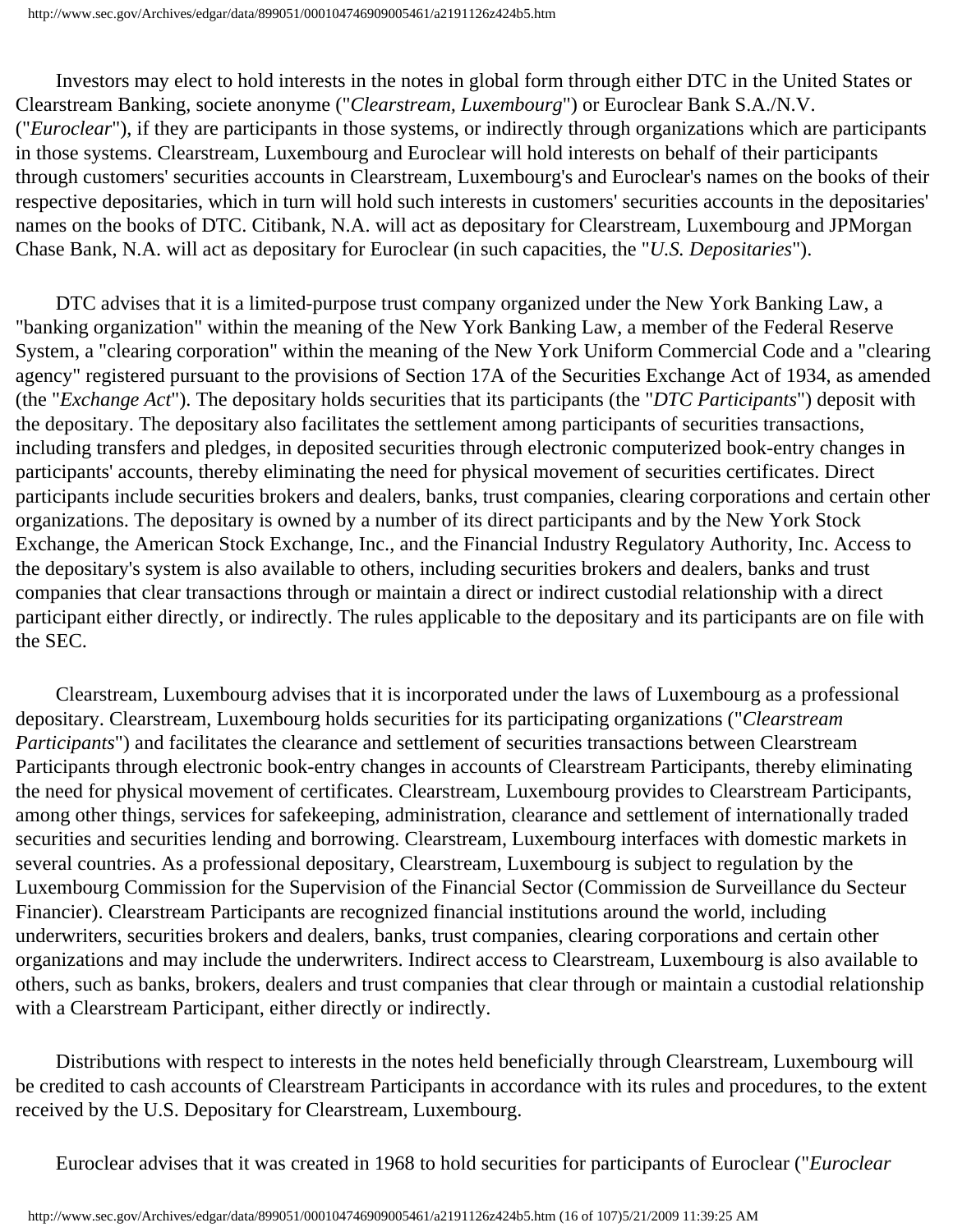*Participants*") and to clear and settle transactions between Euroclear Participants through simultaneous electronic book-entry delivery against payment, thereby eliminating the need for physical movement of certificates and any risk from lack of simultaneous transfers of securities and cash. Euroclear includes various other services, including securities lending and borrowing and interfaces with domestic markets in several countries. Euroclear is operated by Euroclear Bank S.A./N.V. (the "*Euroclear Operator*"). All operations are conducted by the Euroclear Operator, and all Euroclear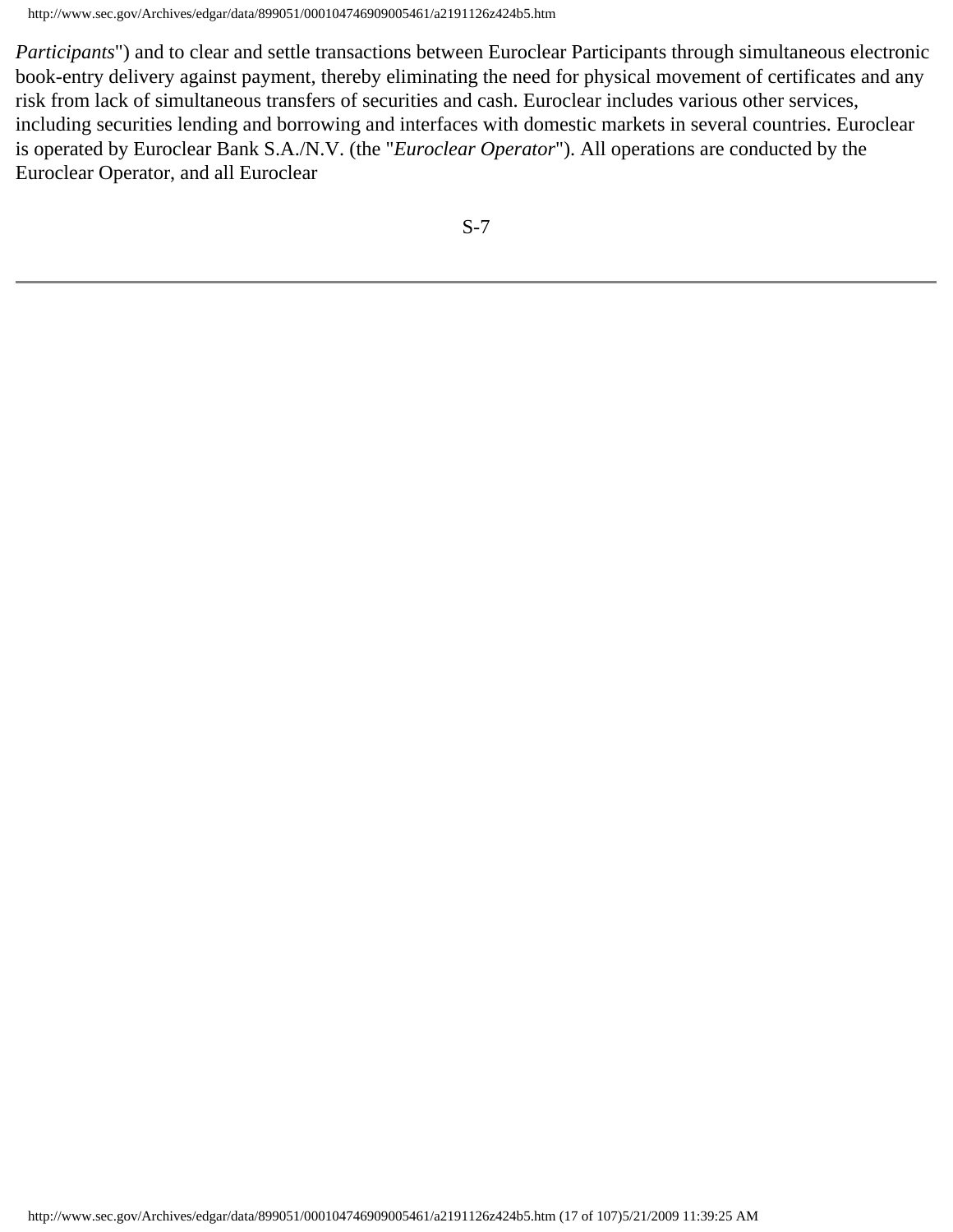securities clearance accounts and Euroclear cash accounts are accounts with the Euroclear Operator. Euroclear Participants include banks (including central banks), securities brokers and dealers and other professional financial intermediaries and may include the underwriters. Indirect access to Euroclear is also available to other firms that clear through or maintain a custodial relationship with a Euroclear Participant, either directly or indirectly.

 Securities clearance accounts and cash accounts with the Euroclear Operator are governed by the Terms and Conditions Governing Use of Euroclear and the related Operating Procedures of the Euroclear System, and applicable Belgian law (collectively, the "*Terms and Conditions*"). The Terms and Conditions govern transfers of securities and cash within the Euroclear System, withdrawals of securities and cash from the Euroclear System, and receipts of payments with respect to securities in the Euroclear System. All securities in the Euroclear System are held on a fungible basis without attribution of specific certificates to specific securities clearance accounts. The Euroclear Operator acts under the Terms and Conditions only on behalf of Euroclear Participants, and has no records of or relationship with persons holding through Euroclear Participants.

 Distributions with respect to the notes held beneficially through the Euroclear System will be credited to the cash accounts of Euroclear Participants in accordance with the Terms and Conditions, to the extent received by the U.S. Depositary for the Euroclear System.

 We will issue the notes in definitive certificated form if the depositary notifies us that it is unwilling or unable to continue as depositary or the depositary ceases to be a clearing agency registered under the Exchange Act, and a successor depositary is not appointed by us within 90 days. In addition, beneficial interests in a global note may be exchanged for definitive certificated notes upon request by or on behalf of the depositary in accordance with customary procedures following the request of a beneficial owner seeking to exercise or enforce its rights under such notes. If we determine at any time that the notes shall no longer be represented by global notes, we will inform the depositary of such determination who will, in turn, notify participants of their right to withdraw their beneficial interest from the global notes, and if such participants elect to withdraw their beneficial interests, we will issue certificates in definitive form in exchange for such beneficial interests in the global notes. Any global note, or portion thereof, that is exchangeable pursuant to this paragraph will be exchangeable for note certificates, as the case may be, registered in the names directed by the depositary. We expect that these instructions will be based upon directions received by the depositary from its participants with respect to ownership of beneficial interests in the global notes.

 As long as the depositary or its nominee is the registered owner of the global notes, the depositary or its nominee, as the case may be, will be considered the sole owner and holder of the global notes and all notes represented by these global notes for all purposes under the notes and the indenture governing the notes. Except in the limited circumstances referred to above, owners of beneficial interests in global notes:

> will not be entitled to have the notes represented by these global notes registered in their names, and

will not be considered to be owners or holders of the global notes or any notes represented by

•

•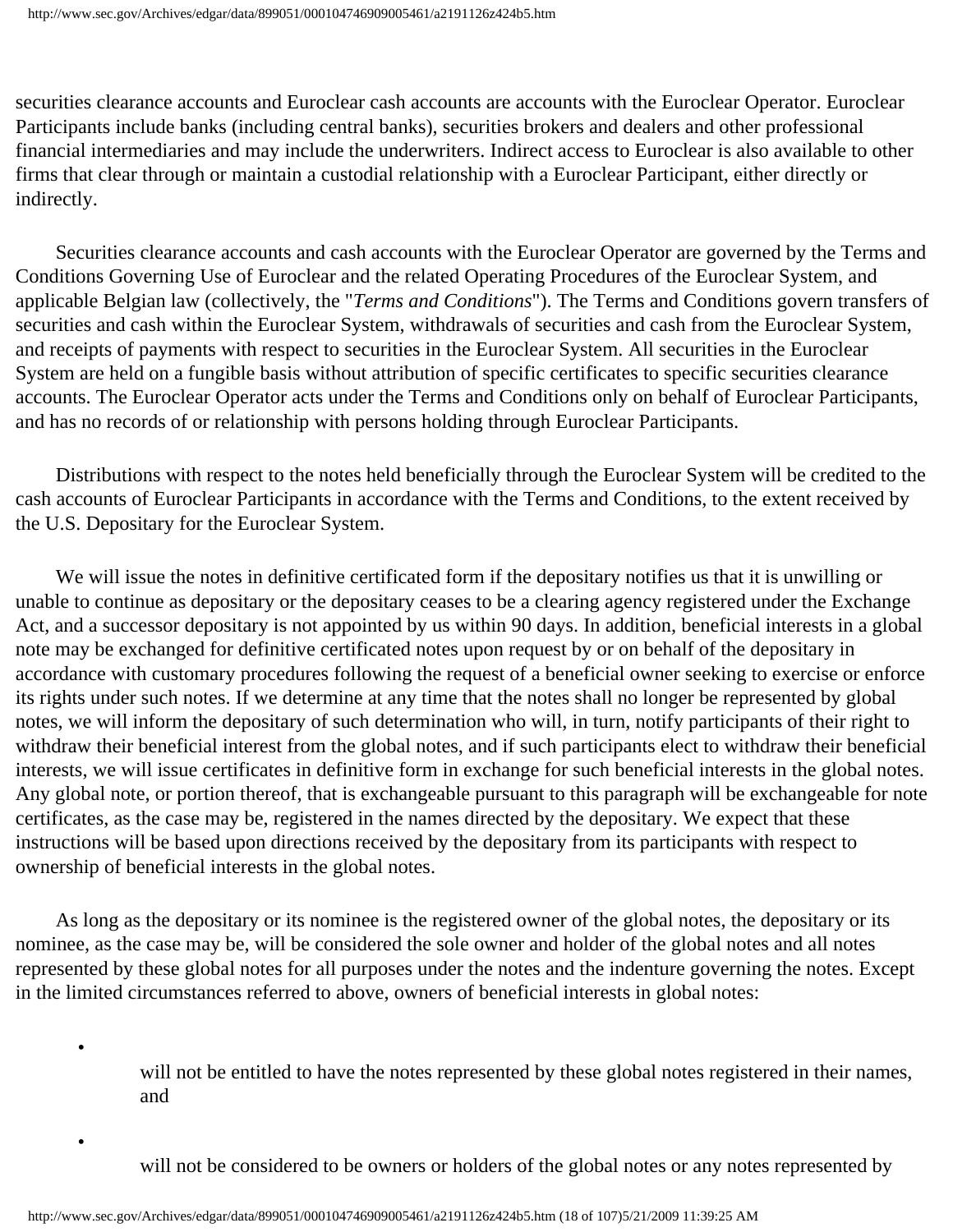these global notes for any purpose under the notes or the indenture governing the notes.

 All payments on the notes represented by the global notes and all transfers and deliveries of related notes will be made to the depositary or its nominee, as the case may be, as the holder of the securities.

 Ownership of beneficial interests in the global notes will be limited to participants or persons that may hold beneficial interests through institutions that have accounts with the depositary or its nominee. Ownership of beneficial interests in global notes will be shown only on, and the transfer of those ownership interests will be effected only through, records maintained by the depositary or its nominee, with respect to participants' interests, or any participant, with respect to interests of persons held by the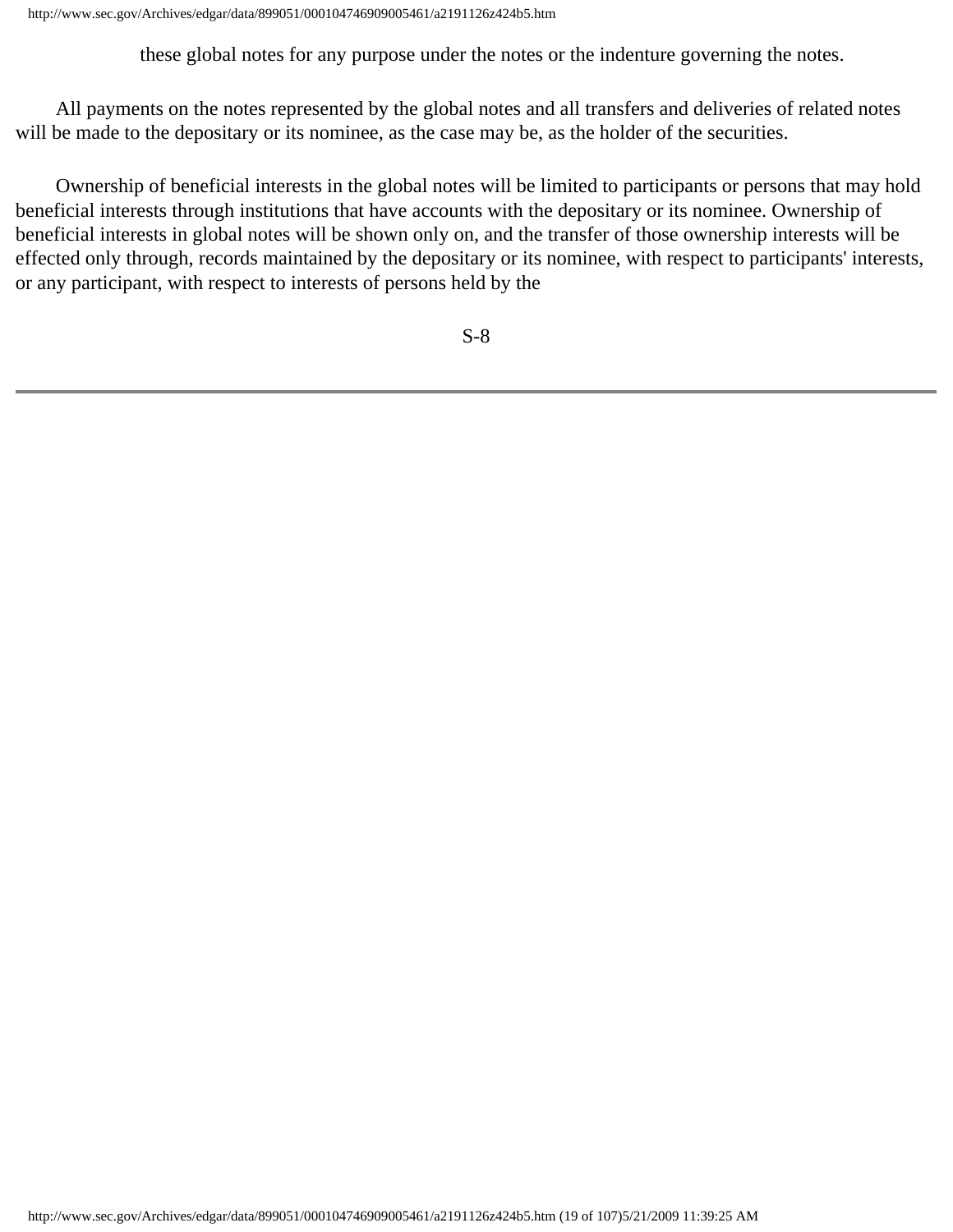participant on their behalf. Payments, transfers, deliveries, exchanges and other matters relating to beneficial interests in global notes may be subject to various policies and procedures adopted by the depositary from time to time. Neither we nor the trustee will have any responsibility or liability for any aspect of the depositary's or any participant's records relating to, or for payments made on account of, beneficial interests in global notes, or for maintaining, supervising or reviewing any of the depositary's records or any participant's records relating to these beneficial ownership interests.

 Although the depositary has agreed to the foregoing procedures in order to facilitate transfers of interests in the global notes among participants, the depositary is under no obligation to perform or continue to perform these procedures, and these procedures may be discontinued at any time. We will not have any responsibility for the performance by the depositary or its direct participants or indirect participants under the rules and procedures governing the depositary.

 The information in this section concerning the depositary, its book-entry system, Clearstream, Luxembourg and the Euroclear System has been obtained from sources that we believe to be reliable, but we have not attempted to verify the accuracy of this information.

#### **Global Clearance and Settlement Procedures**

 Initial settlement for the notes will be made in immediately available funds. Secondary market trading between DTC Participants will occur in the ordinary way in accordance with DTC rules and will be settled in immediately available funds using DTC's Same-Day Funds Settlement System. Secondary market trading between Clearstream Participants and/or Euroclear Participants will occur in the ordinary way in accordance with the applicable rules and operating procedures of Clearstream, Luxembourg and the Euroclear System, as applicable.

 Cross-market transfers between persons holding directly or indirectly through DTC on the one hand, and directly or indirectly through Clearstream Participants or Euroclear Participants, on the other, will be effected through DTC in accordance with DTC rules on behalf of the relevant European international clearing system by its U.S. Depositary; however, such cross-market transactions will require delivery of instructions to the relevant European international clearing system by the counterparty in such system in accordance with its rules and procedures and within its established deadlines (European time). The relevant European international clearing system will, if the transaction meets its settlement requirements, deliver instructions to its U.S. Depositary to take action to effect final settlement on its behalf by delivering or receiving securities in DTC, and making or receiving payment in accordance with normal procedures for same-day funds settlement applicable to DTC. Clearstream Participants and Euroclear Participants may not deliver instructions directly to their respective U.S. Depositaries.

 Because of time-zone differences, credits of notes received in Clearstream, Luxembourg or the Euroclear System as a result of a transaction with a DTC Participant will be made during subsequent securities settlement processing and dated the business day following the DTC settlement date. Such credits or any transactions in such notes settled during such processing will be reported to the relevant Euroclear Participant or Clearstream Participant on such business day. Cash received in Clearstream, Luxembourg or the Euroclear System as a result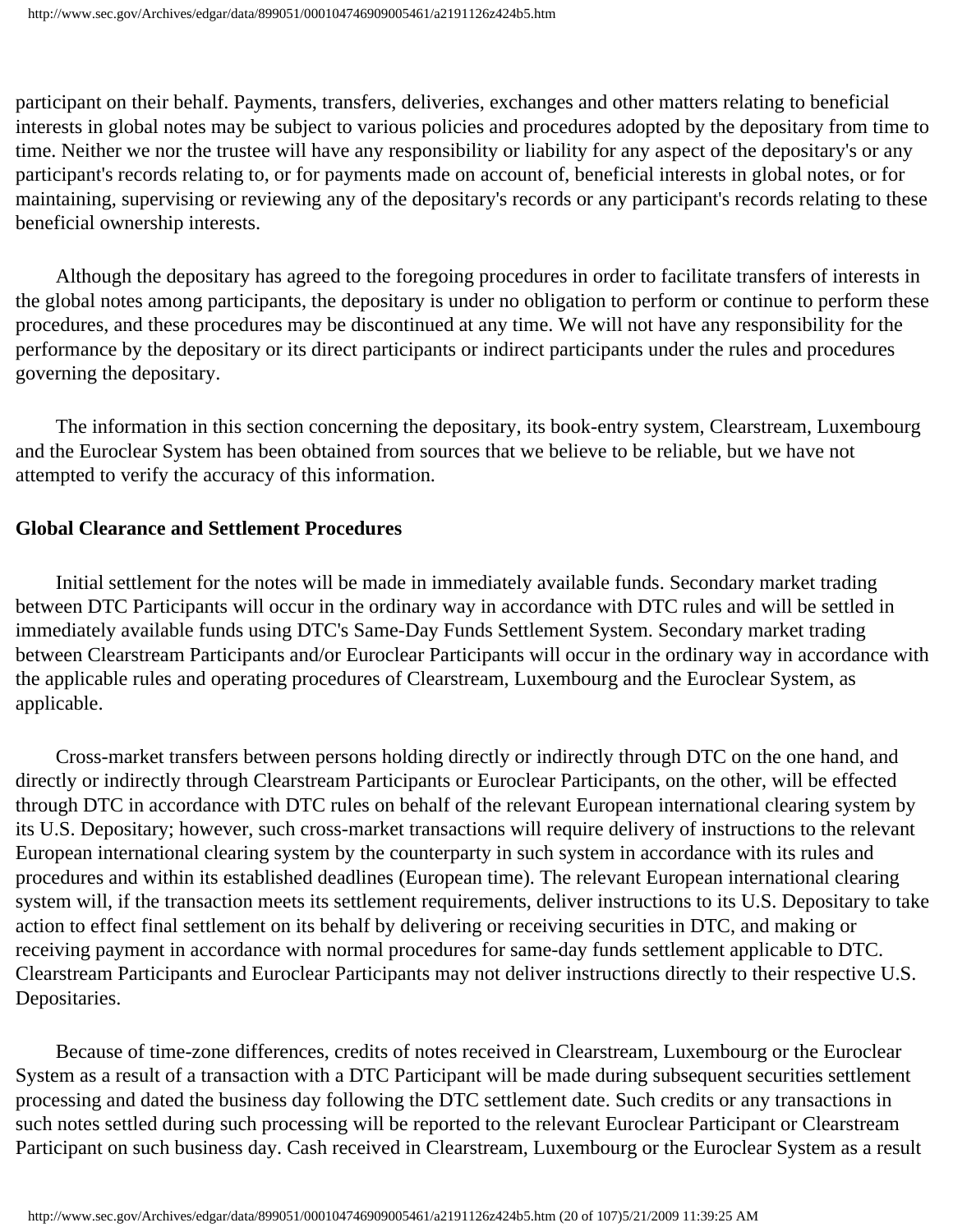of sales of the notes by or through a Clearstream Participant or a Euroclear Participant to a DTC Participant will be received with value on the DTC settlement date but will be available in the relevant Clearstream, Luxembourg or the Euroclear System cash account only as of the business day following settlement in DTC.

 Although DTC, Clearstream, Luxembourg and the Euroclear System have agreed to the foregoing procedures in order to facilitate transfers of notes among participants of DTC, Clearstream, Luxembourg and the Euroclear System, they are under no obligation to perform or continue to perform such procedures and such procedures may be discontinued or changed at any time.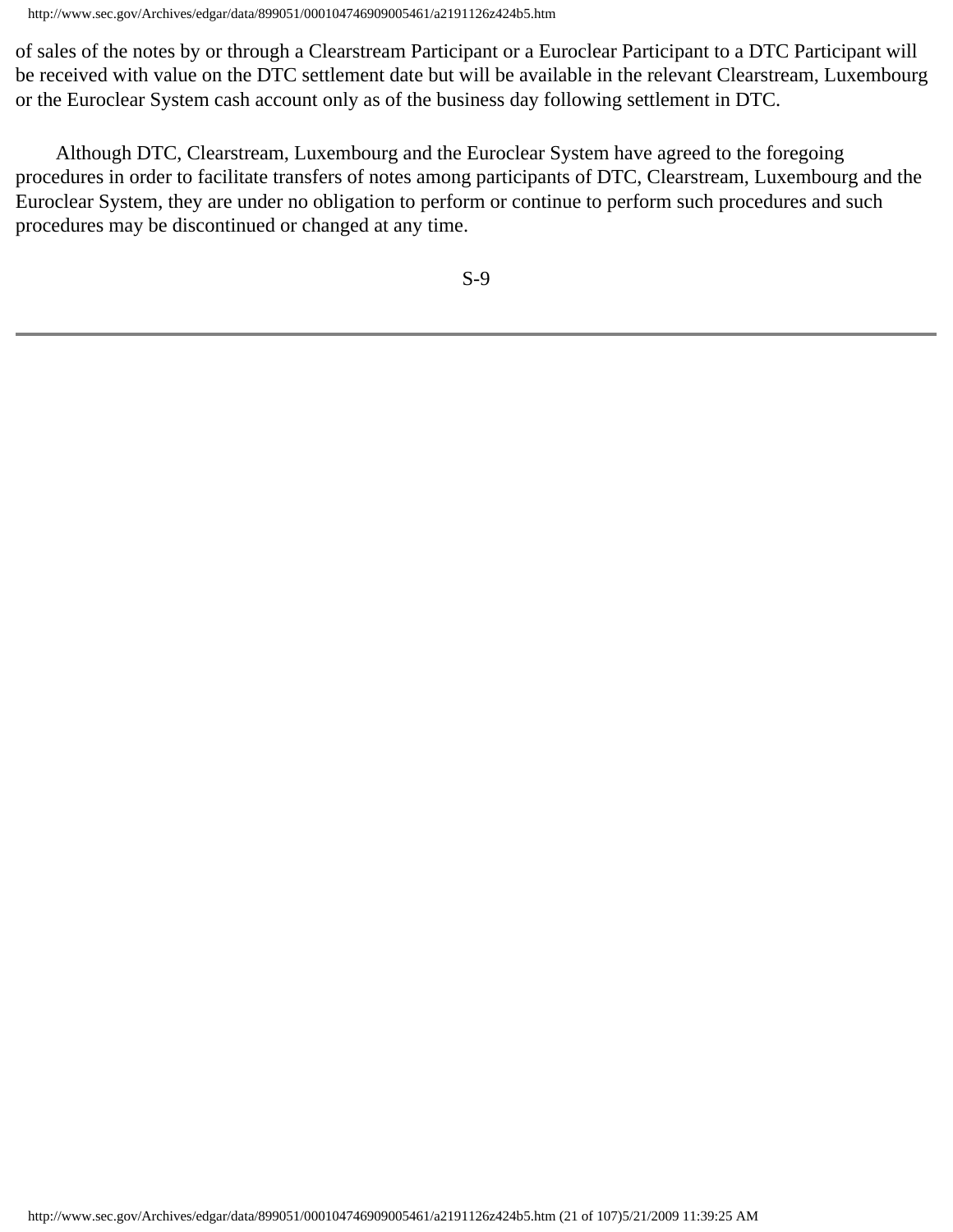# **UNDERWRITING**

 We have entered into an underwriting agreement with the underwriters for the offering with respect to the notes. Subject to certain conditions, each underwriter has severally agreed to purchase the principal amount of notes indicated in the following table:

| Underwriter                            |    | <b>Principal Amount</b><br>of Series A Notes | <b>Principal Amount</b><br>of Series B Notes |             |  |  |
|----------------------------------------|----|----------------------------------------------|----------------------------------------------|-------------|--|--|
| Goldman, Sachs & Co.                   | \$ | 75,000,000                                   | $\mathsf{\$}$                                | 175,000,000 |  |  |
| Barclays Capital Inc.                  | \$ | 67,500,000                                   | \$                                           | 157,500,000 |  |  |
| J.P. Morgan Securities Inc.            | \$ | 67,500,000                                   | \$                                           | 157,500,000 |  |  |
| <b>Banc of America Securities LLC</b>  | \$ | 30,000,000                                   | \$                                           | 70,000,000  |  |  |
| Wachovia Capital Markets, LLC          | \$ | 21,000,000                                   | \$                                           | 49,000,000  |  |  |
| Morgan Stanley & Co. Incorporated      | \$ | 15,000,000                                   | \$                                           | 35,000,000  |  |  |
| Citigroup Global Markets Inc.          | \$ | 12,000,000                                   | \$                                           | 28,000,000  |  |  |
| <b>BNY Mellon Capital Markets, LLC</b> | \$ | 3,000,000                                    | \$                                           | 7,000,000   |  |  |
| SunTrust Robinson Humphrey, Inc.       | \$ | 3,000,000                                    | $\boldsymbol{\mathsf{S}}$                    | 7,000,000   |  |  |
| U.S. Bancorp Investments, Inc.         | \$ | 3,000,000                                    | \$                                           | 7,000,000   |  |  |
| The Williams Capital Group, L.P.       | \$ | 3,000,000                                    | $\mathcal{S}$                                | 7,000,000   |  |  |
| Total                                  | \$ | 300,000,000                                  | \$                                           | 700,000,000 |  |  |

The underwriters are committed to take and pay for all of the notes being offered, if any are taken.

 Notes sold by the underwriters to the public will initially be offered at the initial public offering price set forth on the cover of this prospectus supplement. Any notes sold by the underwriters to securities dealers may be sold at a discount from the initial public offering price of up to 0.35% of the principal amount of Series A Notes and up to 0.40% of the principal amount of the Series B Notes. Any such securities dealers may resell any notes purchased from the underwriters to certain other brokers or dealers at a discount from the initial public offering price of up to 0.175% of the principal amount of the Series A Notes and up to 0.20% of the principal amount of the Series B Notes. If all the notes of a series are not sold at the initial offering price, the underwriters may change the offering price and the other selling terms.

 The notes are a new issue of securities with no established trading market. We have been advised by the underwriters that the underwriters intend to make a market in the notes but are not obligated to do so and may discontinue market making at any time without notice. No assurance can be given as to the liquidity of the trading market for the notes.

 In connection with the offering, Goldman, Sachs & Co., Barclays Capital Inc. and J.P. Morgan Securities Inc. may purchase and sell notes in the open market. These transactions may include short sales, stabilizing transactions and purchases to cover positions created by short sales. Short sales involve the sale by the underwriters of a greater number of notes than they are required to purchase in the offering. Stabilizing transactions consist of certain bids or purchases made for the purpose of preventing or retarding a decline in the market price of the notes while the offering is in progress.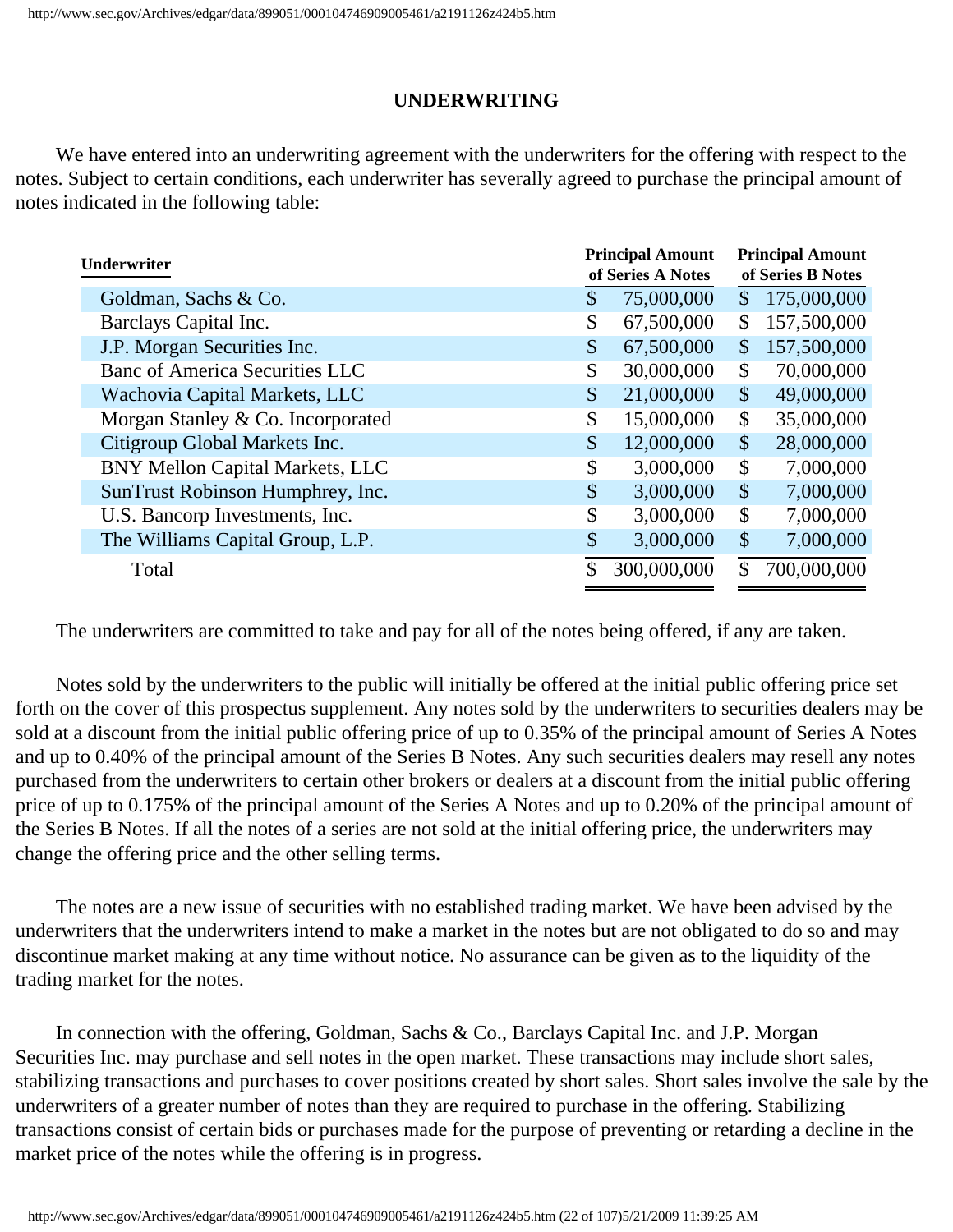The underwriters also may impose a penalty bid. This occurs when Goldman, Sachs & Co., Barclays Capital Inc. or J.P. Morgan Securities Inc. repays to the underwriters a portion of the underwriting discount received by it because the representatives have repurchased notes sold by or for the account of such underwriter in stabilizing or short covering transactions.

 These activities by the underwriters, as well as other purchases by the underwriters for their own accounts, may stabilize, maintain or otherwise affect the market price of the notes. As a result, the price of the notes may be higher than the price that otherwise might exist in the open market. If these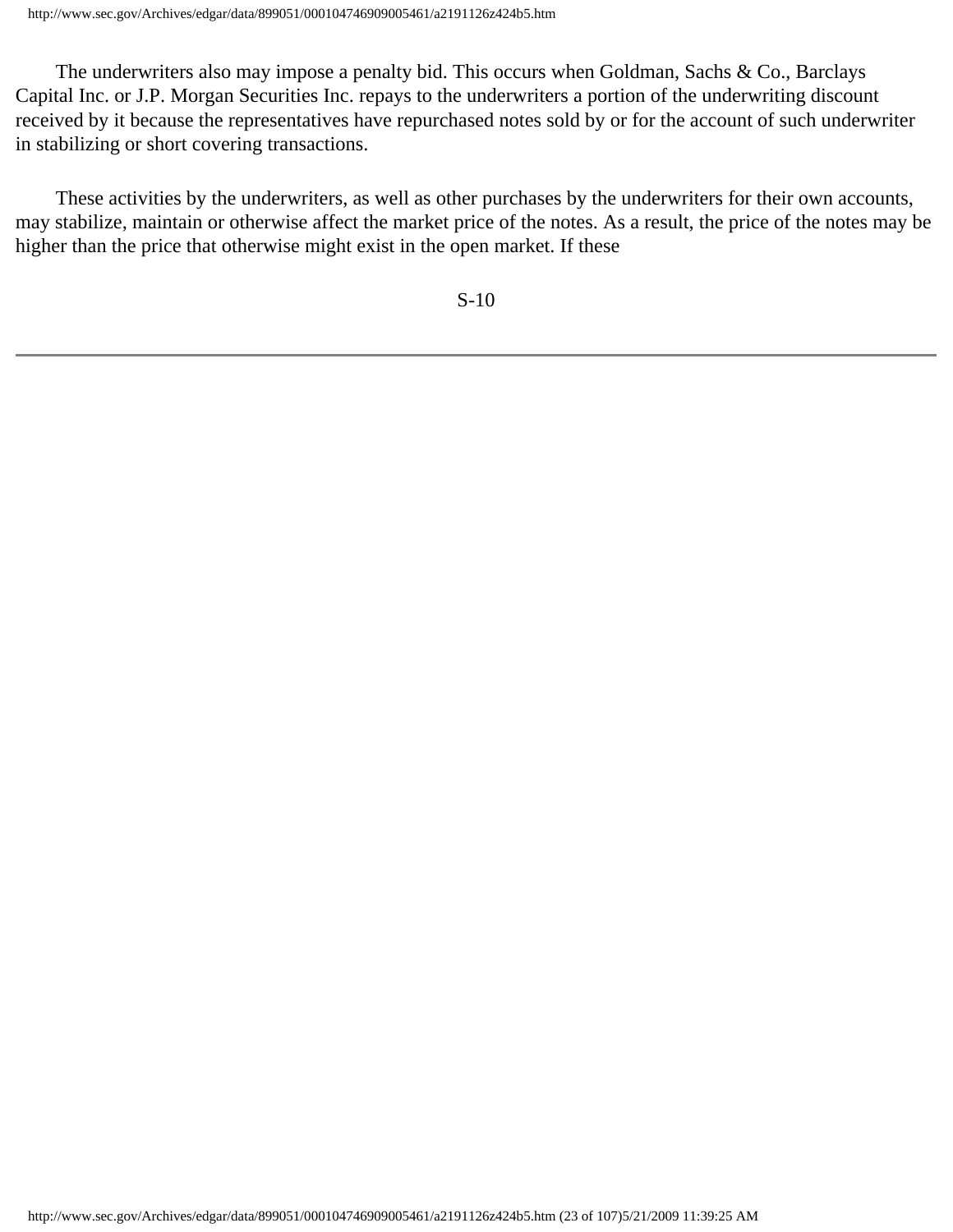activities are commenced, they may be discontinued by the underwriters at any time. These transactions may be effected in the over-the-counter market or otherwise.

 Each of the underwriters has agreed that it will not offer, sell or deliver any of the notes in any jurisdiction outside the United States except under circumstances that are reasonably designed to result in compliance with the applicable laws thereof.

 In relation to each Member State of the European Economic Area which has implemented the Prospectus Directive (each, a "*Relevant Member State*"), each underwriter has represented and agreed that with effect from and including the date on which the Prospectus Directive is implemented in that Relevant Member State (the "*Relevant Implementation Date*") it has not made and will not make an offer of notes to the public in that Relevant Member State prior to the publication of a prospectus in relation to the notes which has been approved by the competent authority in that Relevant Member State or, where appropriate, approved in another Relevant Member State and notified to the competent authority in that Relevant Member State, all in accordance with the Prospectus Directive, except that it may, with effect from and including the Relevant Implementation Date, make an offer of notes to the public in that Relevant Member State at any time:

 (a) to legal entities that are authorized or regulated to operate in the financial markets or, if not so authorized or regulated, whose corporate purpose is solely to invest in securities;

 (b) to any legal entity that has two or more of (i) an average of at least 250 employees during the last financial year; (ii) a total balance sheet of more than  $\epsilon$ 43,000,000 and (iii) an annual net turnover of more than  $\epsilon$ 50,000,000, as shown in its last annual or consolidated accounts;

 (c) to fewer than 100 natural or legal persons (other than qualified investors as defined in the Prospectus Directive) subject to obtaining the prior consent of the representatives of the underwriters; or

 (d) in any other circumstances falling within Article 3(2) of the Prospectus Directive, provided that no such offer of notes shall require us or any underwriter to publish a prospectus pursuant to Article 3 of the Prospectus Directive or supplement a prospectus pursuant to Article 16 of the Prospectus Directive.

 For the purposes of this provision, the expression an "offer of notes to the public" in relation to any notes in any Relevant Member State means the communication in any form and by any means of sufficient information on the terms of the offer and the notes to be offered so as to enable an investor to decide to purchase or subscribe the notes, as the same may be varied in that Member State by any measure implementing the Prospectus Directive in that Member State and the expression Prospectus Directive means Directive 2003/71/EC and includes any relevant implementing measure in each Relevant Member State.

Each underwriter has represented and agreed that:

 (a) it has only communicated or caused to be communicated and will only communicate or cause to be communicated an invitation or inducement to engage in investment activity (within the meaning of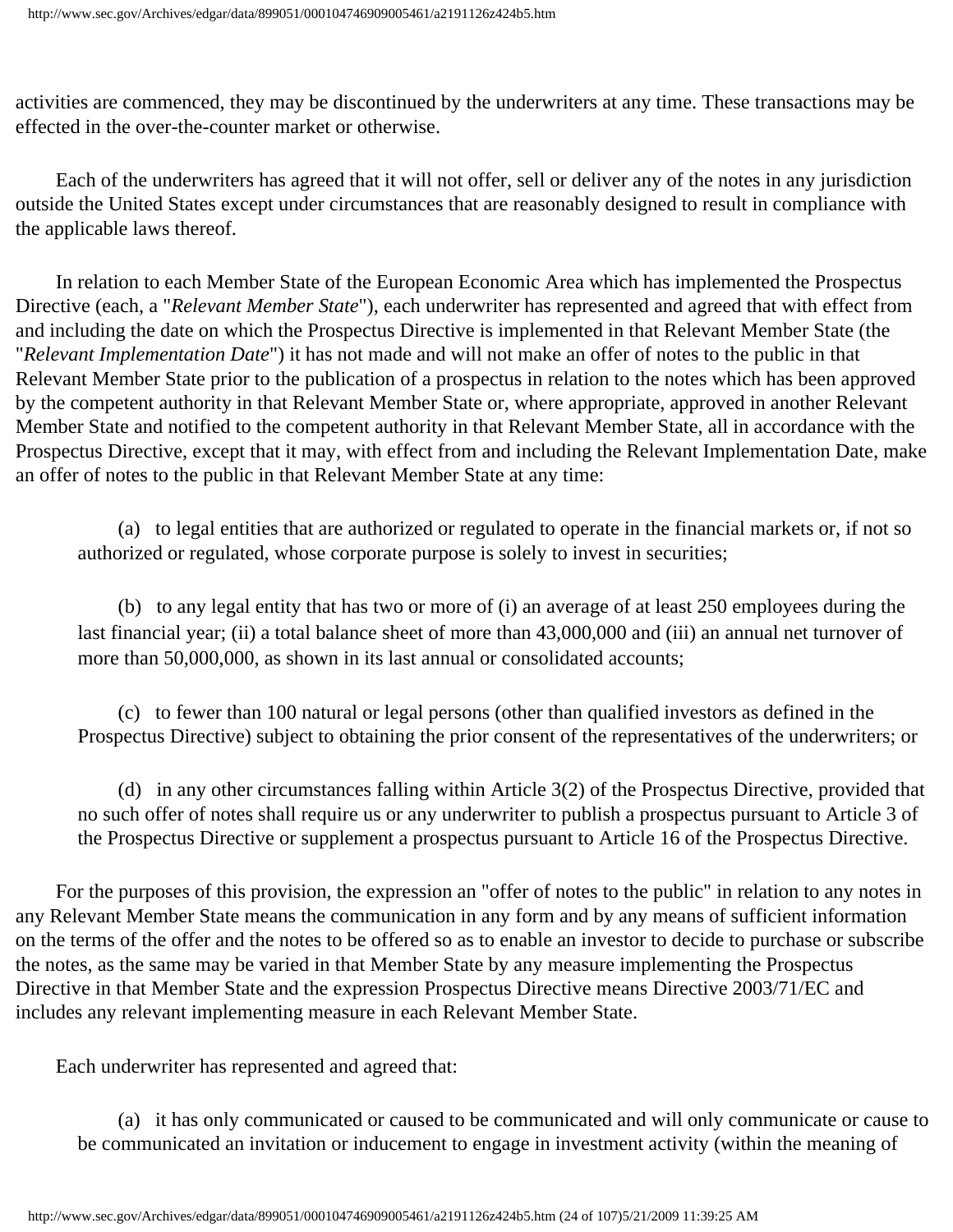Section 21 of the Financial Services and Markets Act 2000 (the "*FSMA*")) received by it in connection with the issue or sale of the notes in circumstances in which Section 21(1) of the FSMA does not apply to the issuer; and

 (b) it has complied and will comply with all applicable provisions of the FSMA with respect to anything done by it in relation to the notes in, from or otherwise involving the United Kingdom.

 The notes may not be offered or sold by means of any document other than (i) in circumstances which do not constitute an offer to the public within the meaning of the Companies Ordinance (Cap.32, Laws of Hong Kong), or (ii) to "professional investors" within the meaning of the Securities and Futures Ordinance (Cap.571, Laws of Hong Kong) and any rules made thereunder, or (iii) in other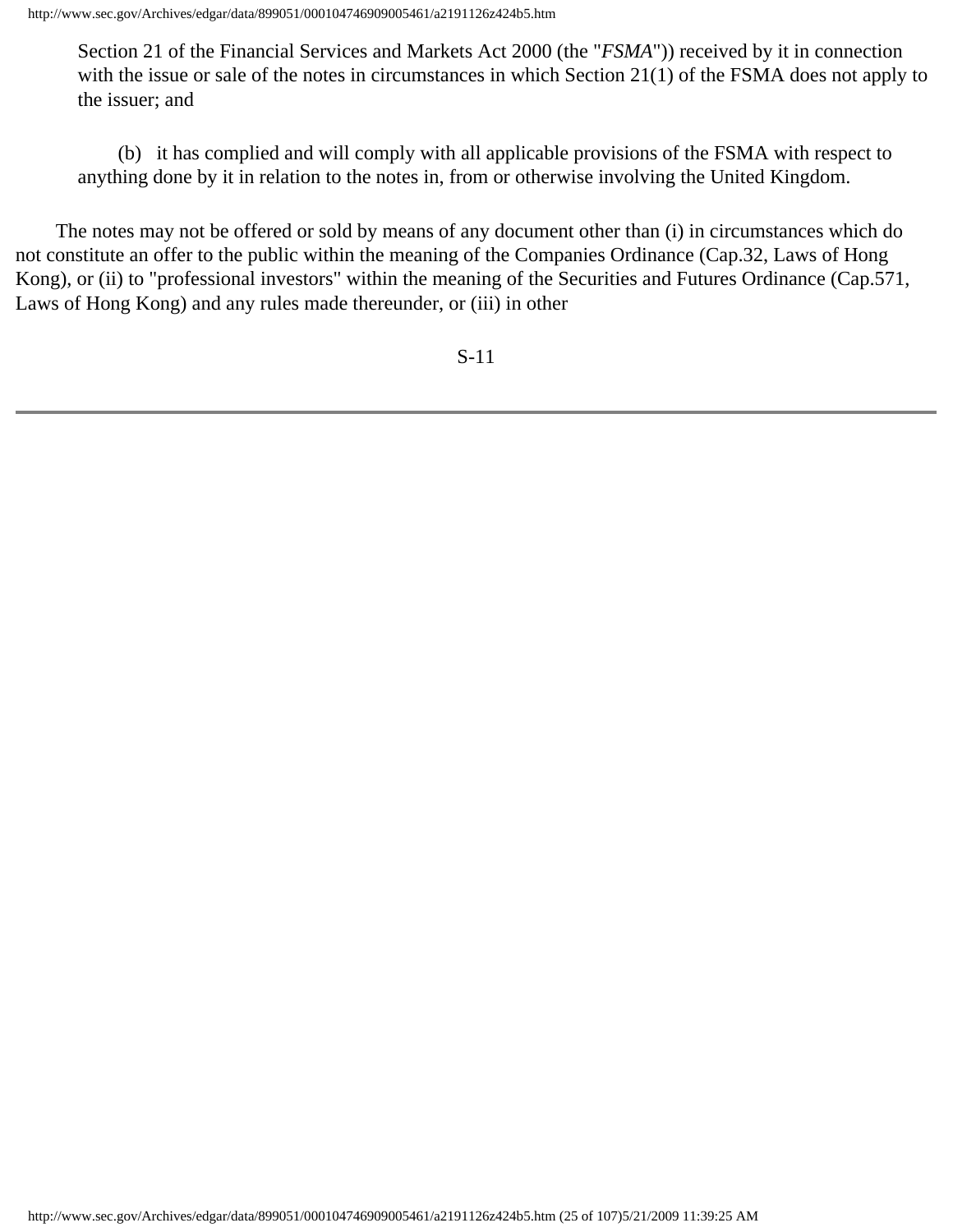circumstances which do not result in the document being a "prospectus" within the meaning of the Companies Ordinance (Cap.32, Laws of Hong Kong), and no advertisement, invitation or document relating to the notes may be issued or may be in the possession of any person for the purpose of issue (in each case whether in Hong Kong or elsewhere), which is directed at, or the contents of which are likely to be accessed or read by, the public in Hong Kong (except if permitted to do so under the laws of Hong Kong) other than with respect to notes which are or are intended to be disposed of only to persons outside Hong Kong or only to "professional investors" within the meaning of the Securities and Futures Ordinance (Cap. 571, Laws of Hong Kong) and any rules made thereunder.

 The securities have not been and will not be registered under Financial Instruments and Exchange Law of Japan (the Financial Instruments and Exchange Law) and each underwriter has agreed that it will not offer or sell any securities, directly or indirectly, in Japan or to, or for the benefit of, any resident of Japan (which term as used herein means any person resident in Japan, including any corporation or other entity organized under the laws of Japan), or to others for re-offering or resale, directly or indirectly, in Japan or to a resident of Japan, except pursuant to an exemption from the registration requirements of, and otherwise in compliance with, the Financial Instruments and Exchange Law and any other applicable laws, regulations and ministerial guidelines of Japan.

 This prospectus supplement and the accompanying prospectus have not been registered as a prospectus with the Monetary Authority of Singapore. Accordingly, this prospectus and any other document or material in connection with the offer or sale, or invitation for subscription or purchase, of the notes may not be circulated or distributed, nor may the notes be offered or sold, or be made the subject of an invitation for subscription or purchase, whether directly or indirectly, to persons in Singapore other than (i) to an institutional investor under Section 274 of the Securities and Futures Act, Chapter 289 of Singapore (the "*SFA*"), (ii) to a relevant person, or any person pursuant to Section 275(1A), and in accordance with the conditions, specified in Section 275 of the SFA or (iii) otherwise pursuant to, and in accordance with the conditions of, any other applicable provision of the SFA.

 Where the notes are subscribed or purchased under Section 275 by a relevant person which is: (a) a corporation (which is not an accredited investor) the sole business of which is to hold investments and the entire share capital of which is owned by one or more individuals, each of whom is an accredited investor; or (b) a trust (where the trustee is not an accredited investor) whose sole purpose is to hold investments and each beneficiary is an accredited investor, shares, notes and units of shares and notes of that corporation or the beneficiaries' rights and interest in that trust shall not be transferable for 6 months after that corporation or that trust has acquired the notes under Section 275 except: (1) to an institutional investor under Section 274 of the SFA or to a relevant person, or any person pursuant to Section 275(1A), and in accordance with the conditions, specified in Section 275 of the SFA; (2) where no consideration is given for the transfer; or (3) by operation of law.

 We estimate that our total expenses of the offering, excluding underwriting discounts and commissions, will be approximately \$1.1 million.

We have agreed to indemnify the underwriters against certain liabilities, including liabilities under the Securities Act of 1933, as amended, or to contribute to payments the underwriters may be required to make because of any of those liabilities.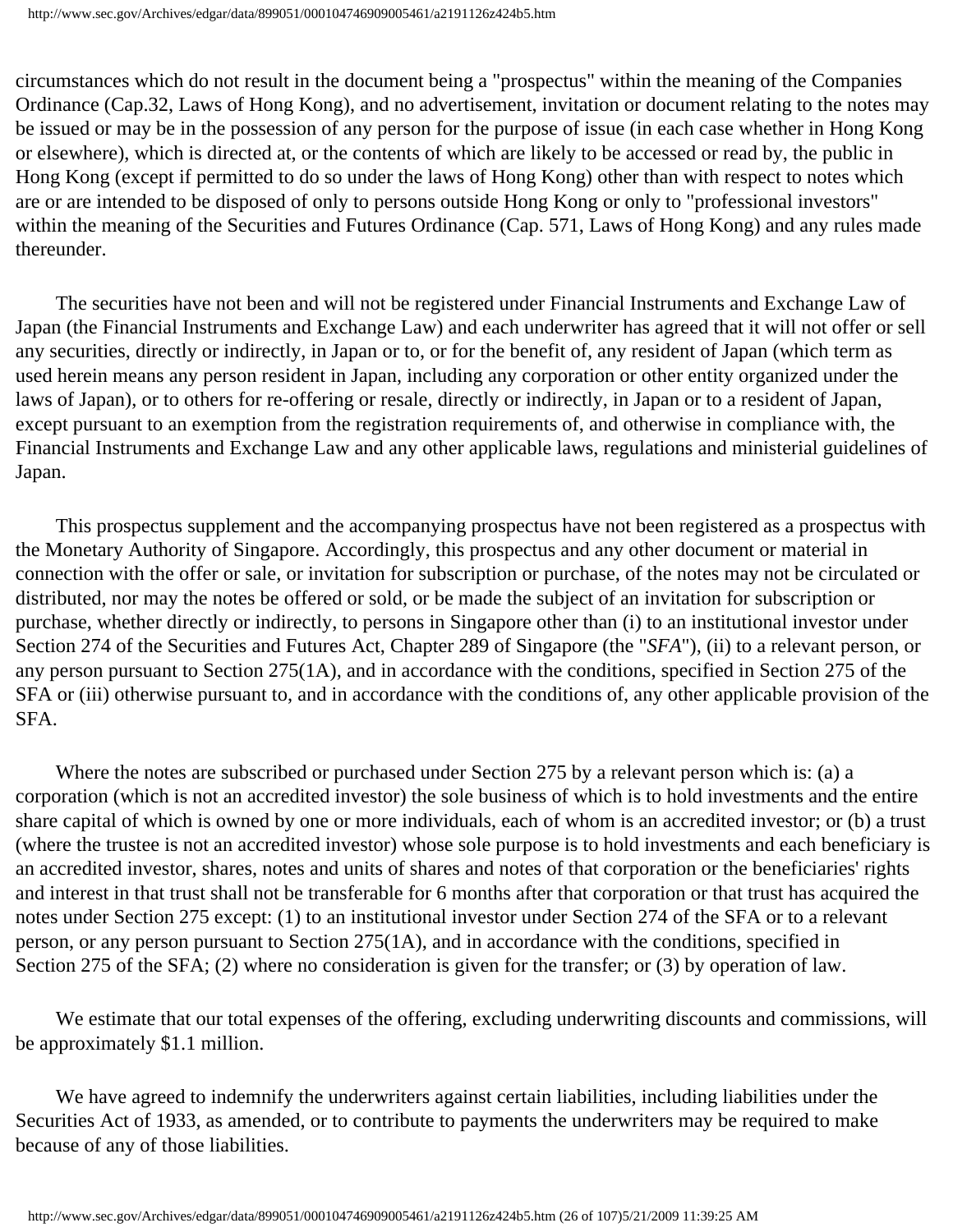Certain of the underwriters and their respective affiliates may have performed various financial advisory and investment banking services for us from time to time for which they received or will receive customary fees and expenses. The underwriters may, from time to time, engage in transactions with and perform services for us in the ordinary course of their business.

 The underwriters expect to deliver the notes through the facilities of DTC against payment in New York, New York on May 13, 2009, which is the second business day following the date of this prospectus supplement. Purchasers of notes should be aware that the ability to settle secondary market trades of notes effected on or after the date of pricing but before the closing date may be affected by the settlement cycle.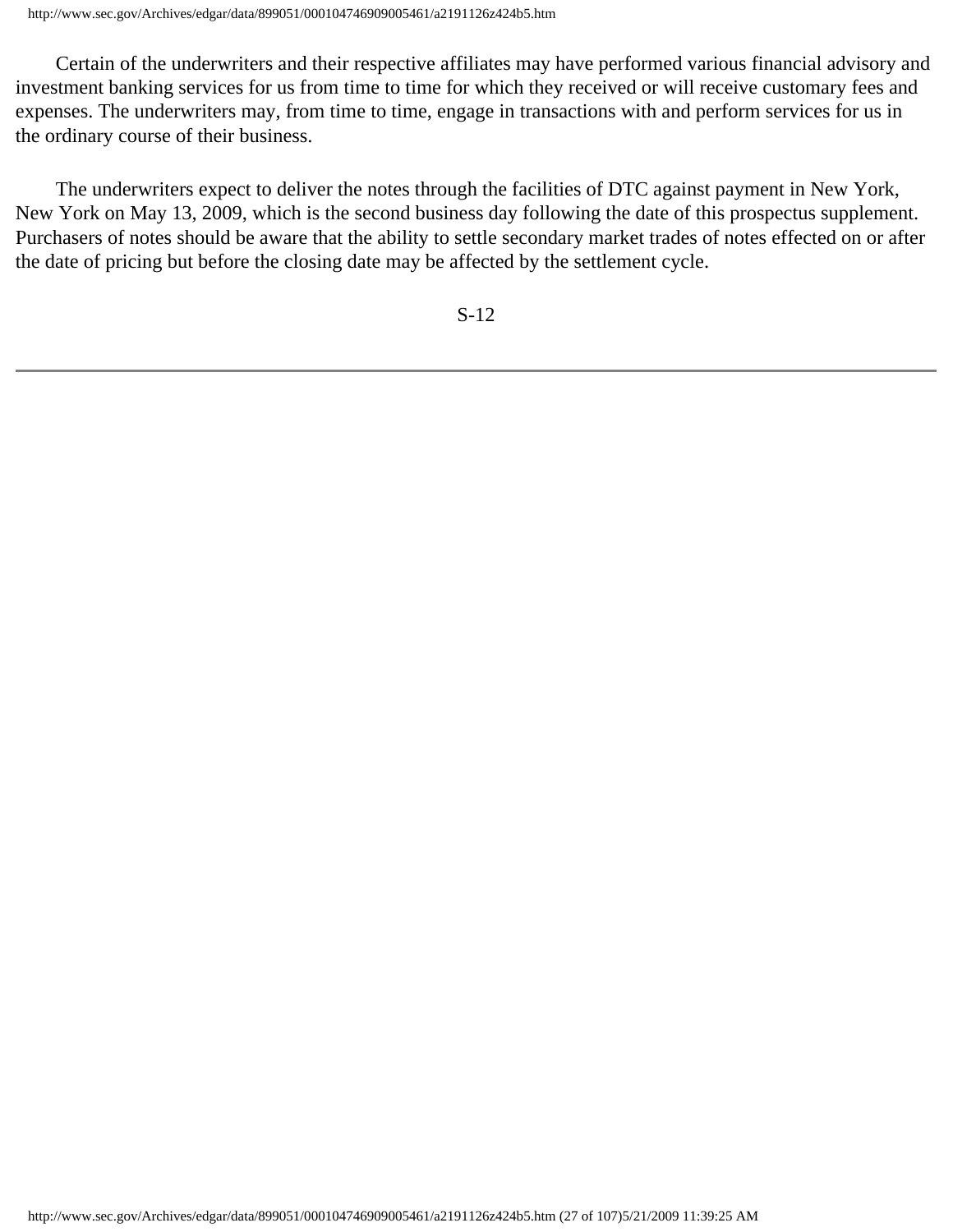# **LEGAL OPINIONS**

 The validity of the notes will be passed upon for The Allstate Corporation by Mary J. McGinn, Secretary and Deputy General Counsel of The Allstate Corporation and Vice President, Deputy General Counsel and Secretary of Allstate Insurance Company, and Dewey & LeBoeuf LLP, New York, New York. Certain legal matters will be passed upon for the underwriters by Willkie Farr & Gallagher LLP, New York, New York. Dewey & LeBoeuf LLP has from time to time represented, and continues to represent, certain of the underwriters on other legal matters. Ms. McGinn is a full-time employee of Allstate Insurance Company and an officer of The Allstate Corporation. As of April 30, 2009, she owns 20,799 shares of The Allstate Corporation's common stock, options to purchase 221,503 shares, and 18,093 restricted stock units.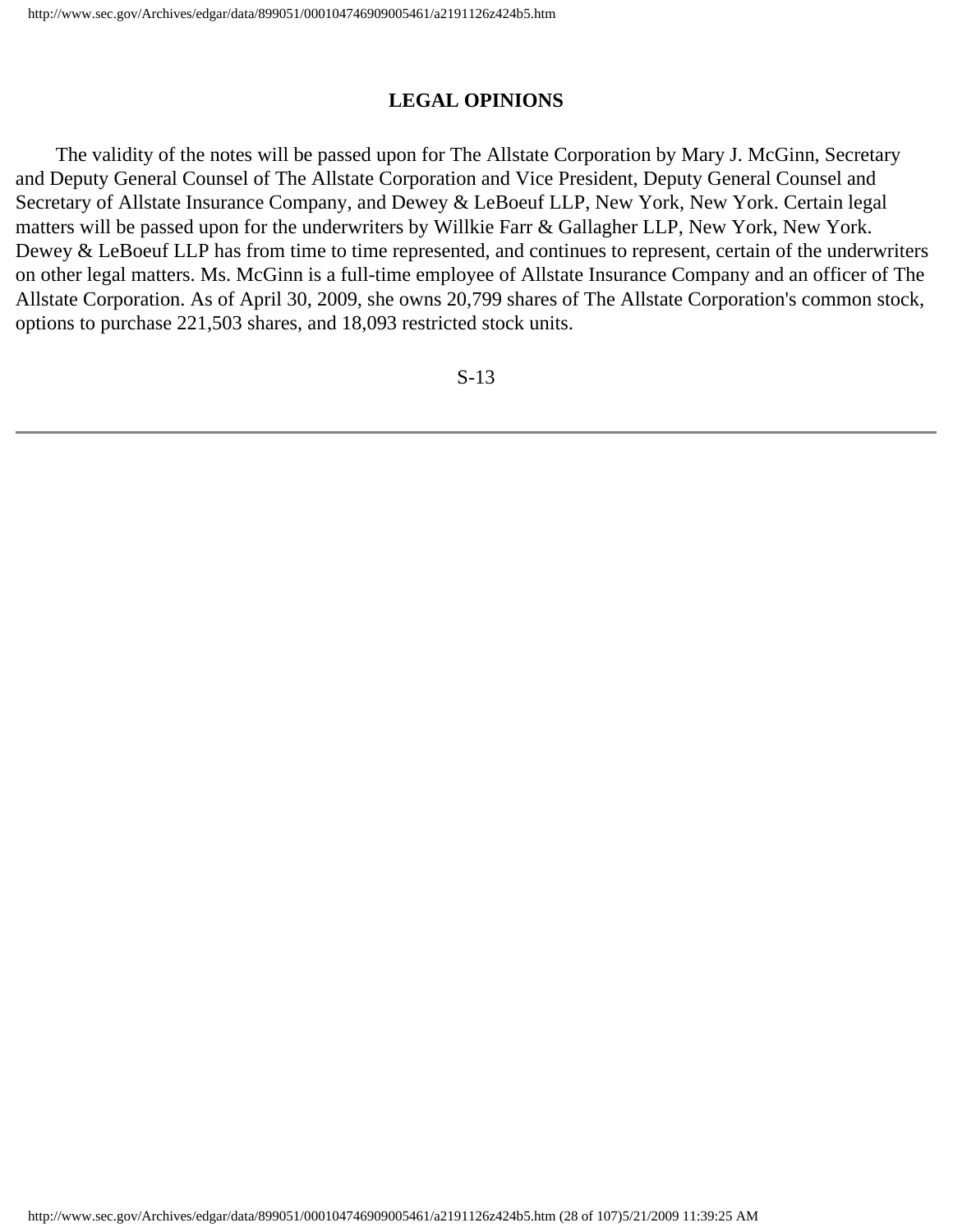#### **PROSPECTUS**

# **THE ALLSTATE CORPORATION**

**Debt Securities Common Stock Preferred Stock Depositary Shares Warrants Stock Purchase Contracts Stock Purchase Units** 

# **ALLSTATE FINANCING III ALLSTATE FINANCING V**

# **ALLSTATE FINANCING IV ALLSTATE FINANCING VI**

**Trust Preferred Securities Fully and Unconditionally Guaranteed as described in this Prospectus and the accompanying prospectus supplement by The Allstate Corporation** 

 By this prospectus, we, in conjunction with our trusts, may offer from time to time any combination of the securities described in this prospectus.

We will provide the specific terms of these securities in supplements to this prospectus. We can only use this prospectus to offer and sell any specific security by also including a prospectus supplement for that security. You should read this prospectus and the prospectus supplements carefully before you invest.

 Unless stated otherwise in this prospectus or the applicable prospectus supplement, these securities will not be listed on any securities exchange.

 **Investing in our securities or the securities of our trusts involves risks. See "Risk Factors" on page 3 of this prospectus.** 

 **Neither the Securities and Exchange Commission nor any state securities commission has approved or disapproved of these securities or passed upon the accuracy or adequacy of this prospectus. Any representation to the contrary is a criminal offense.**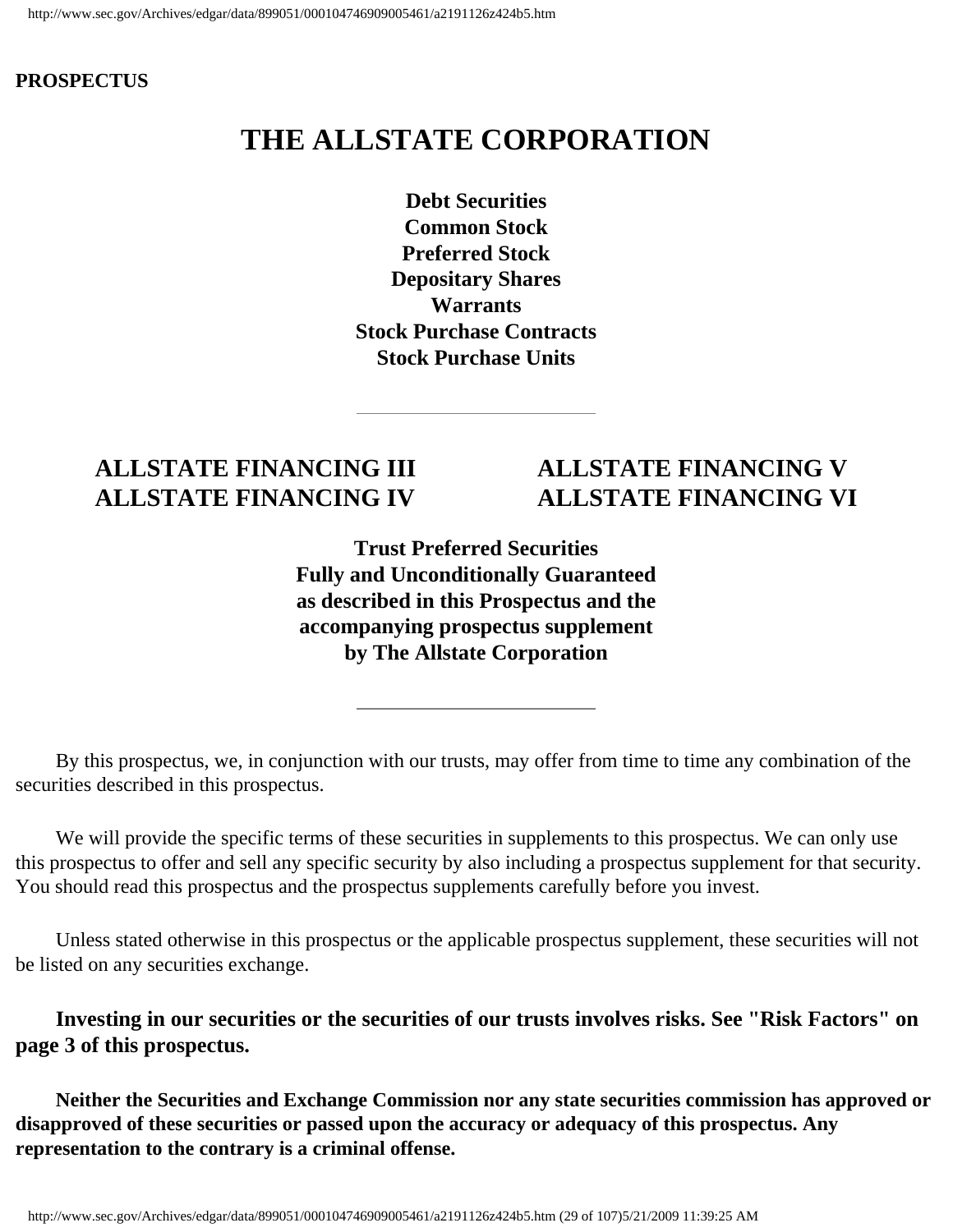# **The date of this prospectus is May 8, 2009**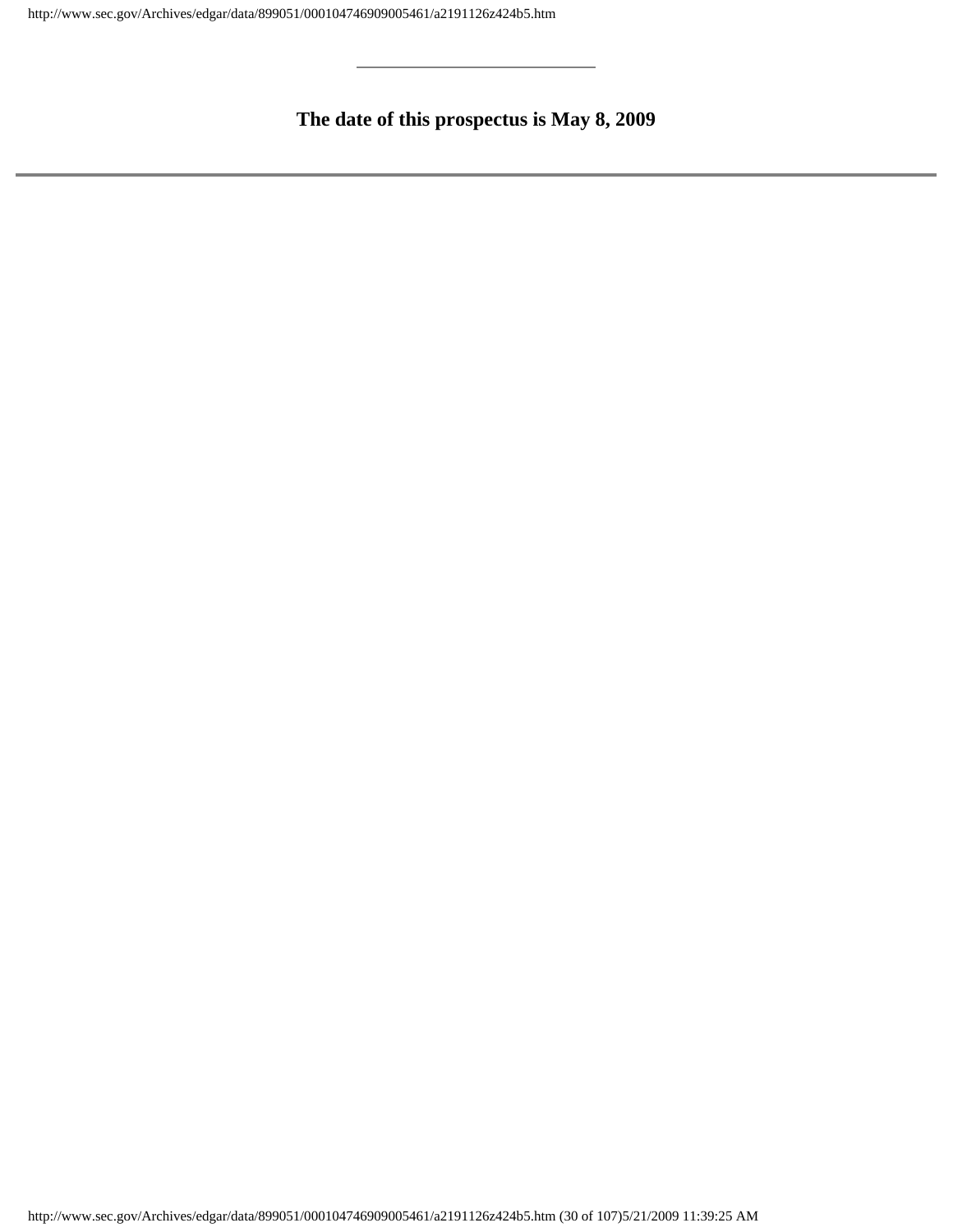# **TABLE OF CONTENTS**

<span id="page-30-0"></span>

| <b>ABOUT THIS PROSPECTUS</b>                                              | Page            |
|---------------------------------------------------------------------------|-----------------|
| THE ALLSTATE CORPORATION                                                  |                 |
| <b>THE TRUSTS</b>                                                         |                 |
| RATIO OF EARNINGS TO FIXED CHARGES AND RATIO OF EARNINGS TO FIXED CHARGES |                 |
| AND PREFERRED STOCK DIVIDENDS                                             | $\overline{2}$  |
| <b>RISK FACTORS</b>                                                       | $\underline{3}$ |
| <b>USE OF PROCEEDS</b>                                                    | $\overline{3}$  |
| <b>DESCRIPTION OF DEBT SECURITIES</b>                                     | $\overline{3}$  |
| <b>DESCRIPTION OF CAPITAL STOCK</b>                                       | 17              |
| DESCRIPTION OF DEPOSITARY SHARES                                          | 21              |
| <b>DESCRIPTION OF WARRANTS</b>                                            | 23              |
| DESCRIPTION OF STOCK PURCHASE CONTRACTS AND STOCK PURCHASE UNITS          | 26              |
| <b>DESCRIPTION OF TRUST PREFERRED SECURITIES</b>                          | $\overline{26}$ |
| <b>DESCRIPTION OF PREFERRED SECURITIES GUARANTEES</b>                     | $\overline{28}$ |
| <b>PLAN OF DISTRIBUTION</b>                                               | 32              |
| WHERE YOU CAN FIND MORE INFORMATION                                       | 33              |
| SPECIAL NOTE REGARDING FORWARD-LOOKING STATEMENTS                         | $\frac{34}{5}$  |
| <b>LEGAL OPINIONS</b>                                                     | 35              |
| <b>EXPERTS</b>                                                            | 35              |
| <b>ERISA MATTERS</b>                                                      | $\frac{35}{5}$  |

http://www.sec.gov/Archives/edgar/data/899051/000104746909005461/a2191126z424b5.htm (31 of 107)5/21/2009 11:39:25 AM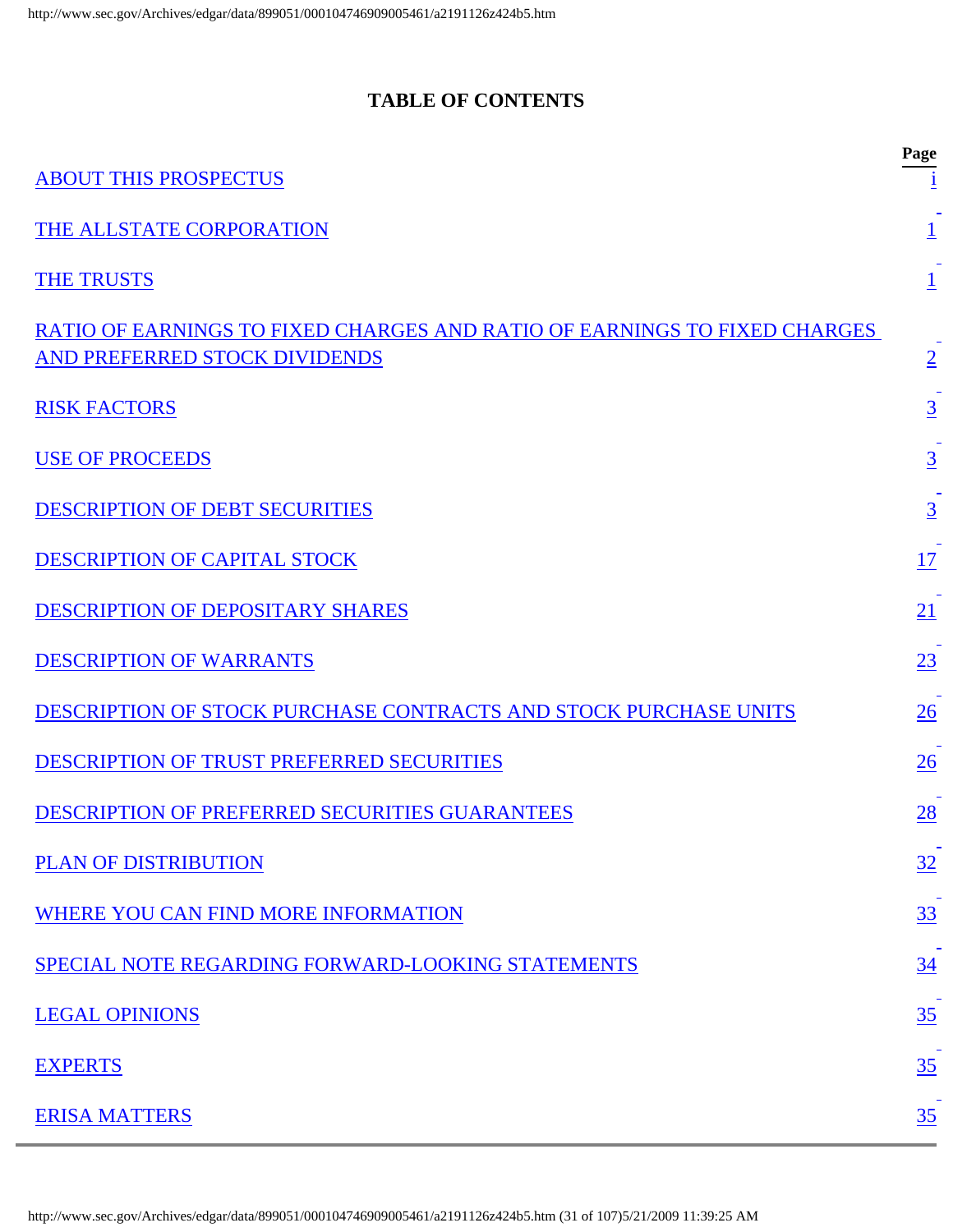<span id="page-31-0"></span>[Table of Contents](#page-0-0)

#### **ABOUT THIS PROSPECTUS**

 This prospectus is part of a registration statement that we and Allstate Financing III, Allstate Financing IV, Allstate Financing V and Allstate Financing VI, which we refer to as the trusts, have filed with the Securities and Exchange Commission using a "shelf" registration process. Under this shelf process, we and the trusts may sell the securities described in the prospectus from time to time. This prospectus provides you with a general description of the securities we and the trusts may offer. We and the trusts may also add, update or change information contained in this prospectus through one or more supplements to this prospectus. You should read both this prospectus and any prospectus supplement together with additional information described under the heading "Where You Can Find More Information."

 No person has been authorized to give any information or to make any representations, other than those contained or incorporated by reference in this prospectus and, if given or made, such information or representation must not be relied upon as having been authorized by The Allstate Corporation or the trusts, or any underwriter, agent, dealer or remarketing firm. Neither the delivery of this prospectus nor any sale made hereunder shall under any circumstances create any implication that there has been no change in the affairs of The Allstate Corporation since the date hereof or that the information contained or incorporated by reference herein is correct as of any time subsequent to the date of such information. This prospectus does not constitute an offer to sell or a solicitation of an offer to buy any securities by anyone in any jurisdiction in which such offer or solicitation is not authorized or in which the person making such offer or solicitation is not qualified to do so or to any person to whom it is unlawful to make such offer or solicitation.

 References to "Allstate," "we," "us" and "our" in this prospectus are references to The Allstate Corporation, and not to any of our subsidiaries, unless we state otherwise or the context otherwise requires.

i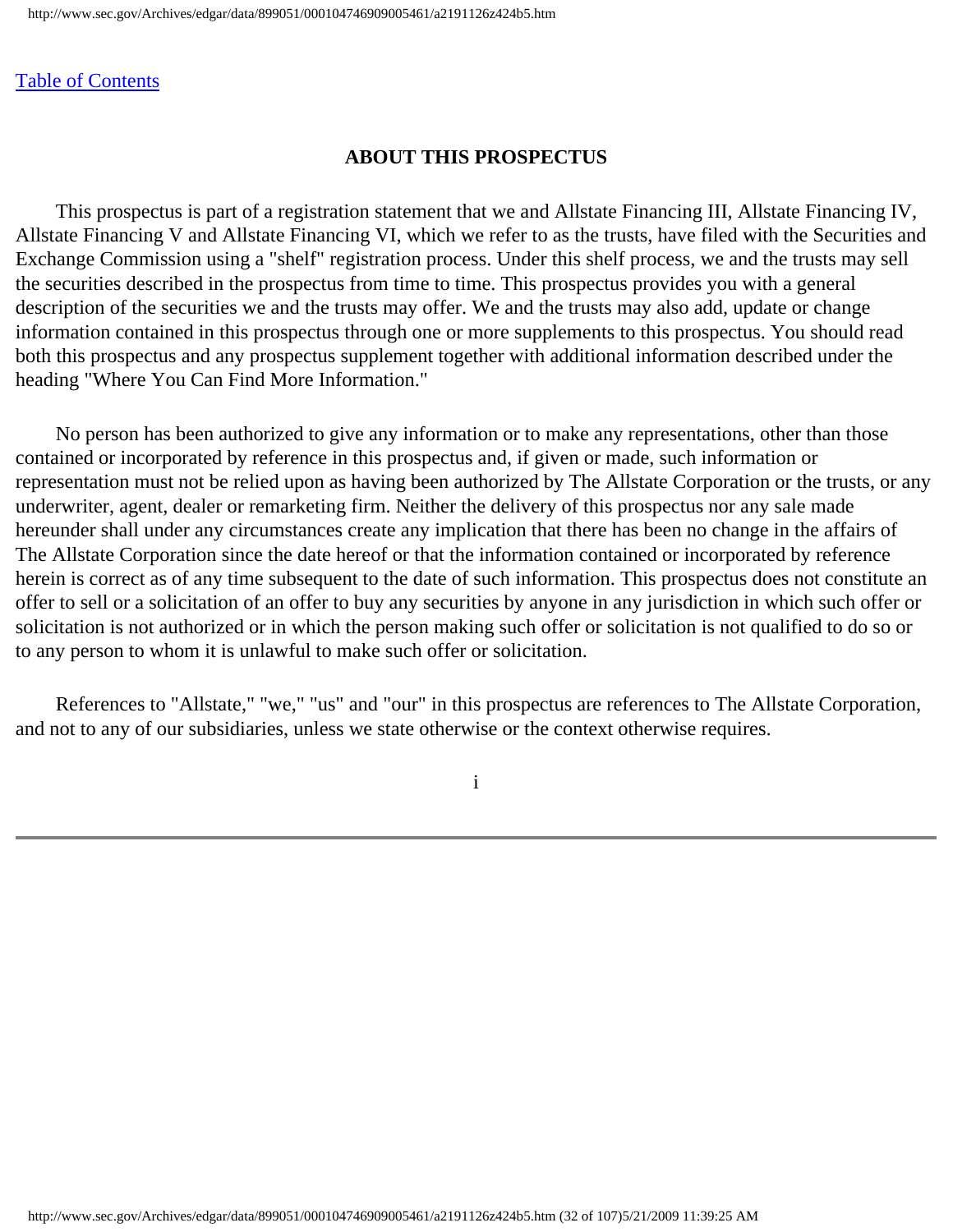#### <span id="page-32-0"></span>[Table of Contents](#page-0-0)

# **THE ALLSTATE CORPORATION**

 We are a holding company that conducts most of our business through our subsidiaries Allstate Insurance Company, or AIC, and Allstate Life Insurance Company. We are the largest publicly held personal lines insurer in the United States and the second largest personal property and casualty insurer in the United States based on 2007 statutory direct premiums earned. Our main business segments include Allstate Protection and Allstate Financial. Allstate Protection has more than 14,000 exclusive agencies and exclusive financial professionals in the United States and Canada. It also includes our Encompass® and Deerbrook® brands property and casualty products sold exclusively through approximately 8,800 independent agencies across the country. Allstate Financial provides life and supplemental accident and health insurance, annuity, banking and retirement products designed for individual, institutional and worksite customers that are distributed through Allstate agencies, independent agencies, financial institutions and broker-dealers. According to A.M. Best, as of December 31, 2007, the Allstate Financial segment is the nation's 16th largest issuer of life insurance business based on 2007 ordinary life insurance in force and the 17<sup>th</sup> largest based on 2007 statutory admitted assets.

 We were incorporated in Delaware on November 5, 1992. Our executive offices are located at 2775 Sanders Road, Northbrook, Illinois 60062, and at Corporation Trust Center, 1209 Orange Street, Wilmington, Delaware 19801. Our telephone number is (847) 402-5000.

 As a holding company with no significant business operations of our own, we rely on dividends from AIC as the principal source of cash to pay dividends to our stockholders and to meet our obligations, including the payment of principal of and any interest on our debt obligations. AIC is regulated as an insurance company in Illinois. Under Illinois law, AIC may not pay a dividend without notifying the Illinois Division of Insurance and providing specified financial information. Furthermore, Illinois law requires AIC to notify and receive approval from the Director of the Illinois Division of Insurance for the declaration or payment of any dividend which, together with other dividends or distributions made within the preceding twelve months, exceeds the greater of:

10% of AIC's statutory surplus as of December 31 of the prior year; or

•

•

AIC's statutory net income for the twelve-month period ending December 31 of the prior year.

 The laws of other jurisdictions that generally govern our insurance subsidiaries contain similar limitations on the payment of dividends; however, in some jurisdictions the laws may be somewhat more restrictive.

# **THE TRUSTS**

<span id="page-32-1"></span> The four trusts, Allstate Financing III, IV, V and VI, are Delaware statutory trusts formed to raise capital for us by issuing common securities to us and preferred securities issued under this prospectus and a prospectus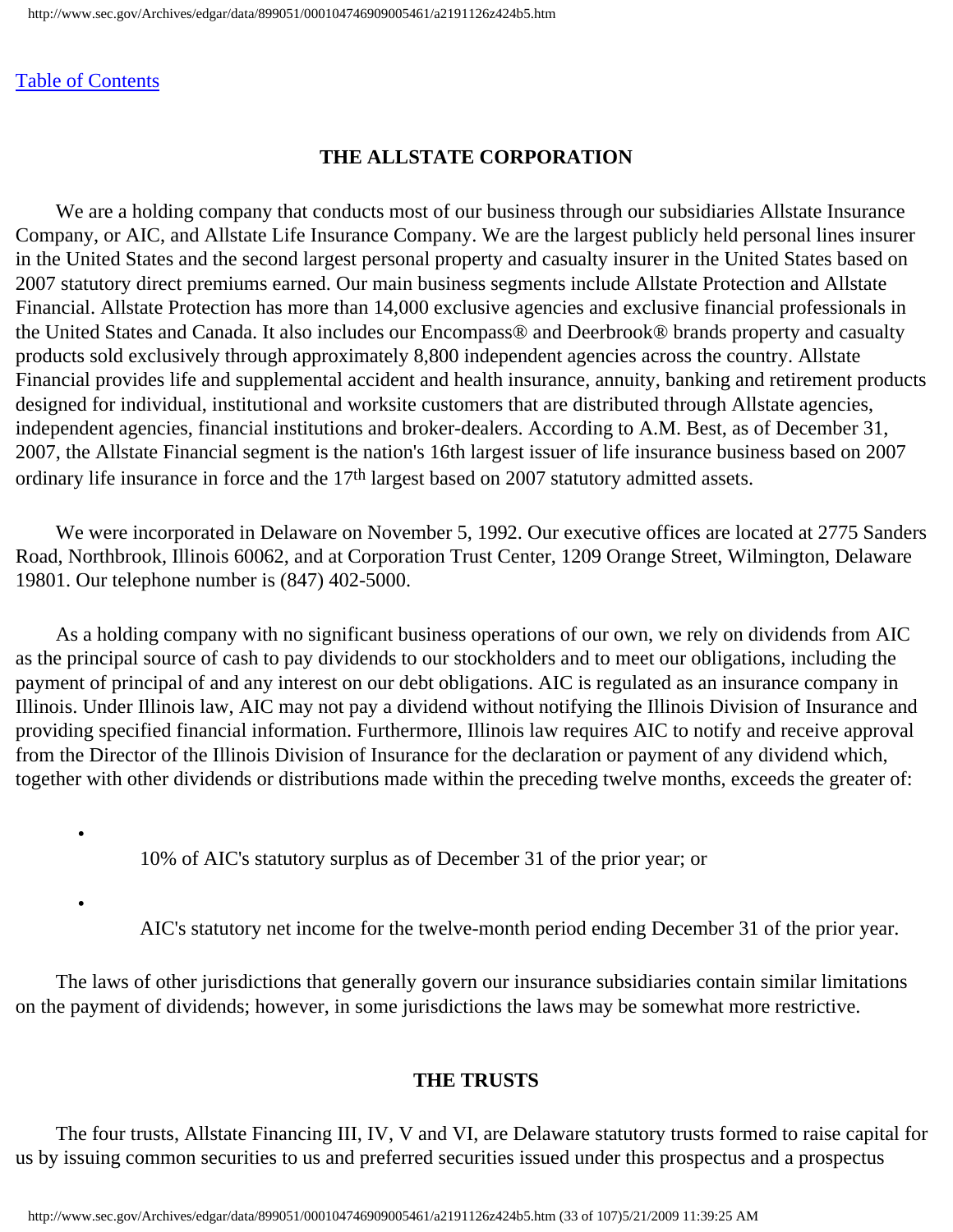supplement, and investing the proceeds in subordinated debt securities issued by us.

 We will directly or indirectly own all of the common securities of each of our trust subsidiaries. The common securities will rank equally with, and each trust will make payments on the common securities in proportion to, the trust preferred securities, except that if an event of default occurs under the declaration of one of the trusts, our rights, as holder of the common securities, to payments will be subordinated to your rights as holder of the trust preferred securities.

 Each of our trusts has a term of approximately 55 years, but may terminate earlier as provided in its declaration, each declaration being governed by Delaware law. As holder of the common securities of the trusts, we are entitled to appoint, remove or replace any of, or increase or decrease the number of, the trustees of each of our trusts. Each of our trusts' business and affairs will be conducted by the trustees we appoint. The trustees' duties and obligations are governed by the trusts' declarations and

1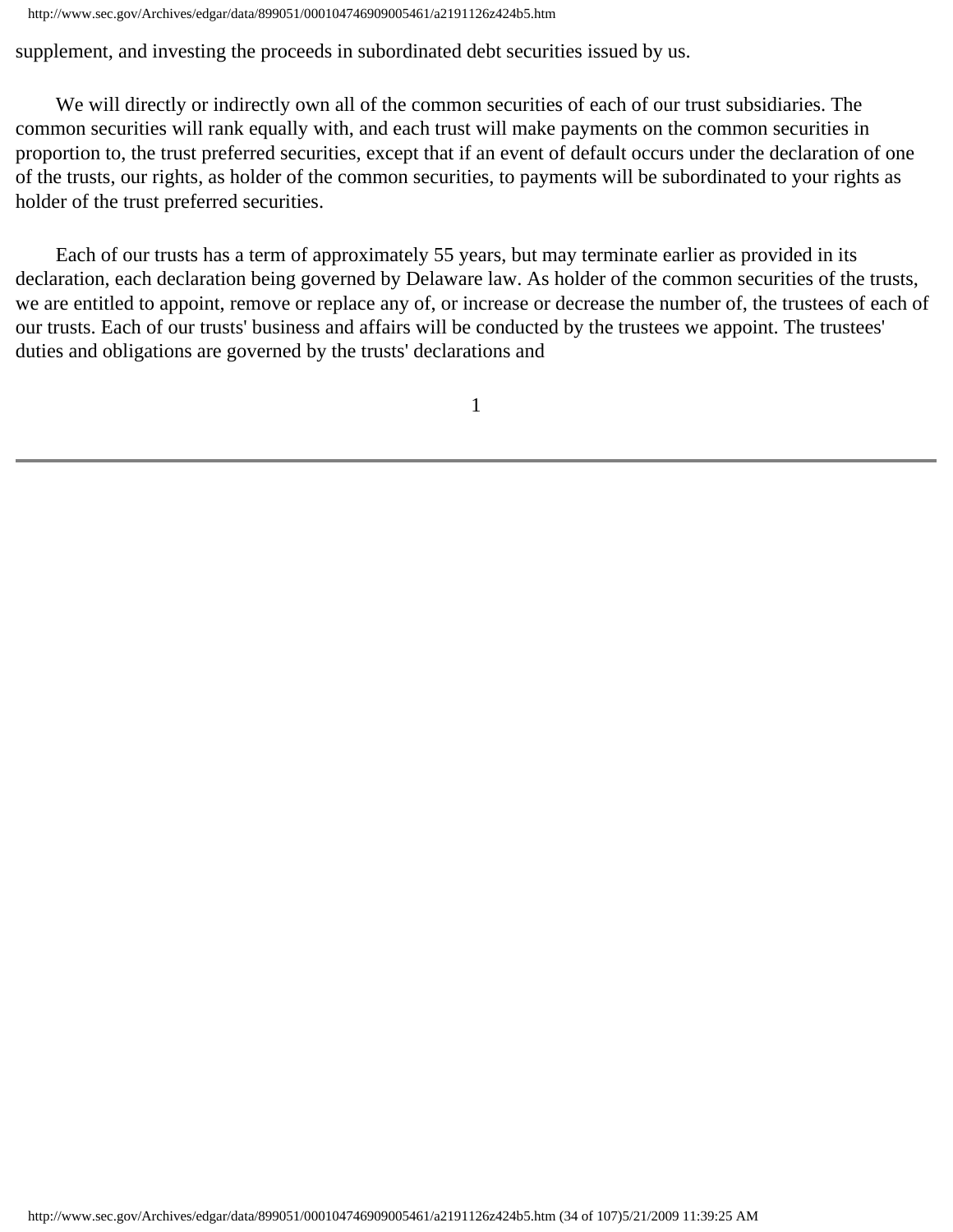#### [Table of Contents](#page-0-0)

applicable law. Prior to the issuance of any trust preferred securities, we will ensure that a majority of the trustees of the applicable trust are persons who are our employees or officers or affiliates and that one trustee of each trust is a financial institution that will not be an affiliate of ours and that will act as property trustee, guarantee trustee and indenture trustee for purposes of the Trust Indenture Act of 1939. In addition, unless the property trustee maintains a principal place of business in the State of Delaware and meets the other requirements of applicable law, one other trustee of each of our trusts will have its principal place of business or reside in the State of Delaware.

 We will pay all of our trusts' fees and expenses, including those relating to any offering of trust preferred securities. In addition, we will guarantee payments on the trust preferred securities to the extent our trusts can themselves make payments on the trust preferred securities.

 The name and office of the Delaware trustee for each trust in the State of Delaware is Wachovia Bank of Delaware National Association (as successor in interest to Delaware Trust Capital Management, Inc.), 1 Rodney Square, 920 King Street, Suite 100, Wilmington, Delaware 19801. The principal place of business of each trust is 2775 Sanders Road, Northbrook, Illinois 60062. The telephone number of each trust in Northbrook, Illinois is (847) 402-5000.

# **RATIO OF EARNINGS TO FIXED CHARGES AND RATIO OF EARNINGS TO FIXED CHARGES AND PREFERRED STOCK DIVIDENDS**

<span id="page-34-0"></span> The following table shows the ratio of earnings to fixed charges and the ratio of earnings to fixed charges and preferred stock dividends for Allstate and its subsidiaries for the periods indicated:

|                                                | For the<br>three months<br>ended |      | For the year ended<br>December 31, |      |      |      |      |  |  |  |
|------------------------------------------------|----------------------------------|------|------------------------------------|------|------|------|------|--|--|--|
|                                                | March 31,                        |      |                                    |      |      |      |      |  |  |  |
|                                                | 2009                             | 2008 | 2008                               | 2007 | 2006 | 2005 | 2004 |  |  |  |
| Ratio of earnings to fixed charges $(1)(2)(3)$ |                                  | .6X  |                                    | 3.2X | 3.4X |      | 3.0X |  |  |  |

(1)

We have authority to issue up to 25,000,000 shares of preferred stock, par value \$1.00 per share; however, there are currently no shares of preferred stock outstanding and we do not have a preferred stock dividend obligation. Therefore, the ratio of earnings to fixed charges and preferred stock dividends is equal to the ratio of earnings to fixed charges and is not disclosed separately.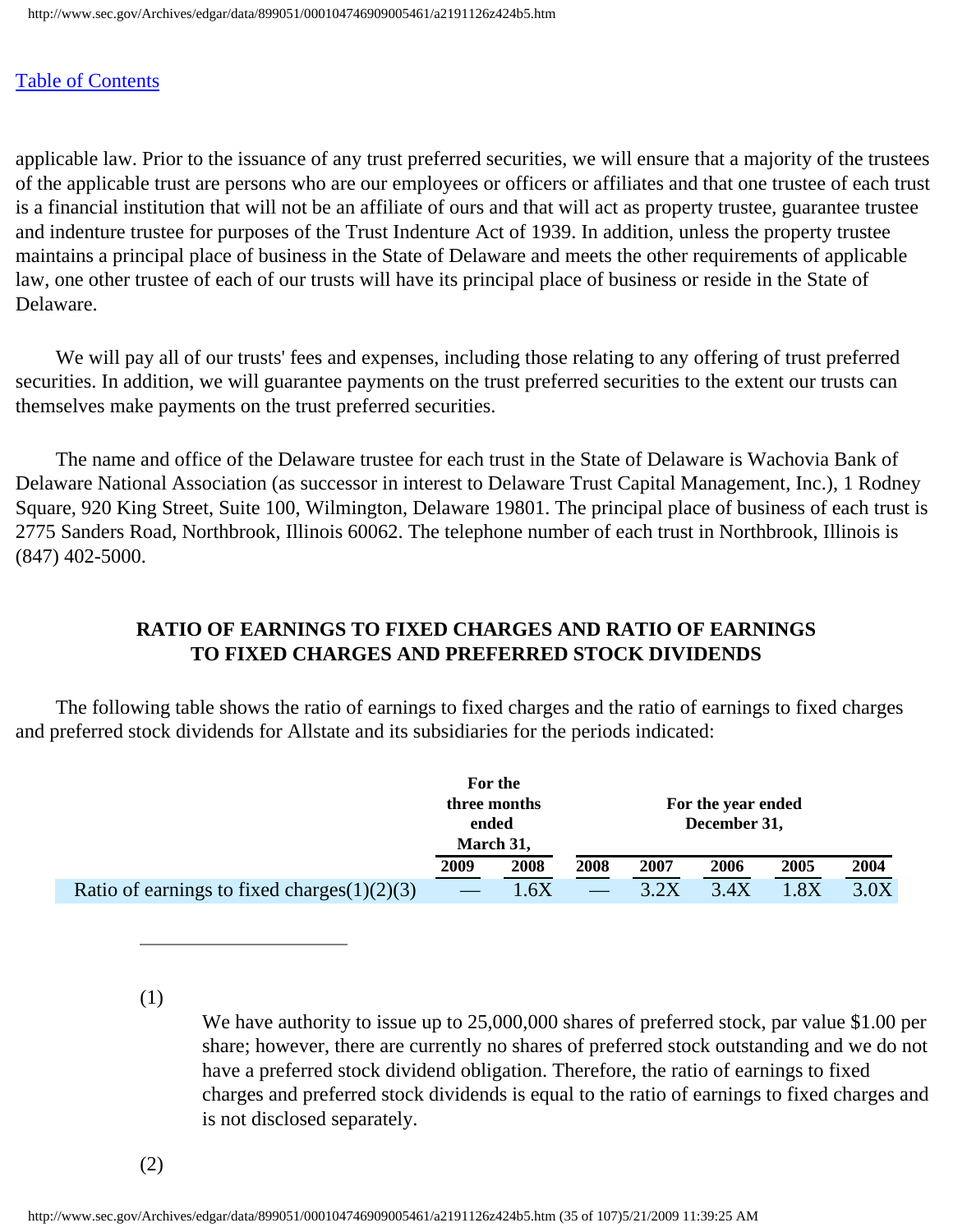For purposes of this computation, earnings consist of income from continuing operations before income tax expense and dividends on preferred securities. Fixed charges consist of interest expense, including interest credited to contractholder funds, amortization of financing costs, that portion of rental expense that is representative of the interest factor and dividends on redeemable preferred securities.

(3)

Earnings for the three months ended March 31, 2009 were insufficient to cover fixed charges by \$131 million. Earnings for the year ended December 31, 2008 were insufficient to cover fixed charges by \$3.03 billion.

2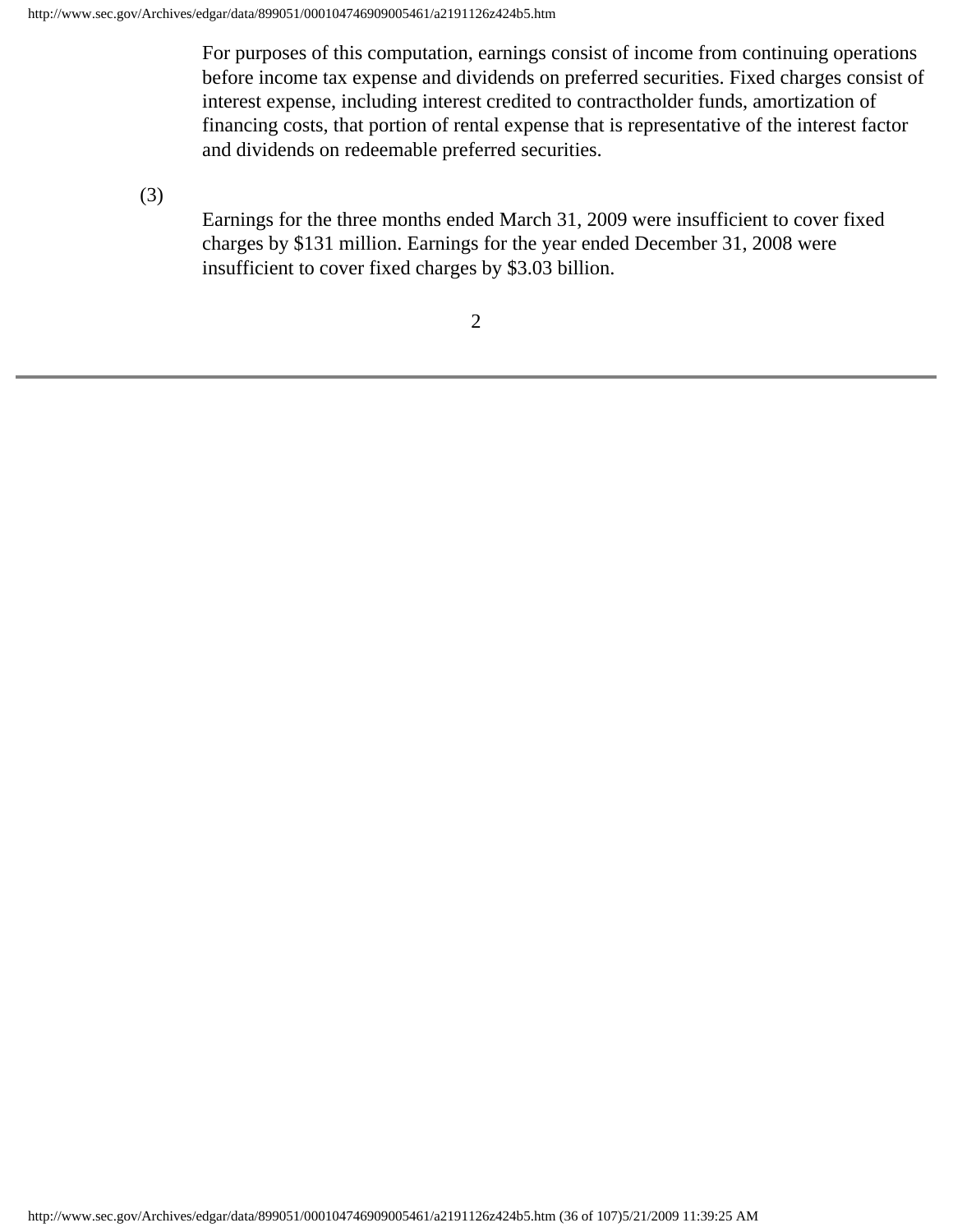#### **RISK FACTORS**

 Investing in our securities or the securities of our trusts involves risks. You should carefully consider the risks described in our filings with the Securities and Exchange Commission referred to below in "Where You Can Find More Information" as well as those included in any prospectus supplement hereto. For example, our Annual Report on Form 10-K for the year ended December 31, 2008 contains a discussion of significant risks under the caption "Risk Factors" which could be relevant to your investment in the securities. Our subsequent filings with the Securities and Exchange Commission may contain amended and updated discussions of significant risks.

#### **USE OF PROCEEDS**

 Unless we specify otherwise in the applicable prospectus supplement accompanying this prospectus, we will use the net proceeds from the sale of the securities for general corporate purposes. Each trust will invest all proceeds received from the sale of its trust preferred securities in a particular series of subordinated debt securities to be issued by us.

#### **DESCRIPTION OF DEBT SECURITIES**

 The following description of the debt securities and terms of the indentures is a summary. It summarizes only those aspects of the debt securities and those portions of the indentures which we believe will be most important to your decision to invest in our debt securities. You should keep in mind, however, that it is the indentures, and not this summary, which define your rights as a debtholder. There may be other provisions in the indentures which are also important to you. You should read the indentures for a full description of the terms of the debt. The senior indenture and the subordinated indenture are filed as exhibits to the Registration Statement that includes this prospectus. See "Where You Can Find More Information" for information on how to obtain copies of the senior indenture and the subordinated indenture.

 The debt securities may be issued from time to time in one or more series. The particular terms of the debt securities offered by any prospectus supplement and the extent to which the general provisions described below may apply to such debt securities will be outlined in the applicable prospectus supplement.

 We will issue the senior debt securities under a Senior Indenture, entered into between Allstate and U.S. Bank National Association (as successor in interest to State Street Bank and Trust Company), as trustee, dated December 16, 1997, as amended by a third supplemental indenture dated as of July 23, 1999 and as amended by a sixth supplemental indenture dated as of June 12, 2000 and as may be supplemented by one or more additional supplemental indentures. We will issue the subordinated debt securities under a separate Subordinated Indenture, entered into between Allstate and U.S. Bank National Association (as successor in interest to State Street Bank and Trust Company), as trustee, dated November 25, 1996, as amended by a third supplemental indenture dated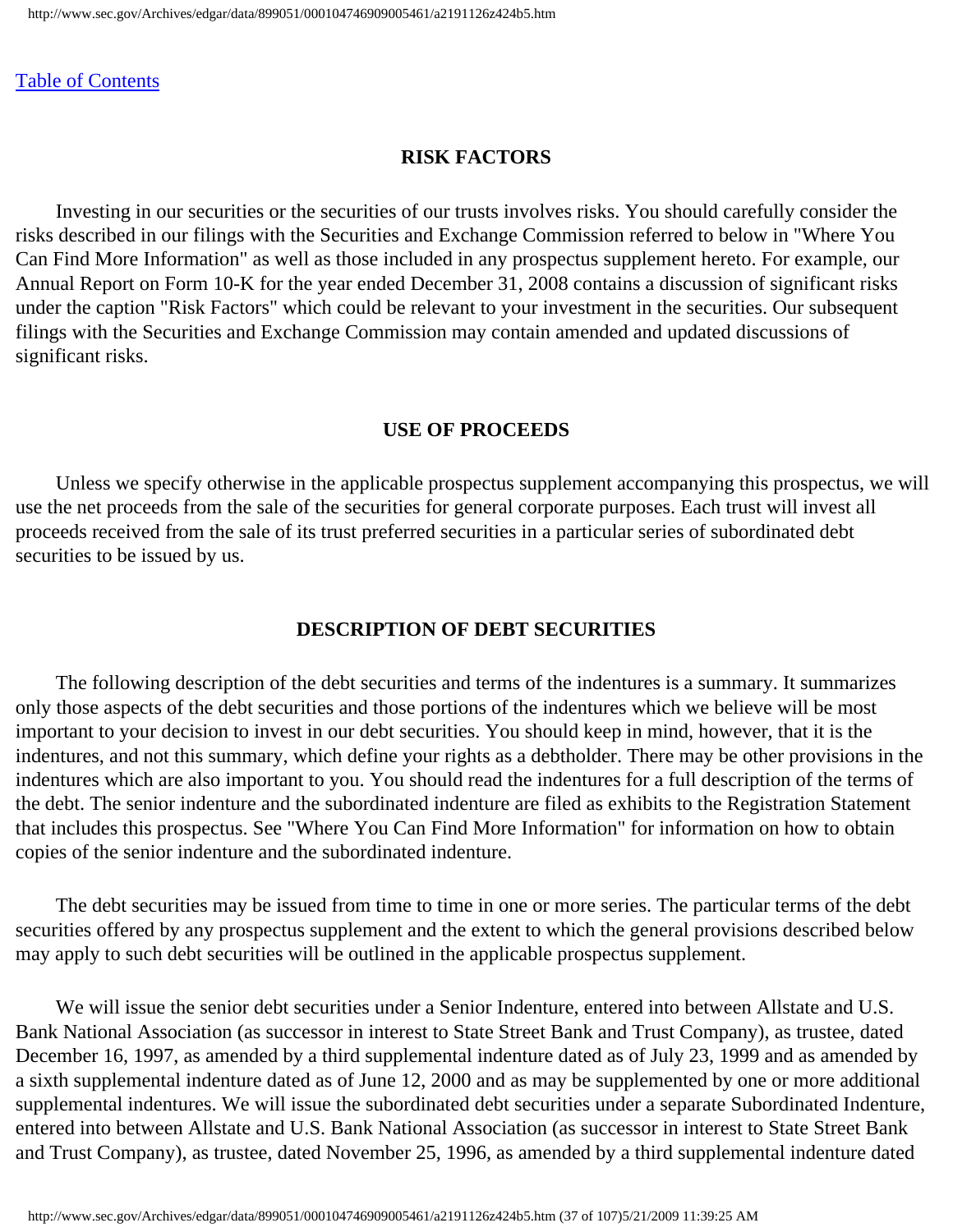http://www.sec.gov/Archives/edgar/data/899051/000104746909005461/a2191126z424b5.htm

as of July 23, 1999 and as amended by a fourth supplemental indenture dated as of June 12, 2000 and as may be supplemented by one or more additional supplemental indentures. The Senior Indenture and the Subordinated Indenture are sometimes referred to collectively as the "indentures." The trustees under the Senior Indenture and under the Subordinated Indenture are referred to herein as the "indenture trustees."

 In addition, as described under "Description of Depositary Shares," we may, at our option, offer depositary shares evidenced by depositary receipts, each representing a fractional interest in debt securities and deposited with a depositary. The fractional interest in the debt securities which each depositary share represents will be stated in the prospectus supplement relating to any debt securities offered through depositary shares.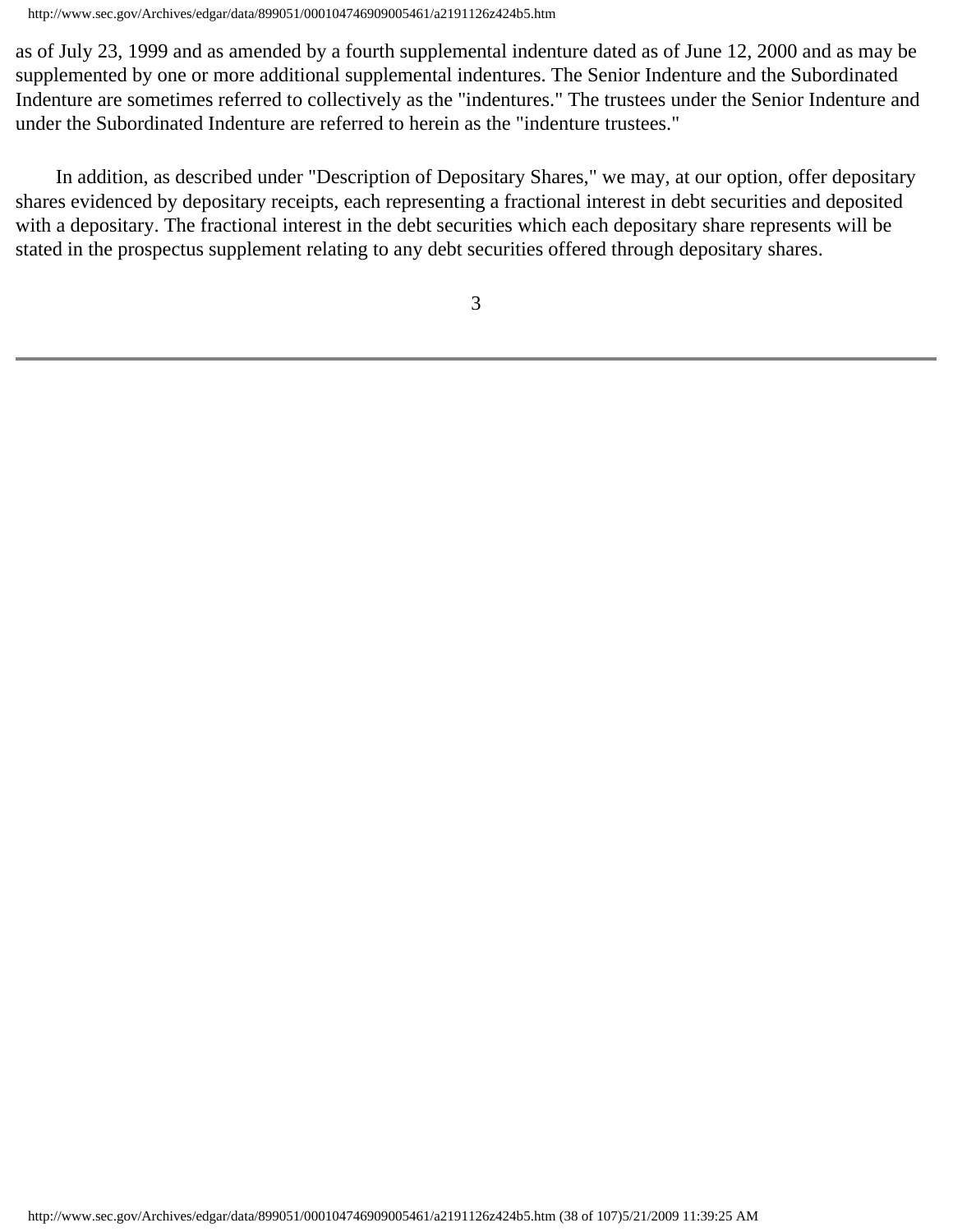Numerical references in parentheses below are to sections in the applicable indenture. Wherever we refer to particular sections or defined terms of an indenture, those sections or defined terms are incorporated by reference in this description as part of the statement made, and the statement is qualified in its entirety by such reference.

#### **General**

 The indentures provide that we may issue debt securities in separate series from time to time in an unlimited amount. We may specify a maximum aggregate principal amount for the debt securities of any series. (Section 301) The debt securities will have terms and provisions that are not inconsistent with the applicable indenture, including our determination as to maturity, principal and interest. Unless otherwise indicated in a prospectus supplement, the senior debt securities will be our unsecured obligations and will rank on a parity with all other unsecured and unsubordinated indebtedness. The subordinated debt securities will be our unsecured obligations, subordinated in right of payment to the prior payment in full of all our senior debt as described in the applicable prospectus supplement.

 Our assets consist primarily of the common stock of AIC and other subsidiaries, and we conduct no substantial business or operations of our own. We derive substantially all of our income from our operating subsidiaries. Accordingly, our cash flows and consequent ability to service our obligations, including our debt securities, are dependent upon the earnings of our subsidiaries, and distributions of those earnings to us, and other payments or distributions of funds by our subsidiaries to us.

 Except to the extent we or our creditors have a priority or equal claim as a creditor directly against our subsidiaries, payments due on the debt securities and any distribution of assets of any of our subsidiaries upon liquidation or reorganization effectively will be subordinated to the debt and preferred stock of the subsidiaries because, as the common stockholder of those subsidiaries, we will be subject to the prior claims of their creditors. Our debt securities effectively will also be subordinated to any of our secured indebtedness to the extent of any such security.

 If subordinated debt securities are issued to a trust in connection with the issuance of trust preferred securities, such subordinated debt securities may thereafter be distributed pro rata to the holders of such trust securities in connection with the dissolution of such trust upon the occurrence of certain events described in the applicable prospectus supplement.

We will prepare a prospectus supplement for each series of debt securities that we issue. Each prospectus supplement will set forth the applicable terms of the debt securities to which it relates. These terms will include some or all of the following:

the title of the debt securities;

•

•

any limit on the aggregate principal amount of the debt securities or the series of which they are a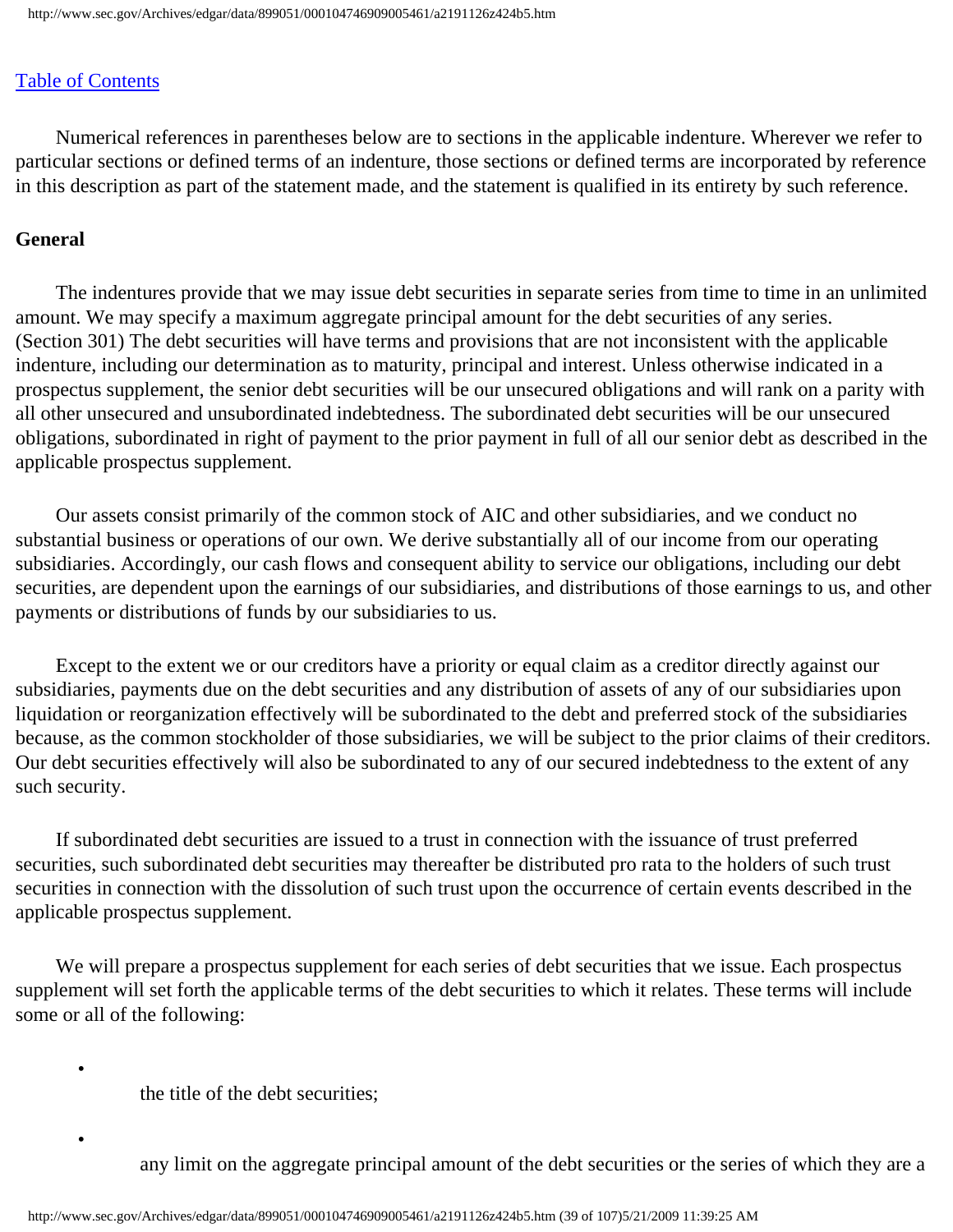part;

•

•

•

•

•

the person to whom any interest on any of the debt securities will be payable, if other than the person in whose name that debt security is registered at the close of business on the record date for such interest payment;

the dates on which the principal of any of the debt securities will be payable;

the rates at which the debt securities will bear interest, the dates from which any interest will accrue, the interest payment dates on which any interest will be payable and the record date for any such interest payable;

the places where the principal, interest and premium on any of such debt securities will be payable;

the definition of business day;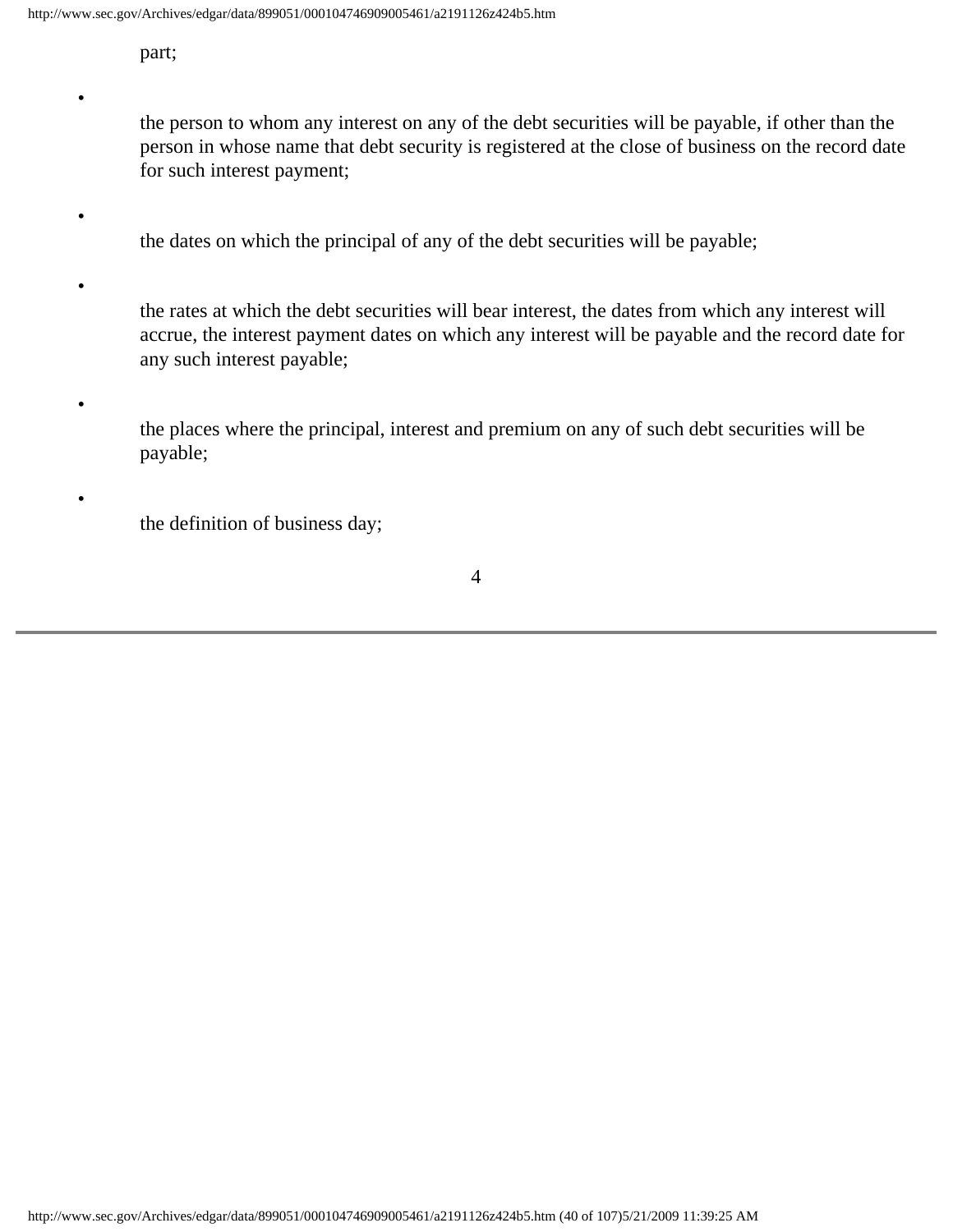•

•

•

•

•

•

•

•

•

the periods within which, the prices at which and the terms on which any debt securities may be redeemed at our option and, if other than by a resolution by our Board of Directors, the manner in which any election by us to redeem the debt securities will be evidenced;

- any obligation we have to redeem or purchase any of the debt securities out of any sinking fund or, at the option of the holder, the periods within which, the prices and terms on which any of such debt securities will be redeemed or purchased;
- the denominations in which any of the debt securities will be issuable, if other than denominations of \$1,000 and any integral multiple thereof;
- if the amount of principal, interest or premium on any of the debt securities may be determined with reference to an index or by a formula, the manner in which such amounts will be determined;
- if other than the currency of the United States, the currency, currencies or currency units in which the principal, interest or premium on any of the debt securities will be payable;
	- if the principal, interest or premium on any of the debt securities is to be payable, at our election or the election of the holder, in one or more currencies other than those in which the debt securities are stated to be payable, the currencies in which payment of the principal, interest and premium on the debt securities as to which such election is made will be payable, the periods within which and the terms upon which such election is to be made and the amount so payable;
		- if other than the entire principal amount, the portion of the principal amount of debt securities which will be payable upon declaration of acceleration of the maturity thereof;

if the principal amount payable at the stated maturity of any of the debt securities is not determinable upon original issuance, the amount which will be deemed to be the principal amount of the debt securities for any other purpose thereunder or under the applicable indenture including the principal amount thereof which will be due and payable upon any maturity other than the stated maturity or which will be deemed to be outstanding as of any date (or, in any such case, any manner in which such principal amount is to be determined);

any trustee (other than U.S. Bank National Association), depositary, authenticating or paying agent, transfer agent, registrar or other agent with respect to the debt securities;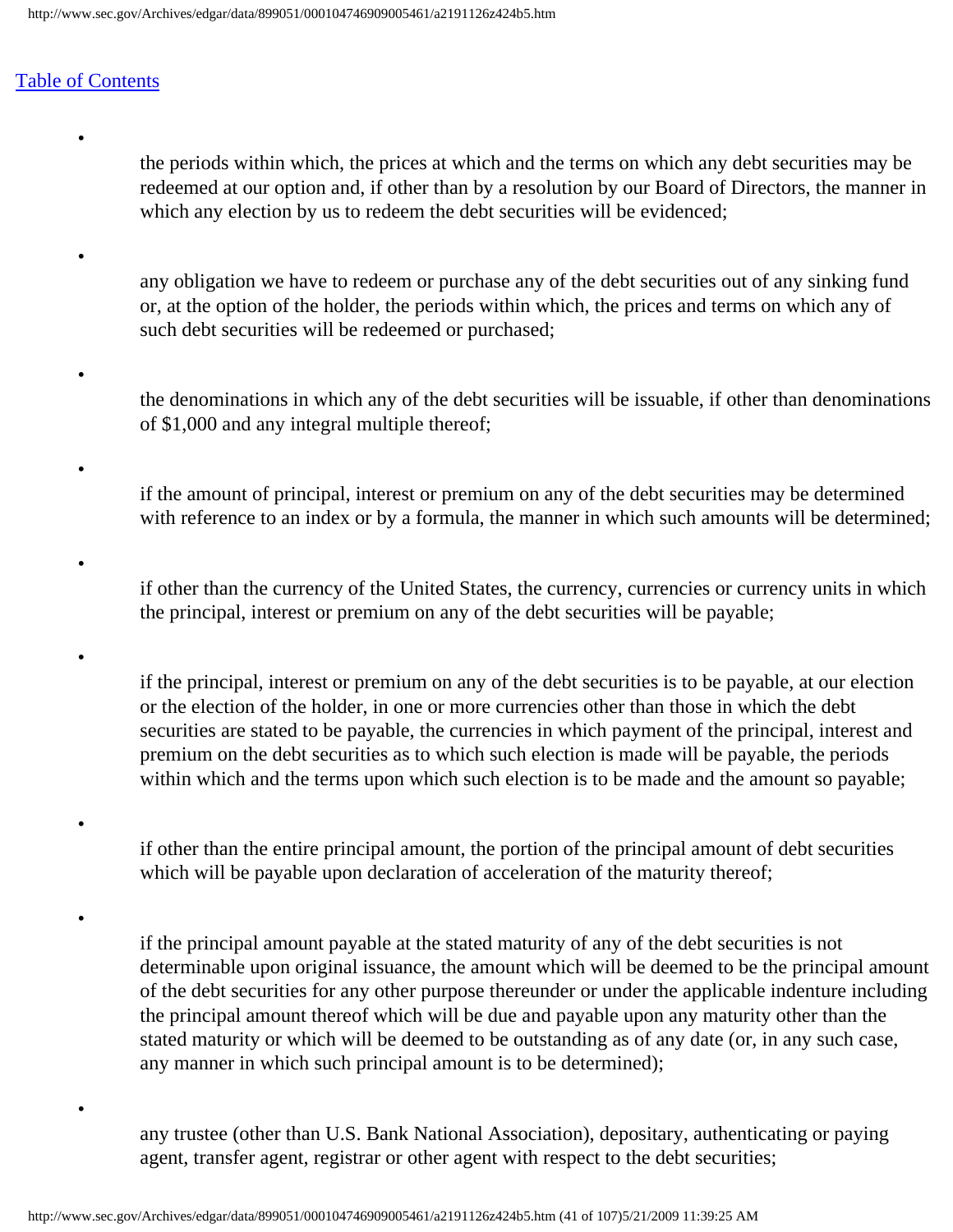•

•

•

•

•

•

if applicable, the extent to which the debt securities are defeasible, that is, capable of being made void;

- whether any of the debt securities will be issuable in the form of global securities;
- the terms and conditions of any obligation or right we would have or any option you would have to convert or exchange the debt securities into other securities or cash;
- any addition to or change in the events of default applicable to any of the debt securities and any change in the right of an indenture trustee or the holders to declare the principal amount of any debt securities due and payable;
	- any addition to or change in the covenants described under "Certain Covenants with Respect to Senior Debt Securities" and "Certain Covenants with Respect to Subordinated Debt Securities" applicable to any of such debt securities; and
	- any other terms of the debt securities not inconsistent with the provisions of the applicable indenture but which may modify or delete any provision of the indenture insofar as it applies to such series; provided that no term of any indenture may be modified or deleted if imposed under the Trust Indenture Act of 1939, as amended, and that any modification or deletion of the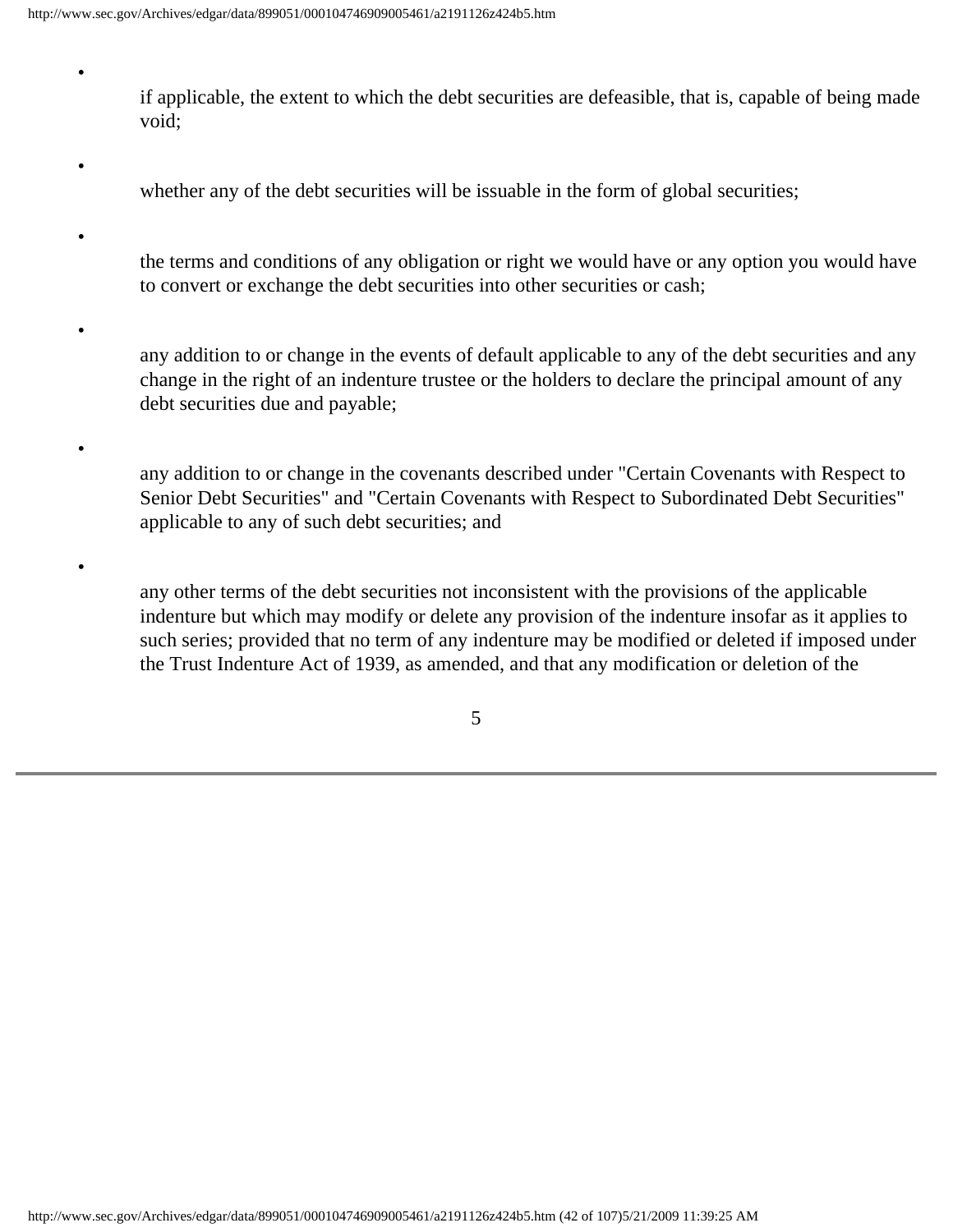rights, duties or immunities of the applicable indenture trustee shall have been consented to in writing by the indenture trustee.

(Section 301)

 Debt securities, including original issue discount securities, may be sold at a substantial discount below their principal amount. Special United States federal income tax considerations applicable to debt securities sold at an original issue discount or which are denominated in a currency or currency unit other than United States dollars will be described in the applicable prospectus supplement.

#### **Form, Exchange And Transfer**

 The debt securities of a series shall be issued as registered securities, unless a supplemental indenture, as described in the applicable prospectus supplement, provides that debt securities of a series may be issued as bearer securities (with or without coupons attached) or as both registered securities and bearer securities. Debt securities may be issuable in the form of global debt securities, as described below under "Global Securities."

 Registered securities of any series will be exchangeable for other registered securities of the same series of any authorized denominations and of a like aggregate principal amount and tenor. If the supplemental indenture permits debt securities of any series to be issuable as both registered securities and as bearer securities, then at the option of the holder and subject to the terms of the applicable indenture, bearer securities of such series will be exchangeable for registered securities of the same series of any authorized denominations and of a like aggregate principal amount and tenor. Unless otherwise indicated in the applicable prospectus supplement, any bearer security surrendered in exchange for a registered security between a record date or a special record date for defaulted interest and the relevant date for payment of interest will be surrendered without the coupon relating to such date for payment of interest and interest represented by that coupon will not be payable in respect of the registered security issued in exchange for such bearer security, but will be payable only to the holder of such coupon when due in accordance with the terms of the applicable indenture. Bearer securities will not be issued in exchange for registered securities.

 No service charge will be made for any registration of transfer or exchange of debt securities, but we may require payment of a sum sufficient to cover any tax or other governmental charge payable in connection therewith. Such transfer or exchange will be effected upon the security registrar or such transfer agent, as the case may be, being satisfied with the documents of title and identity of the person making the request. We have appointed the applicable indenture trustee as security registrar. Any transfer agent (in addition to the security registrar) initially designated by us for any debt securities will be named in the applicable prospectus supplement. (Section 305)

 At any time, we may designate additional transfer agents or rescind the designation of any transfer agent or approve a change in the office through which any transfer agent acts, except that we will be required to maintain a transfer agent in each place of payment for the debt securities of each series. (Section 1002)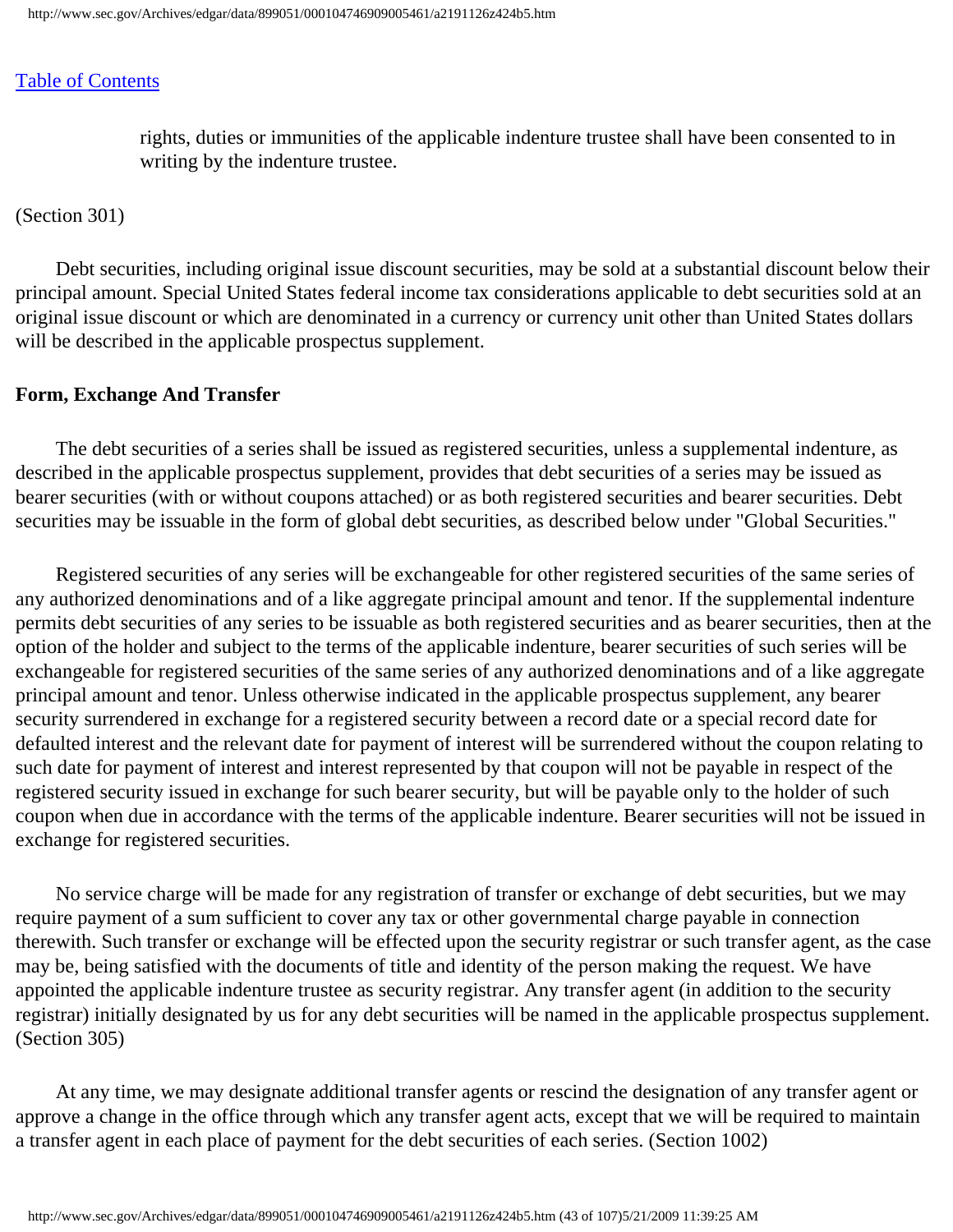In the event that we redeem in part debt securities of any series, we will not be required to:

issue, register the transfer of or exchange any debt security of that series, or of that series and specified terms, as the case may be, during a period beginning at the opening of business 15 business days before the day of mailing of a notice of redemption of any such debt security selected for redemption and ending at the close of business on the day of such mailing; or

register the transfer of or exchange any debt security so selected for redemption, in whole or in part, except the unredeemed portion of any such debt security being redeemed in part.

(Section 305)

•

•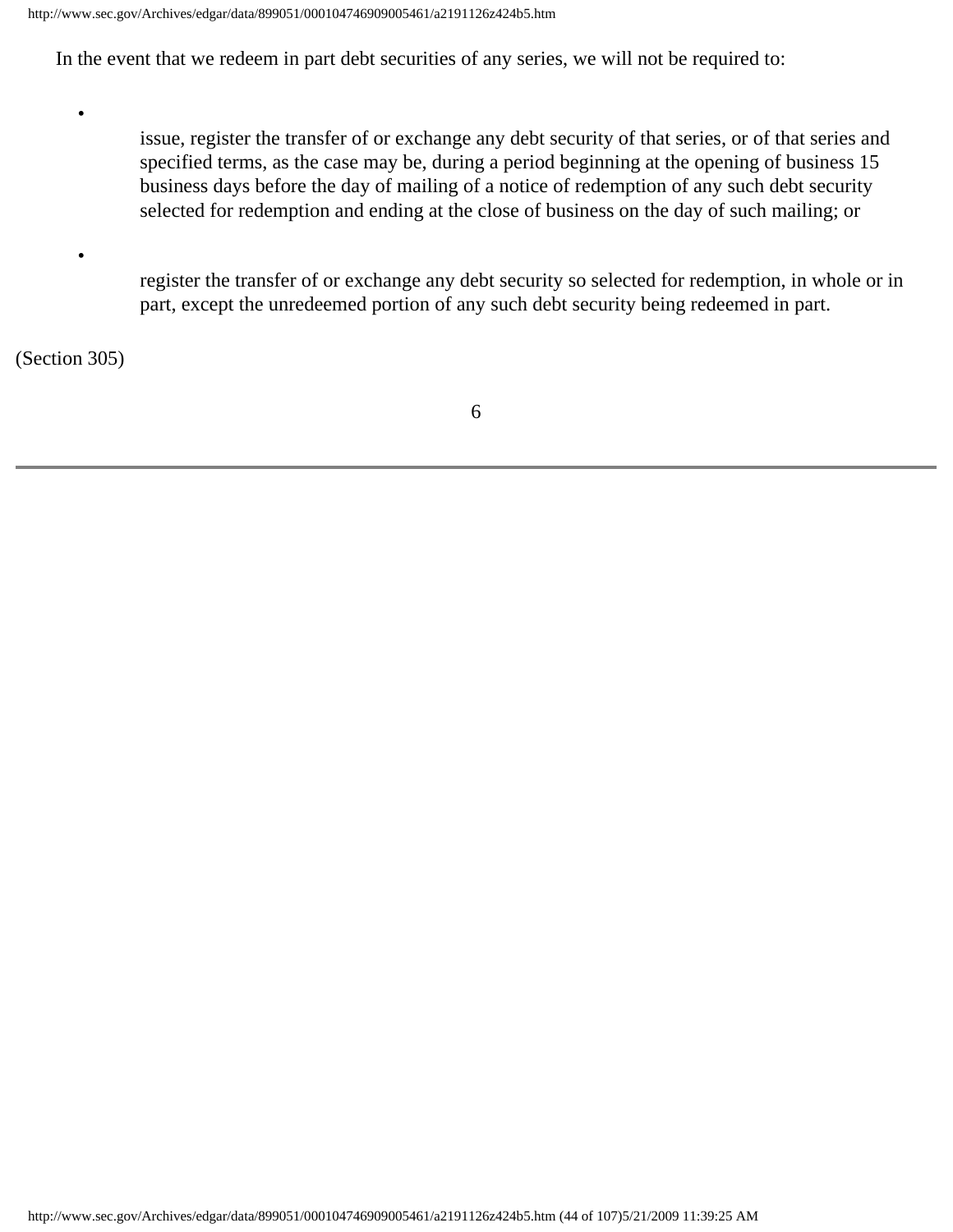## **Global Securities**

•

•

•

 The debt securities of any series may be represented by global securities which will have an aggregate principal amount equal to that of the debt securities they represent. We will deposit the debt securities with, or on behalf of, a depositary identified in the prospectus supplement relating to such series. Each global security will bear a legend regarding the restrictions on exchanges and registration of transfer as may be provided by the indentures. The depositary shall at all times be a clearing agency registered under the Securities Exchange Act of 1934, as amended. (Section 101)

 No global security may be exchanged for debt securities registered, and no transfer of a global security may be registered, in the name of any person other than the depositary for such global security unless:

> the depositary has notified us that it is unwilling or unable to continue as depositary for such global security or has ceased to be qualified to act as such as required by the applicable indenture;

there shall have occurred and be continuing an event of default with respect to the debt securities represented by such global security; or

there shall exist such circumstances as may be described in the applicable prospectus supplement.

 All debt securities issued in exchange for a global security or any portion thereof will be registered in such names as the depositary may direct. (Section 305) The laws of some jurisdictions require that certain purchasers of debt securities take physical delivery of such debt securities in definitive form. Such laws may impair the ability to transfer beneficial interests in a global security.

 As long as the depositary, or its nominee, is the registered holder of a global security, the depositary or such nominee, will be considered the sole owner and holder of such global security and the debt securities represented by it. Except in the limited circumstances referred to above, owners of beneficial interests in a global security will not be entitled to have such global security or any debt securities represented thereby registered in their names, will not receive or be entitled to receive physical delivery of certificated debt securities in exchange therefor and will not be considered to be the owners or holders of such global security or any debt securities represented thereby for any purpose under the debt securities or the applicable indenture. All payments of principal, interest and premium on a global security will be made to the depositary or its nominee, as its holder.

 Ownership of beneficial interests in a global security will be limited to participants or to persons that may hold beneficial interests through institutions that have accounts with the depositary or its nominee. Ownership of beneficial interests in a global security will be shown only on, and the transfer of those ownership interests will be effected only through, records maintained by the depositary or any such participant. Payments, transfers, exchanges and other matters relating to beneficial interests in a global security may be subject to various policies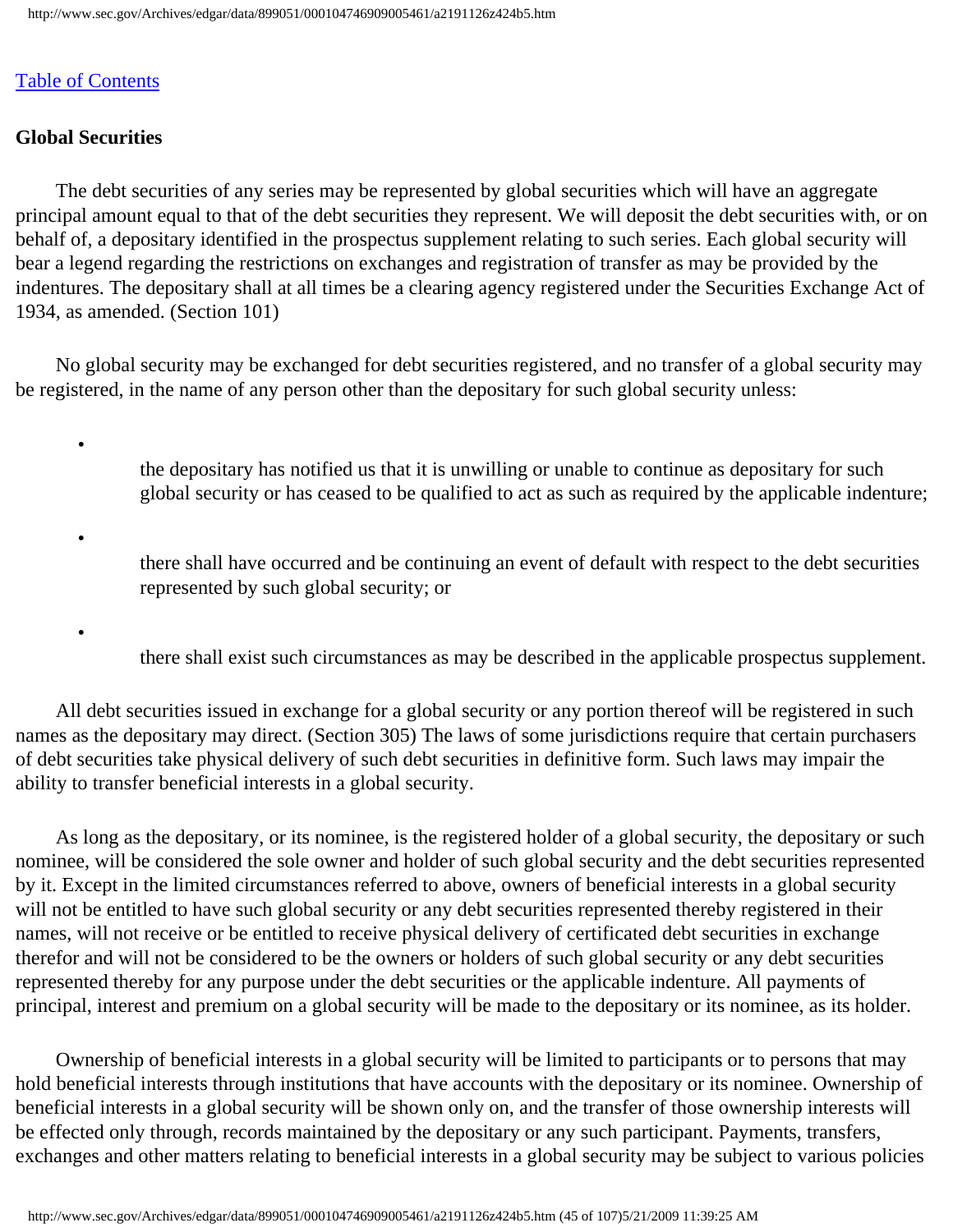http://www.sec.gov/Archives/edgar/data/899051/000104746909005461/a2191126z424b5.htm

and procedures adopted by the depositary from time to time. Neither Allstate, any indenture trustee or any agent of Allstate or of any indenture trustee will have any responsibility or liability for any aspect of the depositary or any participant's records relating to, or for payments made on account of, beneficial interests in a global security, or for maintaining, supervising or reviewing any of the depositary's records or any participant's records relating to such beneficial ownership interests.

## **Payment And Paying Agents**

 Unless otherwise indicated in the applicable prospectus supplement, payment of interest on a debt security on any interest payment date will be made to the person in whose name such debt security is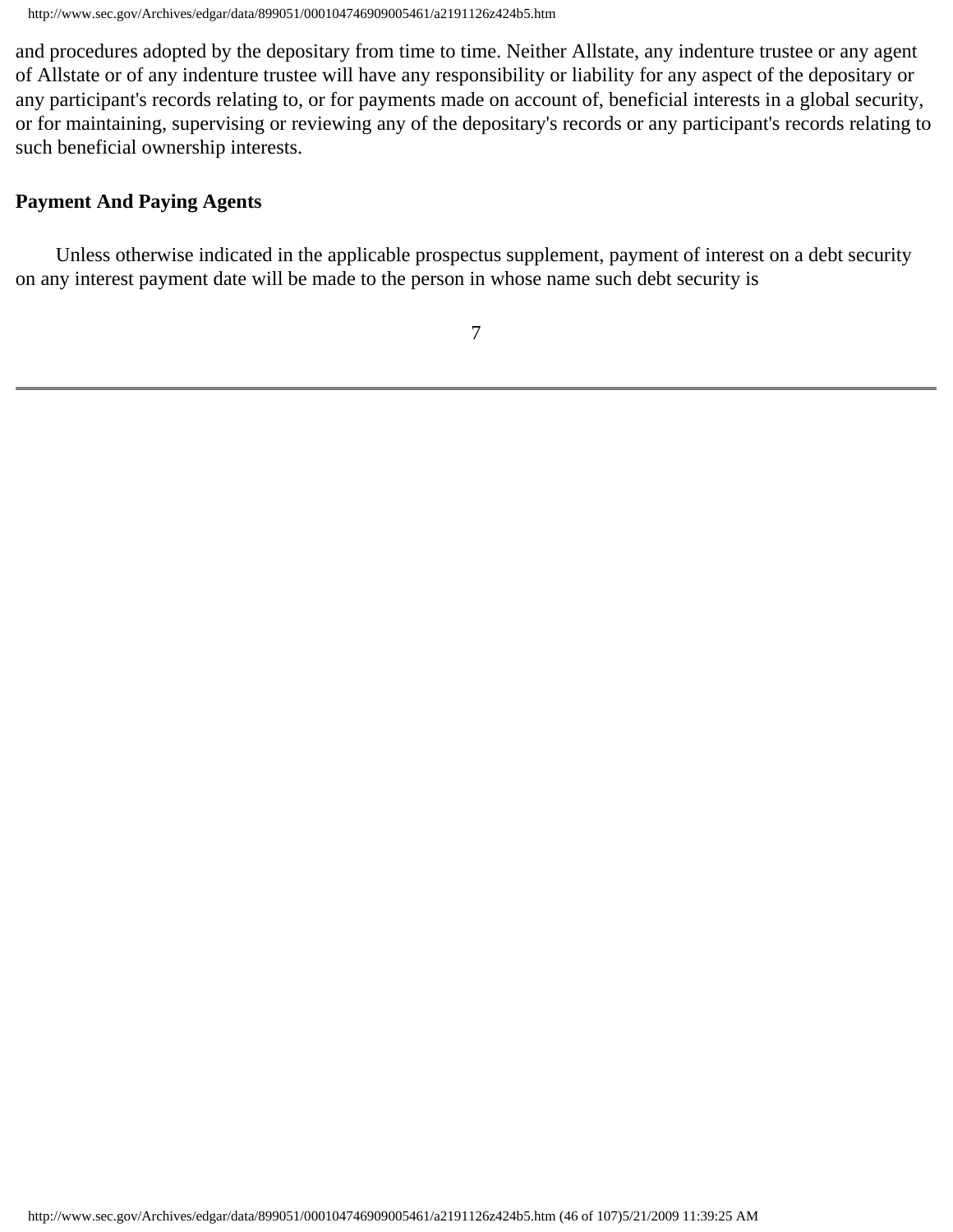registered at the close of business on the record date for such interest, except in the case of defaulted interest. (Section 307)

 Unless otherwise indicated in the applicable prospectus supplement, principal, interest and premium on the debt securities of a particular series will be payable at the office of such paying agent or paying agents as we may designate for such purpose from time to time. Notwithstanding, at our option, payment of any interest may be made by check mailed to the address of the person entitled thereto as such address appears in the security register.

 Unless otherwise indicated in the applicable prospectus supplement, a paying agent designated by us and located in the Borough of Manhattan, The City of New York will act as paying agent for payments with respect to debt securities of each series. All paying agents initially designated by us for the debt securities of a particular series will be named in the applicable prospectus supplement. We may at any time designate additional paying agents or rescind the designation of any paying agent or approve a change in the office through which any paying agent acts, except that we will be required to maintain a paying agent in each place of payment for the debt securities of a particular series. (Section 1002)

 All moneys paid by us to a paying agent for the payment of the principal, interest or premium on any debt security which remain unclaimed at the end of two years after such principal, premium or interest has become due and payable will be repaid to us upon request, and the holder of such debt security thereafter may look only to us for payment thereof. (Section 1003)

#### **Conversion or Exchange**

We may convert or exchange the debt securities into our common stock or other securities. If so, we will describe the specific terms on which the debt securities may be converted or exchanged in the applicable prospectus supplement. The conversion or exchange may be mandatory, at your option, or at our option. The applicable prospectus supplement will describe the manner in which the shares of our common stock or other securities you would receive would be converted or exchanged.

#### **Subordination of Subordinated Debt Securities**

 Unless otherwise indicated in the prospectus supplement, the following provisions will apply to the subordinated debt securities.

 To the extent set forth in the Subordinated Indenture, the subordinated debt securities will be subordinate in right of payment to the prior payment in full of all senior indebtedness. (Section 1401 of the Subordinated Indenture) In the event of an insolvency, the holders of senior indebtedness shall be entitled to receive payment in full of all amounts due or to become due in respect of all senior indebtedness (or provisions shall be made for such payment in cash) before the holders of subordinated debt securities are entitled to receive any distribution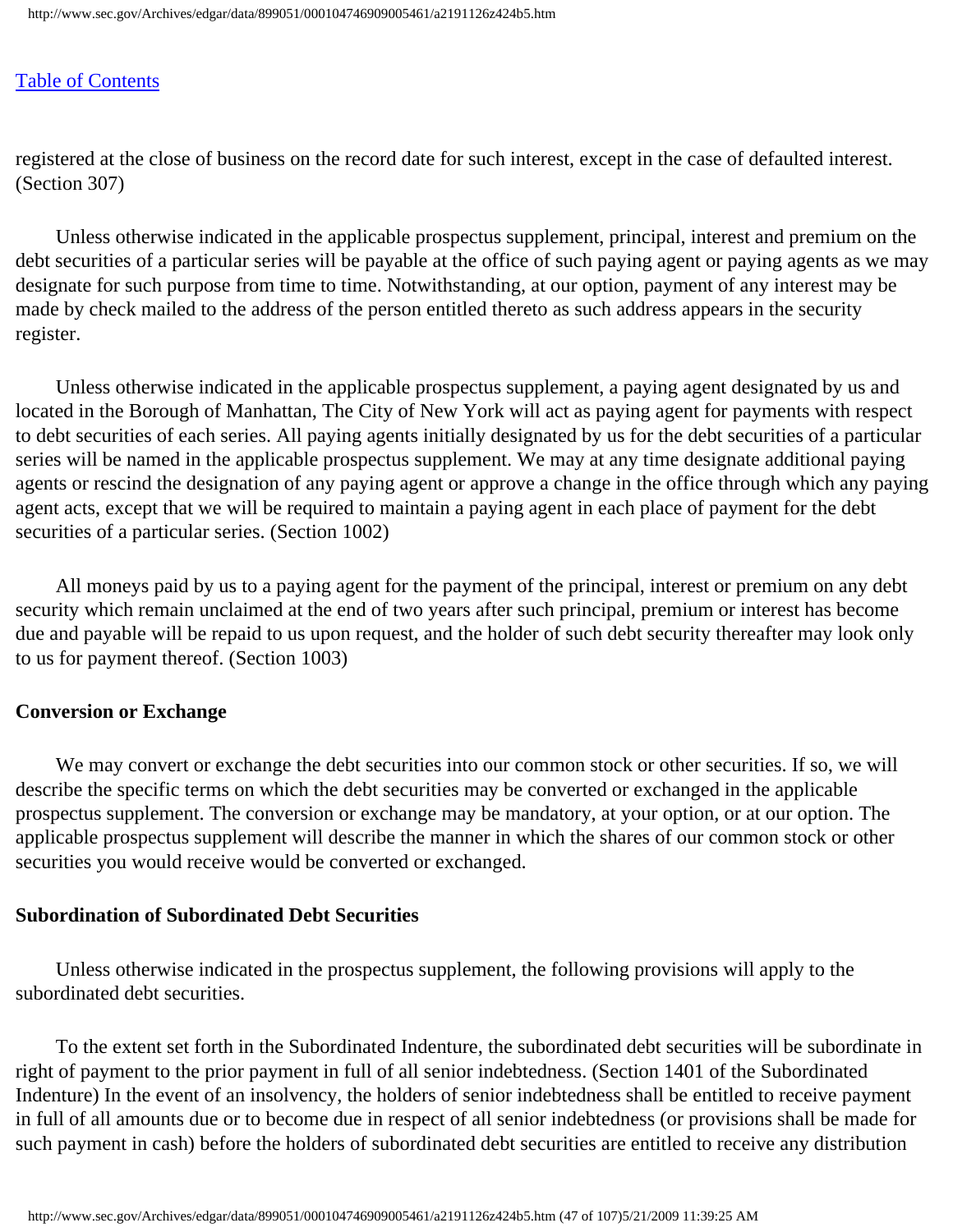http://www.sec.gov/Archives/edgar/data/899051/000104746909005461/a2191126z424b5.htm

on account of principal, interest or premium on subordinated debt securities. Consequently, the holders of senior indebtedness shall be entitled to receive all distributions of any kind which may be deliverable in respect of the subordinated debt securities in any insolvency, including any distribution which may be deliverable by reason of the payment of any of our other indebtedness being subordinated to the payment of subordinated debt securities. The holders of senior indebtedness shall apply such distributions to the payment of the senior indebtedness.

"Insolvency" means any of the following events:

•

any insolvency or bankruptcy case or proceeding, or any receivership, liquidation, reorganization or other similar case or proceeding, relative to us or to our creditors, or to our assets; or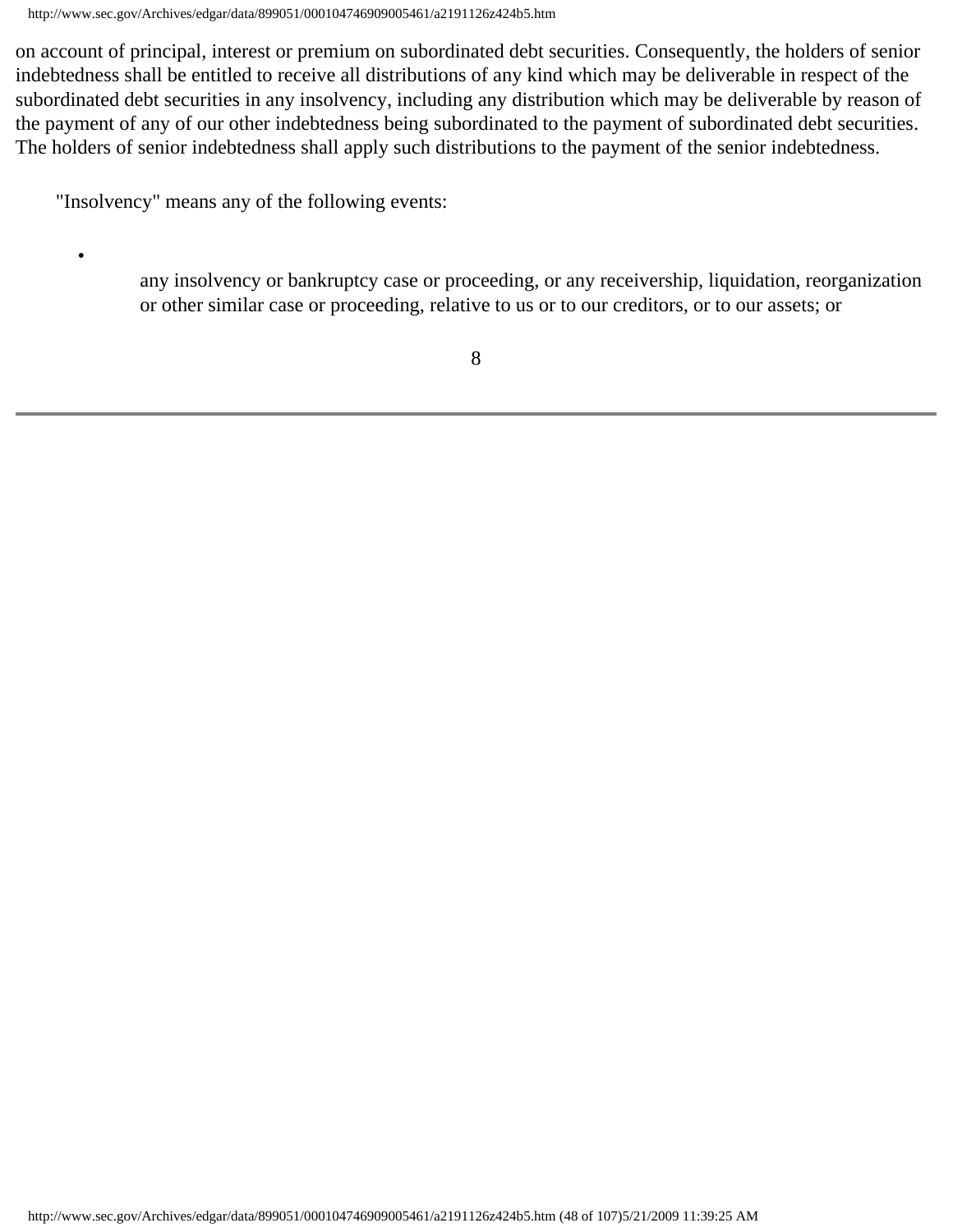•

•

•

•

•

•

any liquidation, dissolution or other winding-up of Allstate, whether or not involving insolvency or bankruptcy; or

any assignment for the benefit of creditors or any other marshaling of our assets and liabilities. (Section 1403 of the Subordinated Indenture)

 By reason of such subordination, in the event of liquidation or insolvency, our creditors may recover less, ratably, than holders of senior debt securities and may recover more, ratably, than the holders of the subordinated debt securities.

 In the event of the acceleration of the maturity of any subordinated debt securities, the holders of all senior debt securities outstanding at the time of such acceleration will first be entitled to receive payment in full of all amounts due on the senior debt securities before the holders of the subordinated debt securities will be entitled to receive any payment of principal, interest or premium on the subordinated debt securities. (Section 1404 of the Subordinated Indenture)

 No payment of principal, interest or premium on the subordinated debt securities is permitted if any of our senior indebtedness is not paid when due and any applicable grace period with respect to such default has ended and such default has not been cured or waived or ceased to exist, or if the maturity of any of our senior indebtedness has been accelerated because of a default. (Section 1402 of the Subordinated Indenture)

 The Subordinated Indenture does not limit or prohibit the issuance of additional senior debt securities, which may include indebtedness that is senior to the subordinated debt securities, but subordinate to our other obligations.

The term "Senior Indebtedness" means, with respect to Allstate:

the principal, interest and premium in respect of our indebtedness for borrowed money and indebtedness evidenced by securities, debentures, bonds or other similar instruments issued by us;

all of our capital lease obligations;

all of our obligations issued or assumed as the deferred purchase price of property, all of our conditional sale obligations and all of our obligations under any title retention agreement (but excluding trade accounts payable arising in the ordinary course of business);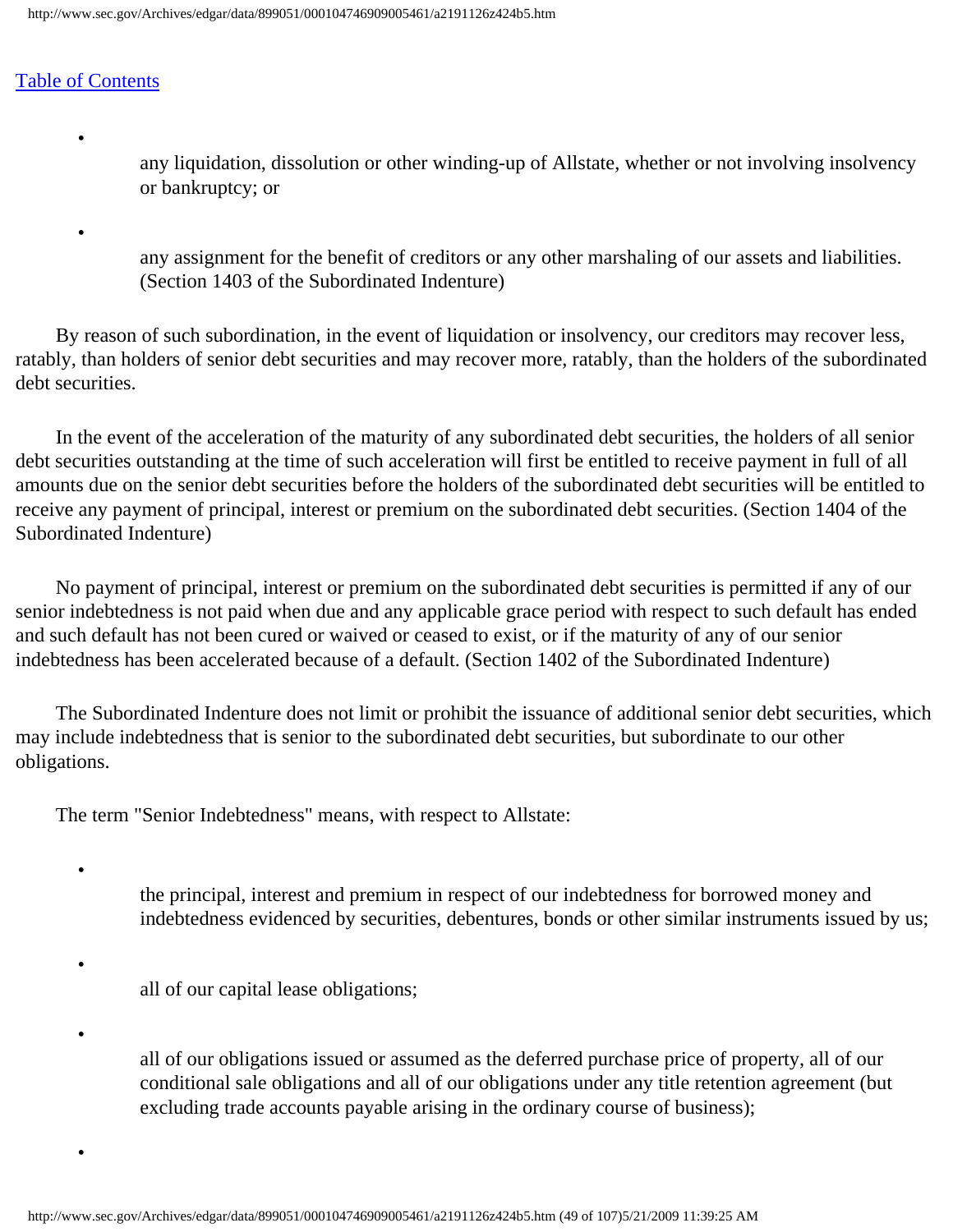all of our obligations for the reimbursement on any letter of credit, banker's acceptance, security purchase facility or similar credit transaction;

all obligations of the types referred to above of other persons for the payment of which we are responsible or liable as obligor, guarantor or otherwise; and

all obligations of the types referred to above of other persons secured by any lien on any of our property or assets whether or not such obligation is assumed by us, except for:

–

•

•

any such indebtedness that is by its terms subordinated to or ranks equal with the subordinated debt securities; and

–

any indebtedness between or among us or our affiliates (including all other debt securities and guarantees in respect of those debt securities) issued to any of our wholly owned trust subsidiaries or any trust, partnership or other entity affiliated with us that is our financing vehicle in connection with the issuance by such financing entity of preferred securities unless otherwise expressly provided in the terms of such debt securities.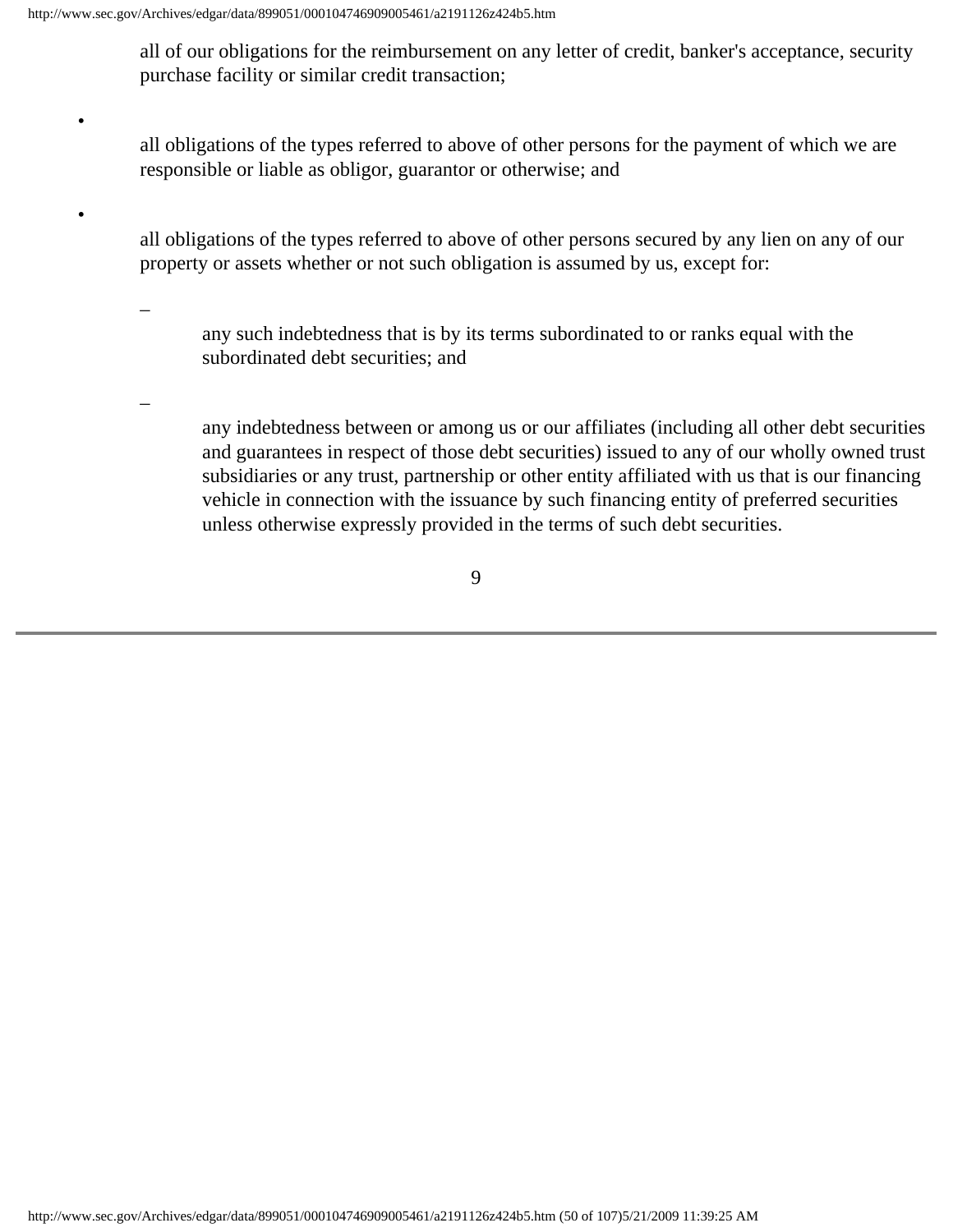•

•

•

Such senior indebtedness shall continue to be senior indebtedness and be entitled to the benefits of the subordination provisions irrespective of any amendment, modification or waiver of any term of such senior indebtedness. (Sections 101 and 1408 of the Subordinated Indenture)

 The prospectus supplement may further describe the provisions applicable to the subordination of the subordinated debt securities of a particular series.

# **Certain Covenants With Respect To Senior Debt Securities**

 *Limitation on Liens of Stock of AIC.* The Senior Indenture prohibits us and our subsidiaries from directly or indirectly creating, assuming, incurring or permitting to exist any indebtedness secured by any lien on the capital stock of AIC unless the senior debt securities shall be secured equally and ratably with such indebtedness for at least the time period such indebtedness is so secured. (Section 1008 of the Senior Indenture)

 "Indebtedness" is defined in the Senior Indenture as the principal, premium and interest due on indebtedness of a person, whether outstanding on the date of such indenture or thereafter created, incurred or assumed, which is indebtedness for borrowed money, and any amendments, renewals, extensions, modifications and refundings of any such indebtedness. For purposes of this definition, "indebtedness for borrowed money" means:

> any obligation of, or any obligation guaranteed by, such person for the repayment of borrowed money, whether or not evidenced by bonds, debentures, notes or other written instruments;

any obligation of, or any such obligation guaranteed by, such person evidenced by bonds, debentures, notes or similar written instruments, including obligations assumed or incurred in connection with the acquisition of property, assets or businesses, provided, however, that the deferred purchase price of any property, assets or business shall not be considered indebtedness if the purchase price thereof is payable in full within 90 days from the date on which such indebtedness was created; and

any obligations of such person as lessee under leases required to be capitalized on the balance sheet of the lessee under generally accepted accounting principles and leases of property or assets made as part of any sale and lease-back transaction to which such person is a party.

 For purposes of this covenant only, indebtedness also includes any obligation of, or any obligation guaranteed by, any person for the payment of amounts due under a swap agreement or similar instrument or agreement, or under a foreign currency hedge exchange or similar instrument or agreement. (Sections 101 and 1008 of the Senior Indenture)

*Limitations on Disposition of Stock of AIC.* Subject to limited exceptions, the Senior Indenture provides that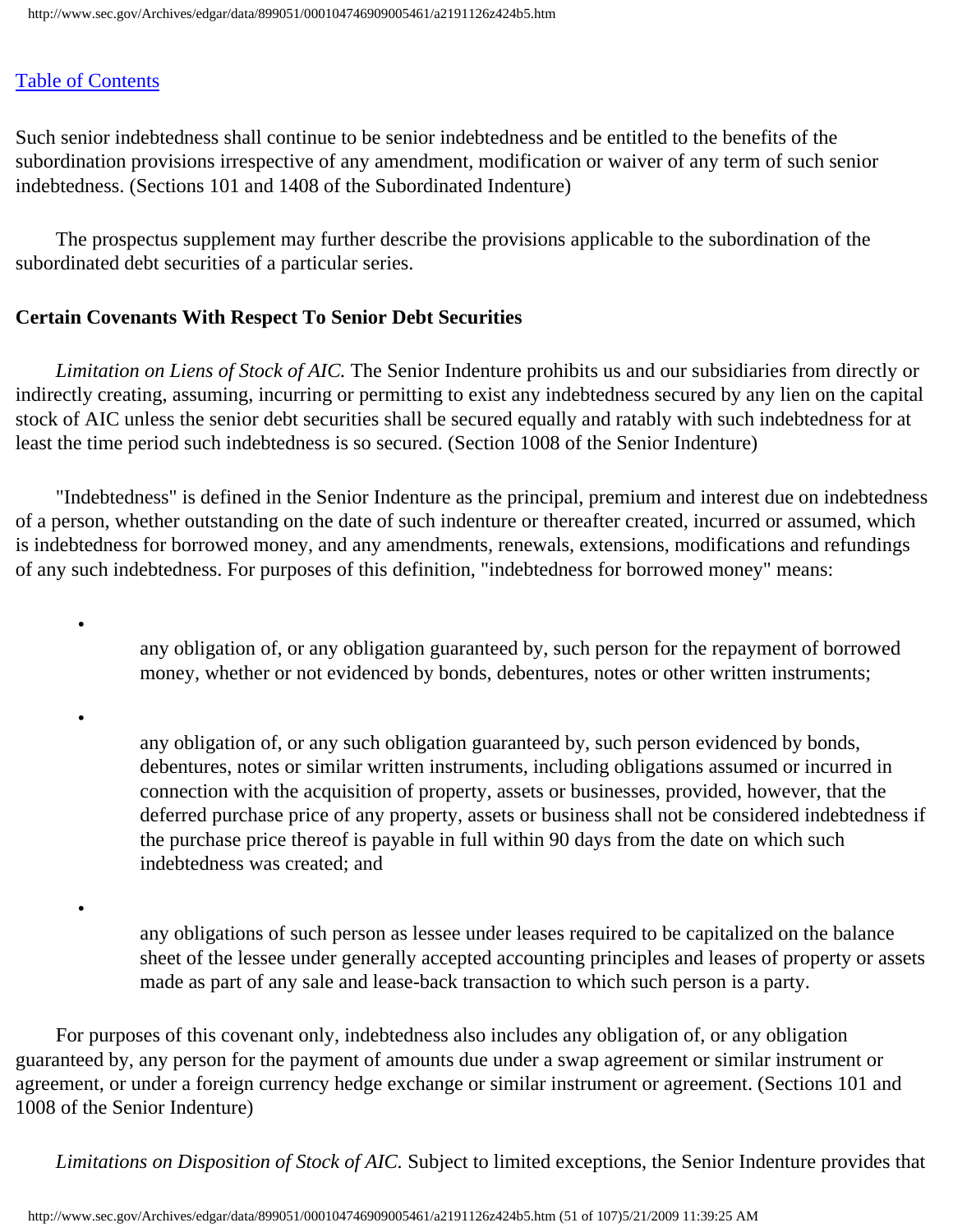http://www.sec.gov/Archives/edgar/data/899051/000104746909005461/a2191126z424b5.htm

as long as any senior debt securities are outstanding, we will not issue, sell, transfer or otherwise dispose of any shares of, securities convertible into, or warrants, rights or options to subscribe for or purchase shares of, capital stock of AIC, other than preferred stock having no voting rights of any kind, and that we will not permit AIC to issue any shares of, or securities convertible into, or warrants, rights or options to subscribe for or purchase shares of, capital stock of AIC, other than preferred stock having no voting rights of any kind if, after giving effect to any such transaction and the issuances of the maximum number of shares issuable upon the conversion or exercise of all such convertible securities, warrants, rights or options, we would own, directly or indirectly, less than 80% of the shares of AIC, other than preferred stock having no voting rights of any kind. The Senior Indenture also requires that any such issuance, sale, transfer or other disposition by AIC must be made for at least a fair market value consideration, as determined by our Board of Directors in good faith, and that the foregoing shall not prohibit any such issuance or disposition of securities if required by any law or any regulation or order of any governmental or insurance regulatory authority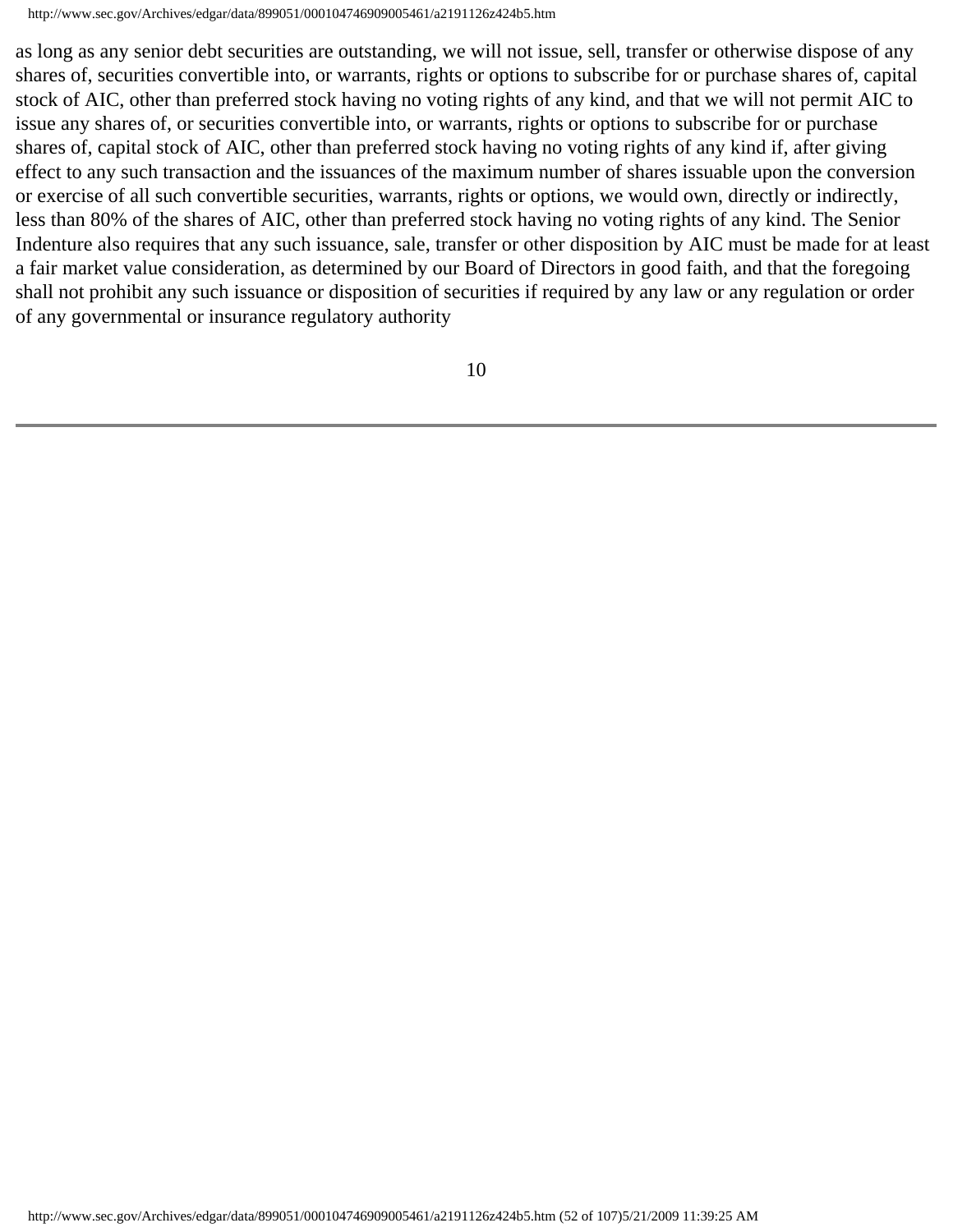Notwithstanding the foregoing, we may merge or consolidate AIC into or with another direct wholly owned subsidiary and we may, subject to the provisions set forth in "Consolidation, Merger and Sale of Assets" below, sell, transfer or otherwise dispose of the entire capital stock of AIC at one time for at least a fair market value consideration as determined by our Board of Directors in good faith. (Section 1009 of the Senior Indenture)

## **Certain Covenants with Respect to Subordinated Debt Securities**

 If subordinated debt securities are issued to a trust in connection with the issuance of trust securities and there has occurred an event of default under the applicable declaration of trust, we are in default with respect to our payment of any obligations under the related preferred securities guarantee or common securities guarantee or we have given notice of our election to defer payments of interest on subordinated debt securities by extending the interest payment period as provided in the Subordinated Indenture, then we shall not:

- declare or pay any dividend on, make any distributions with respect to, or redeem, purchase or make a liquidation payment with respect to any of our capital stock;
- make any guarantee payments with respect to our capital stock; or
- •

•

•

•

•

•

make any payment of principal, interest, or premium on or repay, repurchase or redeem any debt securities (including guarantees) that rank equal with or junior to such subordinated debt securities.

However, in such circumstances, we may:

- declare and pay dividends on, or make distributions with respect to, our capital stock payable in our common stock;
	- redeem or repurchase any rights, declare a dividend of any rights or issue any security under any rights plan then in effect;
	- purchase or acquire shares of our common stock in order to satisfy our obligations under any employee benefit plan;
		- carry out any reclassification of our capital stock or the exchange or conversion of one class or series of our capital stock for another class or series of our capital stock; and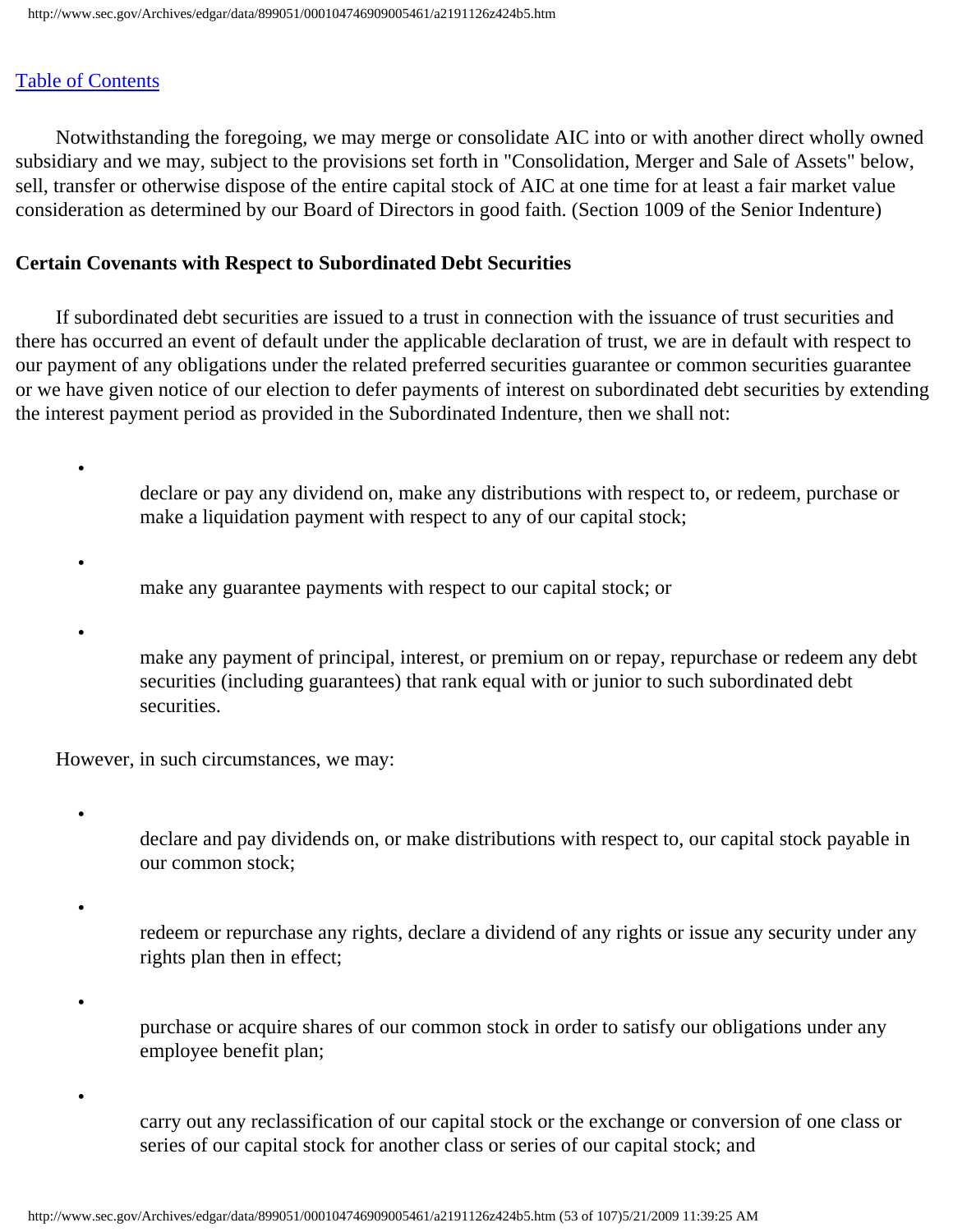purchase fractional interests in shares of our capital stock pursuant to the conversion or exchange provisions of such capital stock or the security being converted or exchanged.

(Section 1008 of the Subordinated Indenture)

•

•

•

 If subordinated debt securities are issued to a trust in connection with the issuance of trust securities, for so long as such securities remain outstanding, we covenant to:

> directly or indirectly maintain 100% ownership of the common securities of such trust; provided, however, that any permitted successor under the applicable indenture may succeed to our ownership of such common securities;

> use our reasonable efforts to cause such trust to remain a statutory business trust, except in connection with the distribution of subordinated debt securities to the holders of trust preferred securities in liquidation of such trust, the redemption of all of the trust securities of such trust, or certain mergers, consolidations or amalgamations, each as permitted by the declaration of such trust, and to continue to be classified as a grantor trust for United States federal income tax purposes; and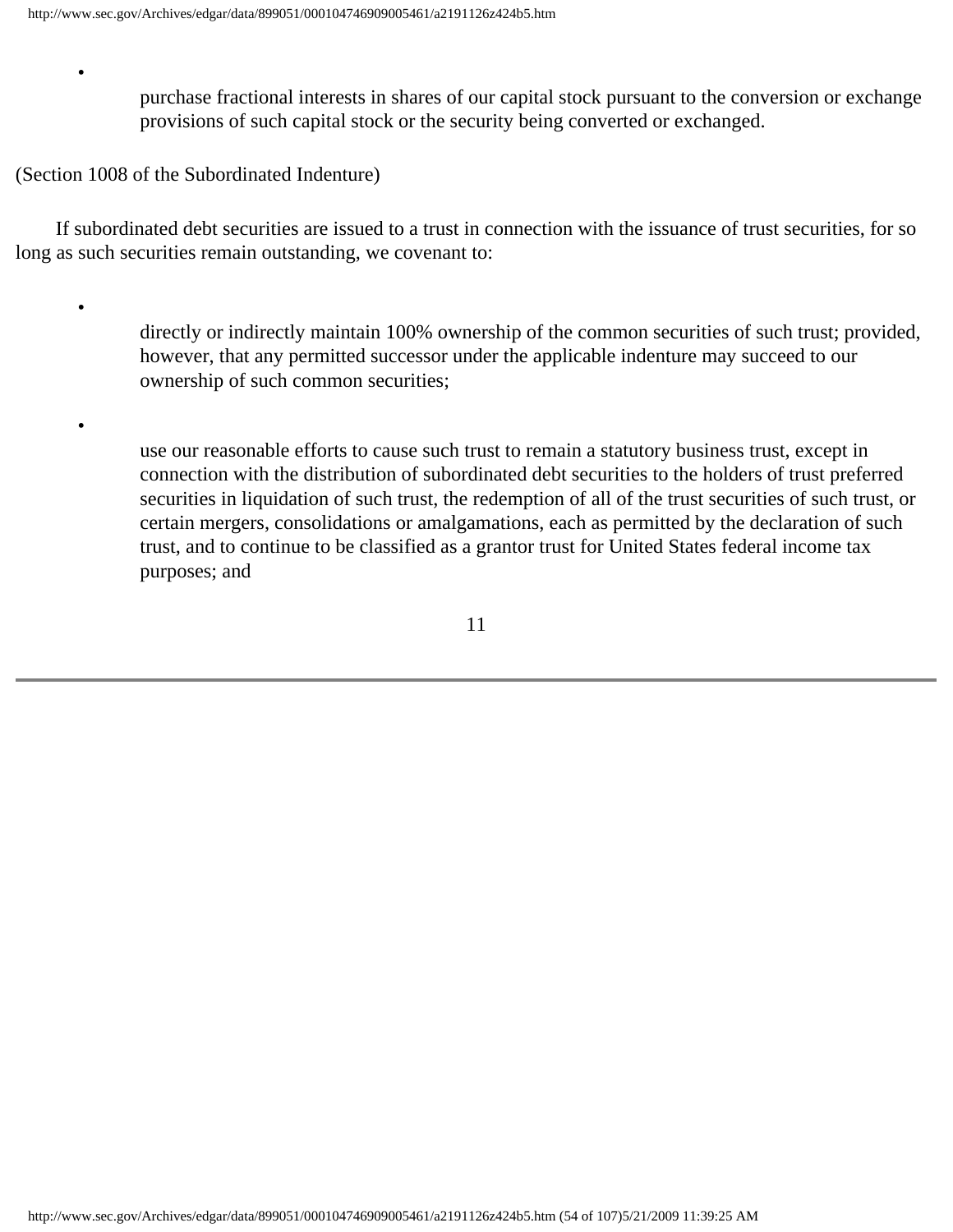•

use our reasonable efforts to cause each holder of trust preferred securities to be treated as owning an undivided beneficial interest in the subordinated debt securities.

(Section 1009 of the Subordinated Indenture)

#### **Consolidation, Merger and Sale of Assets**

 Without the consent of the holders of any of the outstanding debt securities under the indentures, we may consolidate with or merge into, or convey, transfer or lease our properties and assets to any person and may permit any person to consolidate with or merge into us. However, in such event, any successor person must be a corporation, partnership, or trust organized and validly existing under the laws of any domestic jurisdiction and must assume our obligations on the debt securities and under the applicable indenture. We agree that after giving effect to the transaction, no event of default, and no event which, after notice or lapse of time or both, would become an event of default shall have occurred and be continuing and that certain other conditions are met; provided such provisions will not be applicable to the direct or indirect transfer of the stock, assets or liabilities of any of our subsidiaries to another of our direct or indirect subsidiaries. (Section 801)

 Except as provided in this prospectus or as may otherwise be provided in the accompanying prospectus supplement, there are no "event risks" or similar provisions of the indentures or the debt securities that are intended to afford protection to holders in the event of a merger or other significant corporate event involving us or our subsidiaries.

#### **Outstanding Debt Securities**

•

•

•

 "Outstanding," when used with respect to debt securities, means, as of the date of determination, all debt securities authenticated and delivered under the applicable indenture, except:

> debt securities canceled by the indenture trustee or delivered to the indenture trustee for cancellation;

debt securities for whose payment or redemption money in the necessary amount has been deposited with the indenture trustee or any paying agent (other than us) in trust or set aside and segregated in trust by us (if we shall act as its own paying agent) for the holders of such debt securities and, if such debt securities are to be redeemed, notice of such redemption has been given according to the applicable indenture or provisions satisfactory to the indenture trustee have been made;

debt securities as to which defeasance has been effected pursuant to Section 1302 of the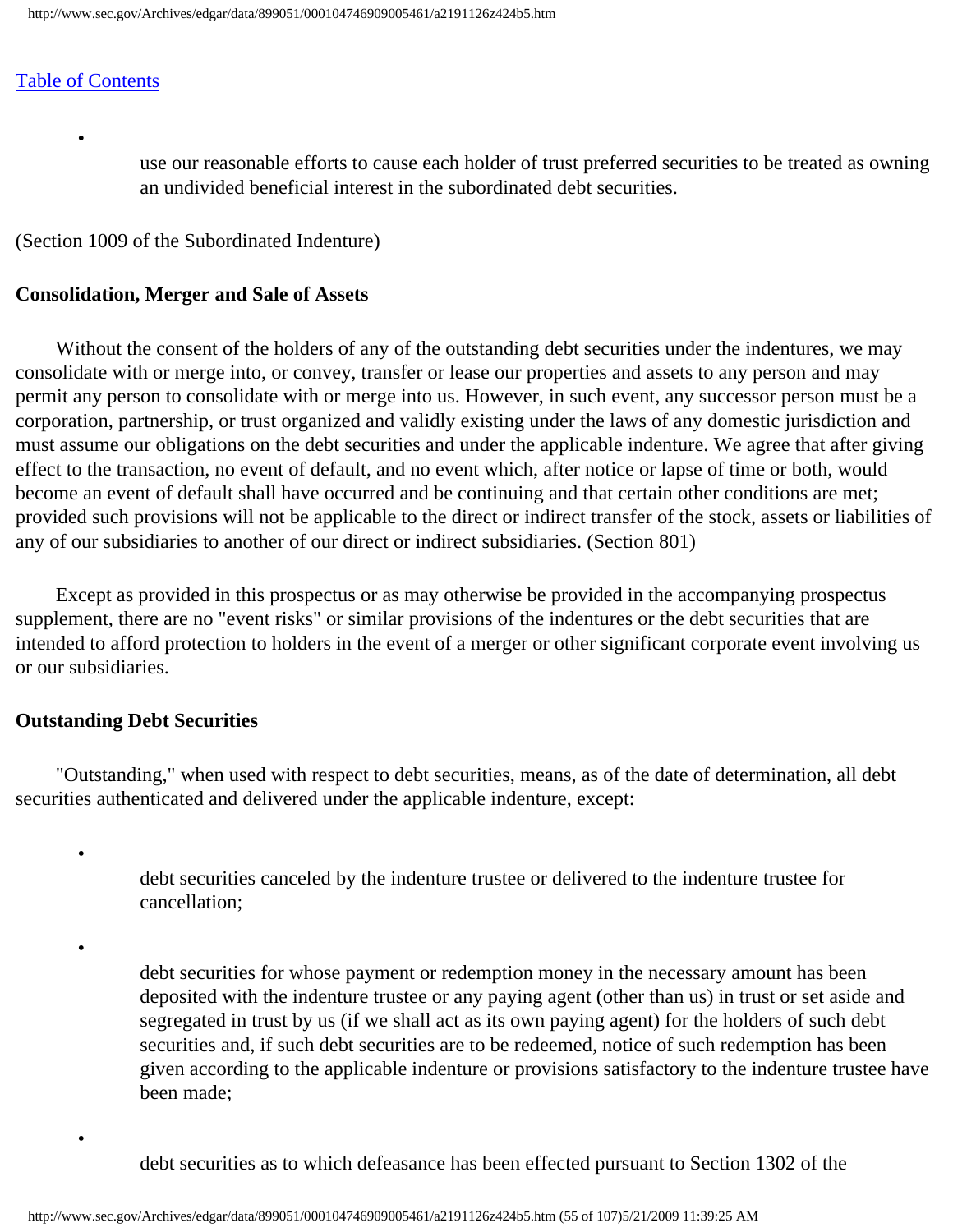applicable indenture; and

•

•

debt securities which have been paid pursuant to the applicable indenture or in exchange for or in lieu of which other debt securities have been authenticated and delivered pursuant to the applicable indenture, other than any debt securities in respect of which there shall have been presented to the indenture trustee proof satisfactory to it that such debt securities are held by a *bona fide* purchaser in whose hands such debt securities are our valid obligations.

 Each indenture provides that in determining whether the holders of the requisite principal amount of the outstanding debt securities have given, made or taken any request, demand, authorization, direction, notice, consent, waiver or other action under the applicable indenture:

> the principal amount of an original issue discount security that shall be deemed to be outstanding shall be the amount of the principal that would be due and payable as of the date of such determination upon acceleration of the maturity to such date;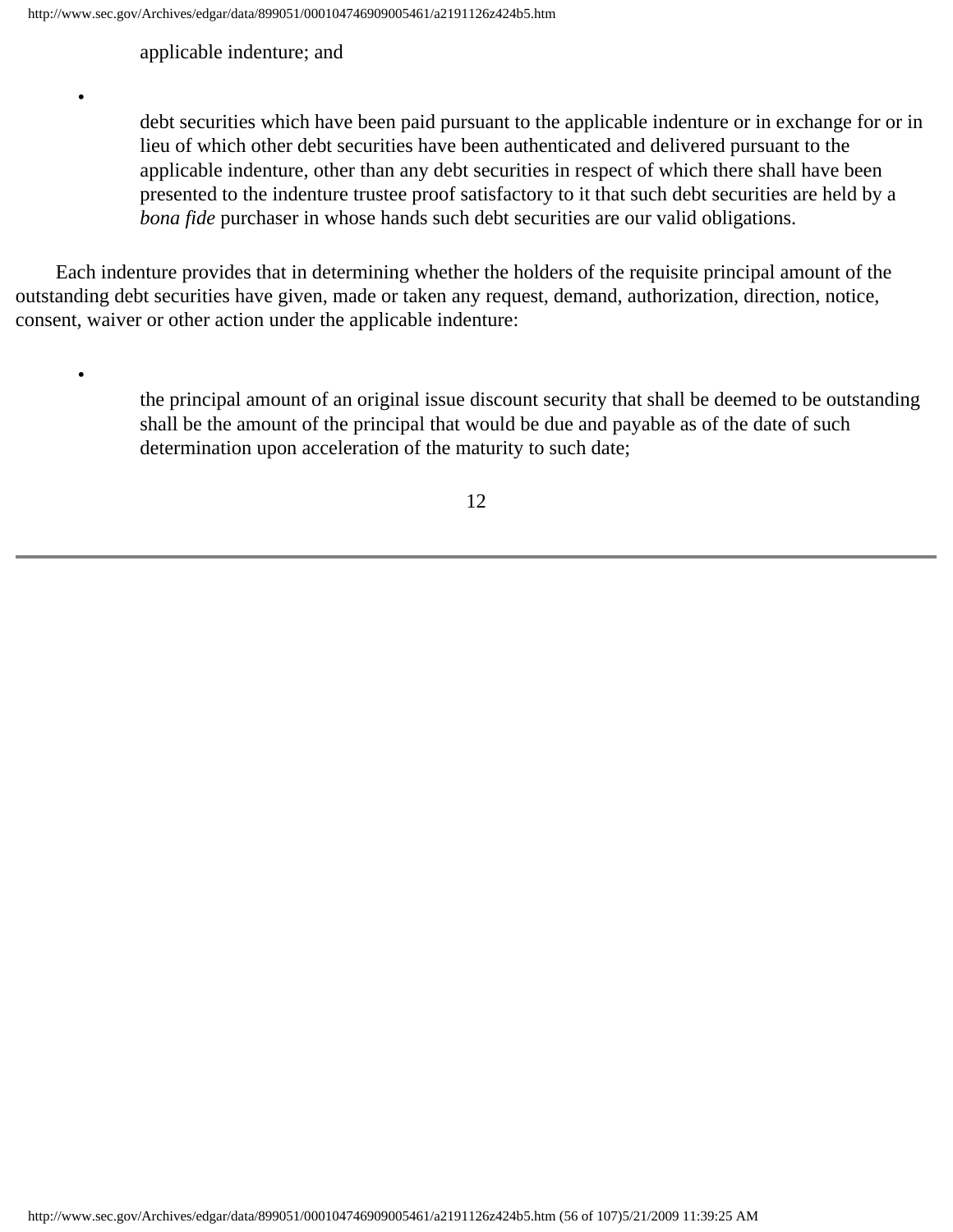•

•

•

the principal amount of a debt security denominated in one or more foreign currencies which shall be deemed to be outstanding shall be the U.S. dollar equivalent, determined as of the date of original issuance of such debt security in the manner provided by the applicable indenture, of the principal amount of such debt security (or, in the case of an original issue discount security, of the amount determined as provided above);

if the principal amount payable at the stated maturity of any debt security is not determinable upon original issuance, the principal amount of such debt security that is deemed to be outstanding shall be the amount as specified by the applicable indenture; and

debt securities beneficially owned by us or any other obligor upon the debt securities or any of our affiliates or such other obligor shall be disregarded and deemed not to be outstanding, except that, in determining whether the applicable indenture trustee shall be protected in relying upon any such request, demand, authorization, direction, notice, consent or waiver, only debt securities which a responsible officer of the indenture trustee knows to be so owned shall be so disregarded.

 Debt securities so owned which have been pledged in good faith may be regarded as outstanding if the pledgee establishes to the satisfaction of the applicable indenture trustee the pledgee's right to act with respect to the debt securities and that the pledgee is not us or any other obligor upon the debt securities or any of our affiliates or of such other obligor. (Section 101)

#### **Events of Default**

•

•

•

 The following are events of default under the applicable indenture with respect to debt securities of any series:

we fail to pay the principal or premium on any debt security of that series when due;

- we fail to pay any interest on any debt securities of that series when due, continued for 30 days;
- we fail to deposit any sinking fund payment, when due, in respect of any debt security of that series;

•

we fail to perform any other covenant of ours in the applicable indenture, other than a covenant included in the applicable indenture solely for the benefit of a series other than that series, continued for 60 days after written notice has been given by the indenture trustee or by the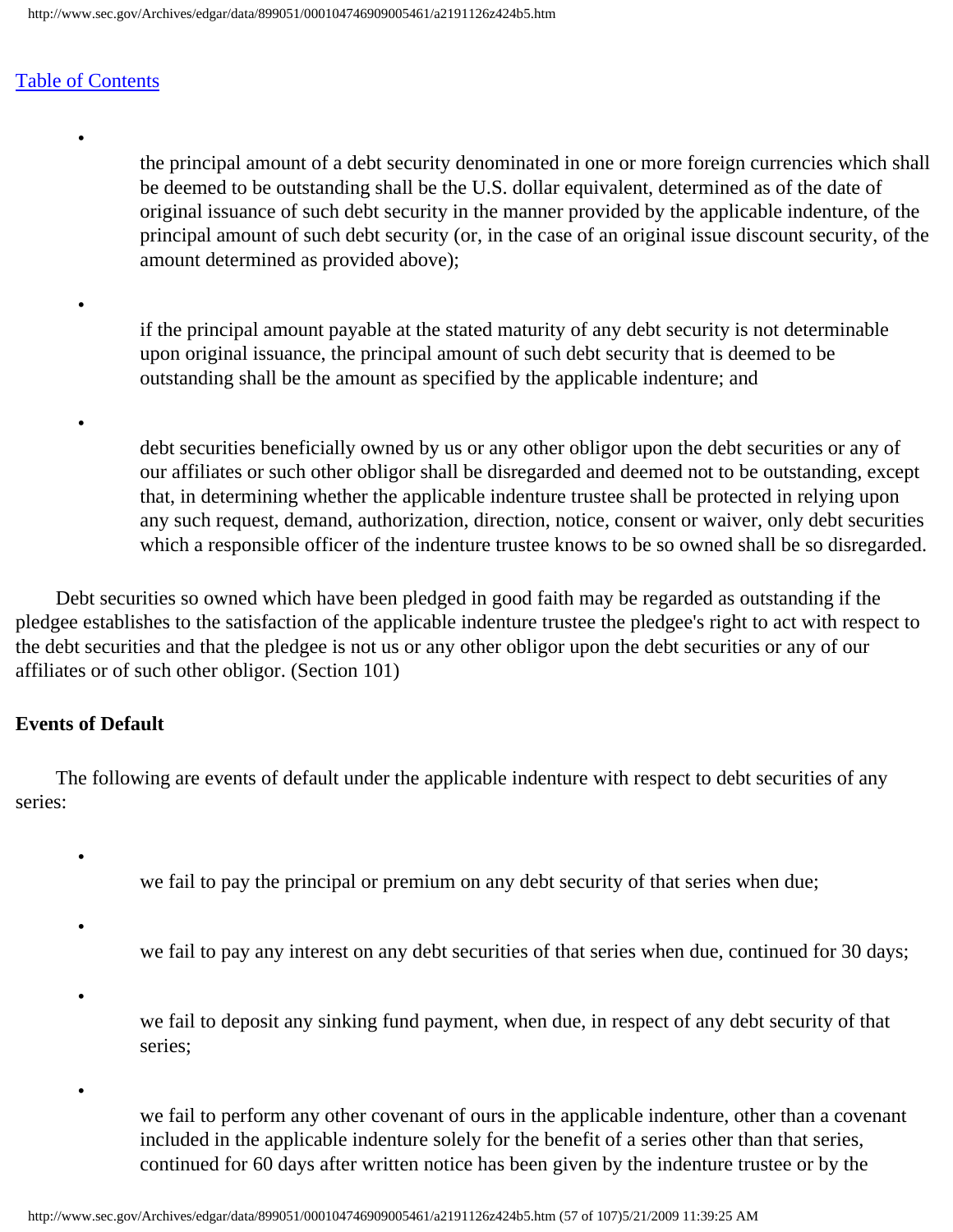holders of at least 25% in principal amount of the outstanding debt securities of that series, as provided in the applicable indenture;

in the event subordinated debt securities are issued to a trust in connection with the issuance of trust preferred securities, the dissolution, winding-up or termination of such trust, except in connection with the distribution of subordinated debt securities to the holders of trust preferred securities in liquidation of such trust, the redemption of all of the trust preferred securities of such trust, or certain mergers, consolidations or amalgamations permitted by the declaration of such trust; and

certain events in bankruptcy, insolvency or reorganization.

#### (Section 501)

•

•

 Each indenture provides that if an event of default with respect to the debt securities of any series at the time outstanding shall occur and be continuing, either the indenture trustee or the holders of at least 25% in aggregate principal amount of the outstanding debt securities of that series may declare the principal amount of the debt securities of that series to be due and payable immediately. However, after such acceleration, but before a judgment or decree based on acceleration, the holders of a majority in aggregate principal amount of the outstanding debt securities of that series may, under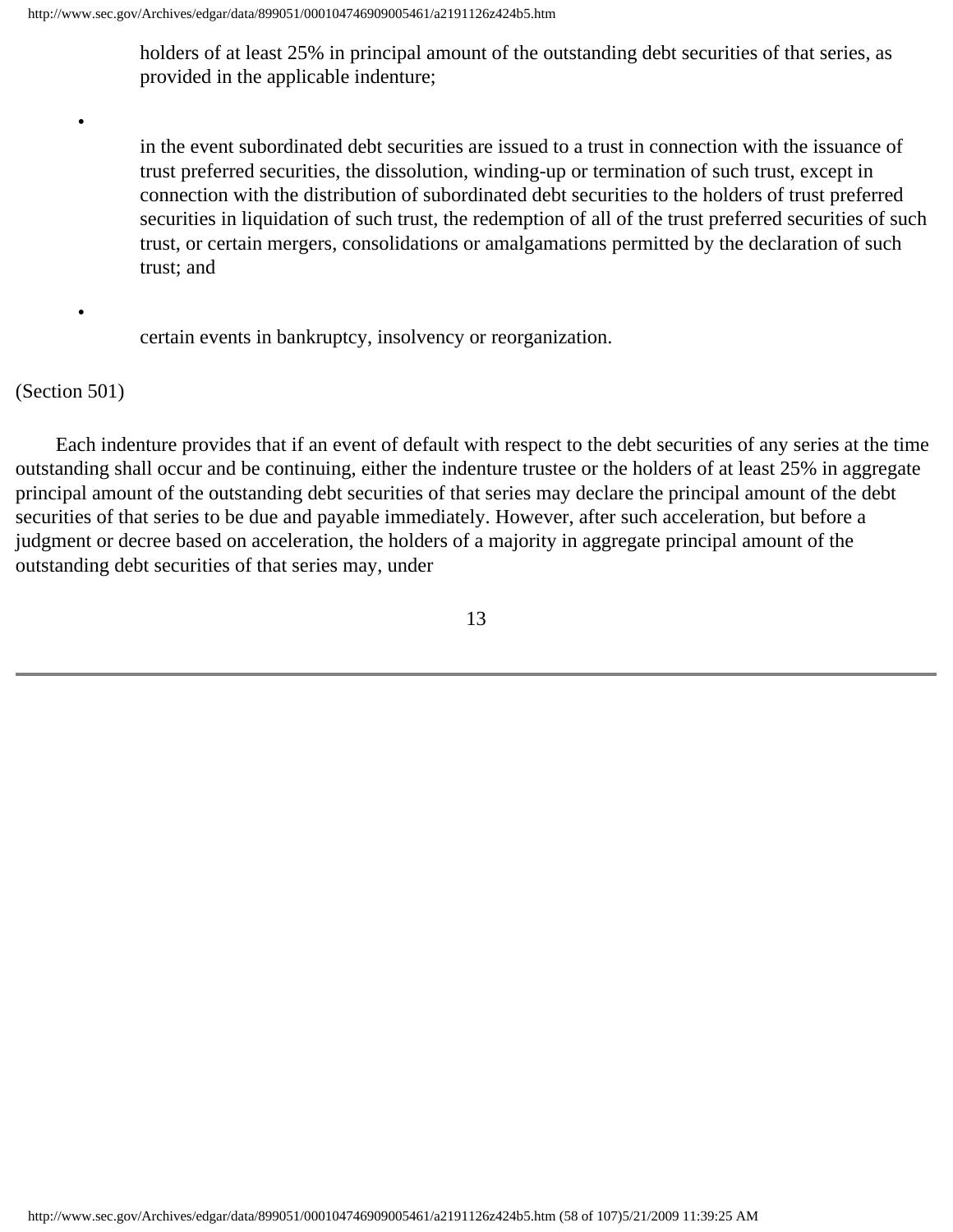•

•

•

•

certain circumstances, rescind and annul such acceleration if all events of default, other than the nonpayment of accelerated principal, have been cured or waived. (Section 502) For information as to waiver of defaults, see "Modification and Waiver."

 Subject to the provisions of the applicable indenture relating to the duties of the indenture trustee in case an event of default shall occur and be continuing, the indenture trustee will be under no obligation to exercise any of its rights or powers under the applicable indenture at the request or direction of any of the holders, unless such holders shall have offered to the indenture trustee reasonable indemnity. (Section 603) Subject to such provisions for the indemnification of the indenture trustee, the holders of a majority in aggregate principal amount of the outstanding debt securities of any series will have the right to direct the time, method and place of conducting any proceeding for any remedy available to the indenture trustee or exercising any trust or power conferred on the indenture trustee with respect to the debt securities of that series. (Section 512)

 No holder of a debt security of any series will have any right to institute any proceeding with respect to the applicable indenture, or for the appointment of a receiver or a trustee, or for any remedy thereunder, unless:

> such holder has previously given written notice to the indenture trustee of a continuing event of default with respect to the debt securities of that series;

> the holders of not less than 25% in principal amount of the outstanding debt securities of that series shall have made proper written request to the indenture trustee to institute proceedings in respect of such event of default in its own name as trustee under the applicable indenture;

• such holder or holders have offered to the indenture trustee reasonable indemnity against costs, expenses and liabilities to be incurred in compliance with such request;

the indenture trustee has failed to institute such proceeding for 60 days after receipt of such notice, request or offer of indemnity; and

no direction inconsistent with such written request has been given to the indenture trustee during the 60-day period by the holders of a majority in principal amount of the outstanding debt securities of that series.

(Section 507)

However, such limitations do not apply to a suit instituted by a holder of a debt security for the enforcement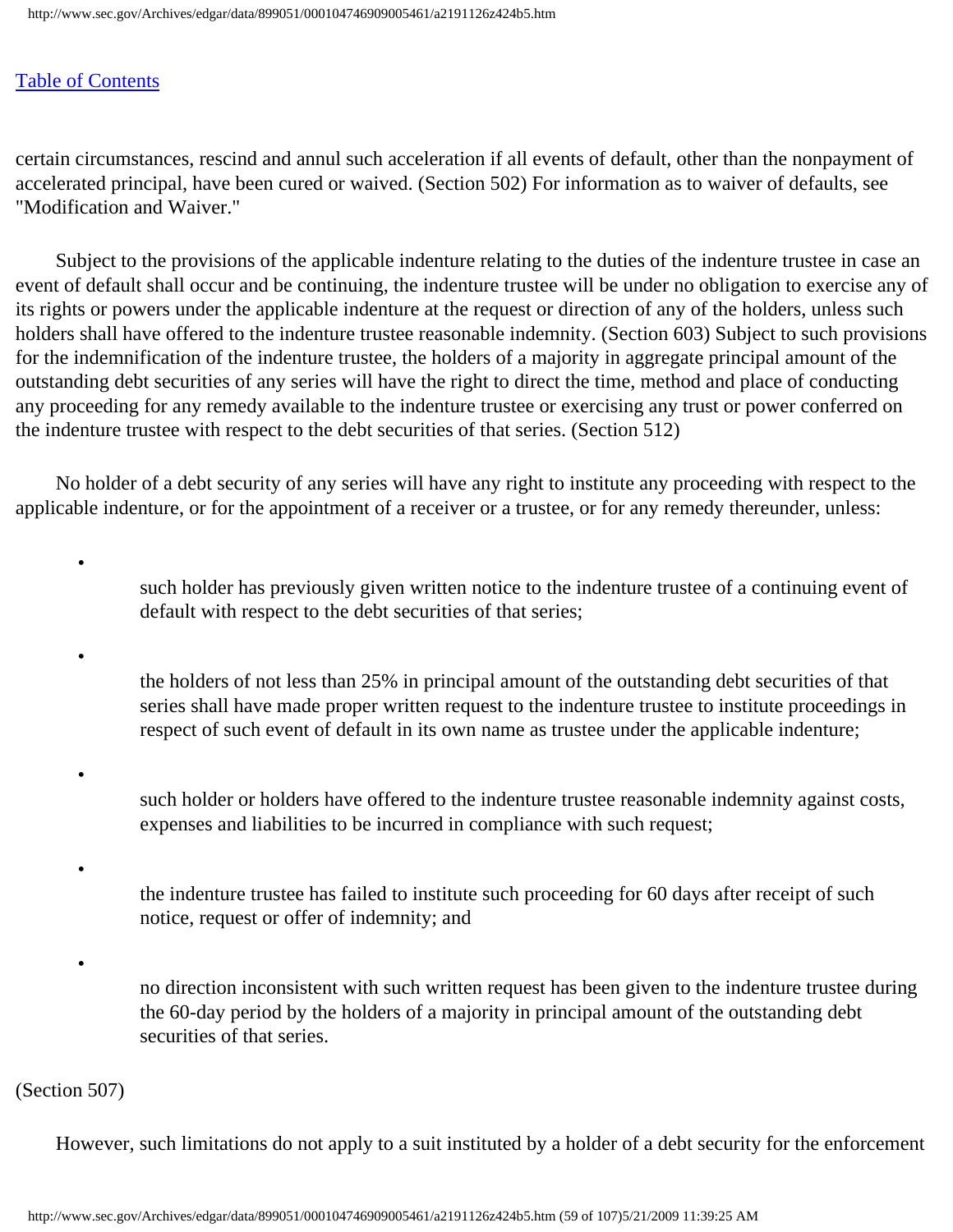http://www.sec.gov/Archives/edgar/data/899051/000104746909005461/a2191126z424b5.htm

of payment of the principal, interest or premium on such debt security on or after the due dates expressed in the debt security. (Section 508)

 Annually, we are required to furnish to each indenture trustee a statement by certain of our officers as to whether we are in default in the performance or observance of any of the terms of the applicable indenture and, if so, specifying all such known defaults. (Section 1004)

# **Modification and Waiver**

•

•

•

 We and the trustee under each indenture may, without the consent of the holders of the debt securities, amend, waive or supplement the indenture for specified purposes, including to:

> cure any ambiguity, defect or inconsistency in an indenture, provided that the cure or correction does not adversely affect the holders of such debt securities;

secure any debt securities;

add covenants or any additional events of default for the protection of the holders of debt securities;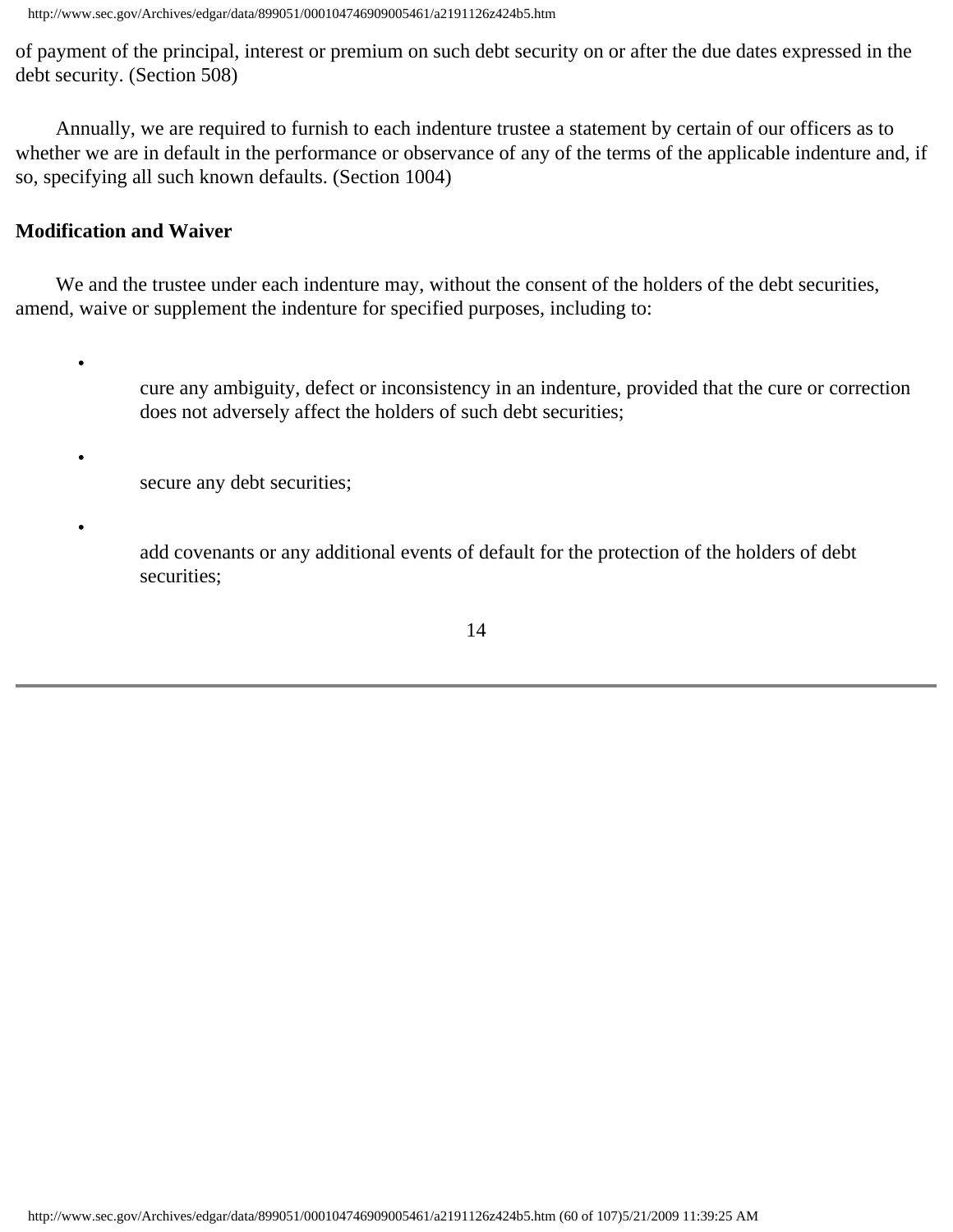•

•

•

•

•

add provisions to permit or facilitate the issuance of bearer securities (with or without coupons attached);

- establish the forms or terms of debt securities of any series;
- evidence the assumption by a successor corporation of our obligations;
- evidence and provide for the acceptance of appointment by a successor trustee; or
- conform any provision in an indenture to the requirements of the Trust Indenture Act.

#### (Section 901)

•

•

•

•

 Each of the indentures provide that we and the applicable indenture trustee may modify and amend the applicable indenture with the consent of the holders of not less than a majority in principal amount of the outstanding debt securities of each series affected by such modification or amendment; provided, however, that no such modification or amendment may, without the consent of the holder of each outstanding debt security affected thereby:

- change the stated maturity of the principal of, or any installment of principal of or interest on, any debt security except to the extent provided in a prospectus supplement;
- reduce the principal amount of or any premium or interest on any debt security;
- reduce the amount of principal of an original issue discount security or any other debt security payable upon acceleration of the maturity;
	- change the currency of payment of principal, interest or premium on any debt security;
	- impair the right to institute suit for the enforcement of any payment on or with respect to any debt security;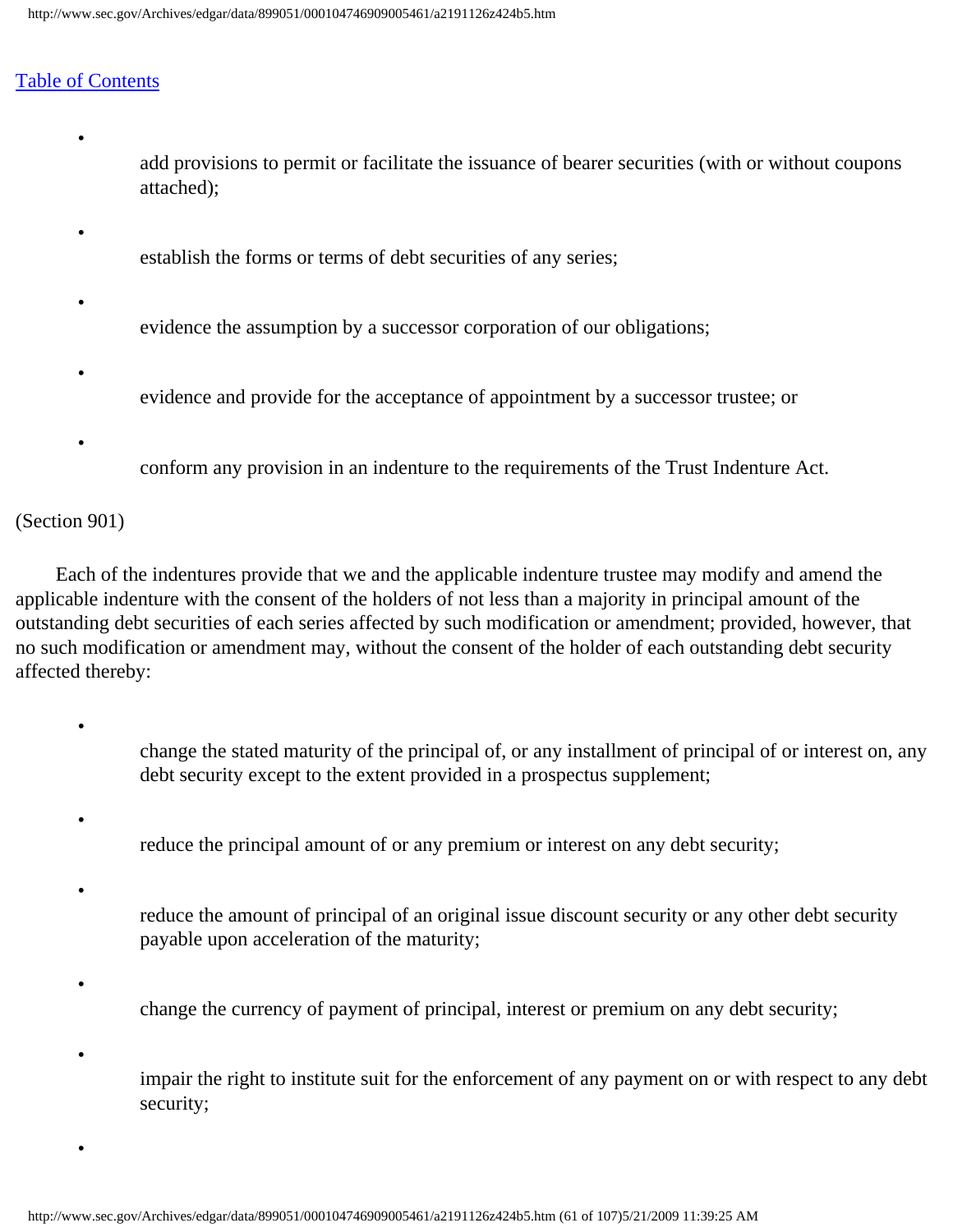reduce the percentage in principal amount of outstanding debt securities of any series, the consent of whose holders is required for modification or amendment of the applicable indenture;

reduce the percentage in principal amount of outstanding debt securities of any series necessary for waiver of compliance with certain provisions of the applicable indenture or for waiver of certain defaults; or

modify such provisions with respect to modification and waivers.

#### (Section 902)

•

•

 The holders of a majority in principal amount of the outstanding debt securities of any series may waive compliance by us with certain restrictive provisions of the applicable indenture. (Section 1010 of the Senior Indenture and Section 1011 of the Subordinated Indenture) The holders of a majority in principal amount of the outstanding debt securities of any series may waive any past default under the applicable indenture, except a default in the payment of principal, premium or interest and certain covenants and provisions of the applicable indenture which cannot be amended without the consent of the holder of each outstanding debt security of such series affected. (Section 513)

 We will be entitled, except in certain limited circumstances, to set any day as a record date for the purpose of determining the holders of outstanding debt securities of any series entitled to give, make or take any request, demand, authorization, direction, notice, consent, waiver or other action provided or permitted by the applicable indenture. To be effective, any such action for which we have set a record date must be taken by holders of the requisite principal amount of debt securities of the relevant series outstanding on such record date within 180 days after the record date, or within such shorter period as we may specify. (Section 104)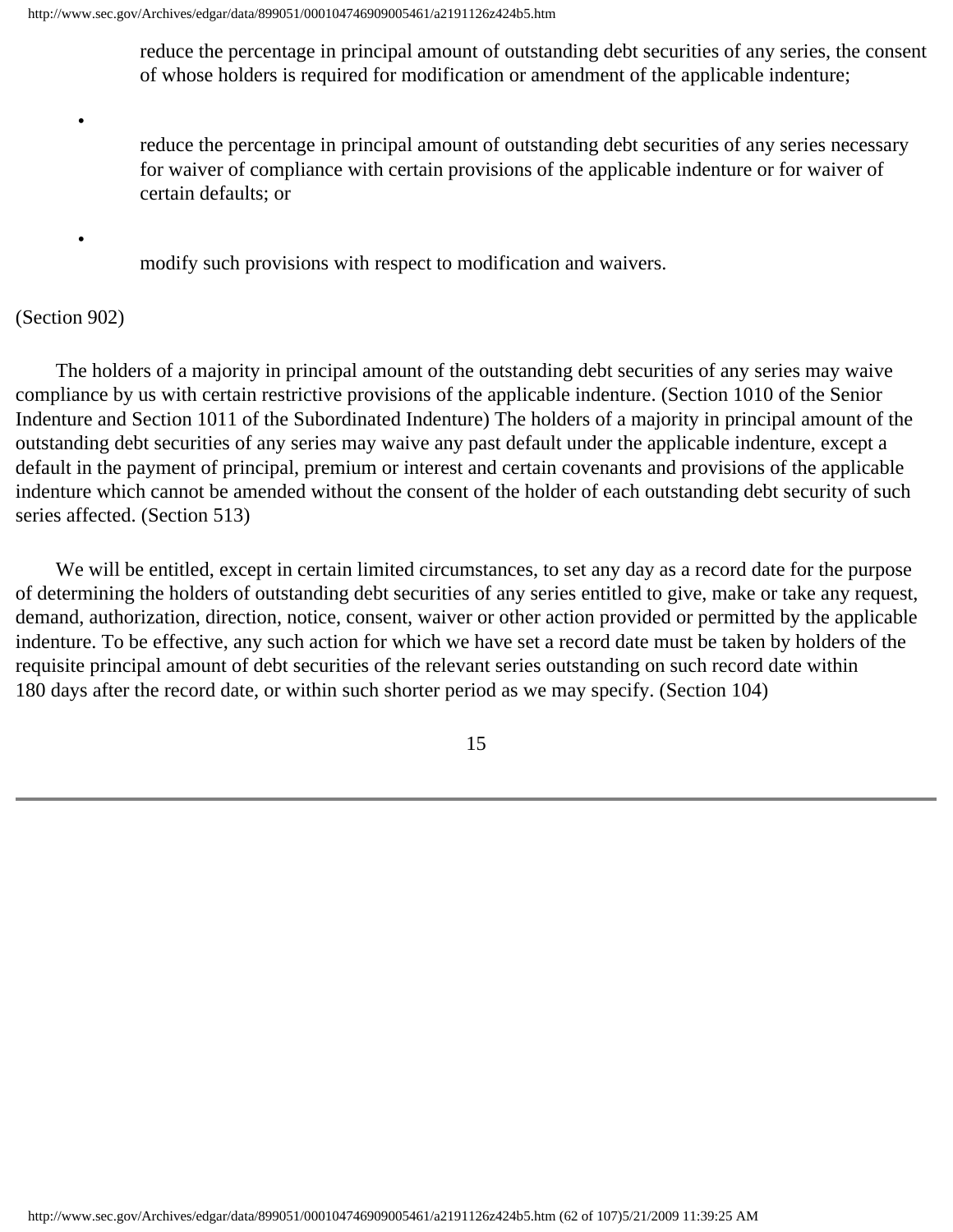# **Defeasance and Covenant Defeasance**

 We may elect, at our option, to have the provisions of Section 1302, relating to defeasance and discharge of indebtedness, or Section 1303, relating to defeasance of certain covenants in the indentures, apply to the debt securities of any series, or to any specified part of a series. (Section 1301)

 *Defeasance And Discharge*. Each indenture provides that we may elect to be discharged from obligations with respect to any particular debt securities. Such discharge will take effect when we deposit in trust for the benefit of the holders of such debt securities money or U.S. government obligations, or both which, through the payment of principal and interest in respect thereof in accordance with their terms will provide money in an amount sufficient to pay the principal, interest and premium on such debt securities in accordance with their terms. However, such discharge shall not apply to our obligations to exchange or register the transfer of debt securities, to replace stolen, lost or mutilated debt securities, to maintain paying agencies and to hold moneys in trust. Such defeasance or discharge may occur only if, among other things, we have delivered to the indenture trustee an opinion of counsel stating that we have received from, or there has been published by, the United States Internal Revenue Service a ruling, or there has been a change in tax law, in either case to the effect that holders of the debt securities will not recognize gain or loss for federal income tax purposes as a result of such deposit, defeasance and discharge and will be subject to federal income tax on the same amount, in the same manner and at the same times as would have been the case if such deposit, defeasance and discharge were not to occur. (Sections 1302 and 1304)

 *Defeasance Of Certain Covenants.* Each indenture provides that we may elect to defease certain covenants with respect to any particular debt securities. Such defeasance will take effect when we deposit, in trust for the benefit of the holders of such debt securities, money or U.S. government obligations, or both, which, through the payment of principal and interest in accordance with their terms, will provide money in an amount sufficient to pay the principal, interest and premium on such debt securities in accordance with their terms. Such defeasance may occur only if, among other things, we have delivered to the indenture trustee an opinion of counsel stating that holders of the debt securities will not recognize gain or loss for federal income tax purposes as a result of such deposit and defeasance and will be subject to federal income tax on the same amount, in the same manner and at the same times as would have been the case if such deposit and defeasance were not to occur. In the event we exercise this option with respect to any debt securities and such debt securities are declared due and payable because of the occurrence of any event of default, the amount of money and U.S. government obligations so deposited in trust will be sufficient to pay amounts due on such debt securities at the time of their stated maturities but may not be sufficient to pay amounts due on the debt securities upon any acceleration resulting from such event of default. In such case, we will remain liable for such payments. (Sections 1303 and 1304)

#### **Notices**

 Notices to holders of debt securities will be given by mail to the addresses of such holders as they may appear in the security register. (Sections 101 and 106)

#### **Title**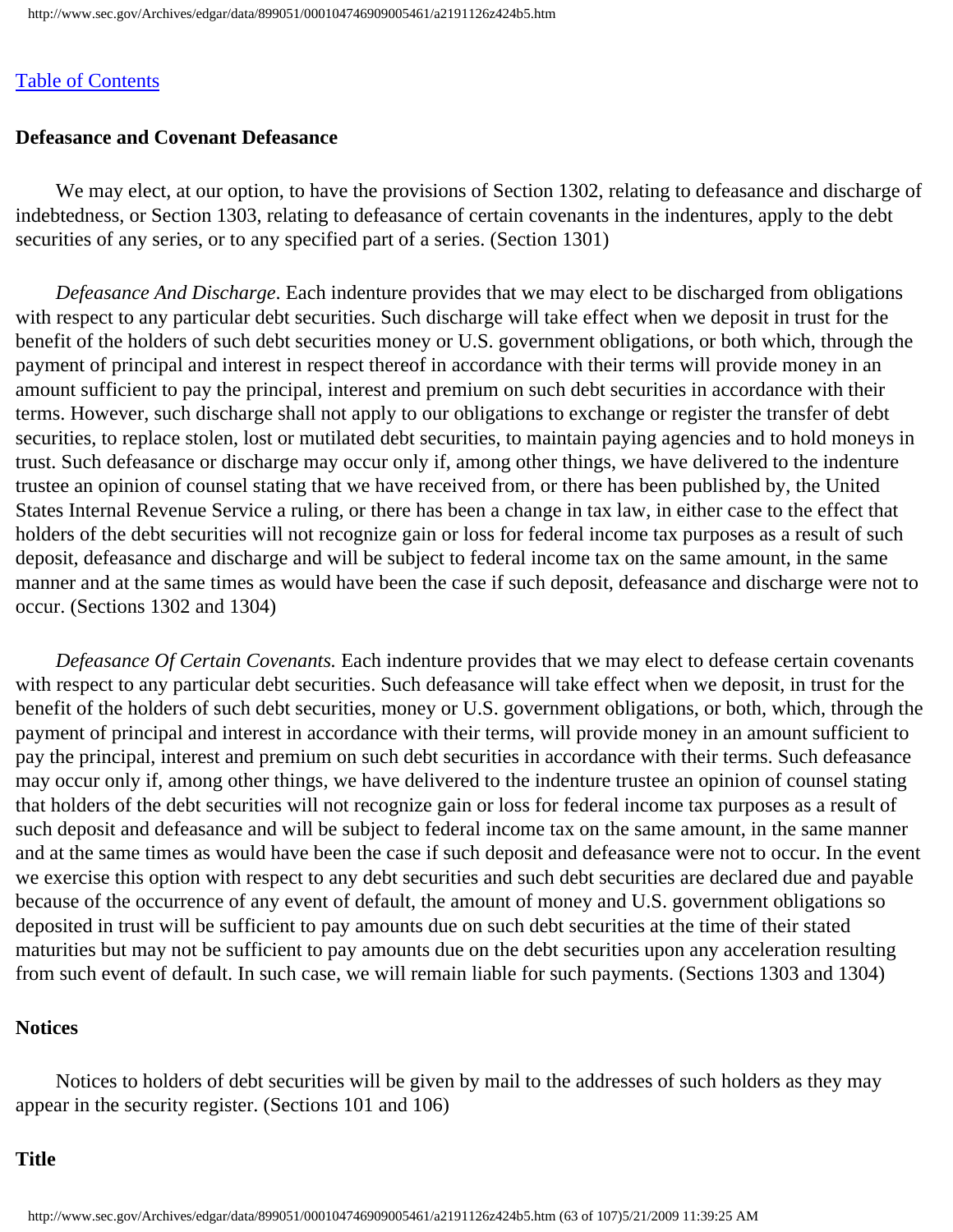Allstate, the applicable indenture trustee and any agent of Allstate or the indenture trustee may treat the person in whose name a debt security is registered as the absolute owner for the purpose of making payment and for all other purposes. (Section 308)

## **Governing Law**

 The indentures and the debt securities will be governed by, and construed in accordance with, the internal laws of the State of New York. (Section 112)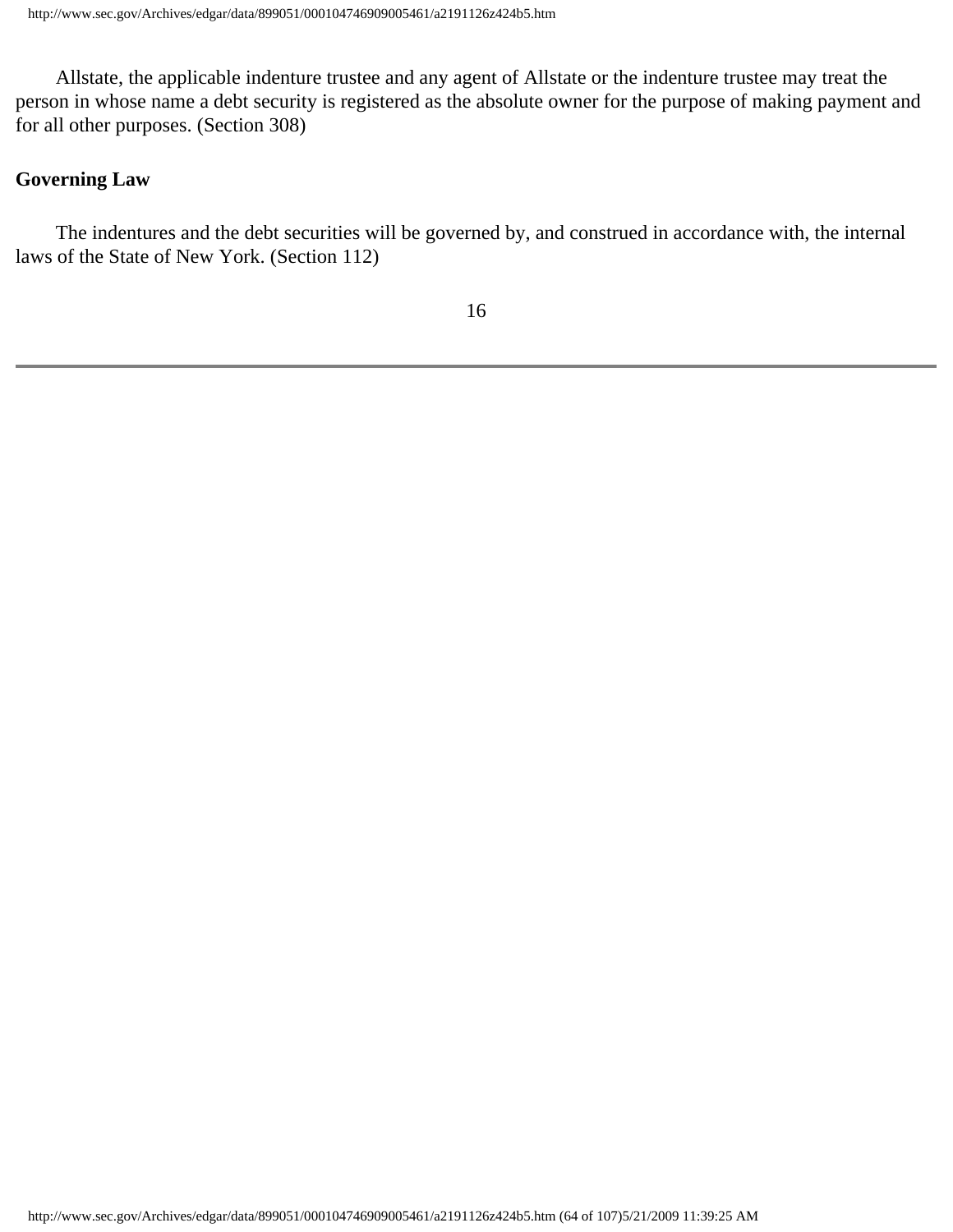# **Regarding the Indenture Trustee**

 U.S. Bank National Association, which is the trustee under the indentures described in this prospectus, performs other services for us and our affiliates.

# **DESCRIPTION OF CAPITAL STOCK**

 The following description of our capital stock is a summary. It summarizes only those aspects of our capital stock which we believe will be most important to your decision to invest in our capital stock. You should keep in mind, however, that it is our Restated Certificate of Incorporation, and our Amended and Restated Bylaws and the Delaware General Corporation Law, and not this summary, which define your rights as a securityholder. There may be other provisions in these documents which are also important to you. You should read these documents for a full description of the terms of our capital stock. Our Restated Certificate of Incorporation and our Amended and Restated Bylaws are incorporated by reference as exhibits to the Registration Statement that includes this prospectus. See "Where You Can Find More Information" for information on how to obtain copies of these documents.

 Our Restated Certificate of Incorporation authorizes us to issue 2,000,000,000 shares of common stock, par value of \$0.01 per share, and 25,000,000 shares of preferred stock, par value \$1.00 per share. As of May 1, 2009, there were 536,363,853 shares of common stock outstanding and we had no preferred stock issued or outstanding.

 The particular terms of the common stock or preferred stock offered by any prospectus supplement and the extent to which the general provisions described below may apply to such common stock or preferred stock will be outlined in the applicable prospectus supplement.

# **Common Stock**

 Outstanding shares of our common stock are listed on the New York Stock Exchange and the Chicago Stock Exchange under the symbol "ALL." All outstanding shares of common stock are, and the shares of common stock issued under this prospectus, will be, fully paid and non-assessable.

 *Dividends.* Subject to the prior rights of the holders of shares of preferred stock that may be issued and outstanding, none of which are currently outstanding, the holders of common stock are entitled to receive dividends as and when declared by our Board of Directors. The issuance of dividends will depend upon, among other factors deemed relevant by our Board of Directors, our financial condition, results of operations, cash requirements, future prospects, changes in tax or other applicable laws relating to the treatment of dividends and regulatory restrictions on the payment of dividends that apply under applicable insurance laws. Dividends may be paid in cash, stock or other form. Each such dividend shall be payable to holders of record as they appear on our stock books on such record dates as shall be fixed by the Board of Directors.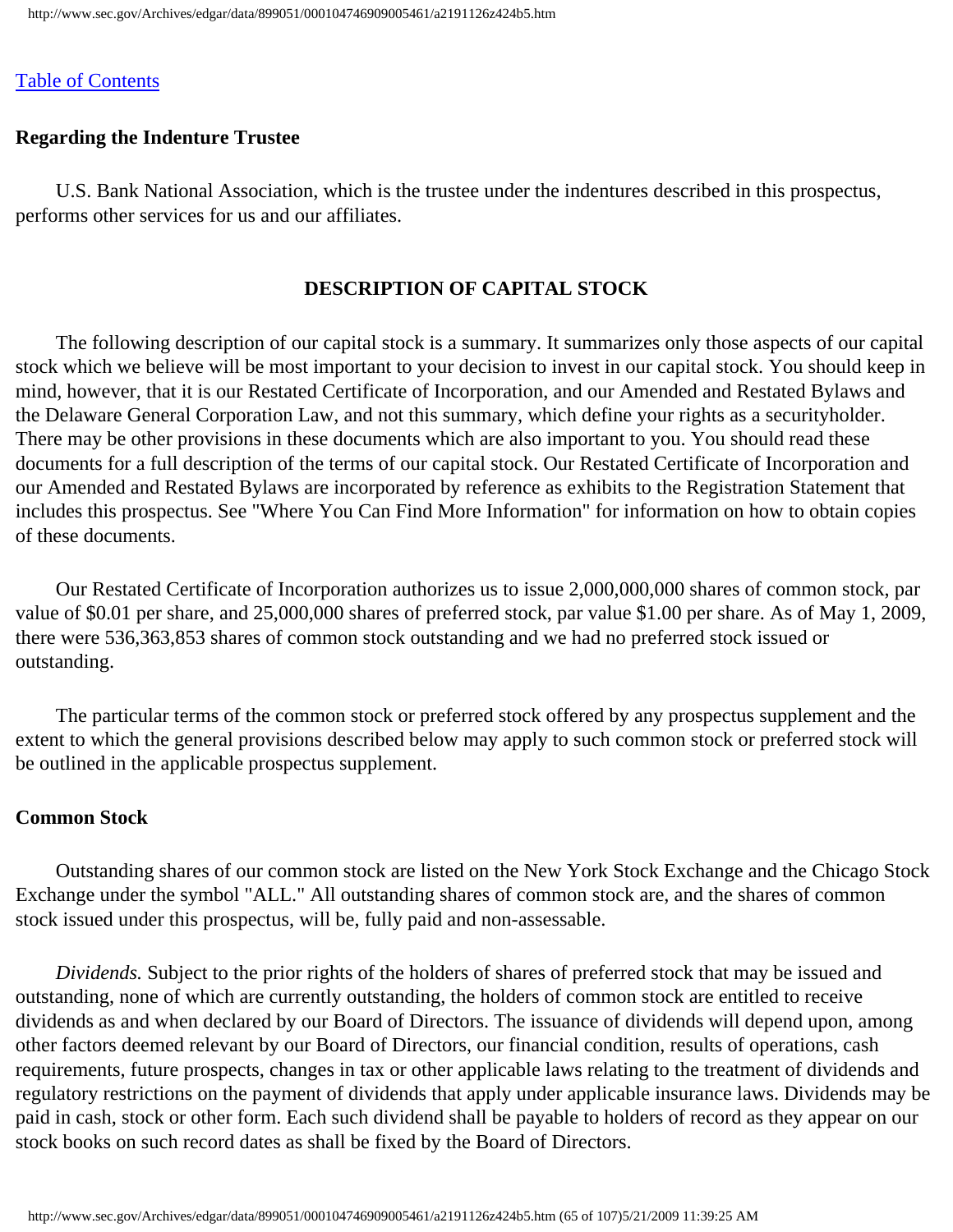*Voting Rights.* Each holder of common stock is entitled to one vote for each share held of record on all matters presented to a vote at a stockholders meeting, including the election of directors. The holders of common stock are not entitled to cumulative voting rights. Directors are elected at a stockholders' meeting at which a quorum is present if they receive a majority of the votes present in person or represented by proxy. Except as otherwise provided in our Restated Certificate of Incorporation or Amended and Restated Bylaws or as required by law, all other matters can be approved by the affirmative vote of a majority of the shares represented at a meeting and entitled to vote on the matter.

 *Liquidation Rights.* In the event of any liquidation, dissolution or winding-up of Allstate, the holders of common stock will share equally in the assets remaining after creditors and preferred stockholders are paid.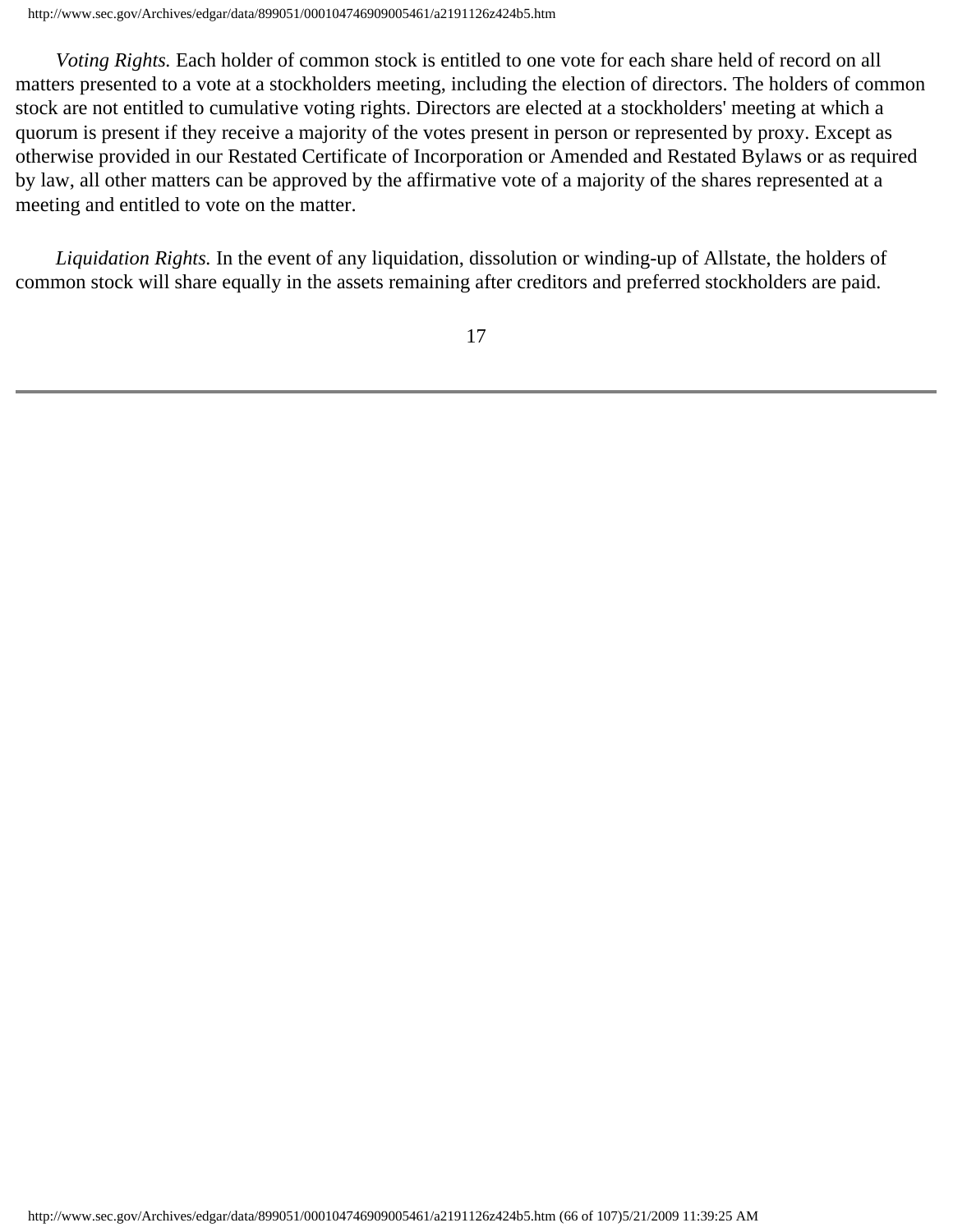*Other Rights.* The holders of common stock have no preemptive rights to purchase or subscribe for any additional shares of common stock or other securities and there are no conversion rights or redemption or sinking fund provisions with respect to the common stock.

## **Preferred Stock**

We are authorized to issue up to  $25,000,000$  shares of preferred stock, none of which is currently issued and outstanding. Our Board of Directors is authorized to provide for the issuance of the preferred stock in a series, to establish or change the number of shares to be included in each series and to fix the designation, relative rights, preferences and limitations of each series, subject to such limitations as may be prescribed by law. In particular, our Board of Directors is authorized, without limitation, to determine the number of shares, the designation of the series, the dividend rate, voting rights, conversion and exchange rights, redemption provisions, liquidation rights and sinking fund provisions, all without further action by our stockholders. The rights of holders of the preferred stock offered may be adversely affected by the rights of holders of any shares of preferred stock that may be issued in the future. Our Board of Directors may cause shares of preferred stock to be issued in public or private transactions for any proper corporate purpose. Examples of proper corporate purposes include issuances to obtain additional financing in connection with acquisitions or otherwise, and issuances to officers, directors and employees of Allstate and its subsidiaries pursuant to benefit plans or otherwise. Shares of preferred stock issued by us may have the effect of rendering more difficult or discouraging an acquisition of Allstate deemed undesirable by our Board of Directors.

 We will describe the terms, if any, on which shares of any series of preferred stock are convertible or exchangeable into our common stock or other securities in the prospectus supplement relating to the offering. The conversion or exchange may be mandatory, at your option or at our option. The applicable prospectus supplement will state the manner in which the shares of our common stock or other securities that you will receive as a holder of preferred stock would be converted or exchanged.

 The preferred stock will be fully paid and non-assessable. Unless otherwise indicated in an applicable prospectus supplement, holders of preferred stock will not have preemptive or subscription rights to acquire more of our stock. Unless otherwise indicated in an applicable prospectus supplement, the preferred stock will have preference over our common stock with respect to the payment of dividends and the distribution of assets in the event of a liquidation, winding-up or dissolution of Allstate. Unless otherwise indicated in an applicable prospectus supplement, each series of preferred stock will rank on a parity with each other series of preferred stock.

 In addition, as described under "Description of Depositary Shares," we may, at our option, instead of offering whole individual shares of any series of preferred stock, offer depositary shares evidenced by depositary receipts, each representing a fraction of a share or some multiple of shares of the particular series of preferred stock issued and deposited with a depositary. The fraction of a share of preferred stock which each depositary share represents will be stated in the prospectus supplement relating to any series of preferred stock offered through depositary shares.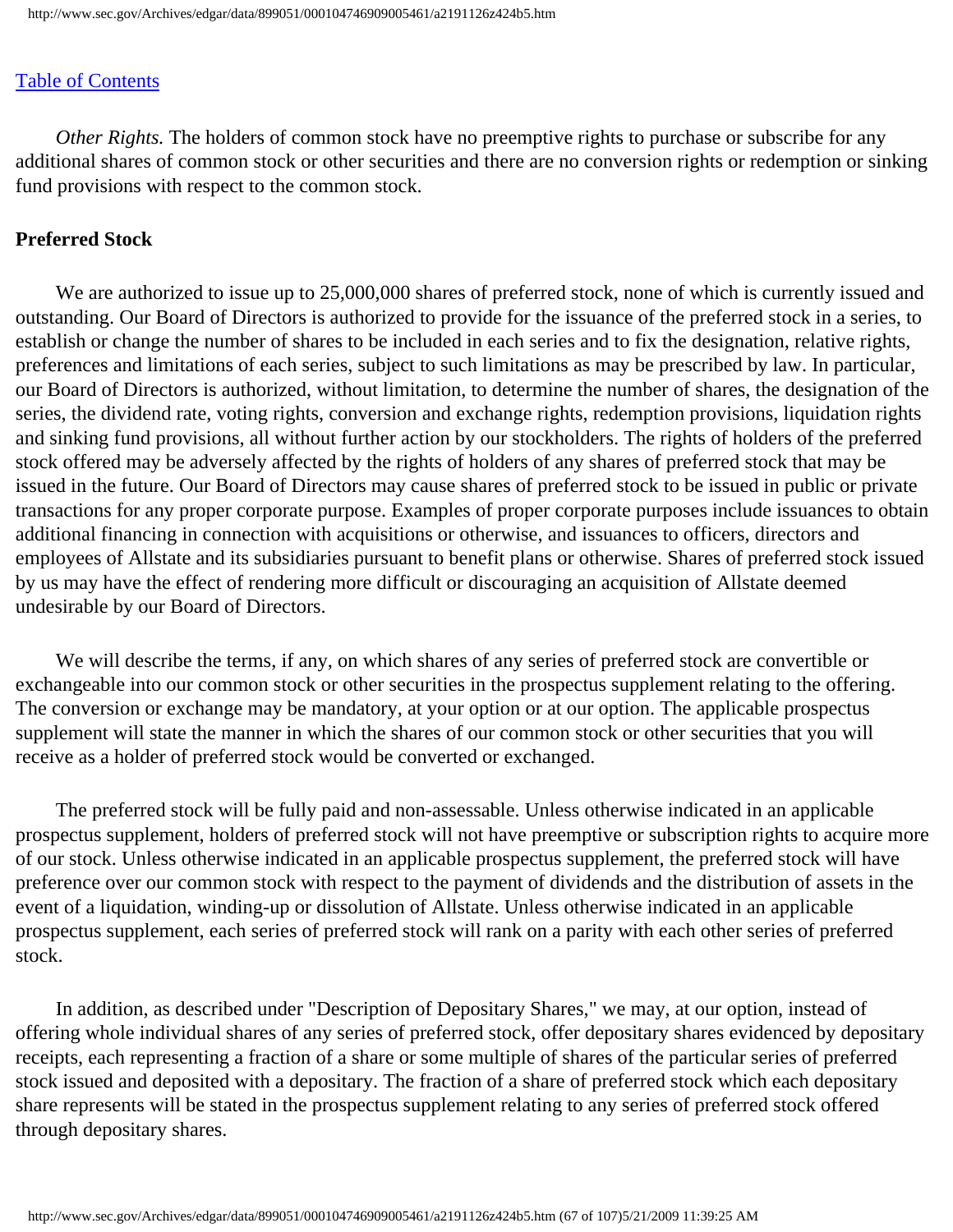http://www.sec.gov/Archives/edgar/data/899051/000104746909005461/a2191126z424b5.htm

 *Dividends.* Holders of shares of the preferred stock of each series shall be entitled to receive, as and when declared by our Board of Directors, cash or other dividends at such rates and on such dates as will be set forth in the applicable prospectus supplement. Each such dividend shall be payable to holders of record as they appear on our stock books or, if applicable, the records of the depositary referred to below under "Description of Depositary Shares," on such record dates as shall be fixed by the Board of Directors.

 Dividends on any series of the preferred stock may be cumulative or noncumulative, as provided in the applicable prospectus supplement. If our Board of Directors fails to declare a dividend payable on a dividend payment date on any series of the preferred stock for which dividends are noncumulative, then the holders of such series of the preferred stock will have no right to receive a dividend in respect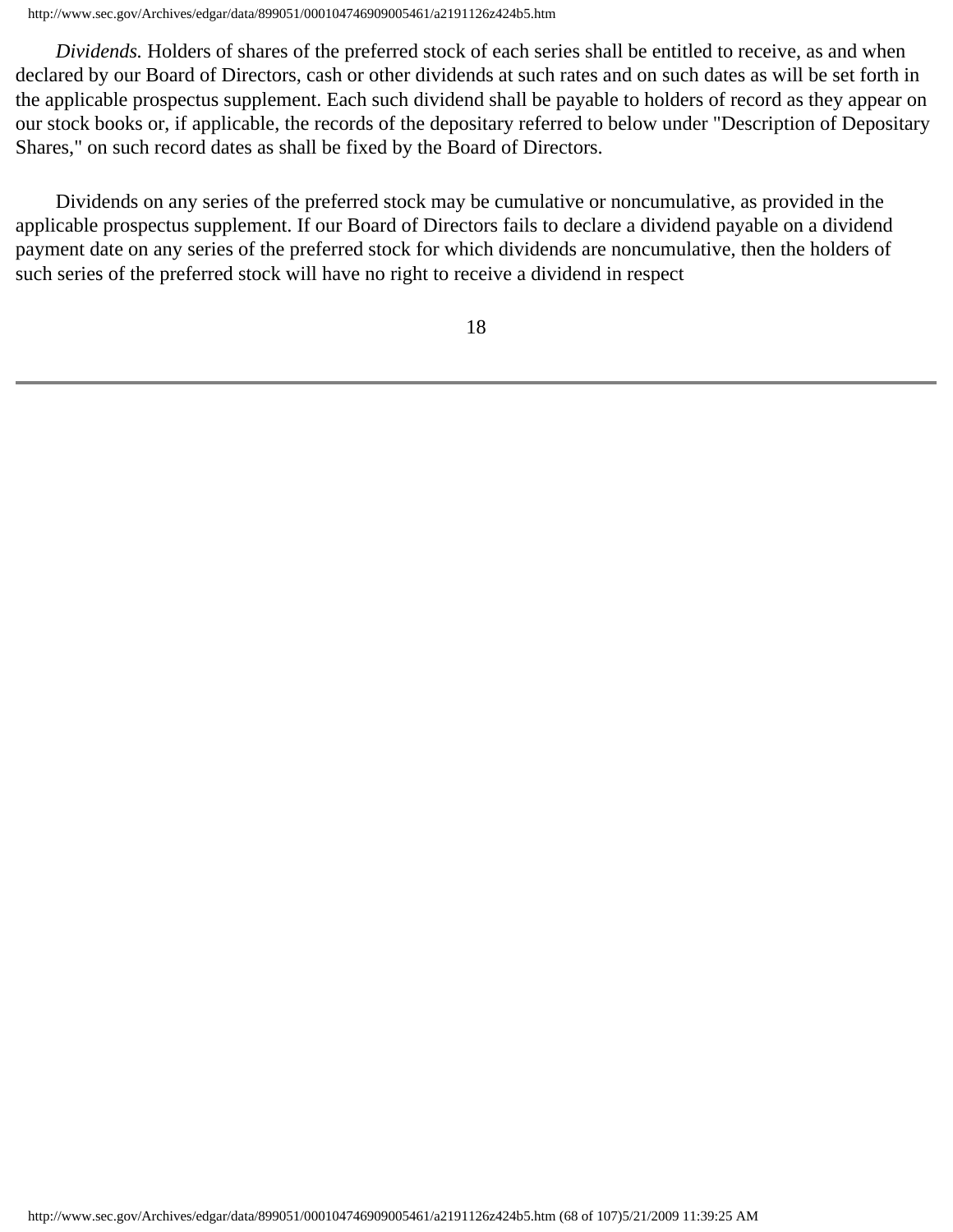•

•

•

of the dividend period ending on such dividend payment date, and we will have no obligation to pay the dividend accrued for such period, whether or not dividends on such series are declared payable on any future dividend payment date.

 *Liquidation Rights.* In the event of any liquidation, dissolution or winding-up of Allstate, the holders of preferred stock will be entitled to receive out of our assets, before any distribution of assets is made to holders of common stock, liquidating distributions in the amount of the liquidation price per share, as set forth in the applicable prospectus supplement, plus all accrued and unpaid dividends. If, upon any liquidation, dissolution or winding-up of Allstate, the amounts payable with respect to the preferred stock and any other shares of our stock ranking as to any such distribution on a parity with the preferred stock are not paid in full, the holders of the preferred stock and of such other shares will share ratably in any such distribution of our assets in proportion to the full respective preferential amounts to which they are entitled. After payment of the full amount of the liquidating distribution the holders of preferred stock will not be entitled to any further participation in any distribution of assets by us. A consolidation or merger of Allstate with or into any other corporation or corporations or a sale of all or substantially all of the assets of Allstate shall not be deemed to be a liquidation, dissolution or winding-up of Allstate.

 *Redemption.* The preferred stock will be redeemable at the times and at the redemption prices set forth in the applicable prospectus supplement.

 Unless otherwise indicated in the applicable prospectus supplement, we may not purchase or redeem any of the outstanding shares of any series of preferred stock unless full cumulative dividends, if any, have been paid or declared and set apart for payment upon all outstanding shares of any series of preferred stock for all past dividend periods, and unless all of our matured obligations with respect to all sinking funds, retirement funds or purchase funds for all series of preferred stock then outstanding have been met.

*Voting Rights.* The holders of the preferred stock will have no voting rights, except:

as otherwise stated in the applicable prospectus supplement;

as otherwise stated in the certificate of designation establishing such series; and

as required by applicable law.

# **Provisions of Our Restated Certificate of Incorporation and Amended and Restated Bylaws that May Delay or Make More Difficult Unsolicited Acquisitions or Changes of Our Control**

Some provisions of our Restated Certificate of Incorporation and Amended and Restated Bylaws may delay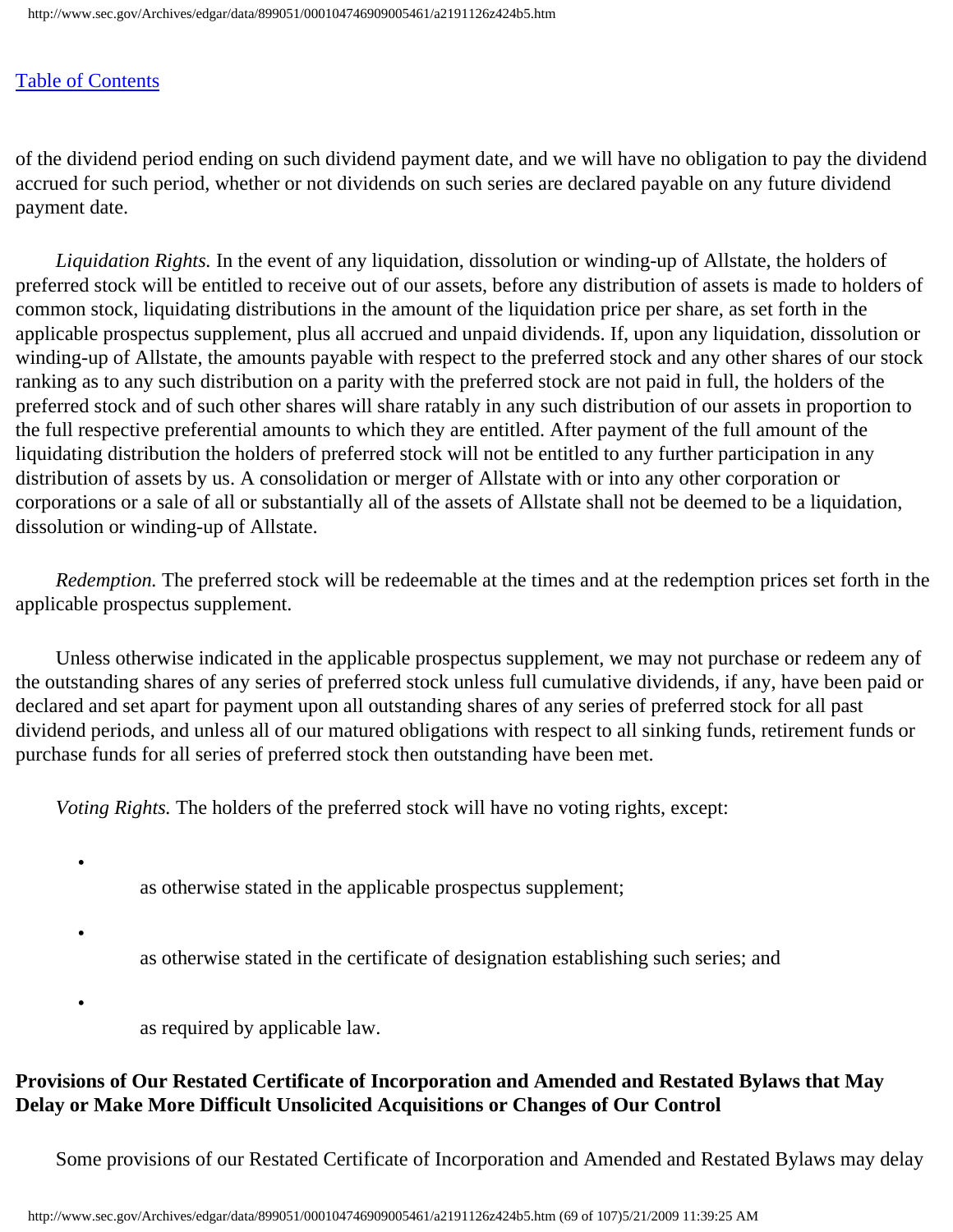http://www.sec.gov/Archives/edgar/data/899051/000104746909005461/a2191126z424b5.htm

or make more difficult unsolicited acquisitions or changes of our control. We believe that these provisions will enable us to develop our business in a manner that will foster long-term growth without disruption caused by the threat of a takeover not thought by our Board of Directors to be in the best interests of Allstate and its stockholders.

 Those provisions could have the effect of discouraging third parties from making proposals involving an unsolicited acquisition or change of control of our company, although the proposals, if made, might be considered desirable by a majority of our stockholders. Those provisions may also have the effect of making it more difficult for third parties to cause the replacement of our current management without the concurrence of our Board of Directors.

These provisions include:

•

our Amended and Restated Bylaws establish advance notice procedures with regard to stockholder proposals relating to the nomination of candidates for election as directors or new business to be brought before annual stockholders meetings;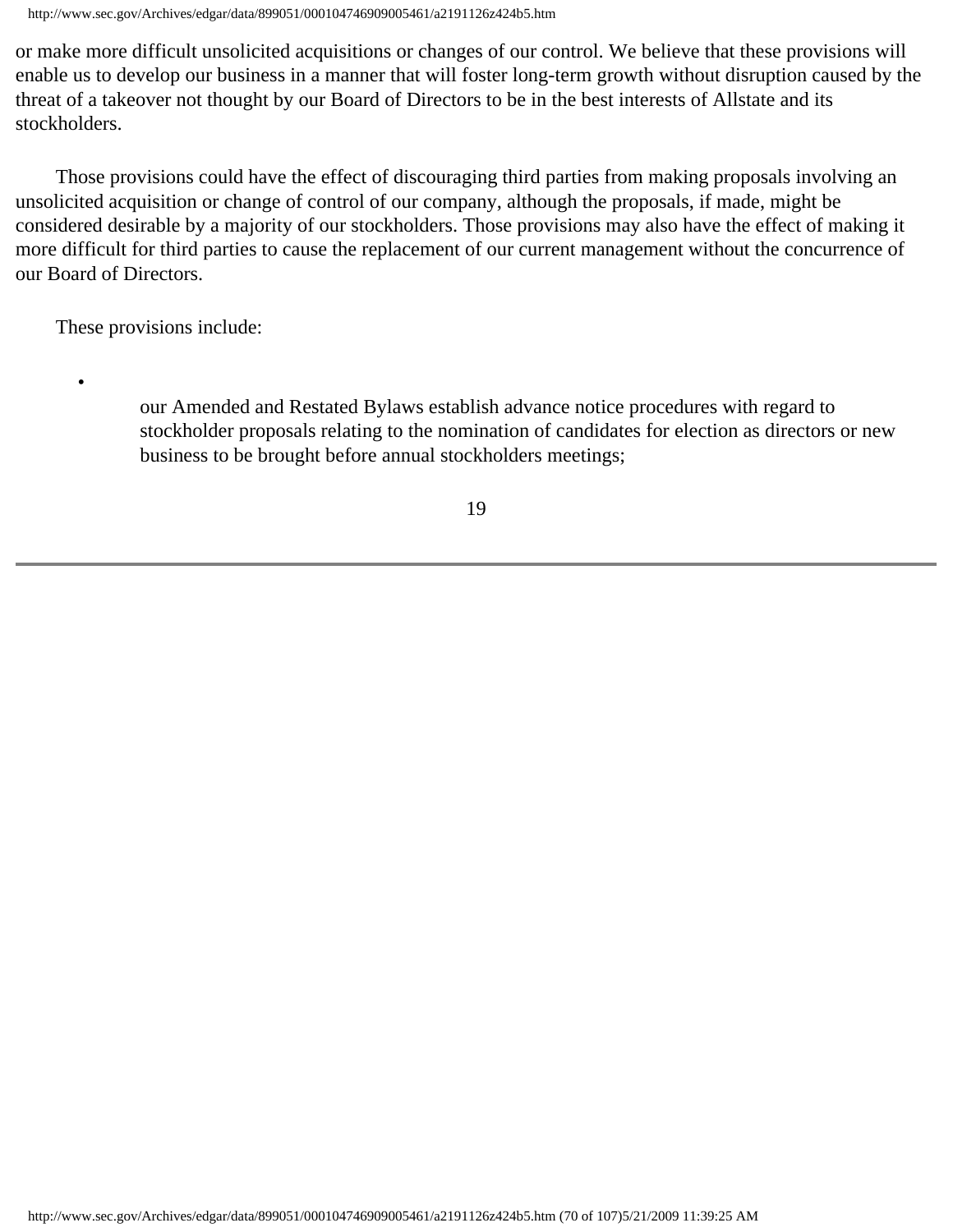•

•

•

•

•

•

our Amended and Restated Bylaws do not allow stockholders to call special stockholder meetings; they provide that special meetings of stockholders may be called at any time by the chairman of the Board of Directors and shall be called by the chairman of the Board of Directors at the written request of a majority of the Board of Directors; and

stockholders may not act by written consent. All actions required or permitted to be taken by the stockholders must be taken only at an annual or special meeting of stockholders.

 In addition, we are subject to the provisions of Section 203 of the Delaware General Corporation Law. Generally, Section 203 prohibits a publicly held Delaware corporation from engaging in a "business combination" with an "interested stockholder" during the three years after the date the person became an interested stockholder, unless the business combination is approved in a prescribed manner. A "business combination" includes a merger, asset sale or a transaction resulting in a financial benefit to the interested stockholder. An "interested stockholder" is a person, who together with affiliates and associates, owns (or, in certain cases, within the preceding three years, did own) 15% or more of the corporation's outstanding voting stock. Under Section 203, a business combination between us and an interested stockholder is prohibited unless it satisfies one of the following conditions:

> before the stockholder became an interested stockholder, our Board of Directors approved either the business combination or the transaction which resulted in the stockholder becoming an interested stockholder;

> upon the completion of the transaction that resulted in the stockholder becoming an interested stockholder, the interested stockholder owned at least 85% of the voting stock outstanding at the time the transaction commenced, excluding, for purposes of determining the number of shares outstanding, shares owned by persons who are directors and officers; or

the business combination is approved by our Board of Directors and authorized at an annual or special meeting of stockholders by at least  $66\frac{2}{3}\%$  of the outstanding voting stock that is not owned by the interested stockholder.

#### **Limitations on Liability**

 Our Restated Certificate of Incorporation limits our directors' liability to the fullest extent permitted by law. Generally, our directors will not be held liable for their actions. However, they will be held liable for: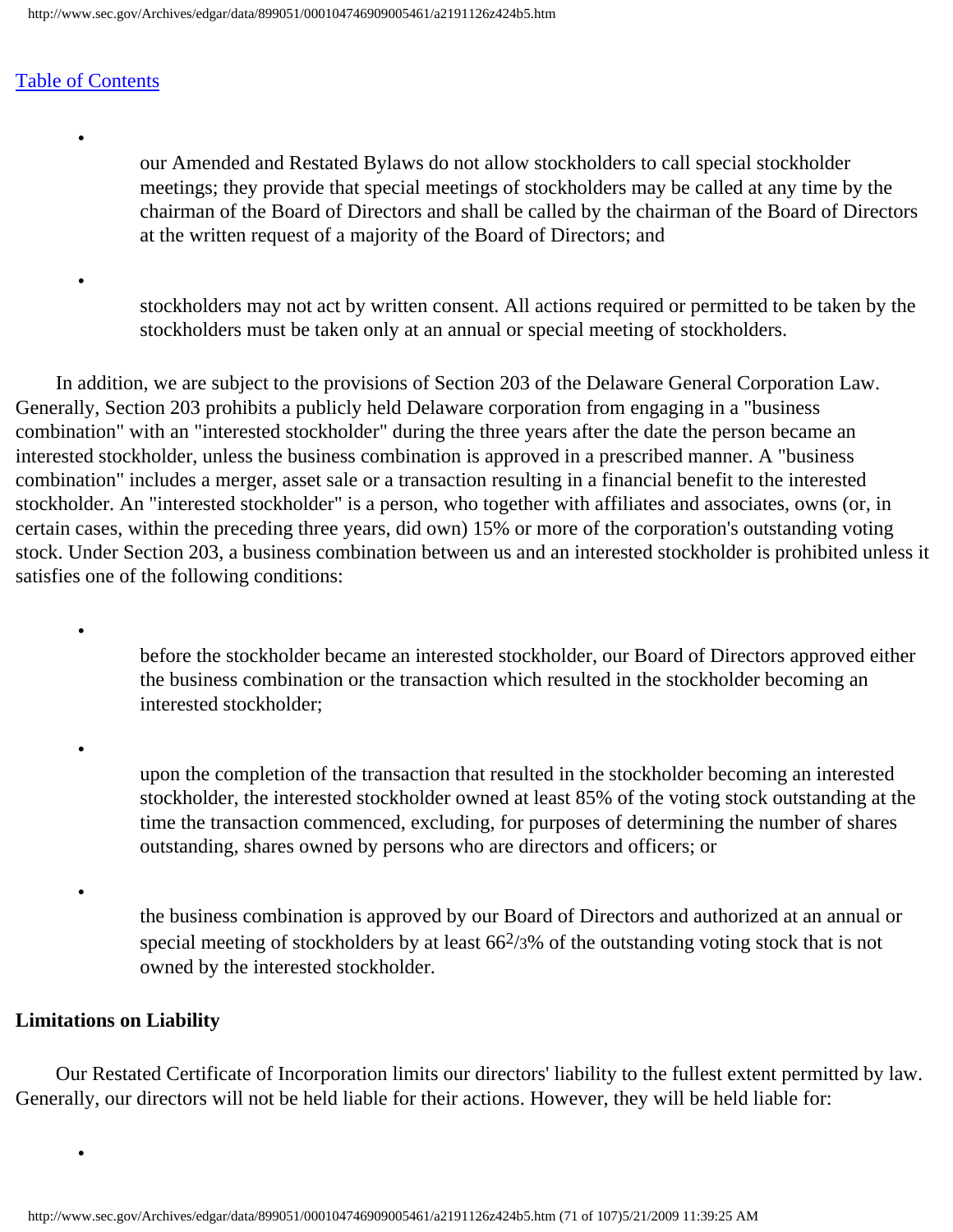•

•

•

a breach of their duty of loyalty to us or our stockholders;

acts or omissions not in good faith or in a way which involves intentional misconduct or a knowing violation of law;

payment of an improper dividend or improper repurchase of our stock; or

acting or not acting for improper personal benefit.

 Because of these limitations on liability, our stockholders may not sue one of our directors for money unless the stockholder can show the director committed one of the offenses listed above. These provisions do not affect our directors' liability under federal securities laws. Also, our directors still have a duty of care. The limitation of our directors' liability may discourage or deter stockholders or management from suing directors for a breach of their duties, even though such an action, if successful, might otherwise have benefited us or our stockholders. This limitation on our directors' liability should not affect the availability of equitable remedies such as injunctions or rescissions based upon a director's breach of his duty of care.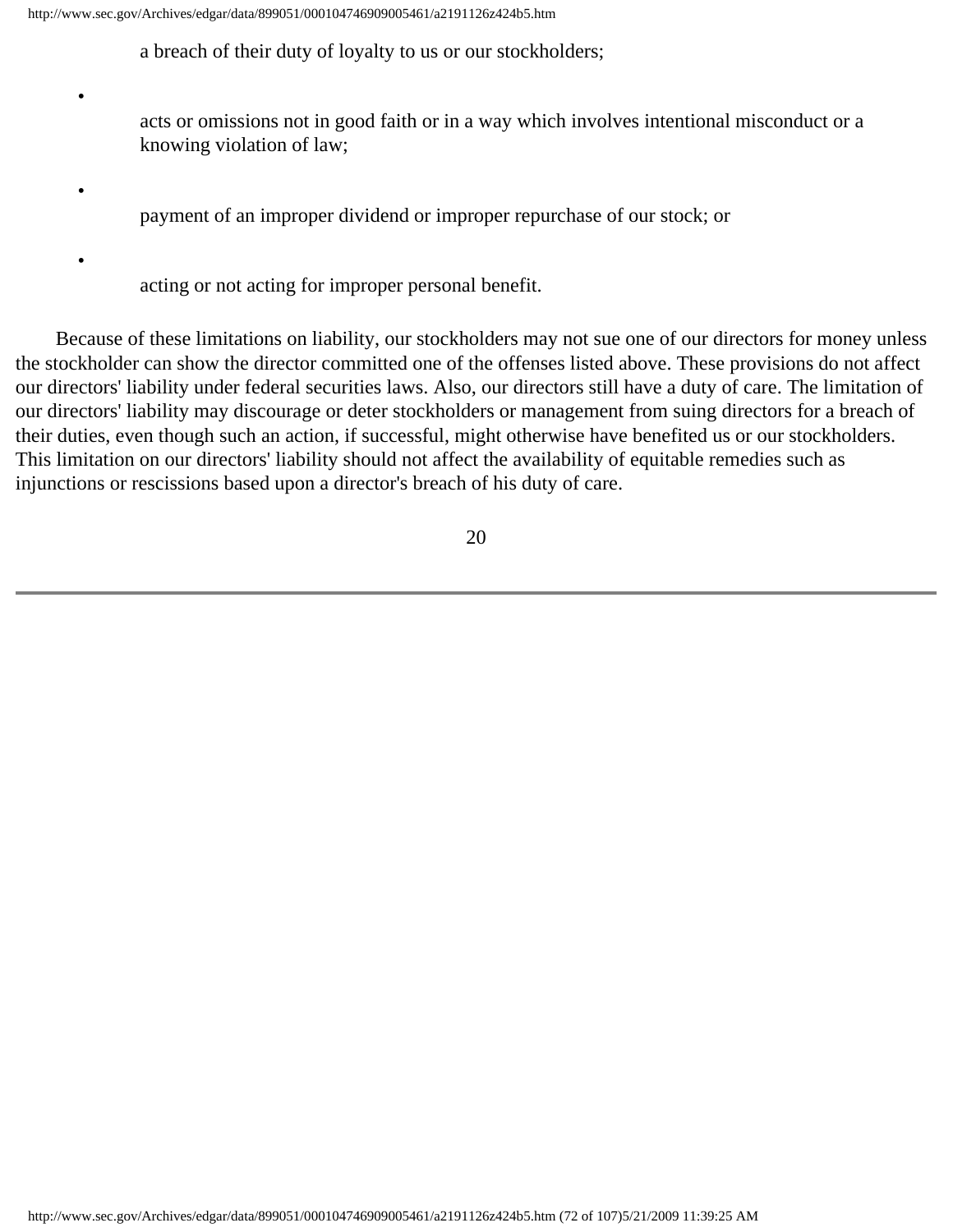## **DESCRIPTION OF DEPOSITARY SHARES**

 The following description of the depositary shares and the terms of the deposit agreement is a summary. It summarizes only those aspects of the depositary shares and those portions of the deposit agreement that we believe will be most important to your decision to invest in our depositary shares. You should keep in mind, however, that it is the deposit agreement, and not this summary, which defines your rights as a holder of depositary shares. There may be other provisions in the deposit agreement that are also important to you. You should read the deposit agreement for a full description of the terms of the depositary shares. The form of the deposit agreement is filed as an exhibit to the Registration Statement that includes this prospectus. See "Where You Can Find More Information" for information on how to obtain a copy of the deposit agreement.

 The particular terms of the depositary shares offered by any prospectus supplement and the extent to which the general provisions described below may apply to such depositary shares will be outlined in the applicable prospectus supplement.

#### **General**

 We may choose to offer fractional interests in debt securities or fractional shares of our common stock or preferred stock. If we decide to do so, we will issue fractional interests in debt securities, or fractional shares of our common stock or preferred stock, as the case may be, in the form of depositary shares. Each depositary share would represent a fractional interest in a security of a particular series of debt securities or a fraction of a share of common stock or of a particular series of preferred stock, as the case may be, and would be evidenced by a depositary receipt.

We will deposit the debt securities or shares of common stock or preferred stock represented by depositary shares under a deposit agreement between us and a depositary which we will name in the applicable prospectus supplement. Subject to the terms of the deposit agreement, as an owner of a depositary share you will be entitled, in proportion to the applicable fraction of a debt security or share of common stock or preferred stock represented by the depositary share, to all the rights and preferences of the debt security, common stock or preferred stock, as the case may be, represented by the depositary share, including, as the case may be, interest, dividend, voting, conversion, redemption, sinking fund, repayment at maturity, subscription and liquidation rights.

#### **Interest, Dividends and Other Distributions**

 The depositary will distribute all payments of interest, cash dividends or other cash distributions received on the debt securities or preferred stock, as the case may be, to you in proportion to the number of depositary shares that you own.

 In the event of a distribution other than in cash, the depositary will distribute property received by it to you in an equitable manner, unless the depositary determines that it is not feasible to make a distribution. In that case, the depositary may sell the property and distribute the net proceeds from the sale to you.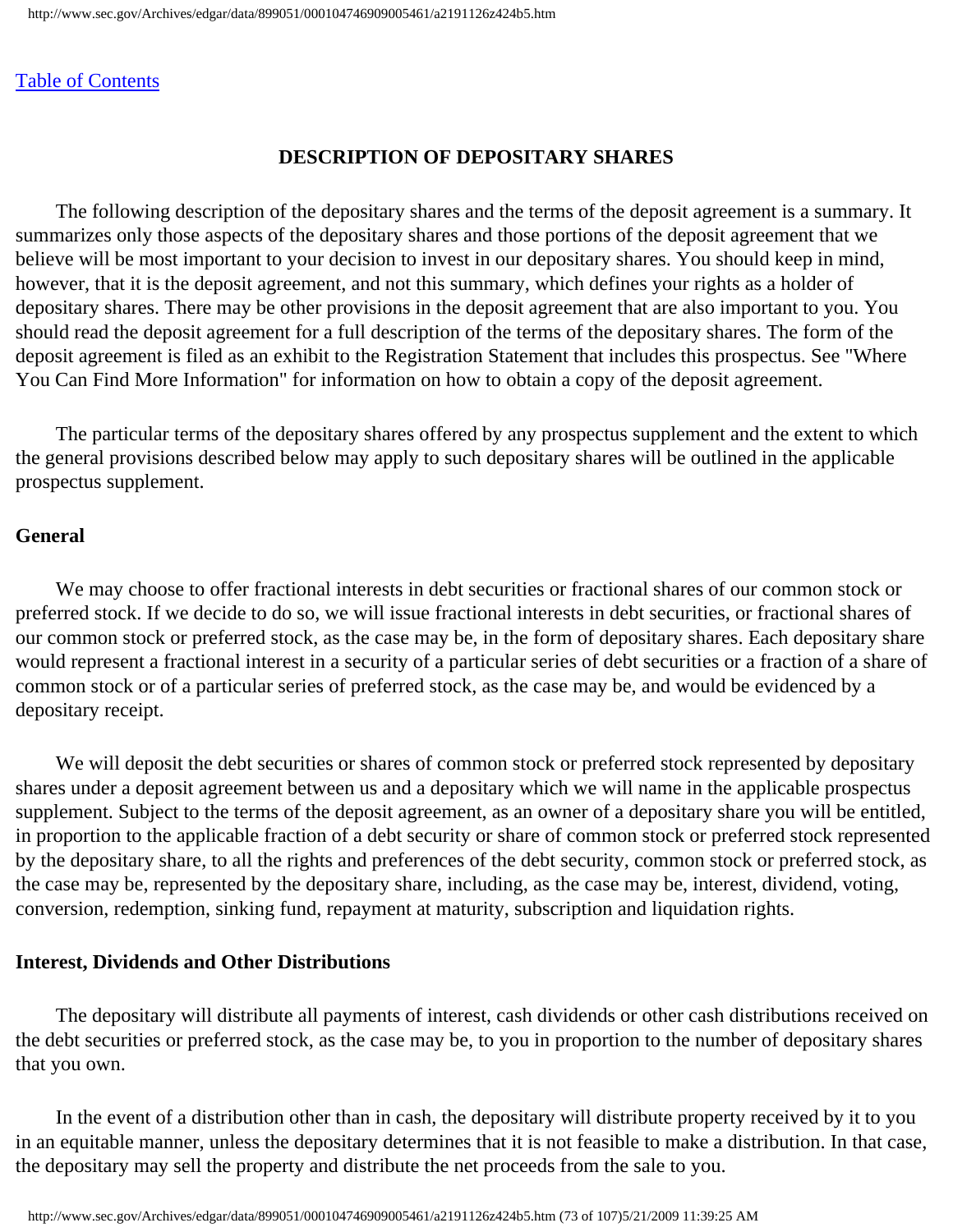## **Redemption of Depositary Shares**

 If we redeem a debt security, common stock or series of preferred stock represented by depositary shares, the depositary will redeem your depositary shares from the proceeds received by the depositary resulting from the redemption. The redemption price per depositary share will be equal to the applicable fraction of the redemption price per debt security or share of common stock or preferred stock, as the case may be, payable in relation to the redeemed series of debt securities, common stock or preferred stock. Whenever we redeem debt securities or shares of common stock or preferred stock held by the depositary, the depositary will redeem as of the same redemption date the number of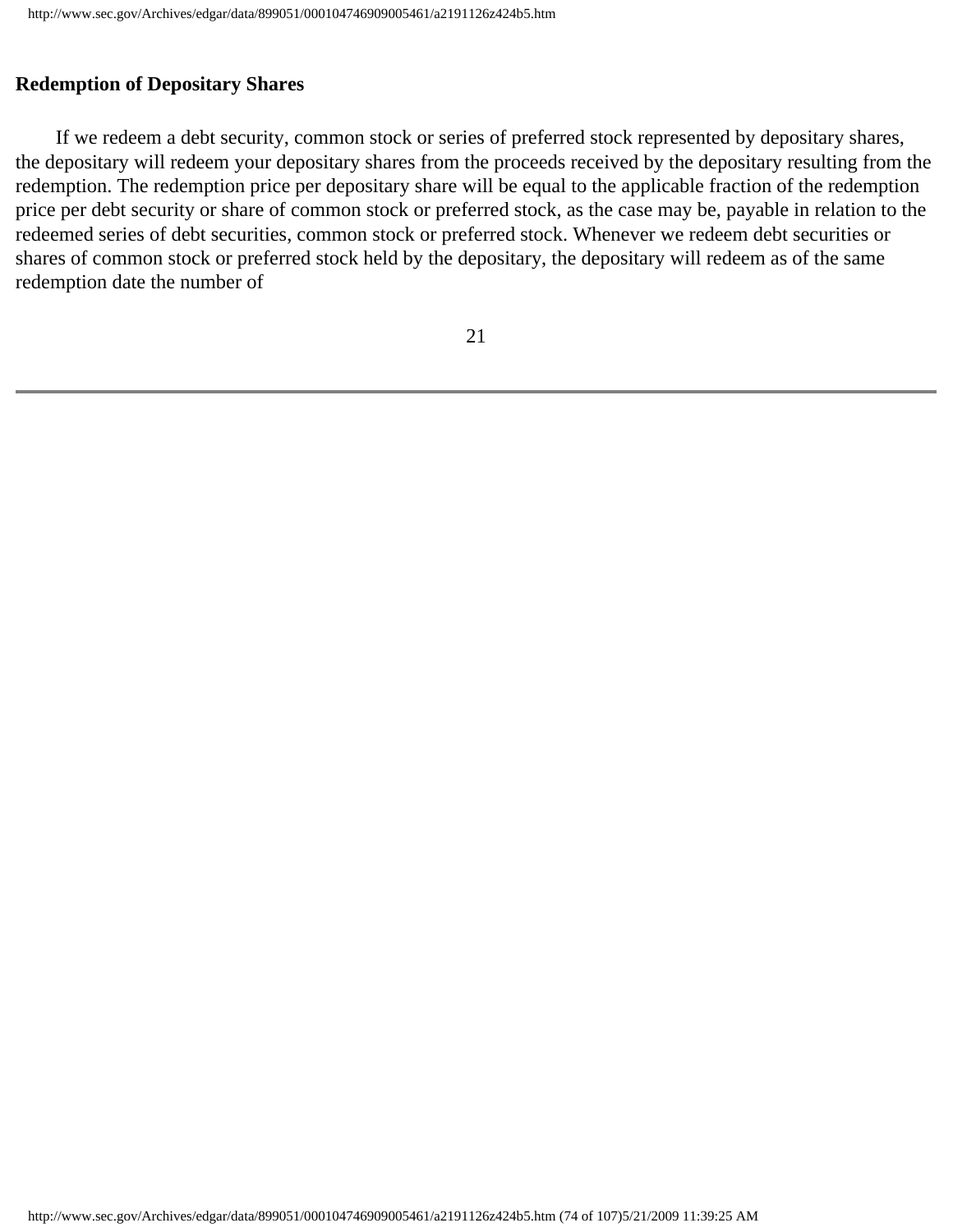depositary shares representing, as the case may be, fractional interests in the debt securities or shares of common stock or preferred stock redeemed. If fewer than all the depositary shares are to be redeemed, the depositary shares to be redeemed will be selected by lot, proportionately or by any other equitable method as the depositary may determine.

## **Exercise of Rights under the Indentures or Voting the Common Stock or Preferred Stock**

 Upon receipt of notice of any meeting at which you are entitled to vote, or of any request for instructions or directions from you as a holder of fractional interests in debt securities, common stock or preferred stock, the depositary will mail to you the information contained in that notice. Each record holder of the depositary shares on the record date will be entitled to instruct the depositary how to give instructions or directions with respect to the debt securities represented by that holder's depositary shares or how to vote the amount of the common stock or preferred stock represented by that holder's depositary shares. The record date for the depositary shares will be the same date as the record date for the debt securities, common stock or preferred stock, as the case may be. The depositary will endeavor, to the extent practicable, to give instructions or directions with respect to the debt securities or to vote the amount of the common stock or preferred stock, as the case may be, represented by the depositary shares in accordance with those instructions. We will agree to take all reasonable action which the depositary may deem necessary to enable the depositary to do so. The depositary will abstain from giving instructions or directions with respect to your fractional interests in the debt securities or voting shares of the common stock or preferred stock, as the case may be, if it does not receive specific instructions from you.

## **Amendment and Termination of the Deposit Agreement**

We and the depositary may amend the form of depositary receipt evidencing the depositary shares and any provision of the deposit agreement at any time. However, any amendment which materially and adversely alters the rights of the holders of the depositary shares will not be effective unless the amendment has been approved by the holders of at least a majority of the depositary shares then outstanding.

The deposit agreement will terminate if:

•

•

•

all outstanding depositary shares have been redeemed;

if applicable, the debt securities and the preferred stock represented by depository shares have been converted into or exchanged for our common stock; or

there has been a complete repayment or redemption of the debt securities or a final distribution in respect of the common stock or preferred stock, including in connection with our liquidation, dissolution or winding-up, and the repayment, redemption or distribution proceeds, as the case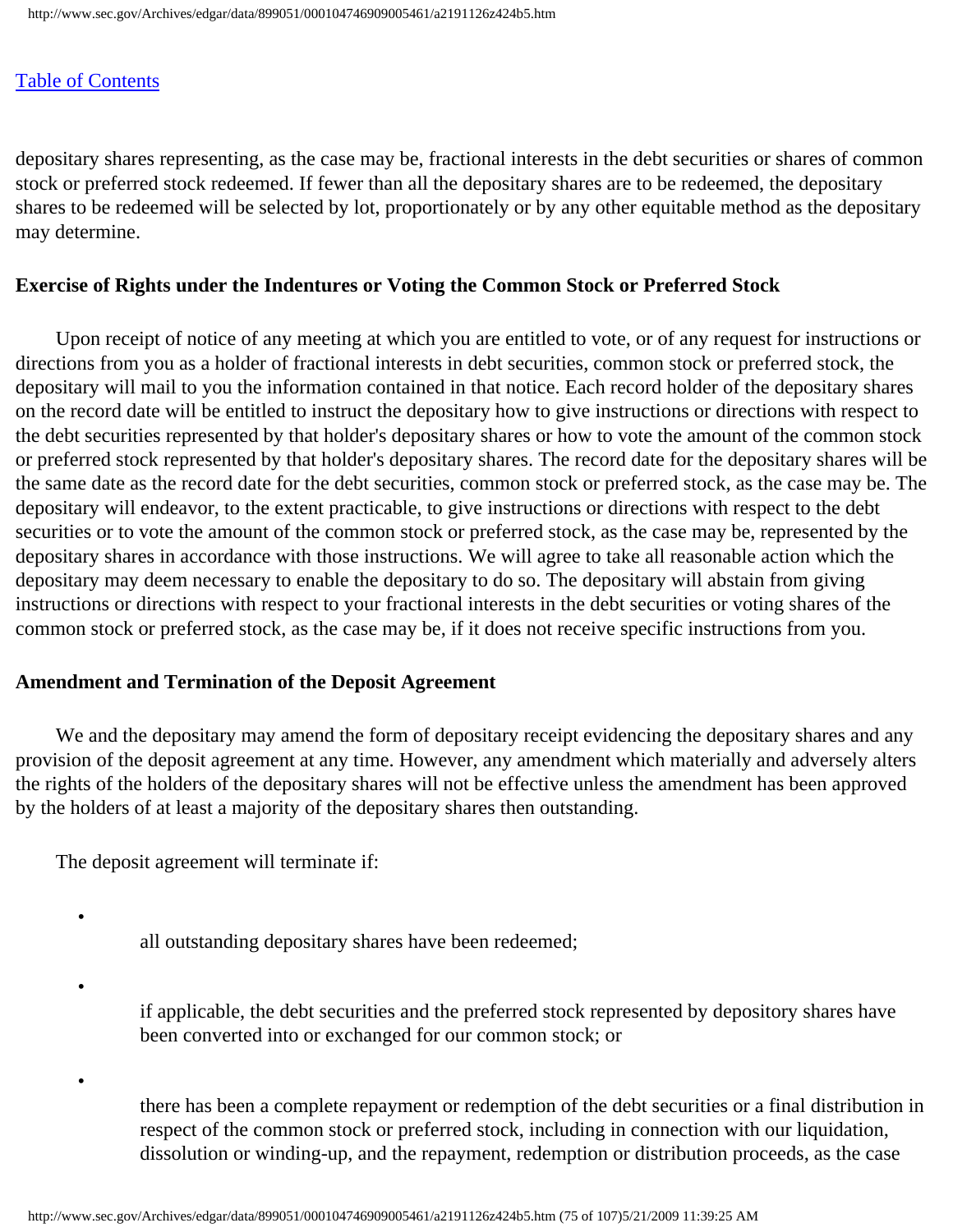may be, have been distributed to you.

## **Resignation and Removal of Depositary**

 The depositary may resign at any time by delivering to us notice of its election to do so. We also may, at any time, remove the depositary. Any resignation or removal will take effect upon the appointment of a successor depositary and its acceptance of such appointment. We must appoint the successor depositary within 60 days after delivery of the notice of resignation or removal. The successor depositary must be a bank or trust company having its principal office in the United States and having a combined capital and surplus of at least \$50,000,000.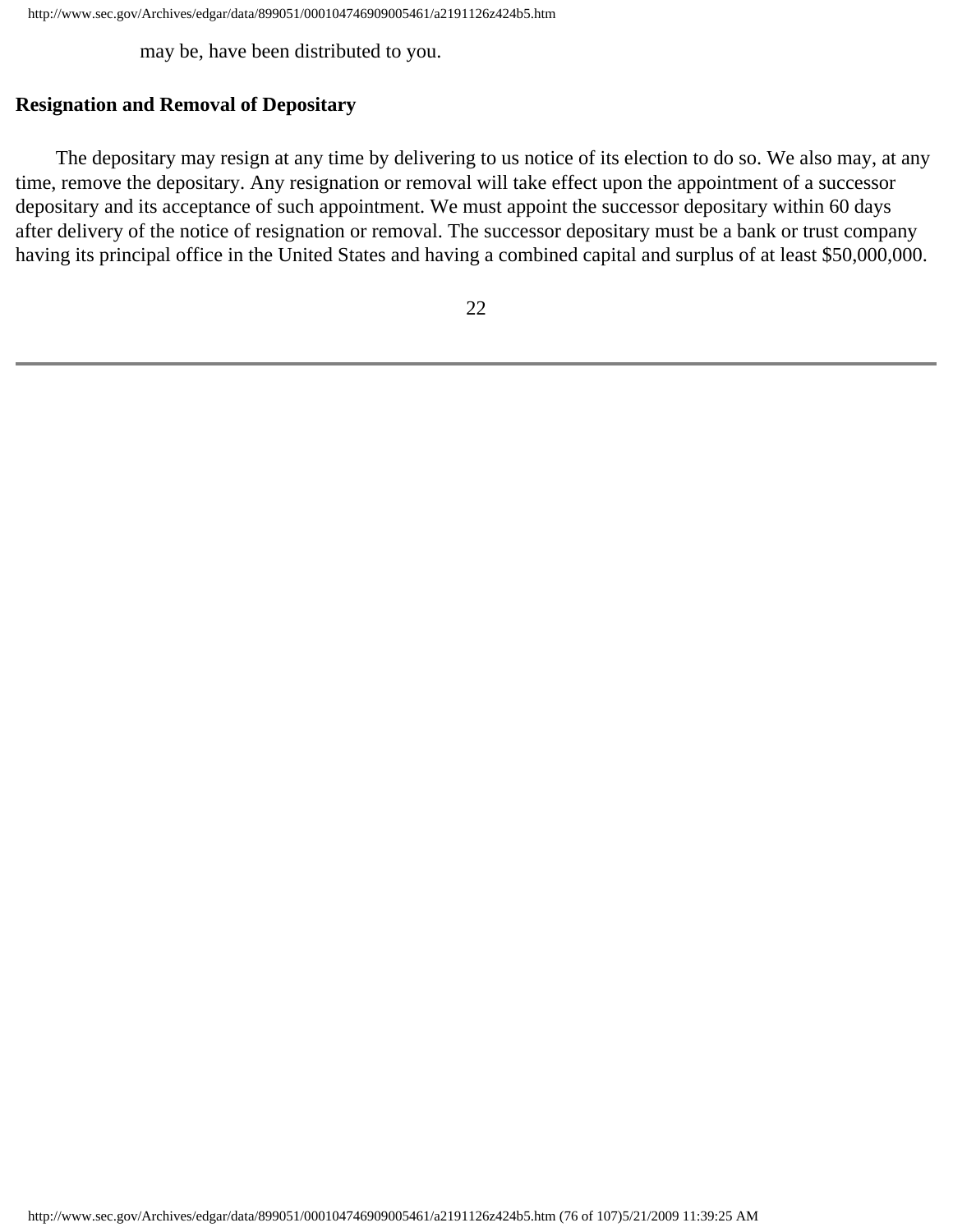## **Charges of Depositary**

 We will pay all transfer and other taxes and governmental charges arising solely from the existence of the depositary arrangements. We will pay charges of the depositary in connection with the initial deposit of the debt securities, common stock or preferred stock, as the case may be, and issuance of depositary receipts, all withdrawals of depositary shares of debt securities, common stock or preferred stock, as the case may be, by you and any repayment or redemption of the debt securities, common stock or preferred stock, as the case may be. You will pay other transfer and other taxes and governmental charges, as well as the other charges that are expressly provided in the deposit agreement to be for your account.

#### **Miscellaneous**

 The depositary will forward all reports and communications from us which are delivered to the depositary and which we are required or otherwise determine to furnish to holders of debt securities, common stock or preferred stock, as the case may be.

 Neither we nor the depositary will be liable under the deposit agreement to you other than for its gross negligence, willful misconduct or bad faith. Neither we nor the depositary will be obligated to prosecute or defend any legal proceedings relating to any depositary shares, debt securities, common stock or preferred stock unless satisfactory indemnity is furnished. We and the depositary may rely upon written advice of counsel or accountants, or upon information provided by persons presenting debt securities or shares of common stock or preferred stock for deposit, you or other persons believed to be competent and on documents which we and the depositary believe to be genuine.

# **DESCRIPTION OF WARRANTS**

 The following description of the warrants and terms of the warrant agreement is a summary. It summarizes only those aspects of the warrants and those portions of the warrant agreement which we believe will be most important to your decision to invest in our warrants. You should keep in mind, however, that it is the warrant agreement and the warrant certificate relating to the warrants, and not this summary, which defines your rights as a warrantholder. There may be other provisions in the warrant agreement and the warrant certificate relating to the warrants which are also important to you. You should read these documents for a full description of the terms of the warrants. Forms of these documents are filed as exhibits to the Registration Statement that includes this prospectus. See "Where You Can Find More Information" for information on how to obtain copies of these documents.

 We may issue warrants for the purchase of our debt securities, preferred stock or common stock or units of two or more of these types of securities. Warrants may be issued independently or together with debt securities, preferred stock or common stock and may be attached to or separate from these securities. Each series of warrants will be issued under a separate warrant agreement that we will describe in the prospectus supplement relating to the warrants that we offer.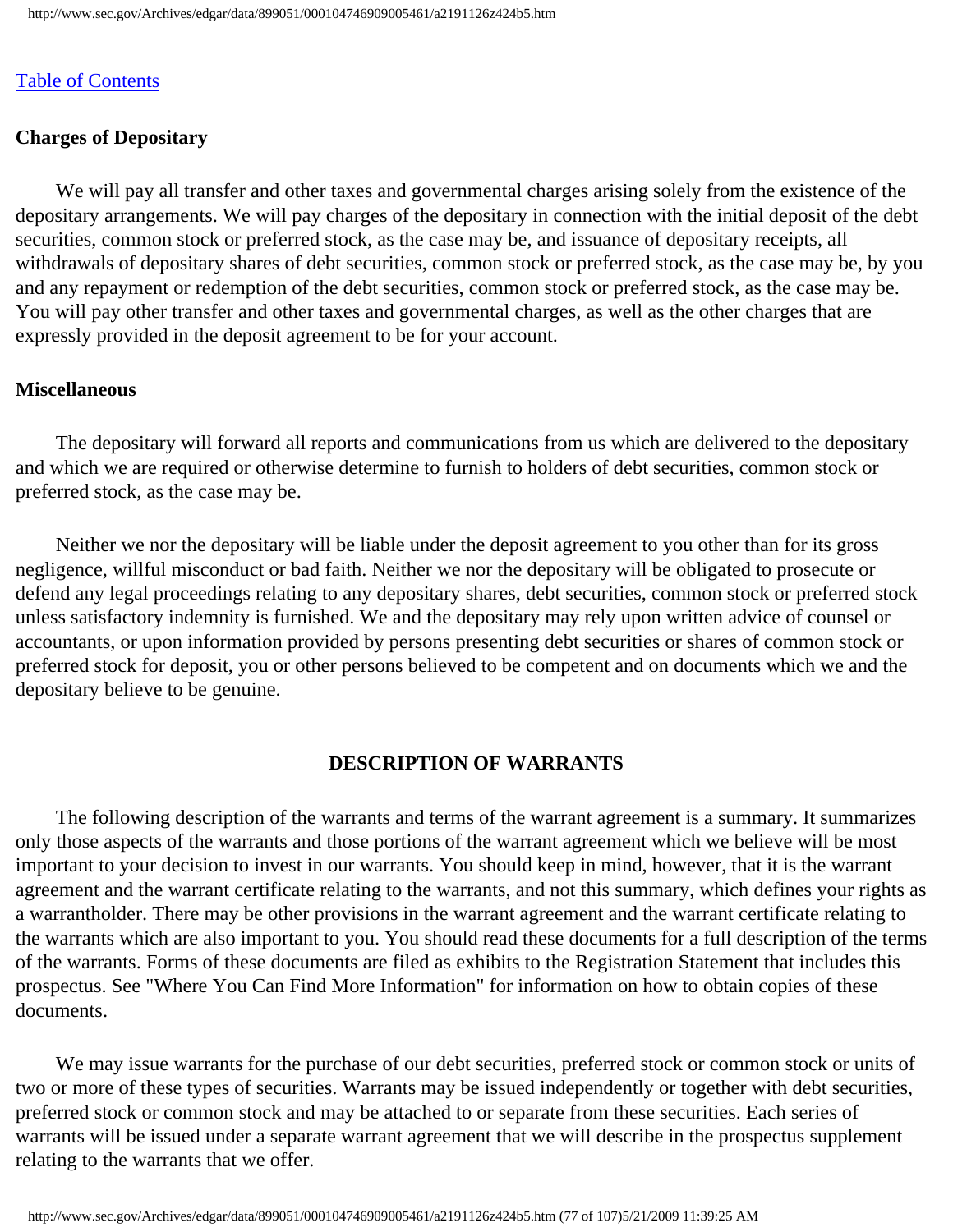## **Debt Warrants**

•

•

•

We will describe in the applicable prospectus supplement the terms of warrants to purchase debt securities that we may offer, the warrant agreement relating to the debt warrants and the warrant certificates representing the debt warrants. These terms will include the following:

the title of the debt warrants;

the aggregate number of the debt warrants;

the price or prices at which the debt warrants will be issued;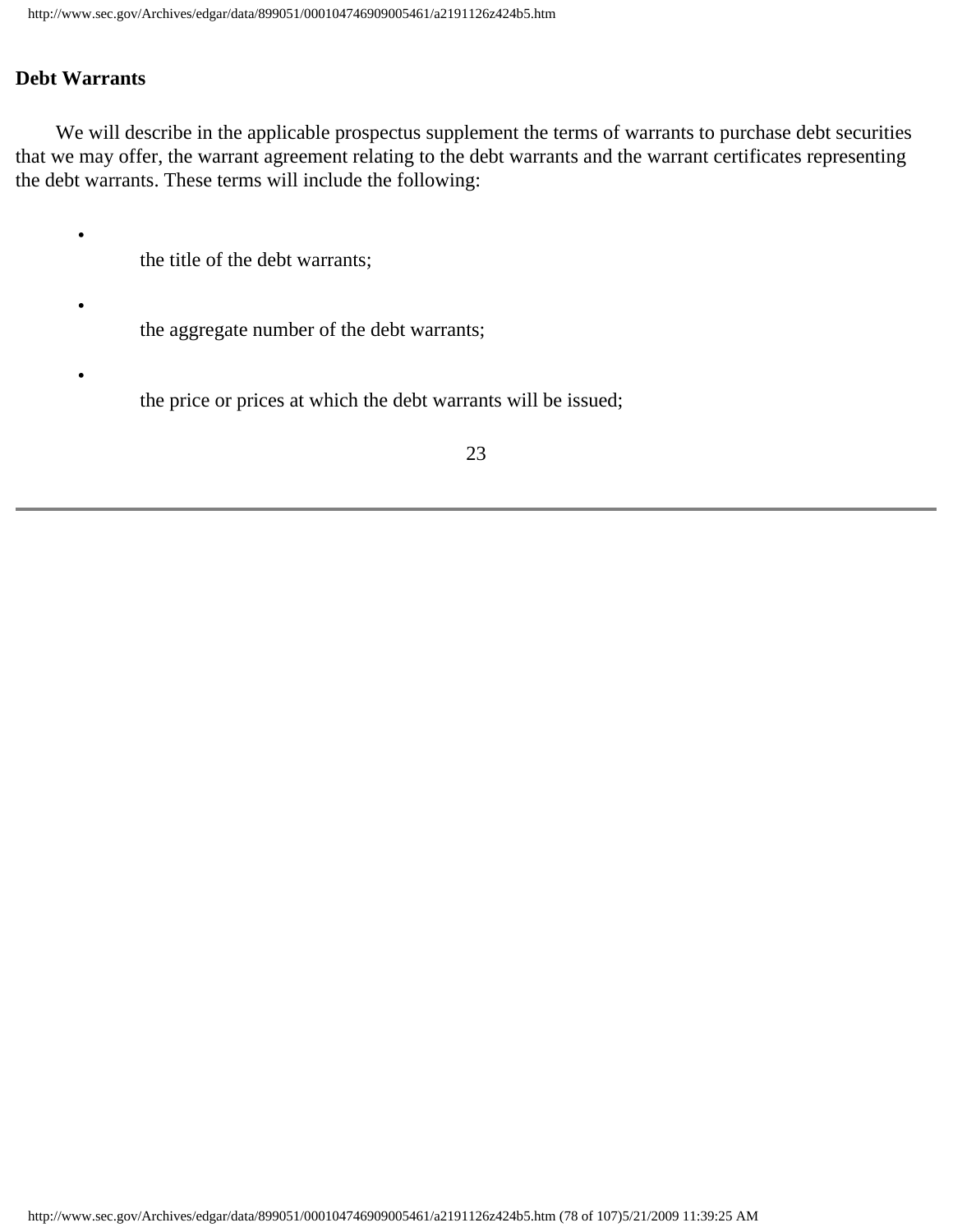•

•

•

•

•

•

•

the designation, aggregate principal amount and terms of the debt securities purchasable upon exercise of the debt warrants and the procedures and conditions relating to the exercise of the debt warrants;

- if applicable, the number of warrants issued with a specified principal amount of debt securities or with other securities, including shares of preferred stock or common stock;
- the date, if any, on and after which such debt warrants and the related debt securities will be separately transferable;
- the principal amount of debt securities purchasable upon exercise of each debt warrant and the price at which such principal amount of debt securities may be purchased;
- the date on which the right to exercise such debt warrants shall commence and the date on which such right shall expire;
	- whether the debt securities purchasable upon exercise of such debt warrants are original issue discount debt securities, and discussion of applicable federal income tax considerations; and
	- any other material terms of the debt warrants and terms, procedures and limitations relating to the exercise of the debt warrants.

 We will also describe in the applicable prospectus supplement any provisions for a change in the exercise price or the expiration date of the debt warrants and the kind, frequency and timing of any notice to be given. You may exchange debt warrant certificates for new debt warrant certificates of different denominations and may exercise debt warrants at the corporate trust office of the warrant agent or any other office that we indicate in the applicable prospectus supplement.

## **Other Warrants**

•

We may issue other warrants. We will describe in the applicable prospectus supplement the following terms of those warrants:

the title of the warrants;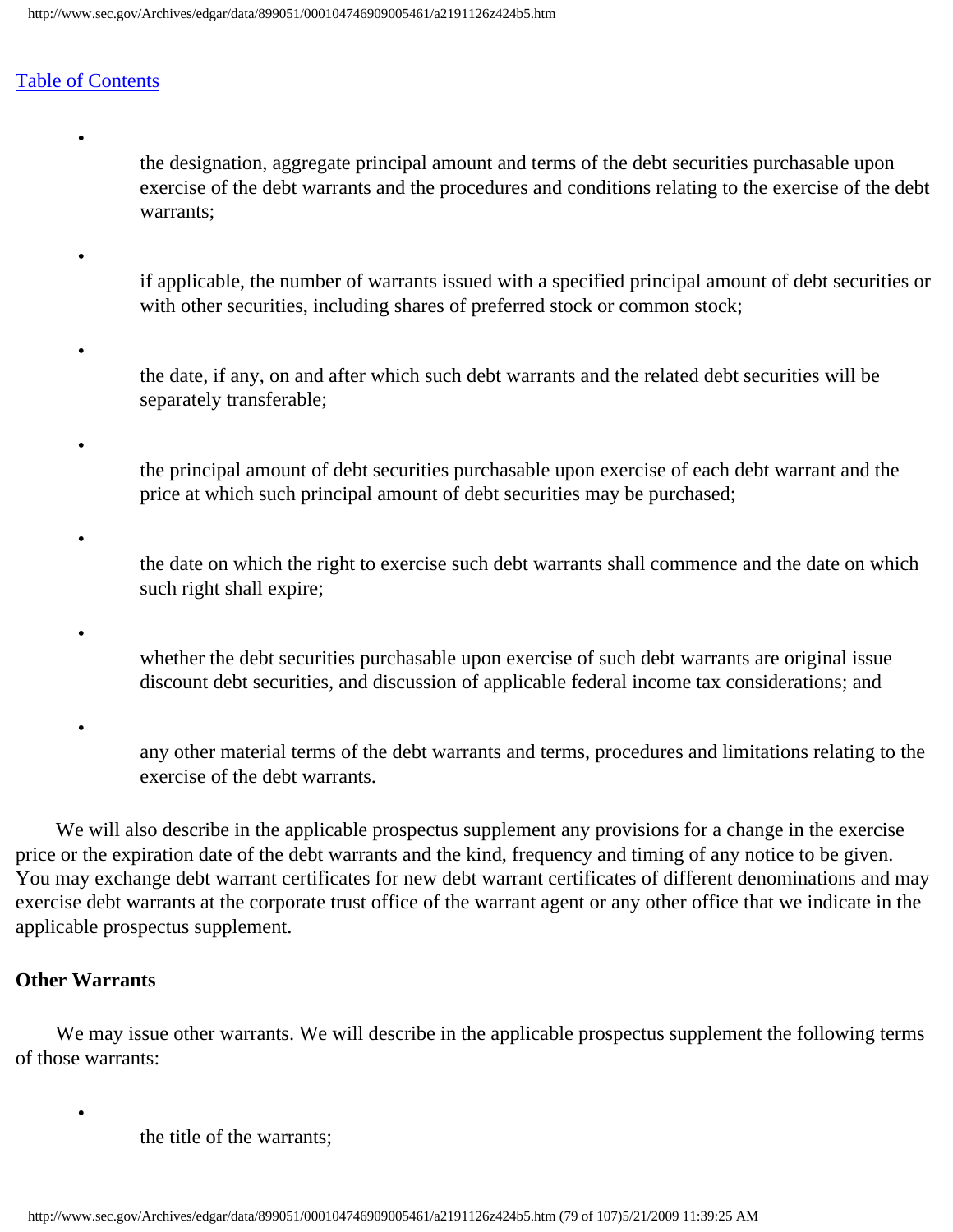the aggregate number of the warrants;

•

•

•

•

•

•

•

•

- the number of securities purchasable upon exercise of each warrant, and the price or prices at which the warrants will be issued;
- the securities, which may include preferred stock or common stock, for which the warrants are exercisable;
- the procedures and conditions relating to the exercise of the warrants;
- the designation and terms of any related securities issued with the warrants, and the number of warrants issued with each security;
- the date, if any, on and after which such warrants and the related securities will be separately transferable;
- the date on which the right to exercise such warrants shall commence and the date on which such right shall expire;
	- the maximum or minimum number of warrants which may be exercised at any time;
	- if applicable, a discussion of material United States federal income tax considerations; and
	- any other terms of the warrants, including terms, procedures and limitations relating to the exchange and exercise of such warrants.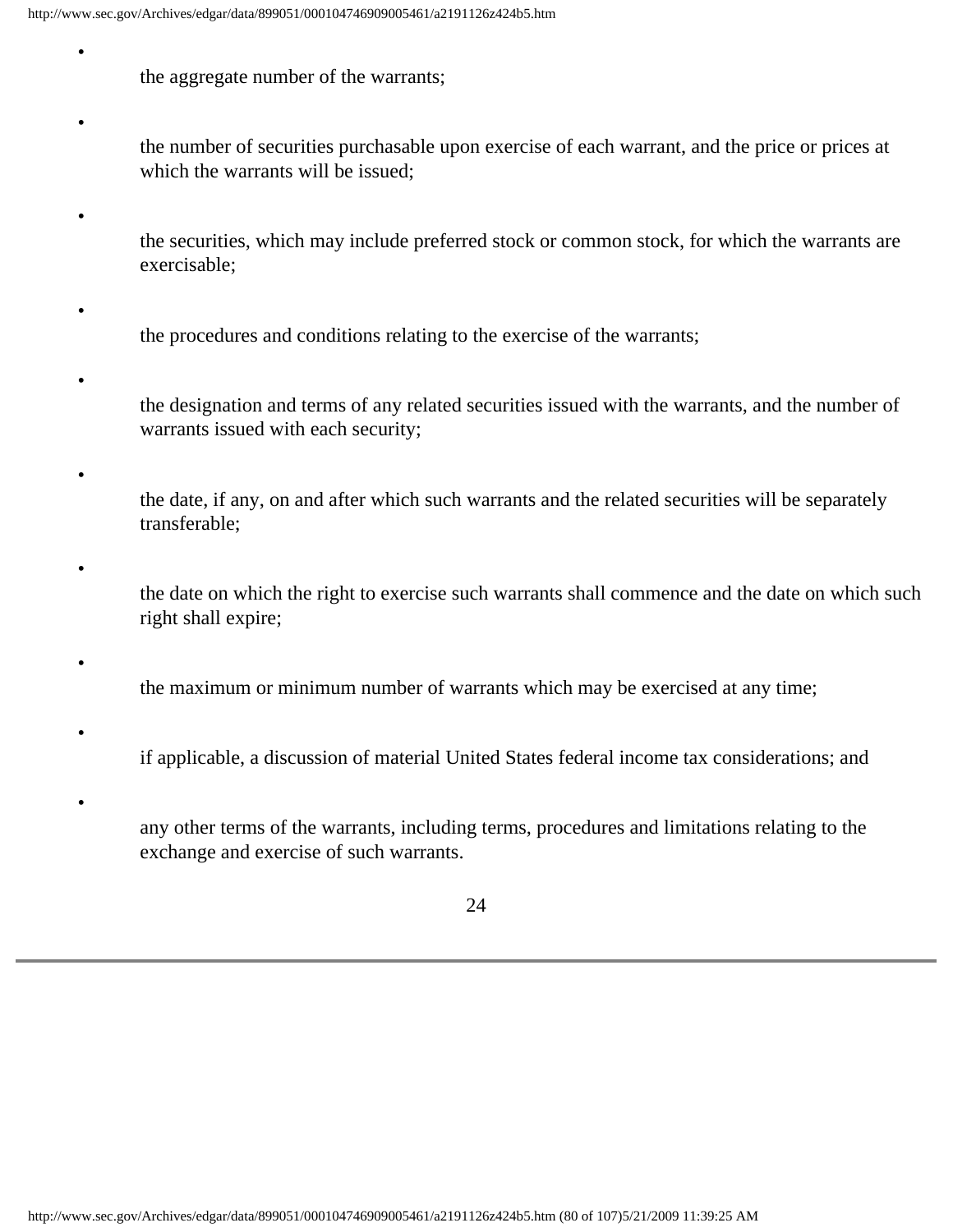We will also describe in the applicable prospectus supplement any provisions for a change in the exercise price or the expiration date of the warrants and the kind, frequency and timing of any notice to be given. You may exchange warrant certificates for new warrant certificates of different denominations and may exercise warrants at the corporate trust office of the warrant agent or any other office that we indicate in the applicable prospectus supplement.

#### **Exercise of Warrants**

•

•

 Each warrant will entitle the holder to purchase the principal amount of debt securities or other securities, including shares of preferred stock or common stock, at the exercise price as shall in each case be set forth in, or be determinable as set forth in the prospectus supplement relating to the warrants offered in the applicable prospectus supplement. Warrants may be exercised at any time up to the close of business on the expiration date set forth in the applicable prospectus supplement. After the close of business of the expiration date, unexercised warrants will become void.

 Upon receipt of payment and the warrant certificate properly completed and duly executed at the corporate trust office of the warrant agent or any other office indicated in the applicable prospectus supplement, we will, as soon as practicable, forward the debt securities or other securities, including shares of preferred stock or common stock, to be purchased upon such exercise. If less than all of the warrants represented by a warrant certificate are exercised, a new warrant certificate will be issued for the remaining warrants.

 Prior to the exercise of any warrants to purchase debt securities or other securities, including shares of preferred stock or common stock, holders of the warrants will not have any of the rights of holders of the debt securities or other securities, including shares of preferred stock or common stock purchasable upon exercise, including:

> in the case of warrants for the purchase of debt securities, the right to receive payments of principal of, or any premium or interest on, the debt securities purchasable upon exercise or to enforce covenants in the applicable indenture; or

in the case of warrants for the purchase of shares of preferred stock or shares of common stock, the right to vote or to receive any payments of dividends on the shares of preferred stock or common stock purchasable upon exercise.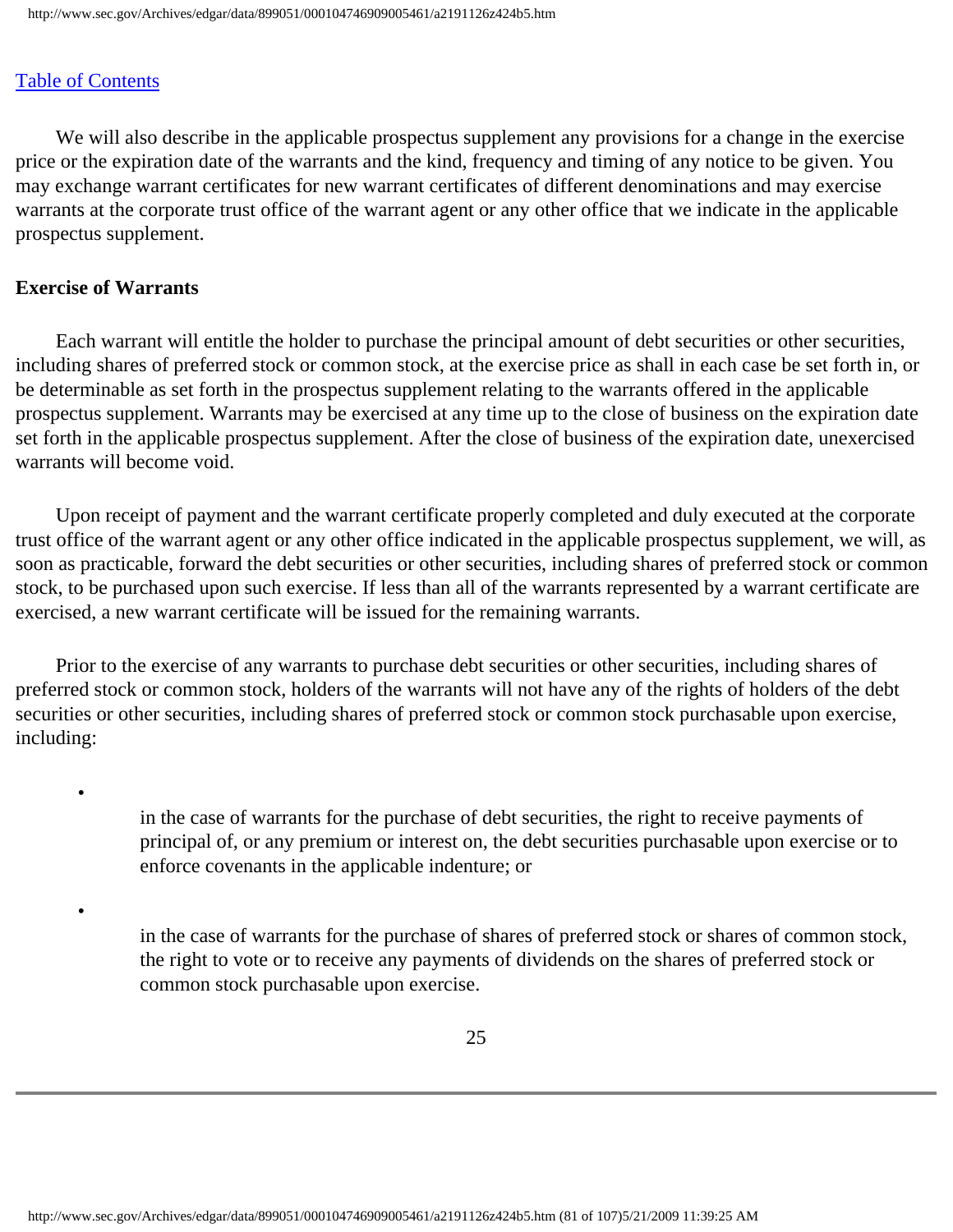## **DESCRIPTION OF STOCK PURCHASE CONTRACTS AND STOCK PURCHASE UNITS**

 We may issue stock purchase contracts, including contracts obligating you to purchase from us, and us to sell to you, a specified number of shares of common stock, shares of preferred stock or other property at a future date or dates. The consideration per share of common stock or preferred stock and the number of shares of each may be fixed at the time the stock purchase contracts are issued or may be determined by reference to a specific formula set forth in the stock purchase contracts. The stock purchase contracts may be issued separately or as part of units, often known as stock purchase units, consisting of a stock purchase contract and any combination of:

debt securities;

- common stock;
	- preferred stock;
- other stock purchase contracts;
- •

•

•

•

•

preferred securities issued by trusts, all of whose common securities are owned by us or by one of our subsidiaries;

•

•

depositary shares representing fractional interests in debt securities or shares of common stock or preferred stock; or

preferred securities or debt obligations of third parties, including United States Treasury securities,

which may secure your obligations to purchase the common stock, preferred stock or other property under the stock purchase contracts. The stock purchase contracts may require us to make periodic payments to you or vice versa, and these payments may be unsecured or prefunded on some basis. The stock purchase contracts may require you to secure your obligations in a specified manner.

 The applicable prospectus supplement will describe the terms of the stock purchase contracts and stock purchase units, including, if applicable, collateral or depositary arrangements.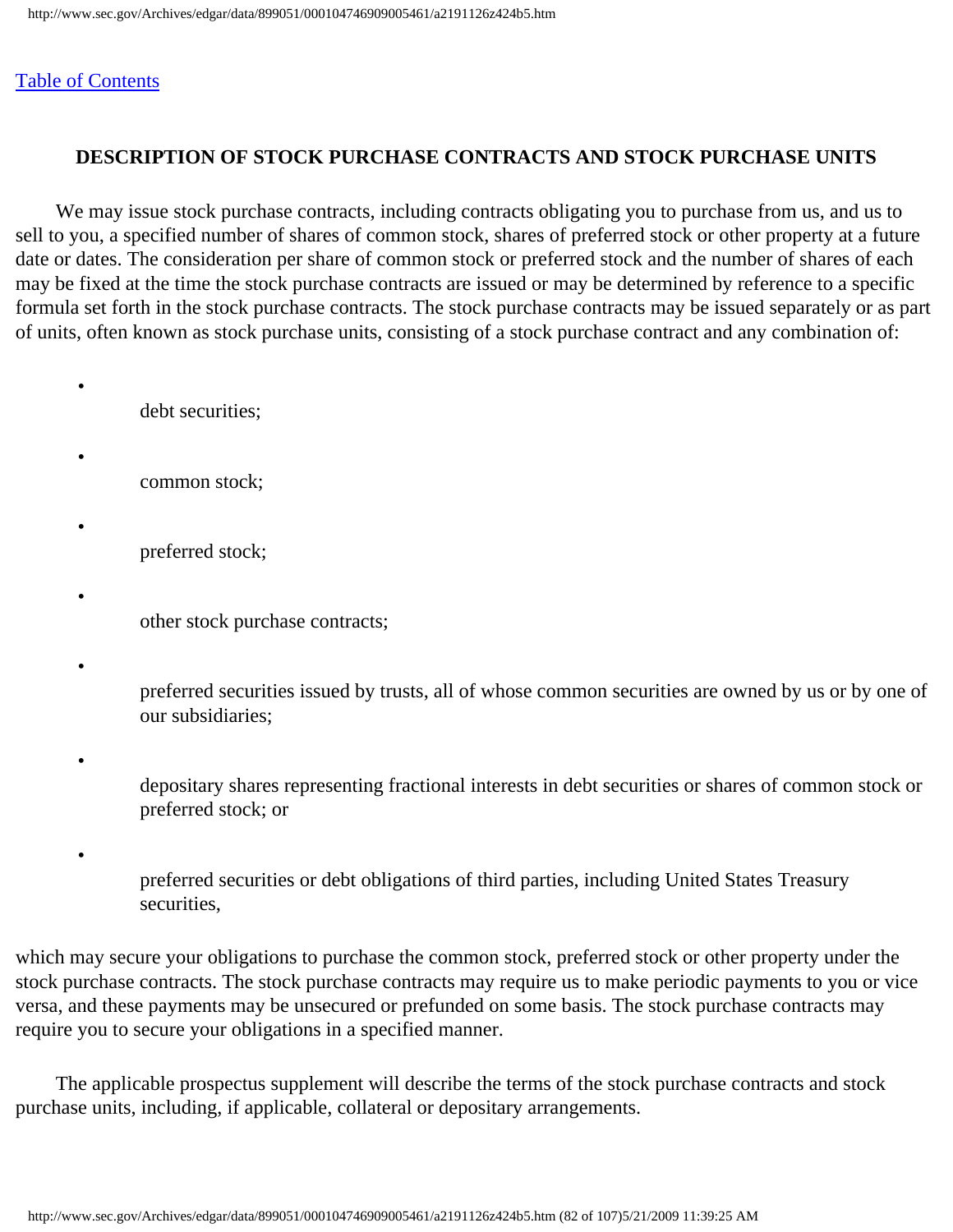# **DESCRIPTION OF TRUST PREFERRED SECURITIES**

 The following description of the trust preferred securities and the form of declaration of trust is a summary. It summarizes only those aspects of the trust preferred securities and portions of the form of declaration of trust which we believe will be most important to your decision to invest in the trust preferred securities. You should keep in mind, however, that it is the declaration of trust, and not this summary, which defines your rights as a holder. There may be other provisions in the declaration of trust which are also important to you. You should read the form of declaration of trust itself for a full description of the terms of the preferred securities. The form of declaration of trust is filed as an exhibit to the Registration Statement. See "Where You Can Find More Information" for information on how to obtain a copy of the declaration of trust.

 The trust preferred securities may be issued from time to time in one or more series. The particular terms of the trust preferred securities offered by any prospectus supplement and the extent to which the general provisions described below may apply to such securities will be outlined in the applicable prospectus supplement.

 Each trust may issue, from time to time, only one series of preferred securities. The trust preferred securities will represent preferred undivided beneficial interests in the assets of the related trust. Each of the trusts is a legally separate entity and the assets of one are not available to satisfy the obligations of any of the others. The declaration of trust for each trust will be qualified as an indenture under the Trust Indenture Act. The trust preferred securities will have such terms, including distributions,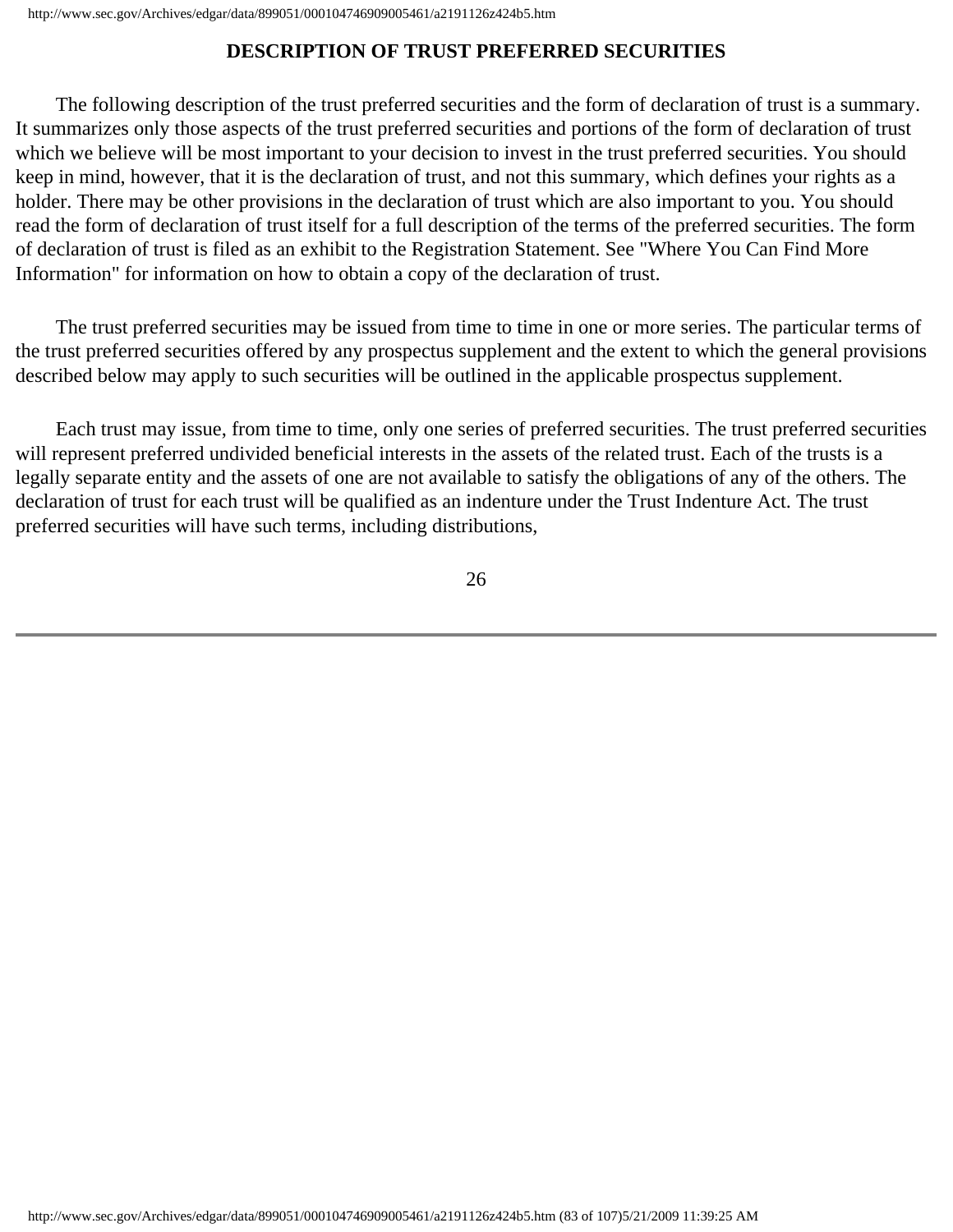•

•

•

•

•

•

•

•

redemption, voting, liquidation and such other preferred, deferred or other special rights or such restrictions as shall be set forth in the declaration or made part of the declaration by the Trust Indenture Act, and which will mirror the terms of the subordinated debt securities held by the trust and described in the applicable prospectus supplement.

 Reference is made to the prospectus supplement relating to the preferred securities of any trust for specific terms, including:

- the distinctive designation of such trust preferred securities;
- the number of trust preferred securities issued by such trust;
	- the annual distribution rate for trust preferred securities issued by such trust and the dates upon which distributions are payable; provided, however, that distributions on such trust preferred securities are payable on a quarterly basis to holders of the trust preferred securities as of a record date in each quarter during which such trust preferred securities are outstanding;
- whether distributions on trust preferred securities issued by such trust are cumulative and the dates from which distributions will be cumulative;
- the amount which shall be paid out of the assets of such trust to the holders of trust preferred securities upon dissolution, winding-up or termination of trust;
- the obligation or the option of a trust to purchase or redeem trust preferred securities and the prices at which, the periods within which, and the terms upon which, trust preferred securities may be purchased or redeemed;
- any voting rights of trust preferred securities in addition to those required by law, including the number of votes per trust preferred security and any requirement for the approval by the holders of trust preferred securities as a condition to specified action or amendments to the declaration of such trust;
	- the terms and conditions upon which the subordinated debt securities purchased by a trust may be distributed to holders of trust preferred securities;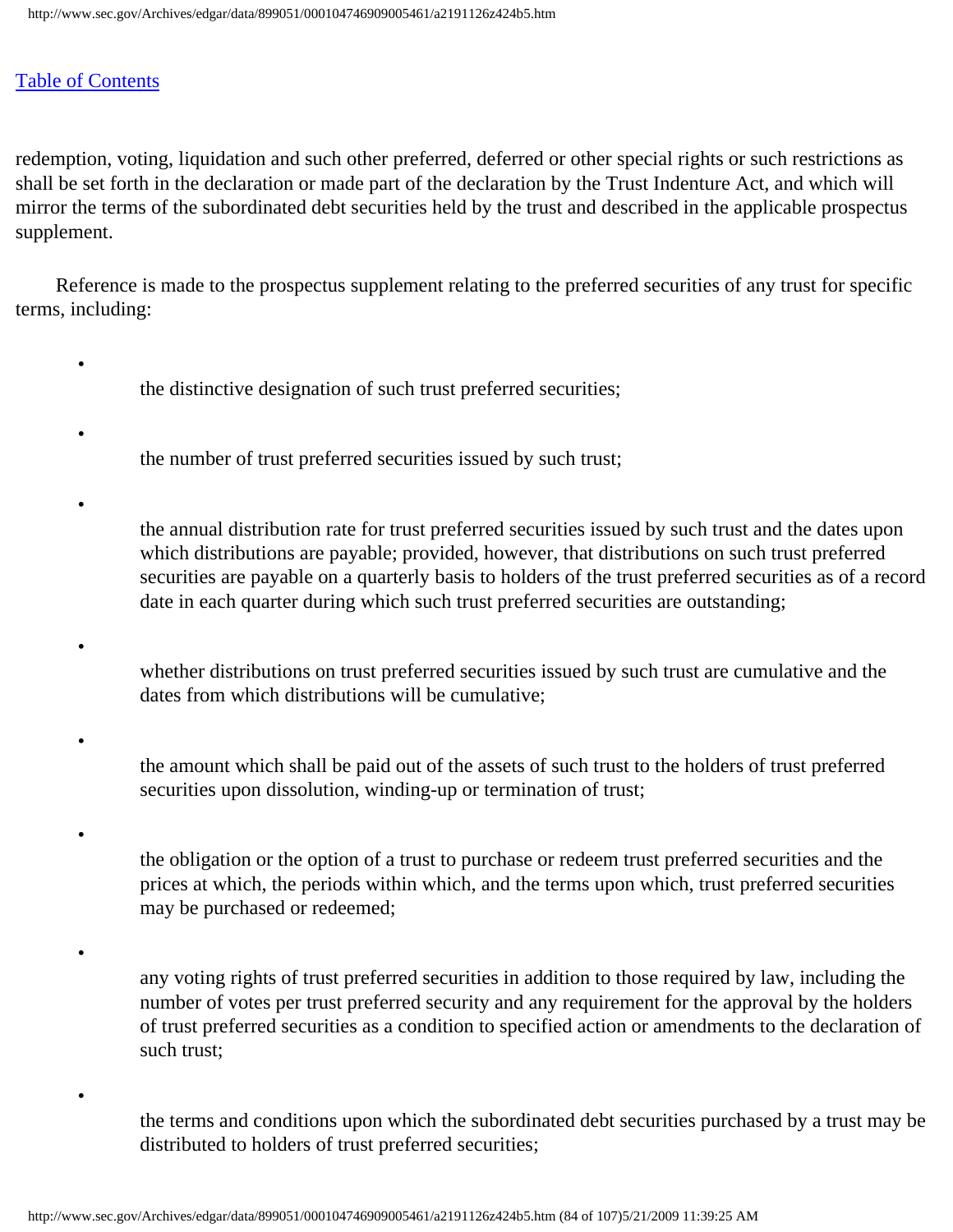•

•

•

- whether any of the trust preferred securities will be issuable in the form of global securities;
- any securities exchange upon which the trust preferred securities shall be listed; and
- any other relevant rights, preferences, privileges, limitations or restrictions of trust preferred securities issued by such trust not inconsistent with its declaration or with applicable law.

 We will guarantee all trust preferred securities offered hereby to the extent set forth below under "Description of Preferred Securities Guarantees." Certain United States federal income tax considerations applicable to any offering of trust preferred securities will be described in the applicable prospectus supplement.

 In connection with the issuance of trust preferred securities, each trust will issue one series of common securities having such terms including distributions, redemption, voting and liquidation rights or such restrictions as shall be set forth in its declaration. The terms of the common securities will be substantially similar to the terms of the trust preferred securities issued by such trust and the common securities will rank equal with, and payments will be made thereon pro rata, with the trust preferred securities except that, upon an event of default under the declaration, the rights of the holders of the common securities to payment in respect of distributions and payments upon liquidation, redemption and otherwise will be subordinated to the rights of the holders of the trust preferred securities. Except in certain limited circumstances, the common securities will carry the right to vote to appoint, remove or replace any of the trustees of a trust. Directly or indirectly, we will own all of the common securities of each trust.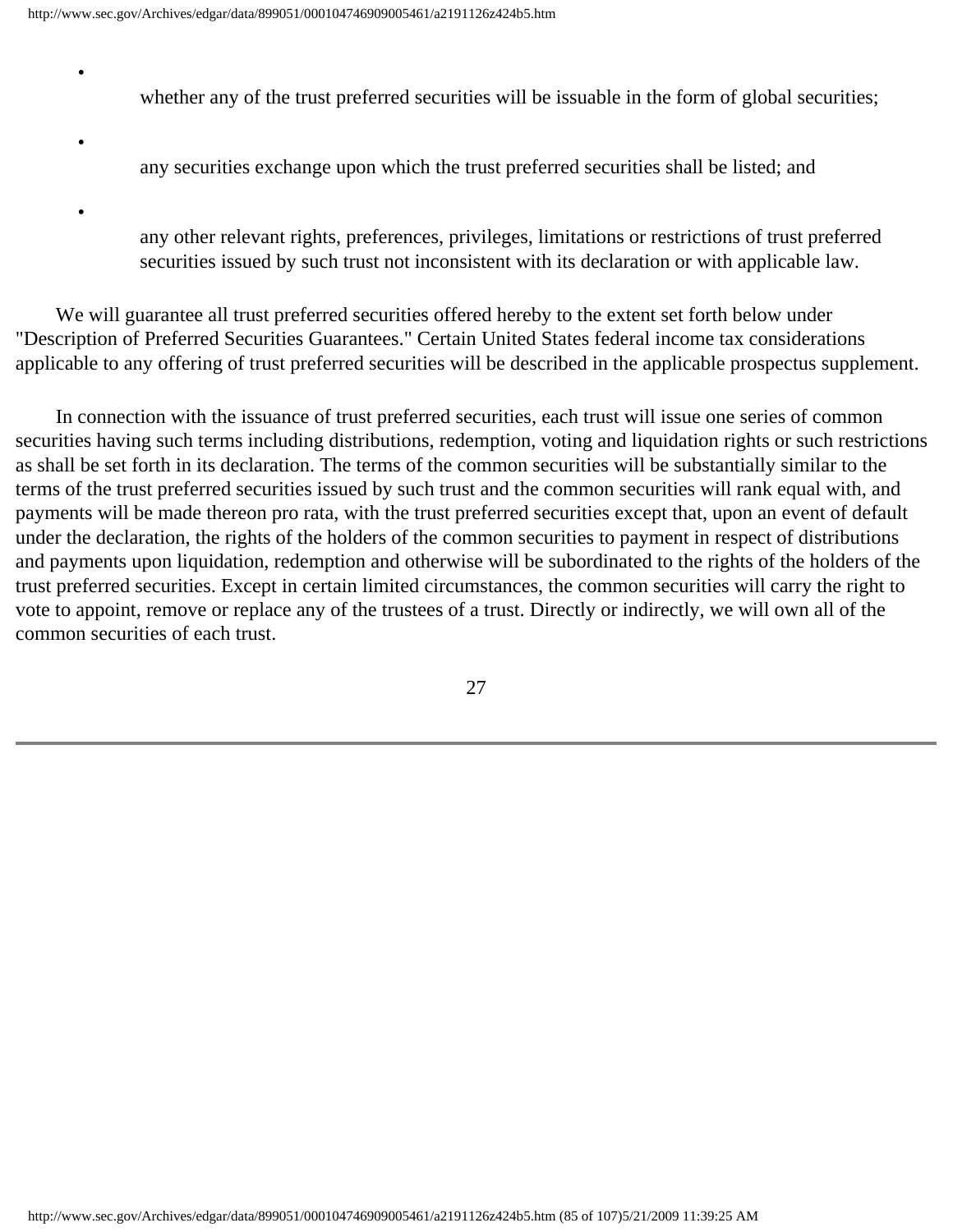## **Enforcement Of Certain Rights By Holders Of Preferred Securities**

 If an event of default under the declaration of a trust occurs and is continuing, then the holders of trust preferred securities of such trust would rely on the enforcement by the property trustee of its rights as a holder of the applicable series of subordinated debt securities against us. In addition, the holders of a majority in liquidation amount of the trust preferred securities of such trust will have the right to direct the time, method and place of conducting any proceeding for any remedy available to the property trustee or to direct the exercise of any trust or power conferred upon the property trustee to exercise the remedies available to it as a holder of the subordinated debt securities. If the property trustee fails to enforce its rights under the applicable series of subordinated debt securities, a holder of trust preferred securities of such trust may institute a legal proceeding directly against us to enforce the property trustee's rights under the applicable series of subordinated debt securities without first instituting any legal proceeding against the property trustee or any other person or entity.

 Notwithstanding, if an event of default under the applicable declaration has occurred and is continuing and such event is attributable to our failure to pay principal or interest on the applicable series of subordinated debt securities on the date such principal or interest is otherwise payable or in the case of redemption, on the redemption date, then a holder of trust preferred securities of such trust may directly institute a proceeding for enforcement of payment to such holder of the principal or interest on the applicable series of subordinated debt securities having a principal amount equal to the aggregate liquidation amount of the trust preferred securities of such holder on or after the respective due date specified in the applicable series of subordinated debt securities. In connection with such direct action, we will be subrogated to the rights of such holder of trust preferred securities under the applicable declaration to the extent of any payment made by us to such holder of trust preferred securities in such direct action.

## **DESCRIPTION OF PREFERRED SECURITIES GUARANTEES**

 The following description of the terms of the preferred securities guarantee is a summary. It summarizes only those portions of the preferred securities guarantee which we believe will be most important to your decision to invest in the trust preferred securities. You should keep in mind, however, that it is the preferred securities guarantee, and not this summary, which defines your rights. There may be other provisions in the preferred securities guarantee which are also important to you. You should read the preferred securities guarantee itself for a full description of its terms. The preferred securities guarantee is filed as an exhibit to the Registration Statement that includes this prospectus. See "Where You Can Find More Information" for information on how to obtain a copy of the preferred securities guarantee. When we refer in this summary to trust preferred securities, we mean the trust preferred securities issued by a trust to which the preferred securities guarantee relates.

 At the same time as the issuance by a trust of its preferred securities, we will execute and deliver a preferred securities guarantee for your benefit, as a holder of the trust preferred securities. Each preferred securities guarantee will be qualified as an indenture under the Trust Indenture Act. U.S. Bank National Association will act as the independent preferred guarantee trustee under each preferred securities guarantee for purposes of compliance with the Trust Indenture Act. The terms of each preferred securities guarantee will be those set forth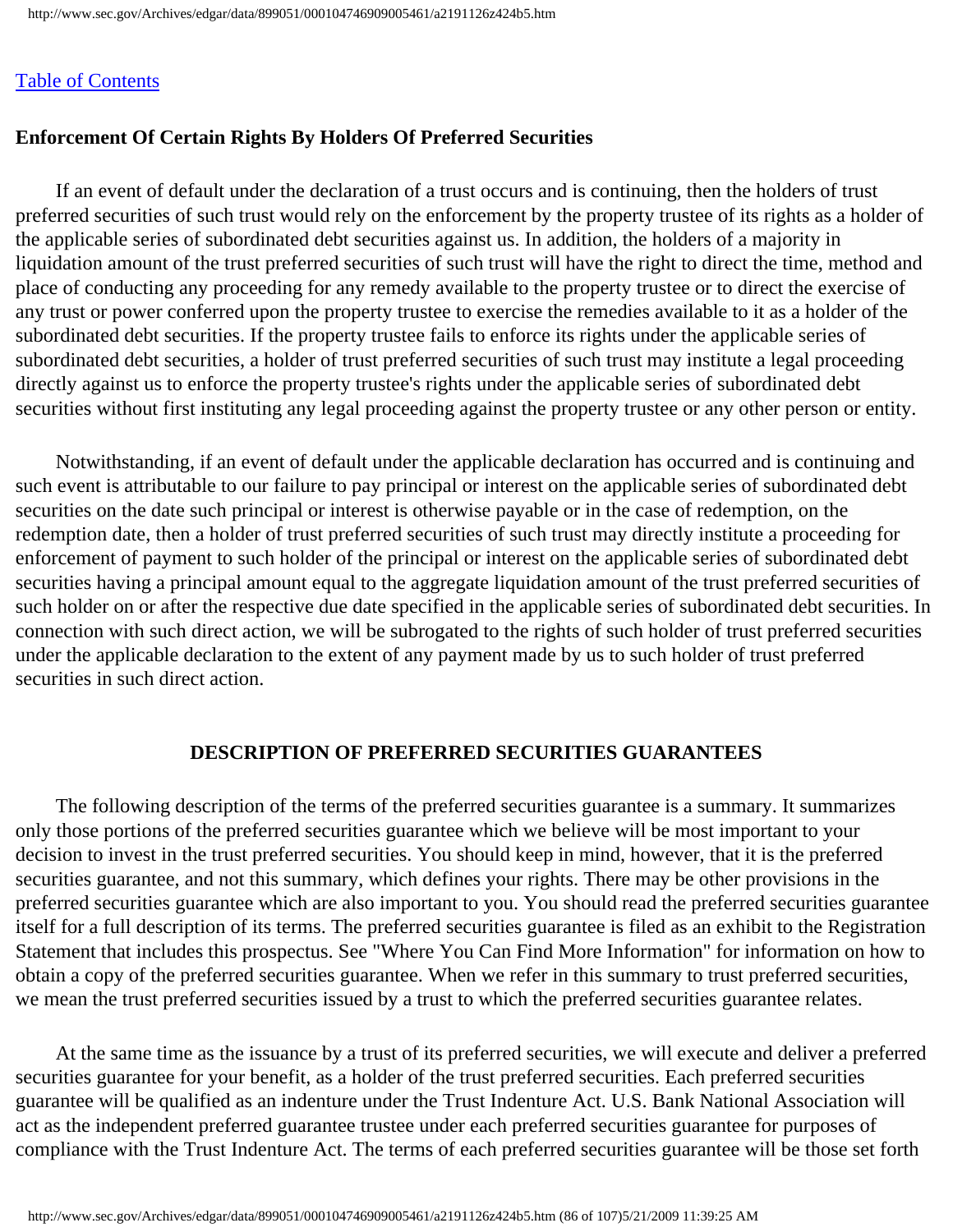in such preferred securities guarantee. Each preferred securities guarantee will be held by the preferred guarantee trustee for the benefit of the holders of the trust preferred securities of the applicable trust.

## **General**

 Pursuant to each preferred securities guarantee, we will agree to pay in full on a subordinated basis, to the holders of the trust preferred securities issued by a trust, the following guarantee payments, except to the extent paid by such trust, as and when due, regardless of any defense, right of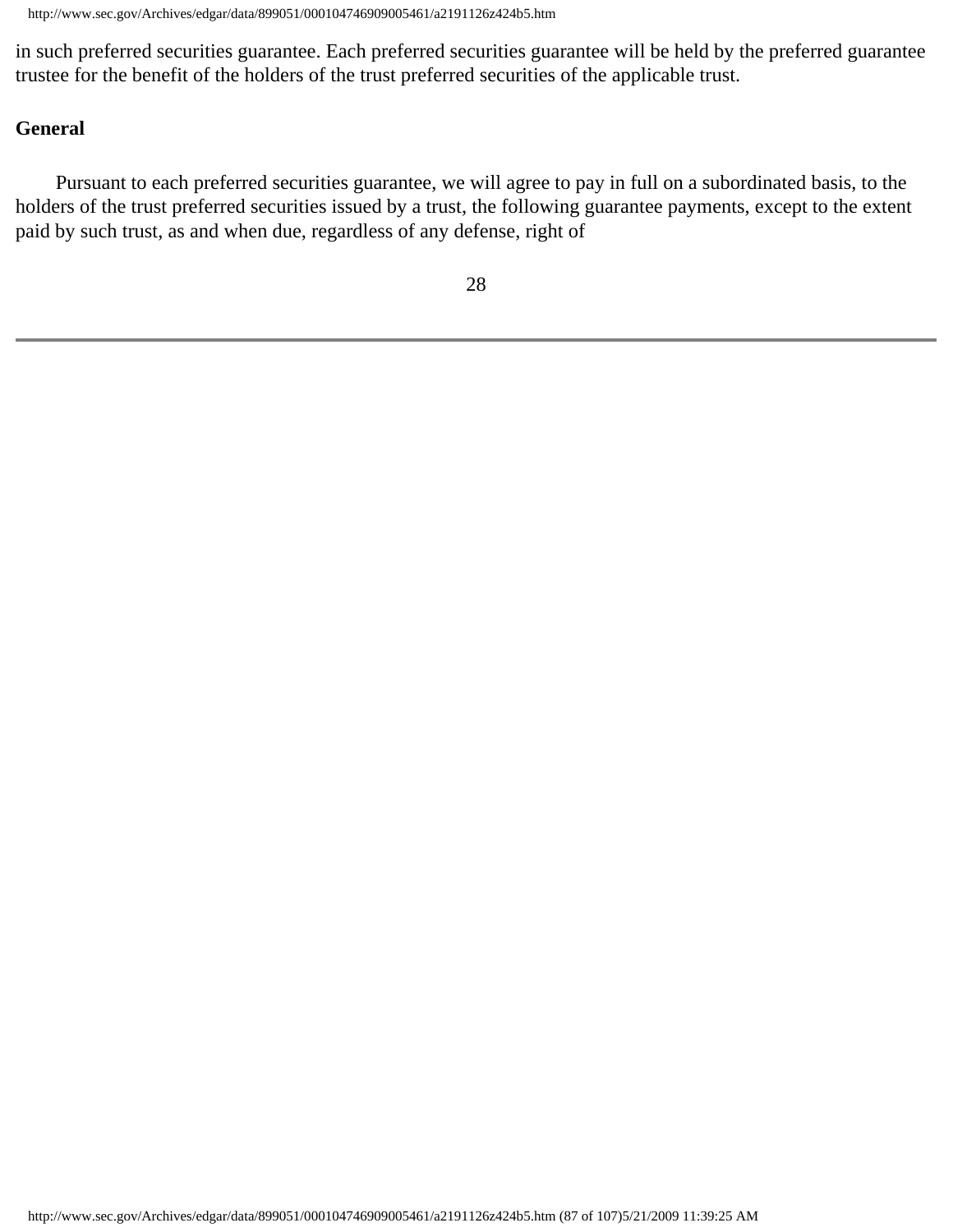## [Table of Contents](#page-0-0)

•

•

•

set-off or counterclaim which such trust may have or assert. The following payments with respect to trust preferred securities, to the extent not paid by such trust, will be subject to the preferred securities guarantee:

> any accrued and unpaid distributions which are required to be paid on such trust preferred securities, to the extent such trust shall have funds available;

the redemption price set forth in the applicable prospectus supplement, which will not be lower than the liquidation amount, and all accrued and unpaid distributions, to the extent such trust has funds available therefor with respect to any trust preferred securities called for redemption by such trust; and

upon dissolution, winding-up or termination of such trust other than in connection with the distribution of subordinated debt securities to the holders of trust preferred securities or the redemption of all of the trust preferred securities, the lesser of (1) the aggregate of the liquidation amount and all accrued and unpaid distributions on such trust preferred securities to the date of payment, to the extent such trust has funds available and (2) the amount of assets of such trust remaining available for distribution to holders of such trust preferred securities in liquidation of such trust.

 Our obligation to make a guarantee payment may be satisfied by direct payment of the required amounts by us to the holders of trust preferred securities or by causing the applicable trust to pay such amounts to such holders.

 The preferred securities guarantees will be guarantees on a subordinated basis of the related trust obligations under the preferred securities, but will apply only to the extent that the related trust has funds sufficient to make the payments. The preferred securities guarantees will constitute a guarantee of payment and not of collection. If we do not make interest payments on the corresponding subordinated debt securities held by the trust, we expect that the trust will not pay distributions on the preferred securities and will not have funds legally available for those payments.

 The preferred securities guarantee, when taken together with our obligations under the subordinated debt securities, the Subordinated Indenture and the declaration of trust, including our obligations to pay costs, expenses, debts and liabilities of such trust other than with respect to the trust securities, will provide a full and unconditional guarantee on a subordinated basis by us of payments due on the trust preferred securities.

 We have also agreed separately to irrevocably and unconditionally guarantee the obligations of the trusts with respect to the common securities (our common securities guarantee) to the same extent as the preferred securities guarantee, except that upon an event of default under the Subordinated Indenture, holders of trust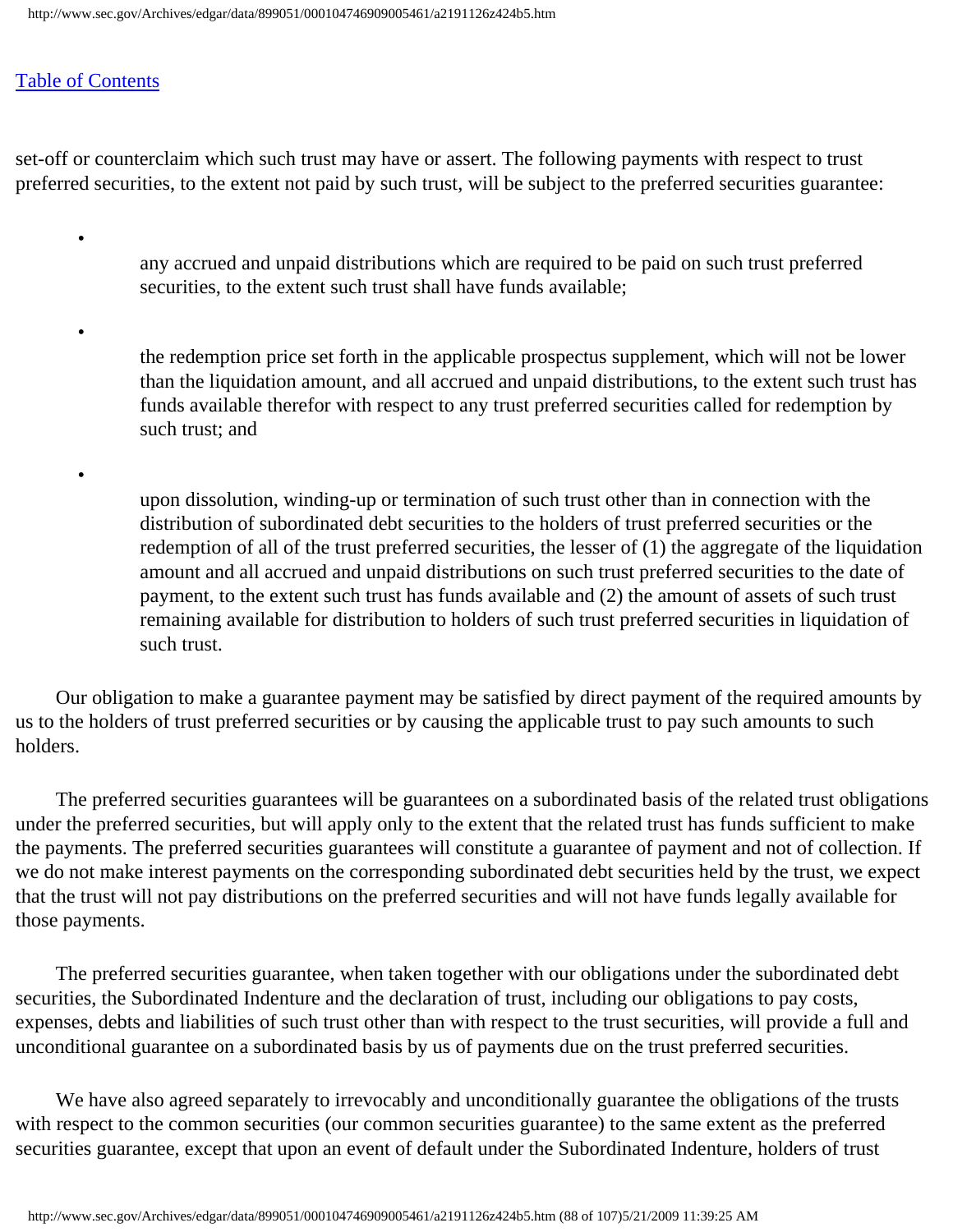preferred securities shall have priority over holders of common securities with respect to distributions and payments on liquidation, redemption or otherwise.

# **Status of the Preferred Securities Guarantees**

•

•

•

 Unless otherwise indicated in an applicable prospectus supplement, the preferred securities guarantees will constitute our unsecured obligations and will rank:

- subordinate and junior in right of payment to all our other liabilities;
- equal with the most senior preferred or preference stock now or hereafter issued by us and with any guarantee now or hereafter entered into by us in respect of any preferred or preference stock of any of our affiliates; and
	- senior to common stock.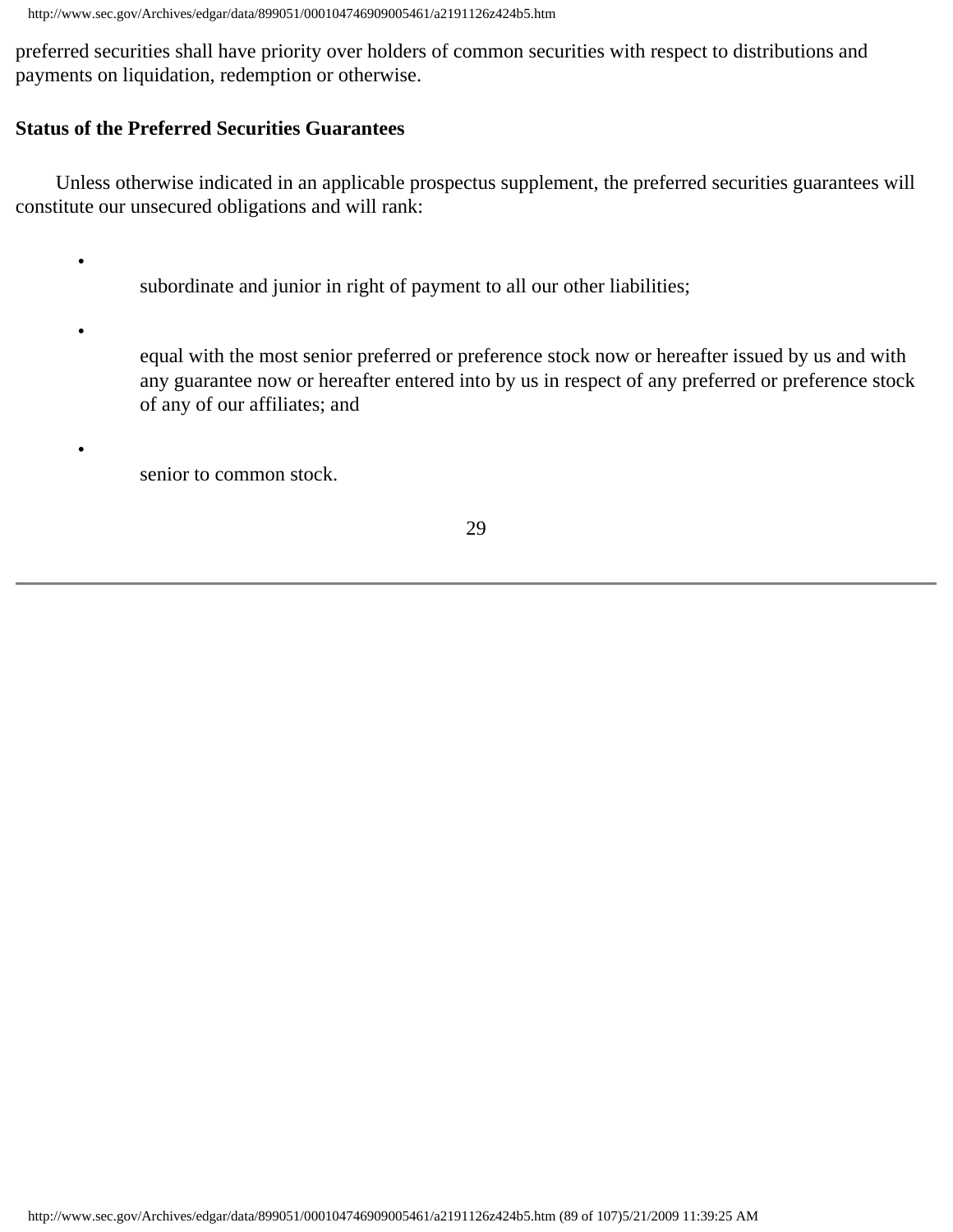•

•

•

•

•

•

•

The terms of the trust preferred securities provide that each holder agrees to the subordination provisions and other terms of the preferred securities guarantee.

 The preferred securities guarantees will constitute a guarantee of payment and not of collection; that is, the guaranteed party may institute a legal proceeding directly against the guarantor to enforce its rights under the guarantee without instituting a legal proceeding against any other person or entity.

## **Certain Covenants of Allstate**

 In each preferred securities guarantee, we will covenant that, so long as any trust preferred securities issued by the applicable trust remain outstanding, if there shall have occurred any event that would constitute an event of default under such preferred securities guarantee or the declaration of such trust, then, unless otherwise set forth in an applicable prospectus supplement, we shall not:

> declare or pay any dividend on, make any distributions with respect to, or redeem, purchase or make a liquidation payment with respect to, any of our capital stock;

make any guarantee payments with respect to any of our capital stock; or

make any payment of principal, interest, or premium on or repay, repurchase or redeem any debt securities (including guarantees) that rank equal with or junior to such subordinated debt securities.

However, in such circumstances we may:

- declare and pay dividends on, or make distributions with respect to, our capital stock payable in our common stock;
- redeem or repurchase any rights, declare a dividend of any rights, or issue any security under any rights plan then in effect;
- purchase or acquire shares of common stock in order to satisfy our obligations under any employee benefit plan;
	- carry out any reclassification of our capital stock or the exchange or conversion of one class or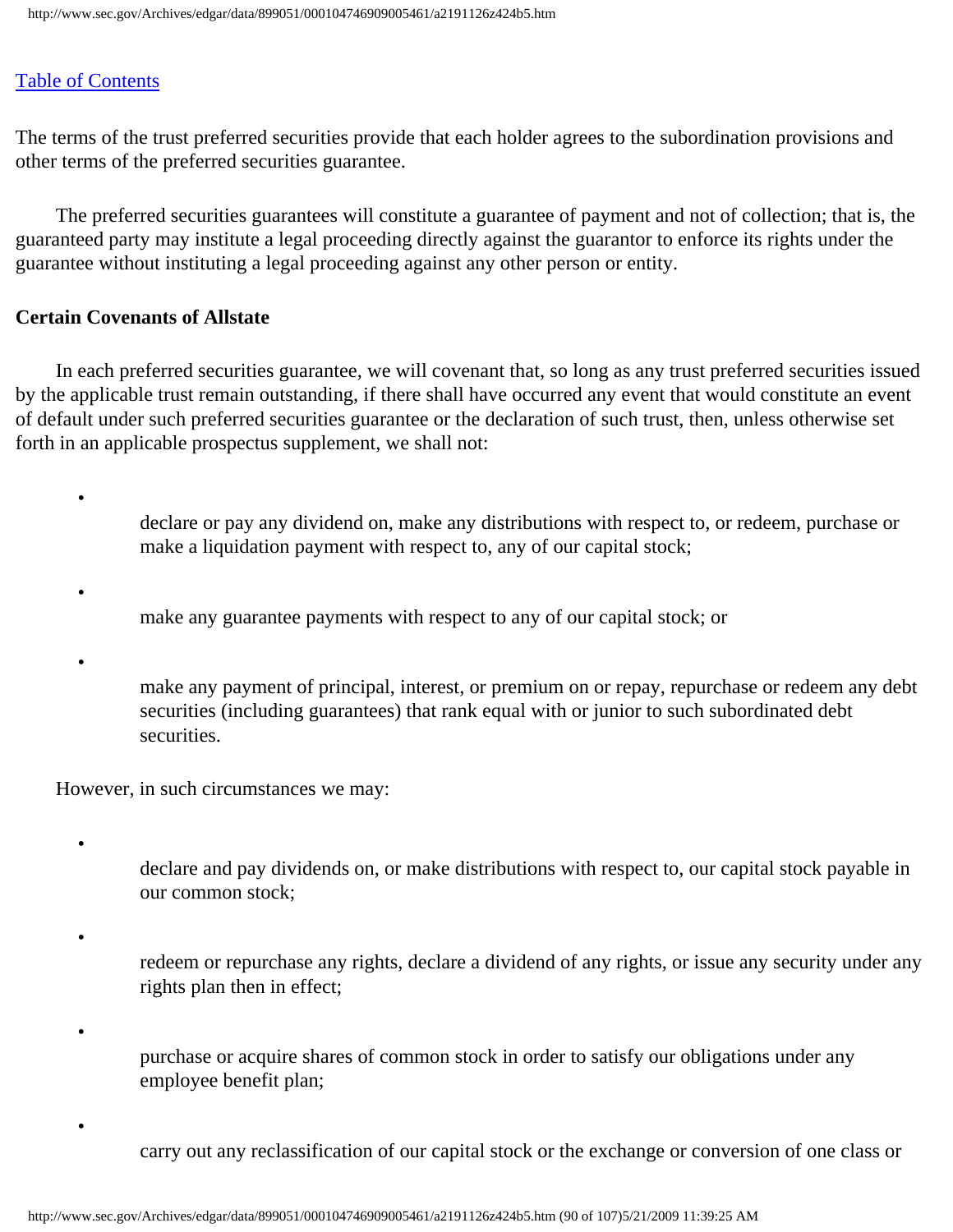series of our capital stock for another class or series of our capital stock; and

purchase fractional interests in shares of our capital stock pursuant to the conversion or exchange provisions of such capital stock or the security being converted or exchanged.

#### **Modification of the Preferred Securities Guarantees; Assignment**

 Each preferred securities guarantee may be amended only with the prior approval of the holders of not less than a majority in liquidation amount of the outstanding trust preferred securities issued by the applicable trust except with respect to any changes which do not adversely affect the rights of holders of trust preferred securities in which case no vote will be required. The manner of obtaining any such approval of holders of such trust preferred securities will be as set forth in the applicable prospectus supplement. All guarantees and agreements contained in a preferred securities guarantee shall bind our successors, assigns, receivers, trustees and representatives and shall inure to the benefit of the holders of the trust preferred securities of the applicable trust then outstanding.

#### **Termination**

•

•

 Each preferred securities guarantee will terminate as to the trust preferred securities issued by the applicable trust:

upon full payment of the redemption price of all trust preferred securities of such trust;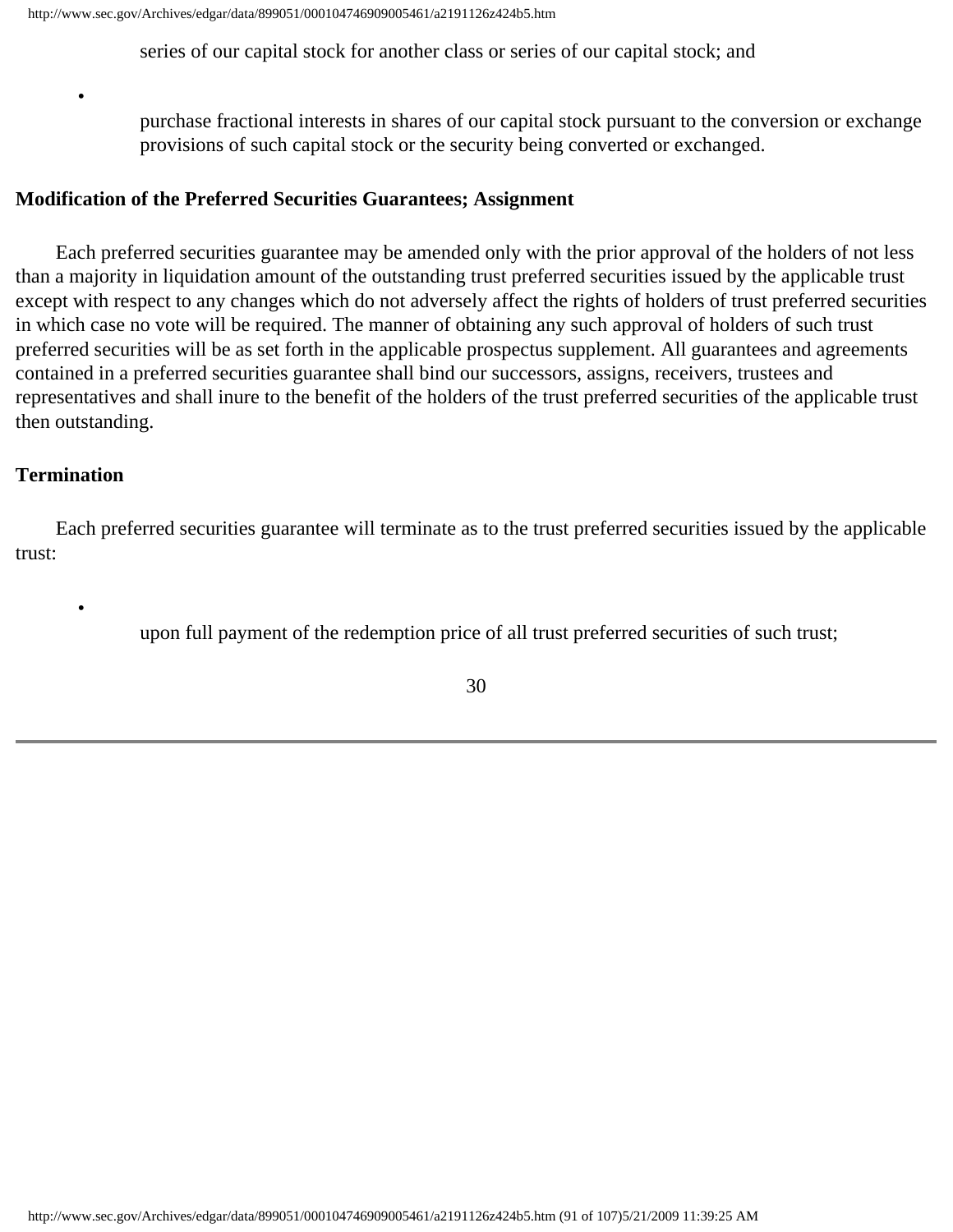•

•

upon distribution of the subordinated debt securities held by such trust to the holders of the trust preferred securities of such trust; or

upon full payment of the amounts payable in accordance with the declaration of such trust upon liquidation of such trust.

 Each preferred securities guarantee will continue to be effective or will be reinstated, as the case may be, if at any time any holder of trust preferred securities issued by the applicable trust must restore payment of any sums paid under such trust preferred securities or such preferred securities guarantee.

 The subordination provisions of the subordinated debt securities provide that in the event payment is made on the subordinated debt securities or the preferred securities guarantee in contravention of such provisions, such payments shall be paid over to the holders of senior indebtedness.

## **Events of Default**

 An event of default under a preferred securities guarantee will occur upon our failure to perform any of our obligations thereunder.

 The holders of a majority in liquidation amount of the trust preferred securities relating to such preferred securities guarantee have the right to direct the time, method and place of conducting any proceeding for any remedy available to the preferred guarantee trustee in respect of the guarantee or to direct the exercise of any trust or power conferred upon the preferred guarantee trustee under such trust preferred securities. If the preferred guarantee trustee fails to enforce such preferred securities guarantee, any holder of trust preferred securities relating to such guarantee may institute a legal proceeding directly against us to enforce the preferred guarantee trustee's rights under such guarantee, without first instituting a legal proceeding against the relevant trust, the guarantee or any other person or entity. Notwithstanding, if we fail to make a guarantee payment, a holder of trust preferred securities may directly institute a proceeding against us for enforcement of the preferred securities guarantee for such payment. We waive any right or remedy to require that any action be brought first against such trust or any other person or entity before proceeding directly against us.

## **Information Concerning the Preferred Guarantee Trustee**

 The preferred guarantee trustee, before the occurrence of a default with respect to a preferred securities guarantee, undertakes to perform only such duties as are specifically set forth in such preferred securities guarantee and, after default, shall exercise the same degree of care as a prudent individual would exercise in the conduct of his or her own affairs. The preferred guarantee trustee is under no obligation to exercise any of the powers vested in it by a preferred securities guarantee at the request of any holder of preferred securities, unless offered reasonable indemnity against the costs, expenses and liabilities which might be incurred.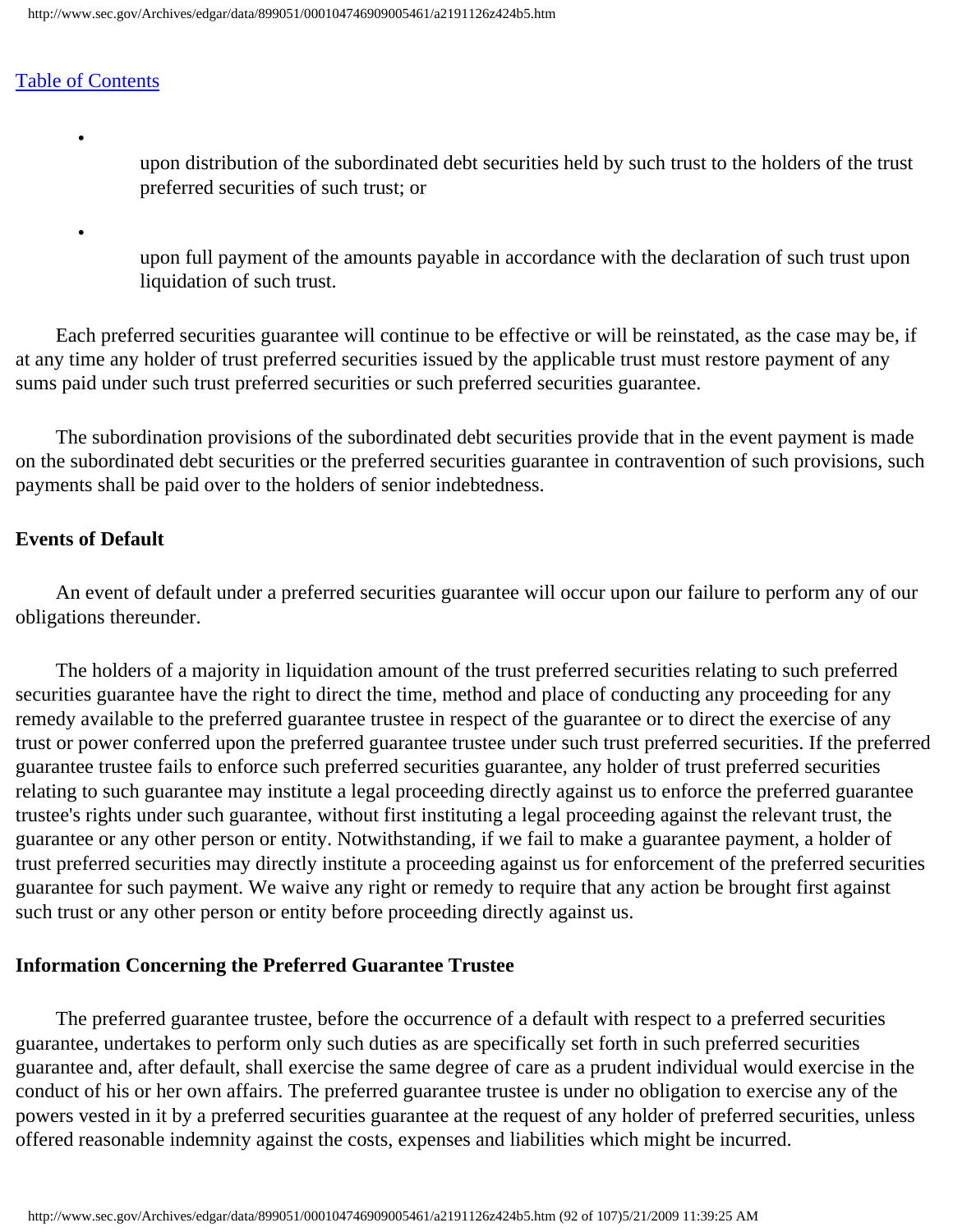# **Governing Law**

 The preferred securities guarantees will be governed by and construed in accordance with the internal laws of the State of New York.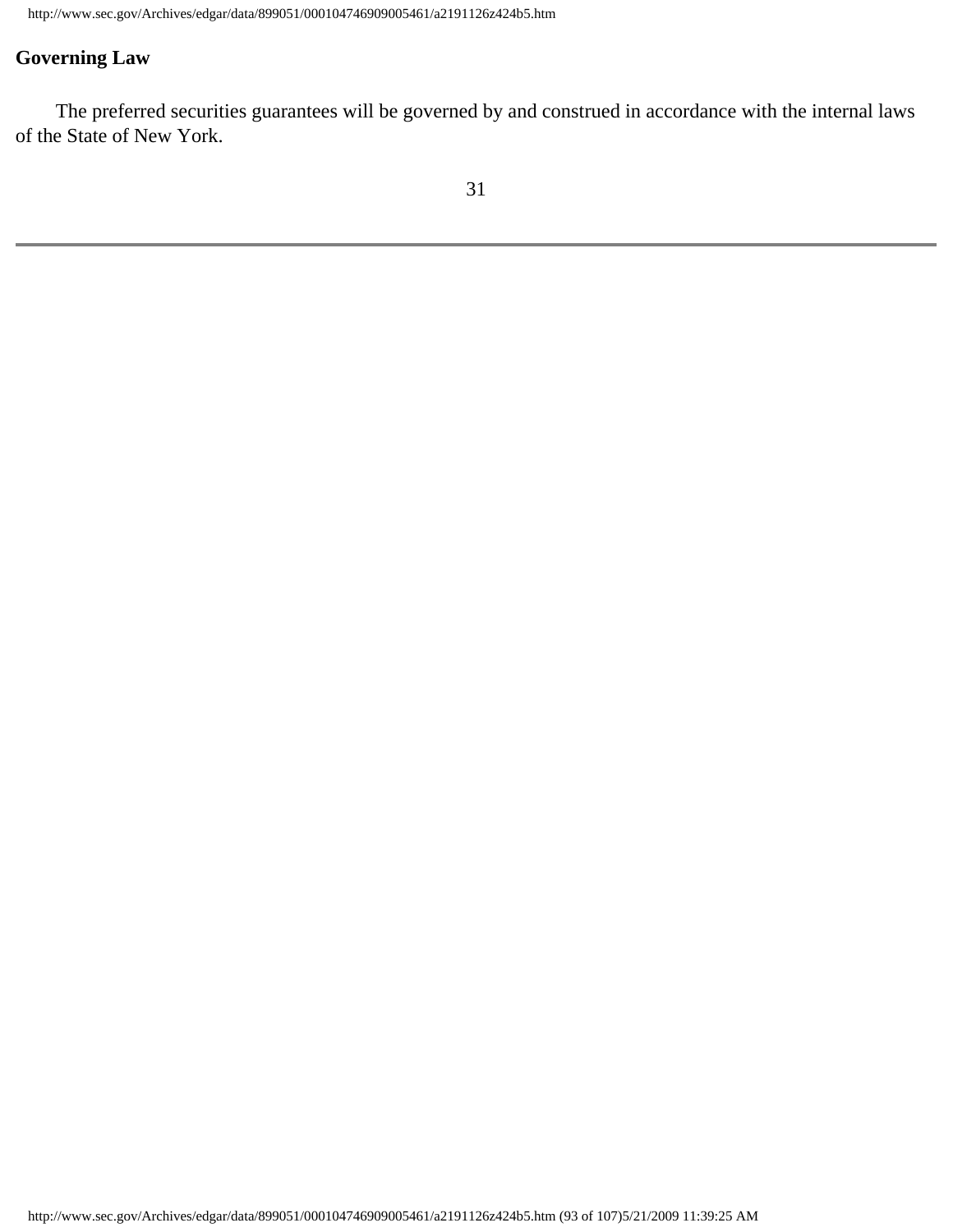#### **PLAN OF DISTRIBUTION**

 We may sell any series of debt securities, common stock, preferred stock, depository shares, warrants, stock purchase contracts and stock purchase units and the trusts may sell the trust preferred securities being offered directly to one or more purchasers, through agents, to or through underwriters or dealers, or through a combination of any such methods of sale. The distribution of the securities may be effected from time to time in one or more transactions at fixed prices, which may be changed, at market prices prevailing at the time of sale, at prices related to such prevailing market prices or at negotiated prices. The prospectus supplement will set forth the terms of the offering, including the names of any underwriters, dealers or agents, the purchase price of such securities and the proceeds to us and/or a trust from such sale, any underwriting discounts and commissions or agency fees and other items constituting underwriters' or agents' compensation, any initial public offering price and any discounts or concessions allowed or paid to dealers or any securities exchange on which such securities may be listed. Any initial public offering price, discounts or concessions allowed or paid to dealers may be changed from time to time.

 Any discounts, concessions or commissions received by underwriters or agents and any profits on the resale of securities by them may be deemed to be underwriting discounts and commissions under the Securities Act of 1933. Unless otherwise set forth in the applicable prospectus supplement, the obligations of underwriters to purchase the offered securities will be subject to certain conditions precedent, and such underwriters will be obligated to purchase all such securities, if any are purchased. Unless otherwise indicated in the applicable prospectus supplement, any agent will be acting on a best efforts basis for the period of its appointment.

 We, along with the trusts, may enter into derivative transactions with third parties, or sell securities not covered by this prospectus to third parties in privately negotiated transactions. If the applicable prospectus supplement indicates, in connection with those derivatives, the third parties may sell securities covered by this prospectus and the applicable prospectus supplement, including in short sale transactions. If so, the third party may use securities pledged by us or the trusts, as applicable, or borrowed from us or the trusts, as applicable, or others to settle those sales or to close out any related open borrowings of stock, and may use securities received from us or the trusts, as applicable, in settlement of those derivatives to close out any related open borrowings of stock. The third party in such sale transactions will be an underwriter and, if not identified in this prospectus, will be identified in the applicable prospectus supplement (or a post-effective amendment).

 We, along with the trusts, may also offer and sell securities, if so indicated in the applicable prospectus supplement, in connection with a remarketing upon their purchase, in accordance with a redemption or repayment pursuant to their terms, or otherwise, by one or more firms referred to as remarketing firms, acting as principals for their own accounts or as agents for us or one of the trusts. Any remarketing firm will be identified and the terms of its agreement, if any, with us or one of the trusts, and its compensation will be described in the applicable prospectus supplement. Remarketing firms may be deemed to be underwriters under the Securities Act of 1933 in connection with the securities they remarket.

We may authorize underwriters, dealers or other persons acting as agents for us or one of the trusts to solicit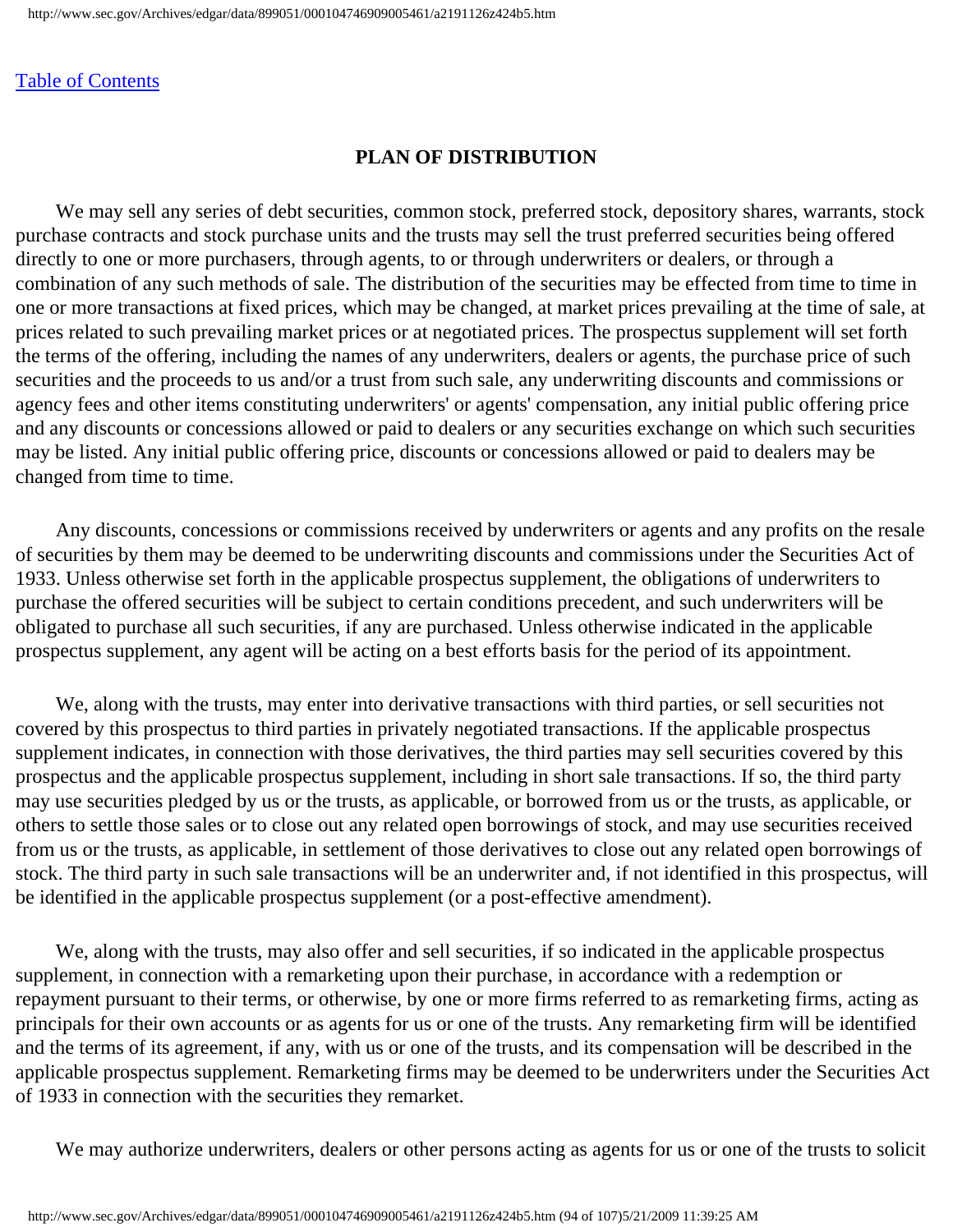offers by certain institutions to purchase securities from us or one of the trusts, pursuant to contracts providing for payment and delivery on a future date. Institutions with which such contracts may be made include commercial and savings banks, insurance companies, pension funds, investment companies, educational and charitable institutions and others, but in all cases such institutions must be approved by us or one of the trusts. The obligations of any purchaser under any such contract will be subject to the conditions that the purchase of the offered securities shall not at the time of delivery be prohibited under the laws of the jurisdiction to which such purchaser is subject.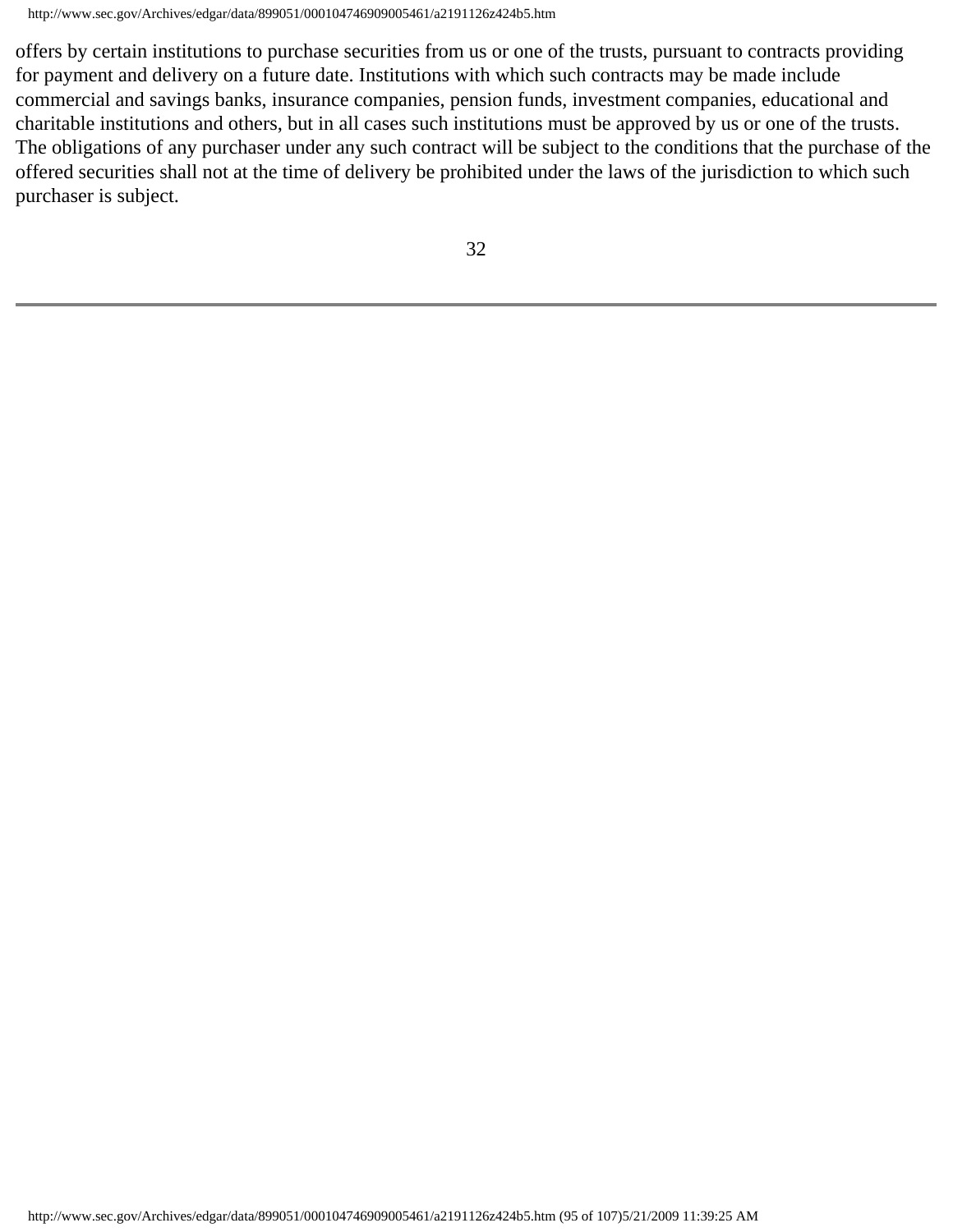The underwriters and such other agents will not have any responsibility in respect of the validity or performance of such contracts.

 In connection with the offering of securities, we or any trust, may grant to the underwriters an option to purchase additional securities to cover over-allotments at the initial public offering price, with an additional underwriting commission, as may be set forth in the accompanying prospectus supplement. If we or any trust grants any over-allotment option, the terms of such over-allotment option will be set forth in the prospectus supplement for such securities.

 The securities may be a new issue of securities that have no established trading market. Any underwriters to whom securities are sold for public offering and sale may make a market in such securities, but such underwriters will not be obligated to do so and may discontinue any market making at any time without notice. Such securities may or may not be listed on a national securities exchange. No assurance can be given as to the liquidity of or the existence of trading markets for any securities.

 We and the trusts may indemnify agents, underwriters, dealers and remarketing firms against certain liabilities, including liabilities under the Securities Act of 1933. Our agents, underwriters, dealers and remarketing firms, or their affiliates, may be customers of, engage in transactions with or perform services for us, in the ordinary course of business.

## **WHERE YOU CAN FIND MORE INFORMATION**

We and the trusts have filed a registration statement on Form S-3 with the Securities and Exchange Commission to register the securities covered by this prospectus. This prospectus forms a part of that registration statement and does not contain all of the information in the registration statement or the exhibits to the registration statement.

 We are subject to the informational requirements of the Securities Exchange Act of 1934. Accordingly, we file annual, quarterly and special reports, proxy statements and other information with the Securities and Exchange Commission. You may review a copy of those reports, statements or other information at the Securities and Exchange Commission's public reference room, which is located at Room 1580, 100 F Street, N.E., Washington, D.C. 20549. You can also request copies of such documents, upon payment of a duplicating fee, by writing to the SEC's public reference room. Please call the Securities and Exchange Commission at 1-800-SEC-0330 for further information on the public reference room.

 These Securities and Exchange Commission filings are also available to the public from commercial document retrieval services and at the Internet site maintained by the Securities and Exchange Commission at "*http://www.sec.gov.*" Reports, proxy statements and other information concerning us may also be inspected at the offices of the New York Stock Exchange at 20 Broad Street, New York, New York 10005.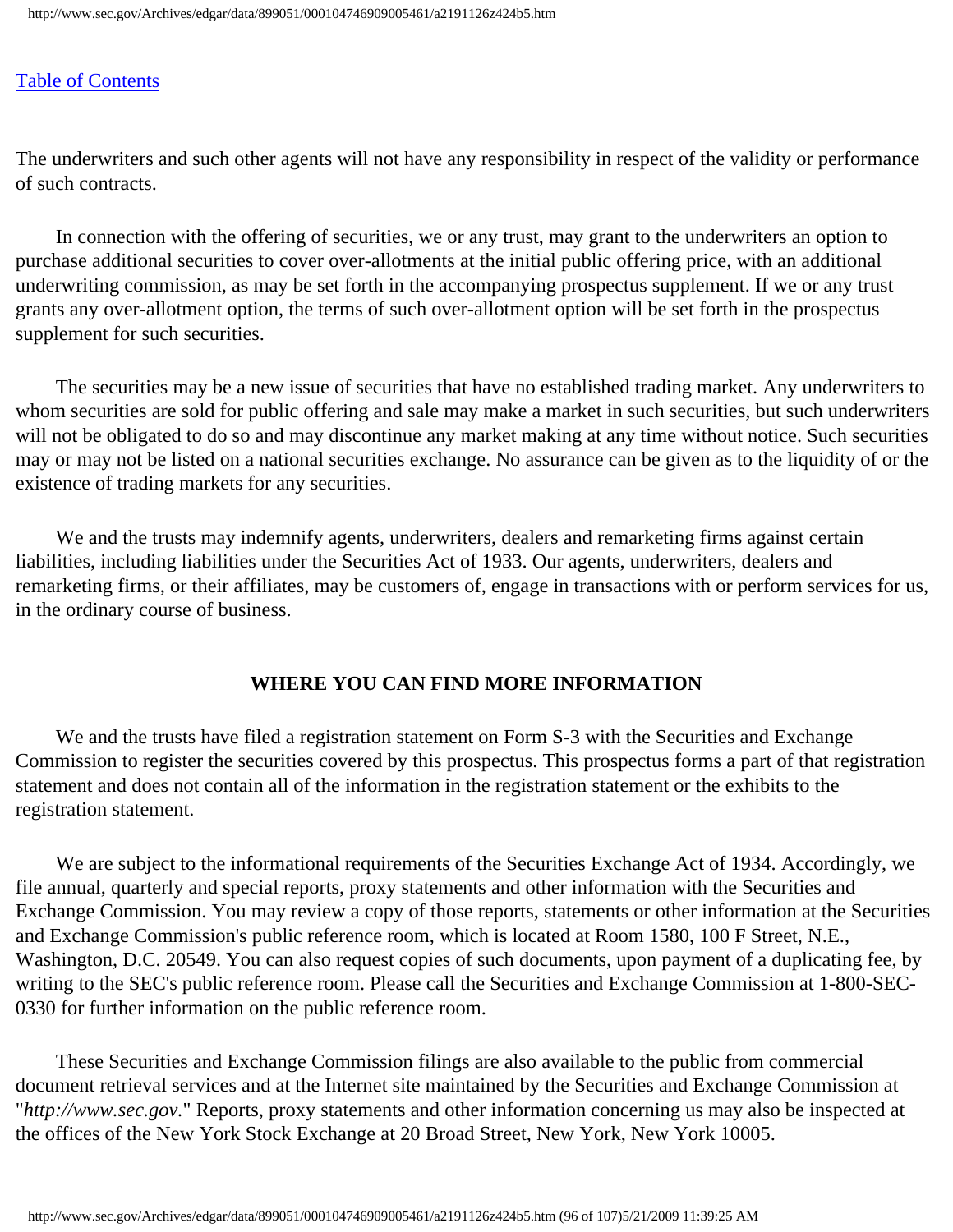We have not included any separate financial statements for the trusts. They were omitted because the trusts are our wholly owned subsidiaries, with no independent operations and we guarantee the fee obligations relating to the trust securities.

 The Securities and Exchange Commission allows us to "incorporate by reference" information into this prospectus, which means that we can disclose important information to you by referring you to other documents filed separately with the Securities and Exchange Commission. The information incorporated by reference is considered to be part of this prospectus. Any statement made in this prospectus or a document incorporated or deemed to be incorporated by reference in this prospectus will be deemed to be modified or superseded for purposes of this prospectus to the extent that a statement contained in this prospectus or in any other subsequently filed document which is also incorporated or deemed to be incorporated by reference in this prospectus modifies or supersedes such statement. Any statement so modified or superseded will not be deemed, except as so modified or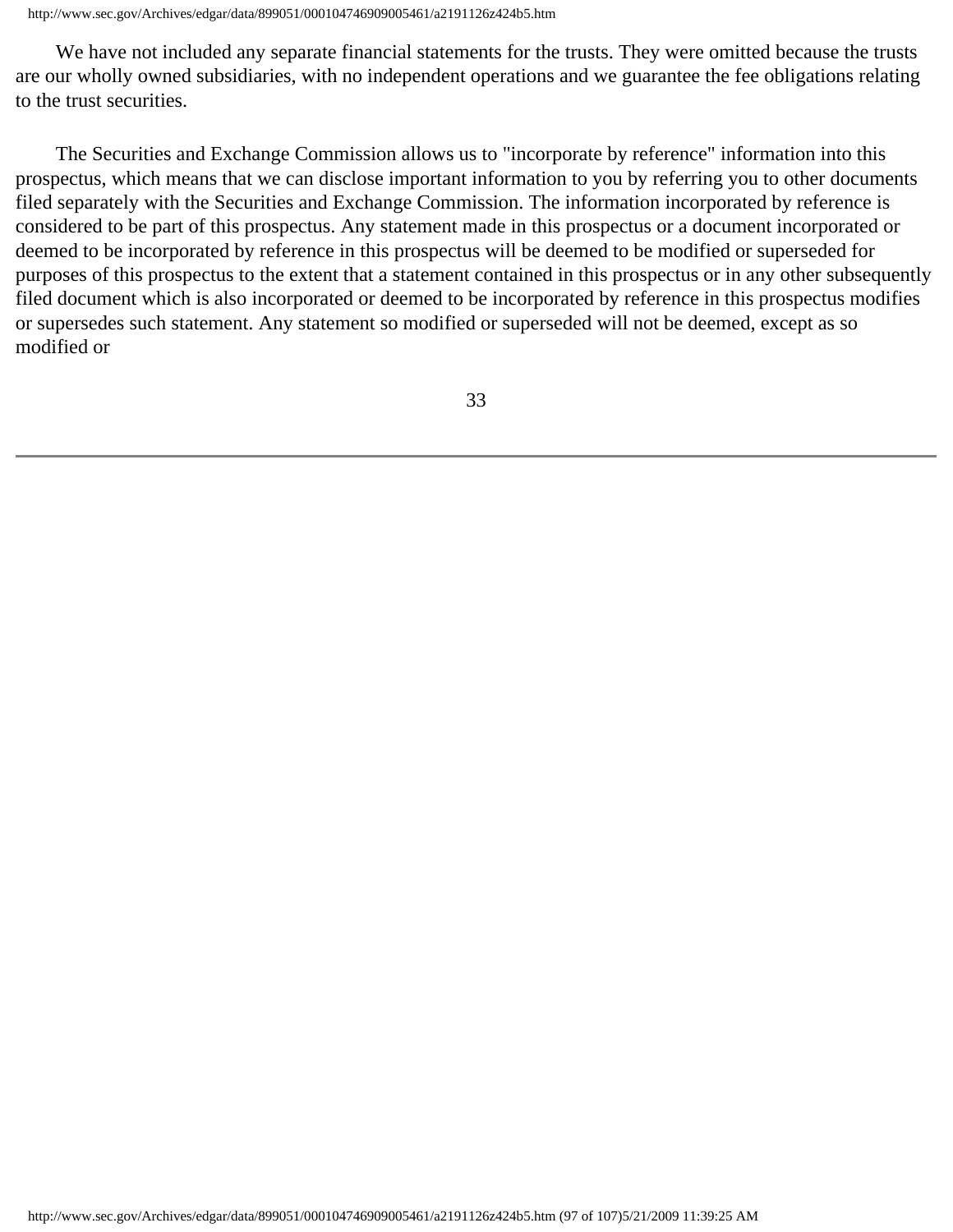•

•

•

superseded, to constitute a part of this prospectus. This prospectus incorporates by reference the documents set forth below that we have previously filed with the Securities and Exchange Commission *(File No. 001-11840)* . These documents contain important business and financial information about us that is not included in or delivered with this prospectus.

> Annual Report on Form 10-K for the fiscal year ended December 31, 2008, filed February 26, 2009, and the portions of our Proxy Statement, filed April 1, 2009, for our 2009 Annual Meeting of Stockholders incorporated by reference into our Annual Report

Quarterly Report on Form 10-Q for the quarter ended March 31, 2009, filed May 7, 2009

The description of our common stock contained in Item 11 of our registration statement on Form 10/A filed May 14, 2001, as amended and restated in Item 8.01 of our Current Report on Form 8-K, filed on May 18, 2007

We are also incorporating by reference all other documents subsequently filed by us pursuant to Sections 13 (a), 13(c), 14 or 15(d) of the Securities Exchange Act of 1934, prior to the termination of this offering.

 You can request a free copy of any or all of these documents, other than the exhibits to those documents, unless those exhibits are specifically incorporated by reference into these documents, by writing to: Investor Relations Department, The Allstate Corporation, 2775 Sanders Road, Northbrook, Illinois 60062-7127, or calling: (800) 416-8803.

## **SPECIAL NOTE REGARDING FORWARD-LOOKING STATEMENTS**

 This prospectus and the documents we incorporate by reference contain "forward-looking statements" that anticipate results based on management's estimates, assumptions and plans that are subject to uncertainty. These statements are made subject to the safe-harbor provisions of the Private Securities Litigation Reform Act of 1995. We assume no obligation to update any forward-looking statements as a result of new information or future events or developments.

 These forward-looking statements do not relate strictly to historical or current facts and may be identified by their use of words like "plans," "expects," "will," "anticipates," "estimates," "intends," "believes," "likely" and other words with similar meanings. These statements may address, among other things, our strategy for growth, product development, regulatory approvals, market position, expenses, financial results and reserves. Management believes that these statements are based on reasonable estimates, assumptions and plans. However, if the estimates, assumptions or plans underlying the forward-looking statements prove inaccurate or if other risks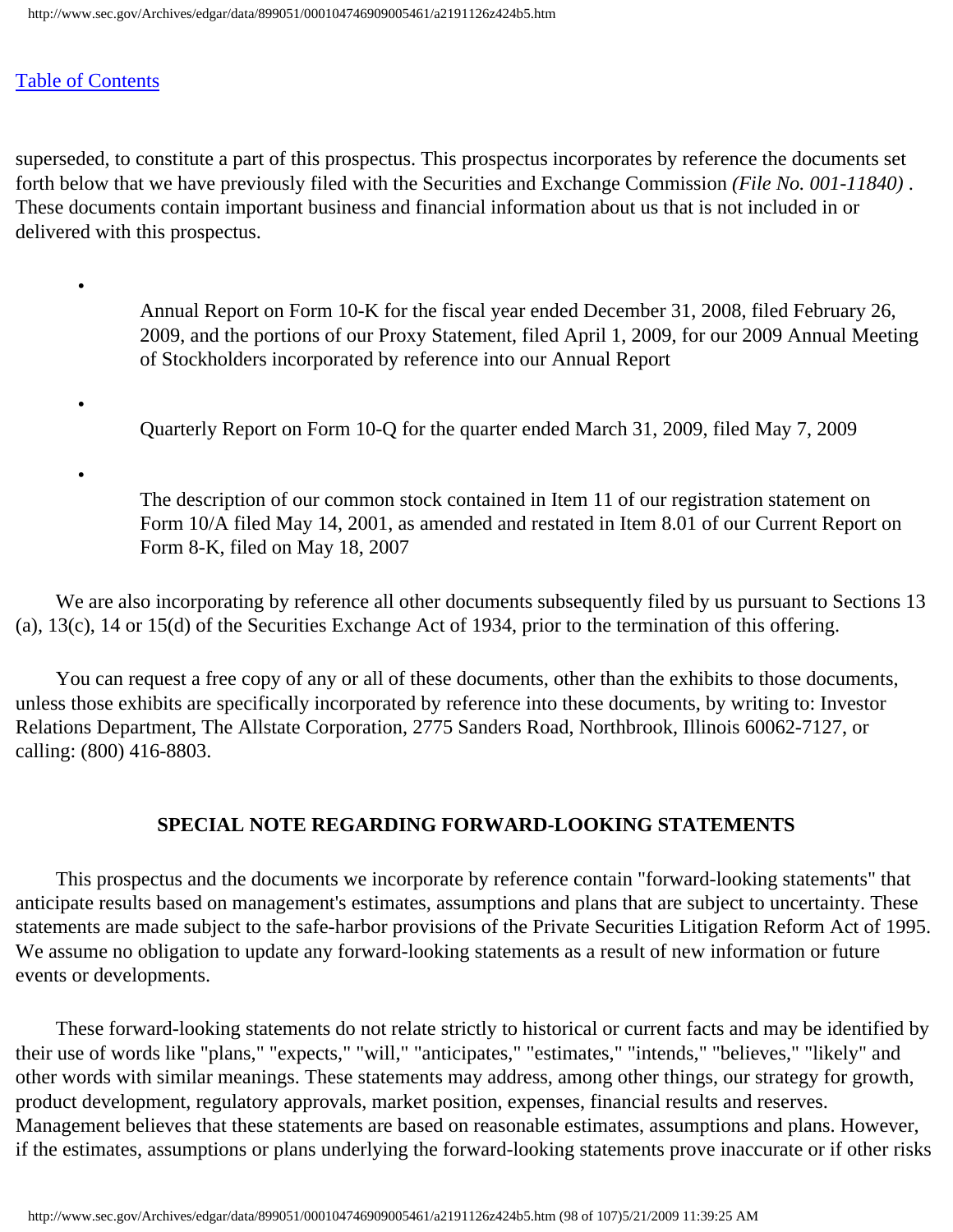or uncertainties arise, actual results could differ materially from those communicated in these forward-looking statements. In addition to the normal risks of business, we are subject to significant risks and uncertainties which are described in our filings with the Securities and Exchange Commission referred to above in "Where You Can Find More Information," including those identified under the caption "Risk Factors" in our Annual Report on Form 10-K for the year ended December 31, 2008, and as may be described in our subsequent filings.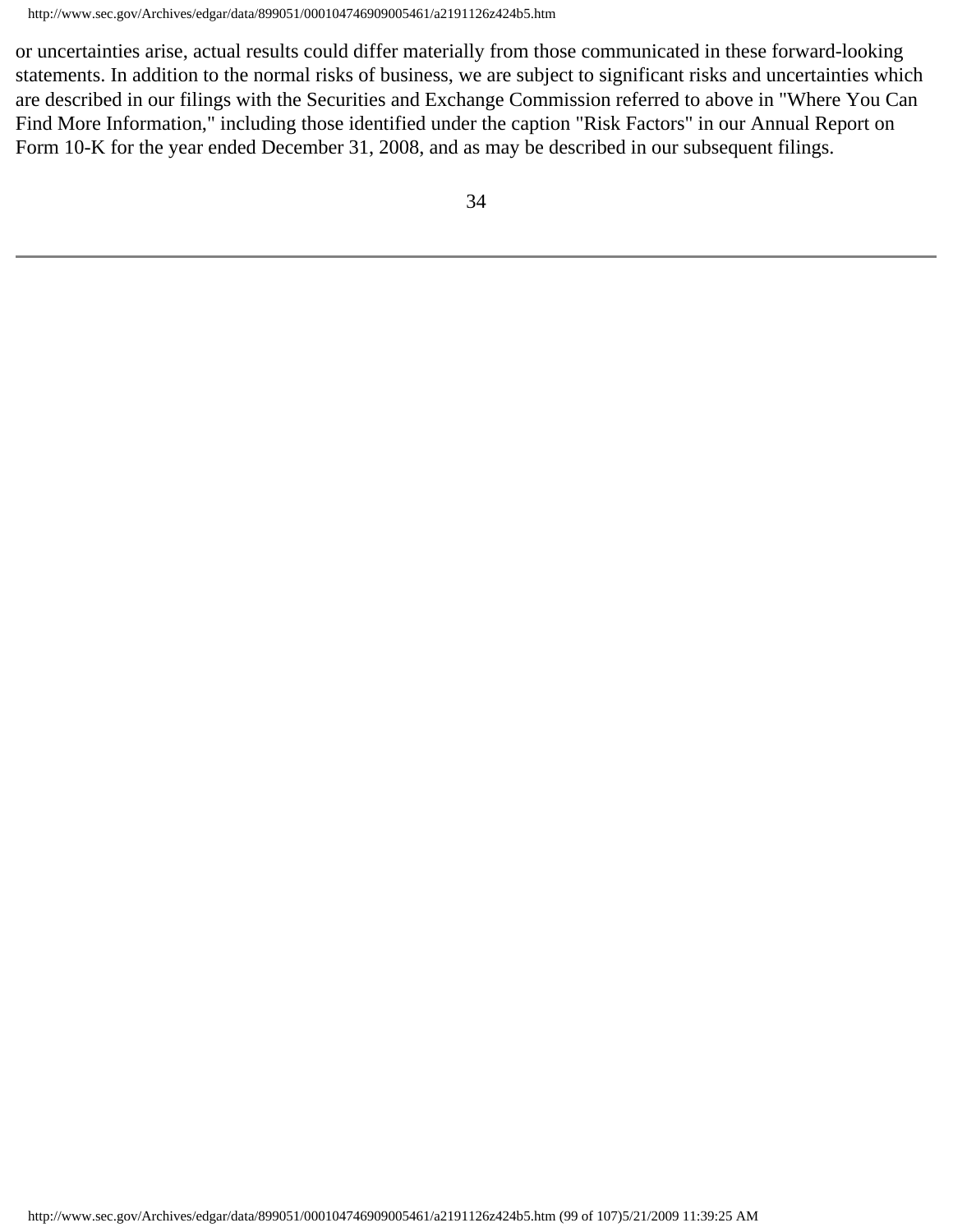#### **LEGAL OPINIONS**

 The validity of the securities offered hereby will be passed upon for us by Dewey & LeBoeuf LLP, New York, New York, counsel for Allstate, and certain matters of Delaware law relating to the validity of the trust preferred securities of Allstate Financing III, IV, V and VI will be passed upon for the trusts by Richards, Layton & Finger, P.A., Wilmington, Delaware, special Delaware counsel for the trusts.

#### **EXPERTS**

 The consolidated financial statements and the related financial statement schedules, incorporated in this Prospectus by reference from The Allstate Corporation's Annual Report on Form 10-K, and the effectiveness of The Allstate Corporation's internal control over financial reporting have been audited by Deloitte & Touche LLP, an independent registered public accounting firm, as stated in their reports which are incorporated herein by reference. Such consolidated financial statements and financial statement schedules have been so incorporated in reliance upon the reports of such firm given upon their authority as experts in accounting and auditing.

 With respect to the unaudited interim financial information which is incorporated herein by reference, Deloitte & Touche LLP, an independent registered public accounting firm, have applied limited procedures in accordance with the standards of the Public Company Accounting Oversight Board (United States) for a review of such information. However, as stated in their reports included in the quarterly reports on Form 10-Q of The Allstate Corporation and incorporated by reference herein, they did not audit and they do not express an opinion on that interim financial information. Accordingly, the degree of reliance on their reports on such information should be restricted in light of the limited nature of the review procedures applied. Deloitte & Touche LLP are not subject to the liability provisions of Section 11 of the Securities Act of 1933 for their reports on the unaudited interim financial information because those reports are not "reports" or a "part" of the Registration Statement prepared or certified by an accountant within the meaning of Sections 7 and 11 of the Securities Act of 1933.

#### **ERISA MATTERS**

 The Employee Retirement Income Security Act of 1974, as amended, which we refer to as ERISA, and Section 4975 of the Internal Revenue Code of 1986, as amended, which we refer to as the Code, impose certain requirements on employee benefit plans and certain other plans and arrangements, including individual retirement accounts and annuities, Keogh plans and certain collective investment funds or insurance company general or separate accounts in which such plans, accounts or arrangements are invested, that are subject to the fiduciary responsibility provisions of ERISA and/or Section 4975 of the Code, and on persons who are fiduciaries with respect to the plans, in connection with the investment of "plan assets" of any plan which we refer to as Plan Assets. We refer to these types of plans or arrangements individually as the Plan and collectively, the Plans. ERISA generally imposes on Plan fiduciaries certain general fiduciary requirements, including those of investment prudence and diversification and the requirement that a Plan's investments be made in accordance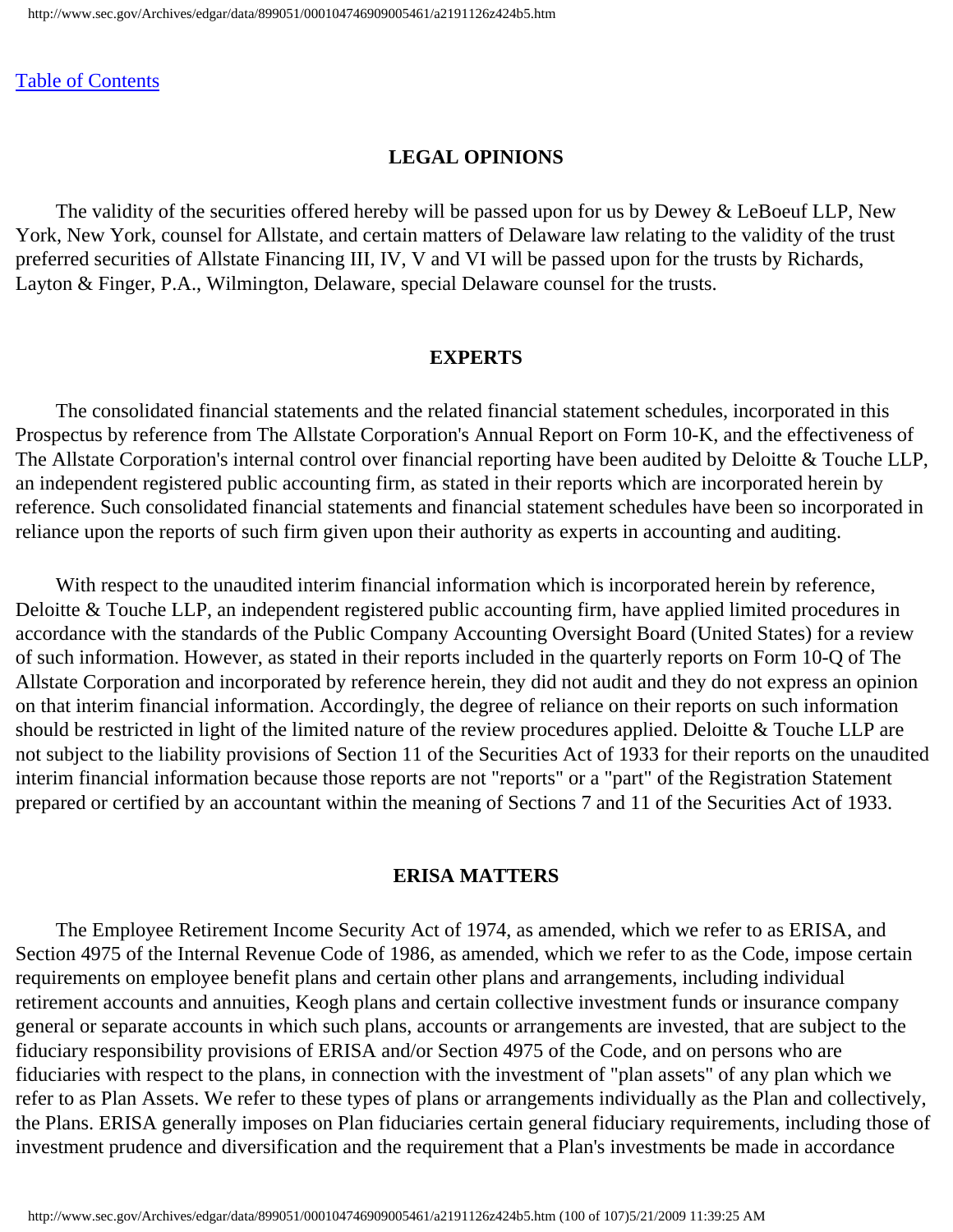with the documents governing the Plan. ERISA and Section 4975 of the Code prohibit a broad range of transactions involving Plan Assets and persons ("parties in interest" under ERISA and "disqualified persons" under the Code are collectively referred to as "Parties in Interest") who have certain specified relationships to a Plan or its Plan Assets, unless a statutory or administrative exemption is available. Parties in Interest that participate in a prohibited transaction may be subject to a penalty imposed under ERISA and/or an excise tax imposed pursuant to Section 4975 of the Code, unless a statutory or administrative exemption is available. These prohibited transactions generally are set forth in Section 406 of ERISA and Section 4975 of the Code.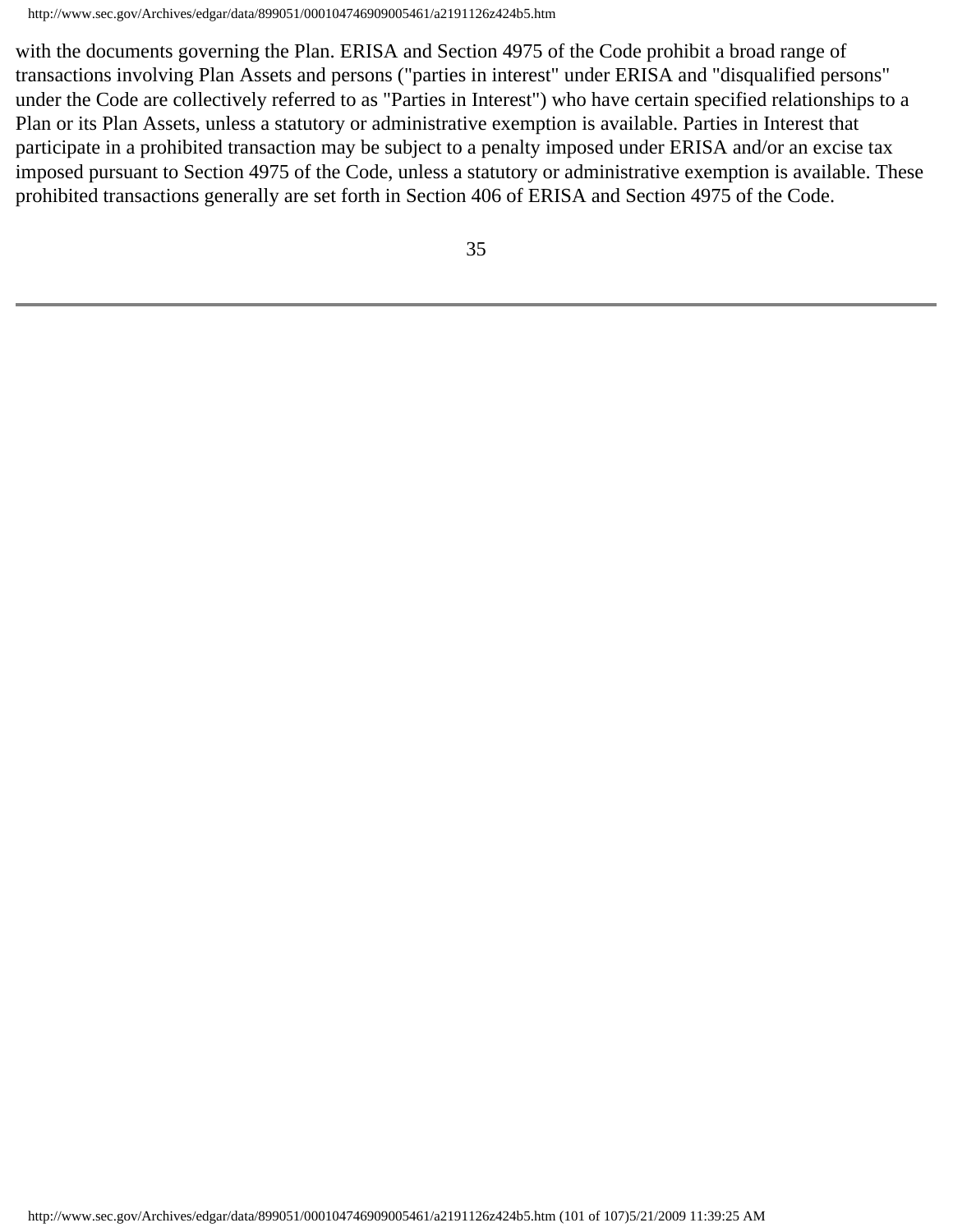Any fiduciary or other Plan investor considering whether to purchase the securities with Plan Assets should determine whether such purchase is consistent with its fiduciary duties and whether such purchase would constitute or result in a non-exempt prohibited transaction under ERISA and/or Section 4975 of the Code. We and certain of our affiliates may each be considered a Party in Interest with respect to many employee benefit plans. Prohibited transactions within the meaning of ERISA or the Code may arise, for example, if the offered securities are acquired by a pension or other employee benefit plan with respect to which we or any of our affiliates is a service provider (or otherwise is a Party in Interest), unless such offered securities are acquired pursuant to an exemption for transactions effected on behalf of such plan by a "qualified professional asset manager" or pursuant to any other available exemption. Accordingly, any fiduciary or other Plan investor considering whether to purchase or hold a security should consult with its counsel regarding the availability of exemptive relief under Department of Labor Prohibited Transaction Class Exemption 96-23 (relating to transactions determined by "in-house asset managers"), 95-60 (relating to transactions involving insurance company general accounts), 91-38 (relating to transactions involving bank collective investment funds), 90-1 (relating to transactions involving insurance company pooled separate accounts) or 84-14 (relating to transactions determined by independent "qualified professional asset managers") or any other statutory or administrative prohibited transaction exemption. A purchaser of a security should be aware, however, that even if the conditions specified in one or more of the above-referenced exemptions are met, the scope of the exemptive relief provided by the exemption might not cover all acts which might be construed as prohibited transactions. In any event, each purchaser or holder of a security or any interest therein will be deemed to have represented by its purchase and holding thereof that either (i) it is not a Plan or acting on behalf of a Plan or acquiring the security with the Plan Assets or (ii) the acquisition and holding of the security is exempt pursuant to one or more foregoing prohibited transaction exemptions issued by the Department of Labor or another applicable statutory or administrative exemption.

 Moreover, because the acquisition and holding of a security may be deemed to be an indirect extension of credit between an investor and The Allstate Corporation, the security may not be purchased or held by any Plan, or any person investing Plan Assets of any Plan, if we or any of our affiliates (a) has investment or administrative discretion with respect to the Plan Assets used to effect such purchase or (b) has authority or responsibility to give, or regularly gives, investment advice with respect to such Plan Assets, for a fee and pursuant to an agreement or understanding that such advice (1) will serve as a primary basis for investment decisions with respect to such Plan Assets, and (2) will be based on the particular investment needs of such Plan.

 The Department of Labor has promulgated a regulation, 29 C.F.R. §2510.3-101, which we refer to as the Plan Asset Regulation, describing what constitutes the assets of a Plan with respect to the Plan's investment in an entity for purposes of the fiduciary responsibility provisions of Title I of ERISA and Section 4975 of the Code. Under the Plan Asset Regulation, if a Plan invests in an "equity interest" of an entity that is neither a "publicly offered security" nor a security issued by an investment company registered under the 1940 Act, the Plan's assets are deemed to include both the equity interest itself and an undivided interest in each of the entity's underlying assets, unless it is established that the entity is an "operating company" or that equity participation by "benefit plan investors" is not "significant." The Plan Asset Regulation provides, however, that where the value of a plan's equity interest in an entity relates solely to identified property of the entity, such property shall be treated as the sole property of a separate entity. Any fiduciary or other Plan investor considering whether to purchase any securities on behalf of or with Plan Assets of any Plan should consult with its counsel and refer to this prospectus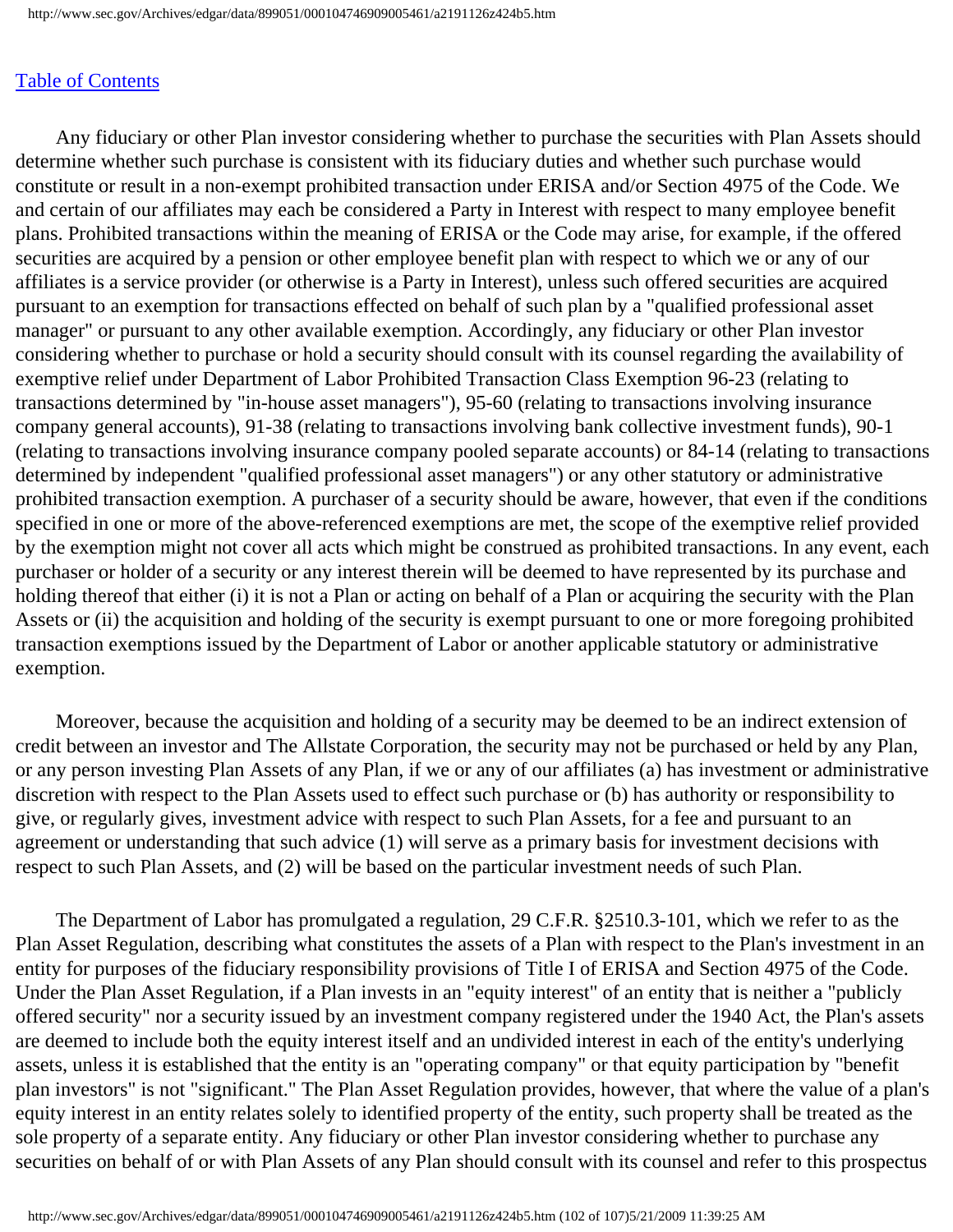for guidance regarding the potential ERISA and Code consequences of an investment in the securities considering their specific circumstances.

 Certain employee benefit plans, such as governmental plans (as defined in Section 3(32) of ERISA) and certain church plans (as defined in Section 3(33) of ERISA), are not subject to the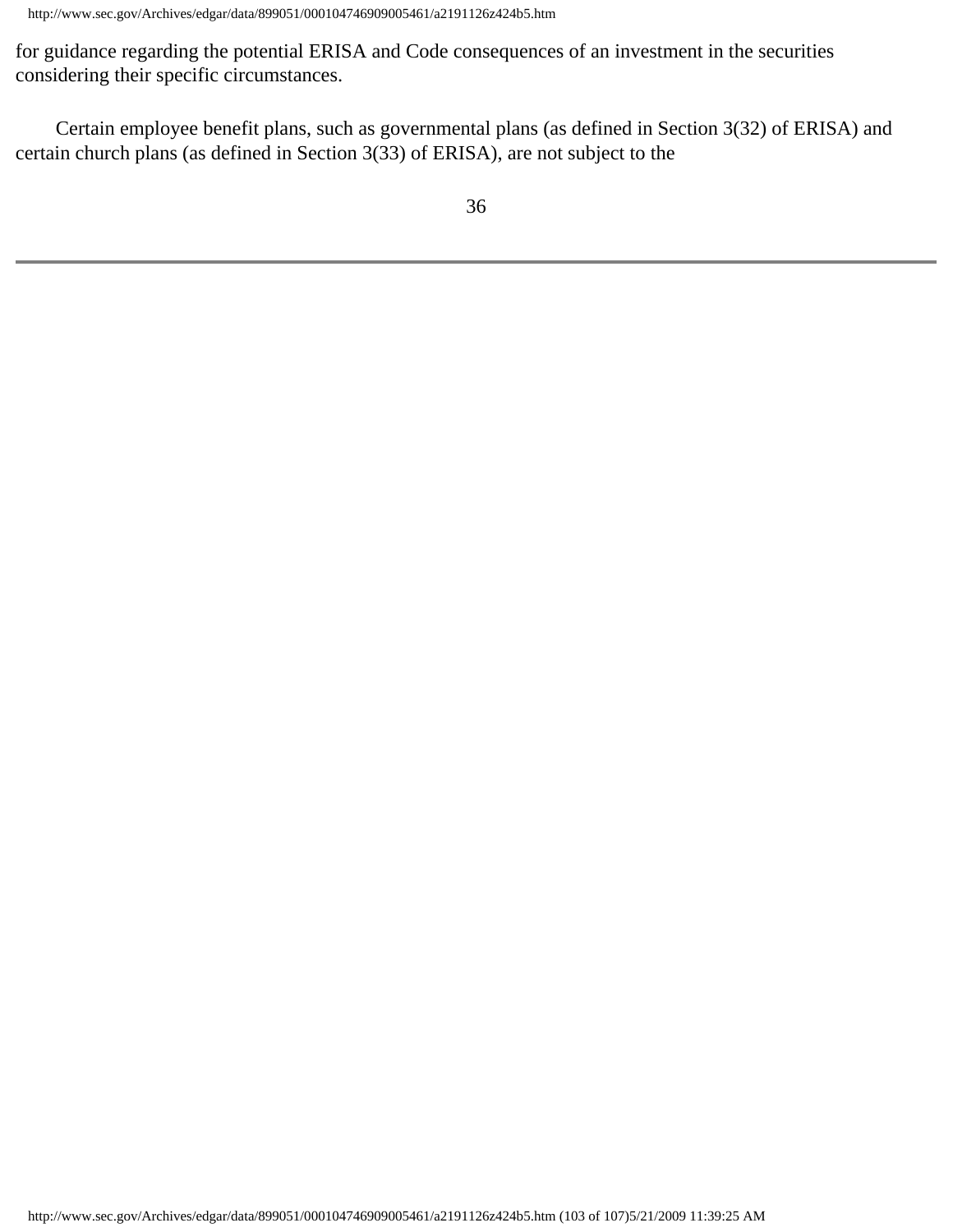fiduciary responsibility provisions of ERISA or Section 4975 of the Code. Accordingly, assets of such plans may be invested in the securities without regard to the ERISA considerations described herein, subject to the provisions or other applicable federal and state law. However, any such plan that is qualified and exempt from taxation under Sections 401(a) and 501(a) of the Code is subject to the prohibited transaction rules set forth in Section 503 of the Code. Furthermore, a governmental plan may be subject to federal, state or local laws which are similar to the provisions of ERISA or Section 4975 of the Code.

 Due to the complexity of these rules and the penalties that may be imposed upon Parties in Interest in nonexempt prohibited transactions, it is particularly important that fiduciaries or other persons considering purchasing securities on behalf of, or with "plan assets" of, any Plan consult with their counsel regarding the potential consequences of such purchase and the availability of exemptive relief under Department of Labor Prohibited Transaction Class Exemption 96-23, 95-60, 91-38, 90-1 or 84-14 and determine on its own whether all of the conditions of the applicable prohibited transaction exemption (or any other statutory or administrative prohibited transaction exemption) have been satisfied and that its purchase and holding of the securities will be entitled to full exemptive relief. The fiduciary of an employee benefit plan that is not subject to ERISA or Section 4975 of the Code proposing to invest in the securities must make its own determination that such investment is permitted under applicable law.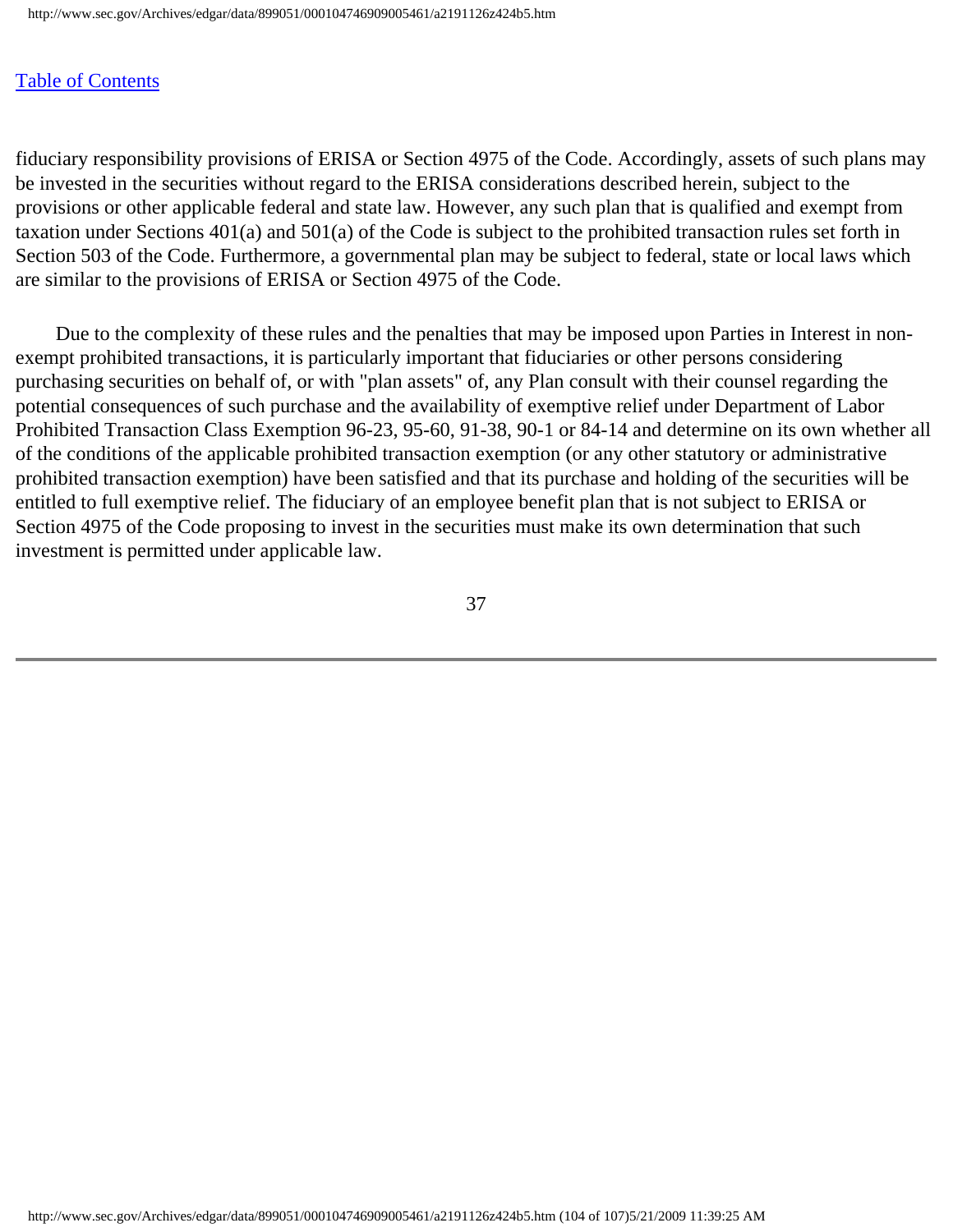You should rely only on the information contained or incorporated by reference in this prospectus supplement and the accompanying prospectus. We have not authorized anyone to provide you with different information. We are not making an offer of these securities in any state where the offer is not permitted. You should not assume that the information contained in this prospectus supplement or the accompanying prospectus is accurate as of any date other than the date on the front of this prospectus supplement.

## TABLE OF CONTENTS Prospectus Supplement

|                                             | $\frac{\textbf{Page}}{\textbf{S-1}}$ |
|---------------------------------------------|--------------------------------------|
| The Allstate Corporation                    |                                      |
| Use of proceeds                             | $S-2$                                |
| Capitalization                              | $S-2$                                |
| Selected consolidated financial information | $S-3$                                |
| Description of the notes                    | $S-4$                                |
| Underwriting                                | $S-10$                               |
| Legal opinions                              | $S-13$                               |

#### Prospectus

| About this Prospectus                                                                         | $\mathbf{i}$   |
|-----------------------------------------------------------------------------------------------|----------------|
| The Allstate Corporation                                                                      |                |
| The Trusts                                                                                    |                |
| Ratio of Earnings to Fixed Charges and Ratio of Earnings to Fixed Charges and Preferred Stock |                |
| Dividends                                                                                     | 2              |
| <b>Risk Factors</b>                                                                           | $\overline{3}$ |
| Use of Proceeds                                                                               | 3              |
| <b>Description of Debt Securities</b>                                                         | 3              |
| <b>Description of Capital Stock</b>                                                           | 17             |
| <b>Description of Depositary Shares</b>                                                       | 21             |
| <b>Description of Warrants</b>                                                                | 23             |
| Description of Stock Purchase Contracts and Stock Purchase Units                              | 26             |
| <b>Description of Trust Preferred Securities</b>                                              | 26             |
| <b>Description of Preferred Securities Guarantees</b>                                         | 28             |
| Plan of Distribution                                                                          | 32             |
| Where You Can Find More Information                                                           | 33             |
| <b>Special Note Regarding Forward-Looking Statements</b>                                      | 34             |
| <b>Legal Opinions</b>                                                                         | 35             |
| <b>Experts</b>                                                                                | 35             |
| <b>ERISA Matters</b>                                                                          | 35             |

# **The Allstate Corporation**